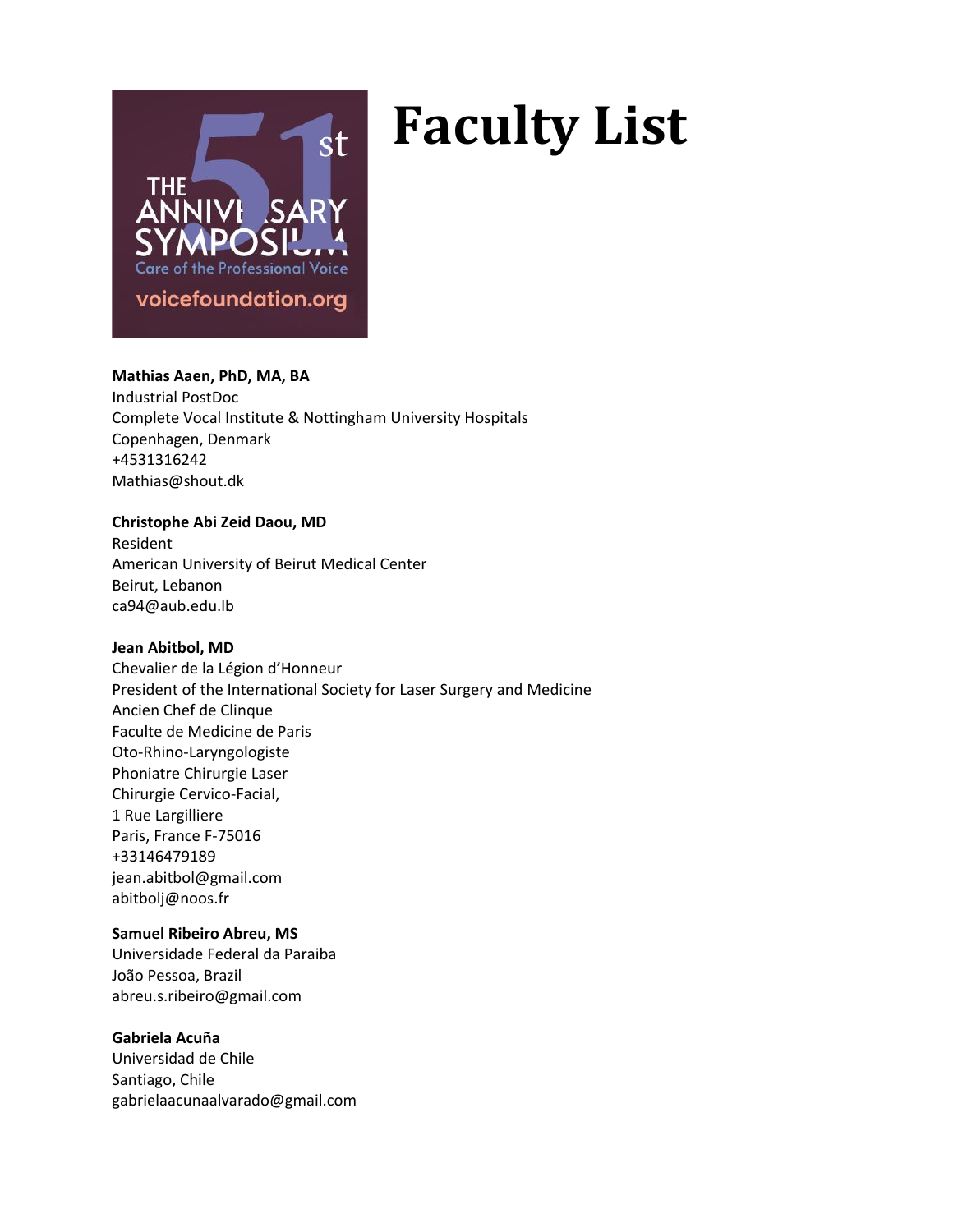## **Michelle Adessa, MSc, BM, CCC-SLP**

Cleveland Clinic Cleveland, OH, USA adessam@ccf.org

## **Anke Adriaansen, MSc, SLP**

PhD candidate Ghent University, Ghent, Belgium Anke.Adriaansen@UGent.be

## **Fatemeh Aghaei, MSc**

TA at MUMS (Mashhad university of medical science) Mashhad university of medical science Speech and Language Pathology 7GJP+VPQ, Mashhad, Razavi Khorasan Province Mashhad, Islamic Republic of Iran (+98)9397876551 fatemeaghaei74@gmail.com

#### **Philipp Aichinger, PhD**

Research Associate (Postdoc) Medical University of Vienna Department of Otorhinolaryngology Vienna, Austria +4314040011670 philipp.achinger@meduniwien.ac.at

## **Ahmad Issa Al Omari, MD**

Laryngology Fellow Drexel University College of Medicine Dept. Of Otolaryngology-Head and Neck Surgery Philadelphia, PA, USA (215) 762-5165 ahmedjo79@gmail.com

## **Wahidul Alam, BS**

Graduate Research Assistant University of Iowa Roy J Carver Department of Biomedical Engineering 5609 Seamans Center Iowa City, IA, USA (319) 467-0320 mohammadwahidul-alam@uiowa.edu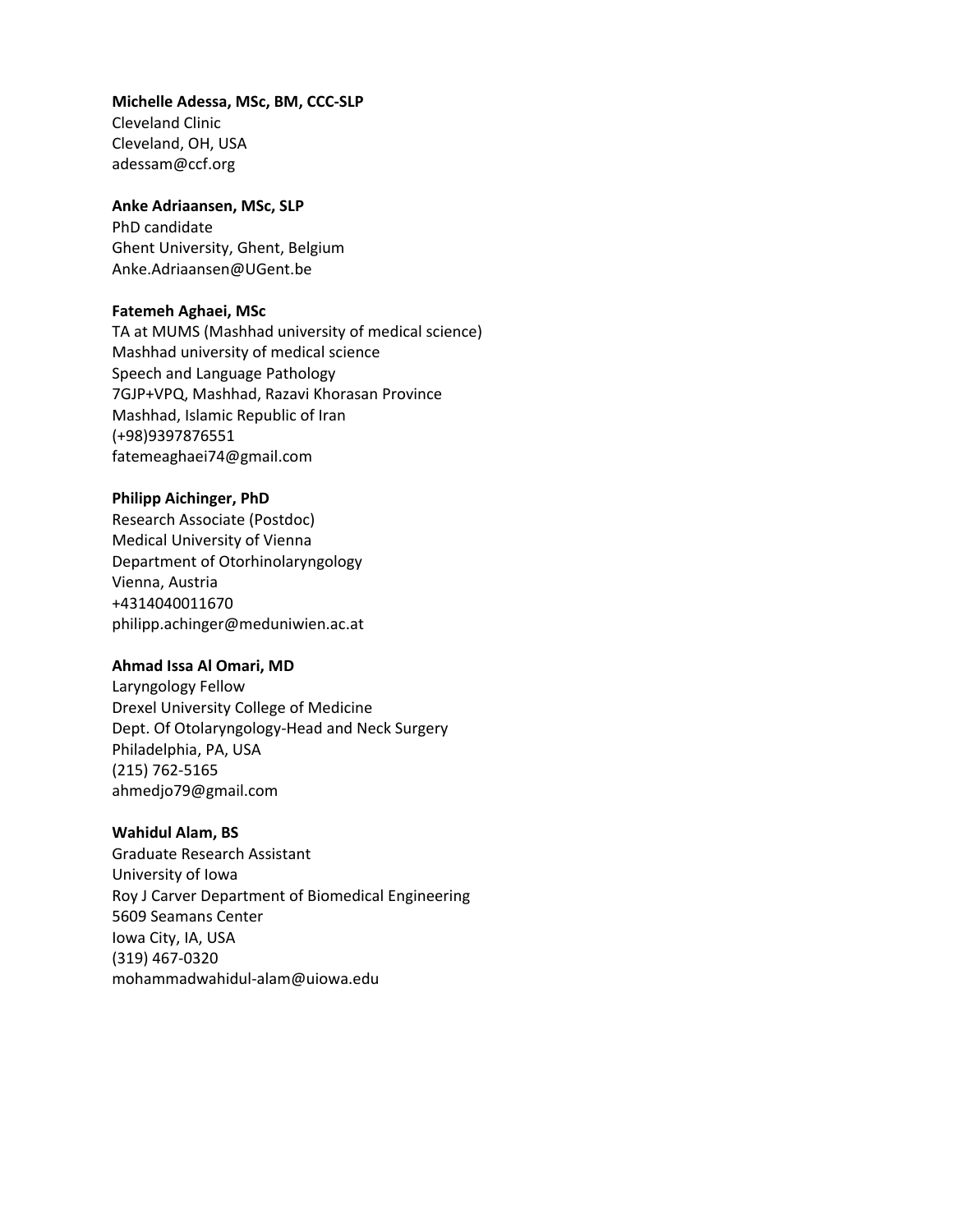## **Rafael Alarcón Montero, PhD**

Researcher/Linguist Instituto Nacional de Antropología e Historia Mexico City, Mexico +52 5537219818 rafaelalarconmontero@gmail.com

## **Mauricio Alfaro-Calfullan, MS, Flgo.**

Graduate Student at Vanderbilt University Assistant Professor at Universidad del Bio-Bio (Chile) Vanderbilt University; Universidad del Bio-Bio (Chile) Department of Hearing and Speech Sciences at Vanderbilt University Department of Rehabilitation Sciences in Health Universidad del Bio-Bio (Chile) Nashville, TN, USA (720) 280-1586 mauricio.alfaro@vanderbilt.edu

#### **Paavo Alku, PhD**

Professor Aalto University Department of Signal Processing and Acoustics, F402, Otakaari 3 Espoo, Finland paavo.alku@aalto.fi

## **Anna Alice Almeida, MD, PhD, SLP**

Professor - Speech Therapist Universidade Federal da Paraíba João Pessoa, Brazil + 55 83 9 9981 6660 anna\_alice@uol.com.br

#### **Larissa Nadjara Alves Almeida, MD, PhD, SLP**

Professor - Speech Therapist Centro Universitário Unipê João Pessoa, Brazil +55 83 9830-9174 larissa\_nadjara@hotmail.com

## **Ghiath Alnouri, MD**

Assistant Professor Drexel University College of Medicine Department of Otolaryngology – Head and Neck Surgery Philadelphia, PA, USA 215-762-5530 galnouri@phillyent.com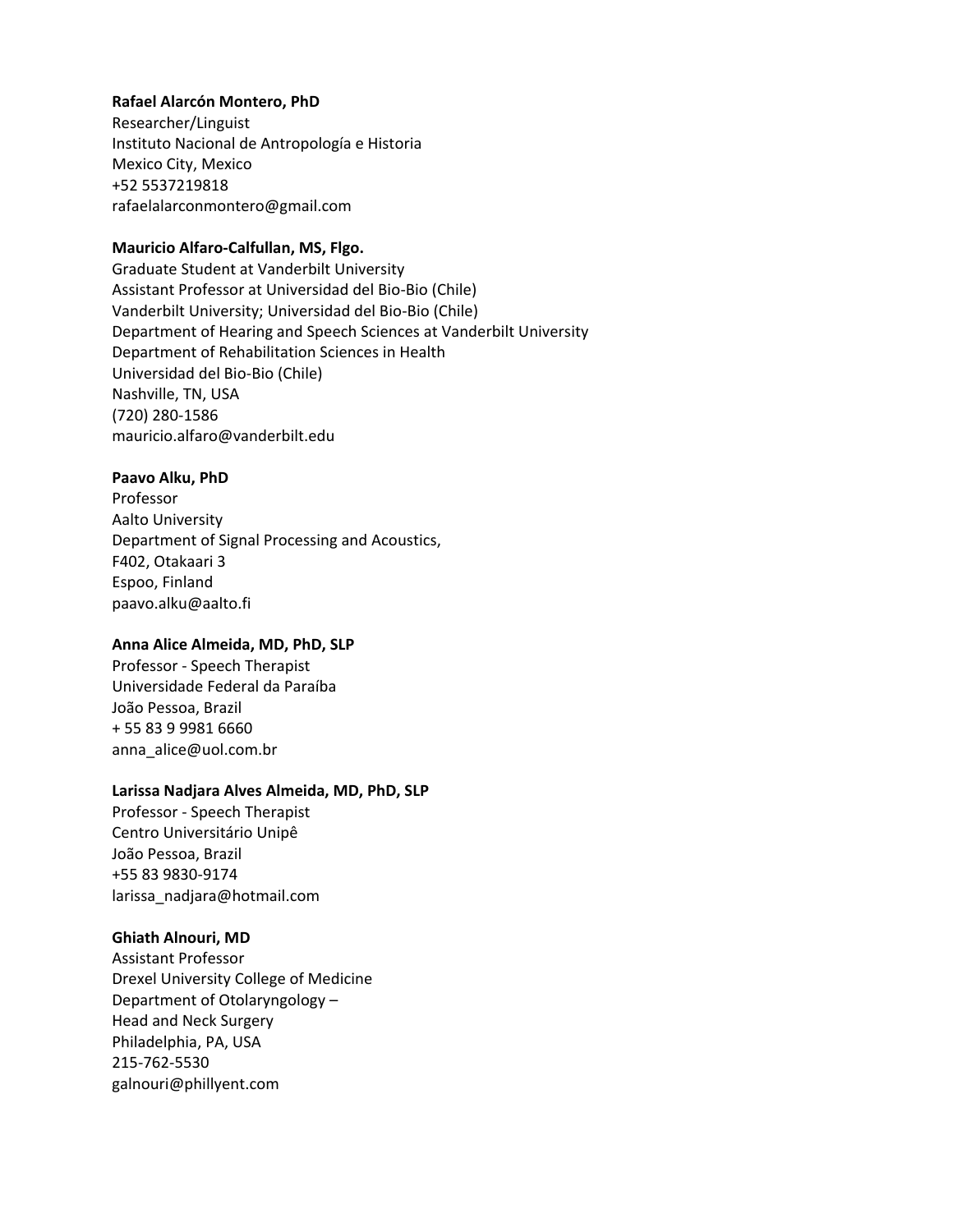## **Kenneth W Altman, MD, PhD, FACS**

Chair of Otolaryngology Geisinger Medical Center Otolaryngology - Head & Neck Surgery 100 N Academy Ave Danville, PA, USA 570-271-5040 kaltman@geisinger.edu

#### **Gabriel A. Alzamendi, PhD**

Institute for Research and Development on Bioengineering and Bioinformatics (IBB) Rosario, Argentina galzamendi@ingenieria.uner.edu.ar

#### **Pedro Amarante Andrade, PhD, MSc, SLP, BA**

Visiting Researcher Academy of Performing Arts in Prague Research Center of Music Acoustics Malostranské náměstí 259/12 118 00 Prague 1 Prague, Czech Republic +420 234 244 163 pedro.andrade@hamu.cz

#### **Elisabeth Amin, SLP**

SPL, SVS, Singing teacher CEV; University of São Paulo São Paulo, Brazil 5511999462359 bethamin@gmail.com

## **Supraja Anand, PhD**

University of South Florida Department of Communication Sciences and Disorders Tampa, FL, USA 813-974-3213 suprajaanand@usf.edu

## **David Anderson, PhD**

Professor Georgia Institute of Technology School of Electrical and Computer Engineering Atlanta, GA, USA anderson@gatech.edu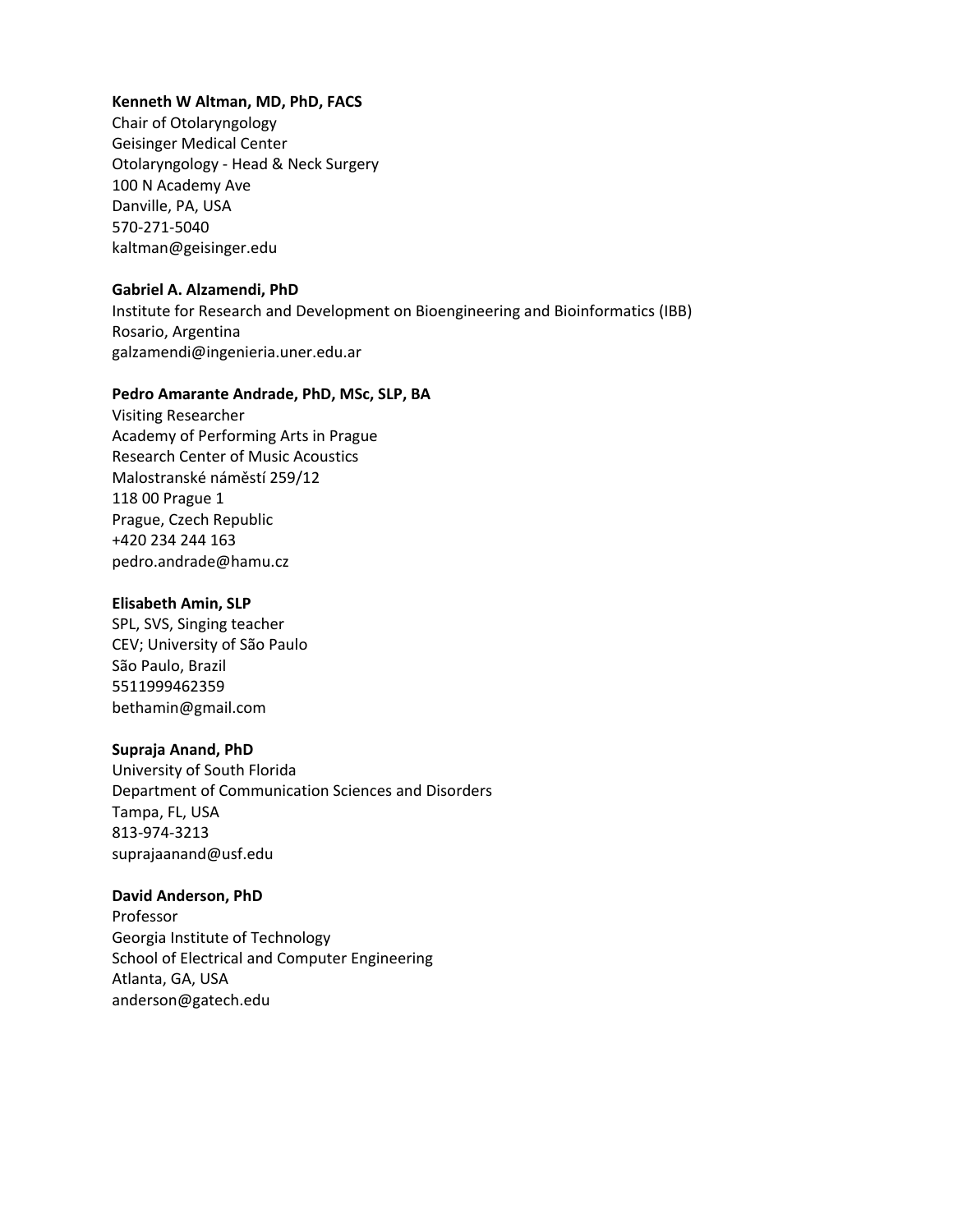#### **Pedro Andrade, PhD, MSc, SLP**

Visiting researcher Academy of Performing Arts in Prague Musical Acoustics Research Centre, Music and Dance Faculty Prague, Czech Republic +420602671032 pedro.andrade@hamu.cz

## **Richard Andreatta, PhD**

University of Kentucky Lexington, Chile richard.andreatta@uky.edu

#### **Vrushali Angadi, PhD**

University of Kentucky Lexington, KY, USA vsan222@uky.edu

#### **Susanne Angerer,**

University Hospital Erlangen, Medical School Department of Otorhinolaryngology, Head & Neck Surgery Division of Phoniatrics and Pediatric Audiology Erlangen, Germany susanne.angerer@fau.de

#### **Rebekah J Ankrom-Baker, MM, BA**

Voice Teacher, Pregnancy and Post Partum Athleticism Coach PhD Student at Kansas University University of Kansas MEMT 4107 Cavalry Ct Leavenworth, KS, USA (217) 853-1880 rebekah.ankrom@gmail.com

#### **Romina Ansaldi,**

Universidad de las Américas Santiago, Chile romina.ansaldi@gmail.com

## **Justice Archer, PhD**

Research Associate University of Bristol School of Chemistry Bristol, United Kingdom justice.archer@britol.ac.uk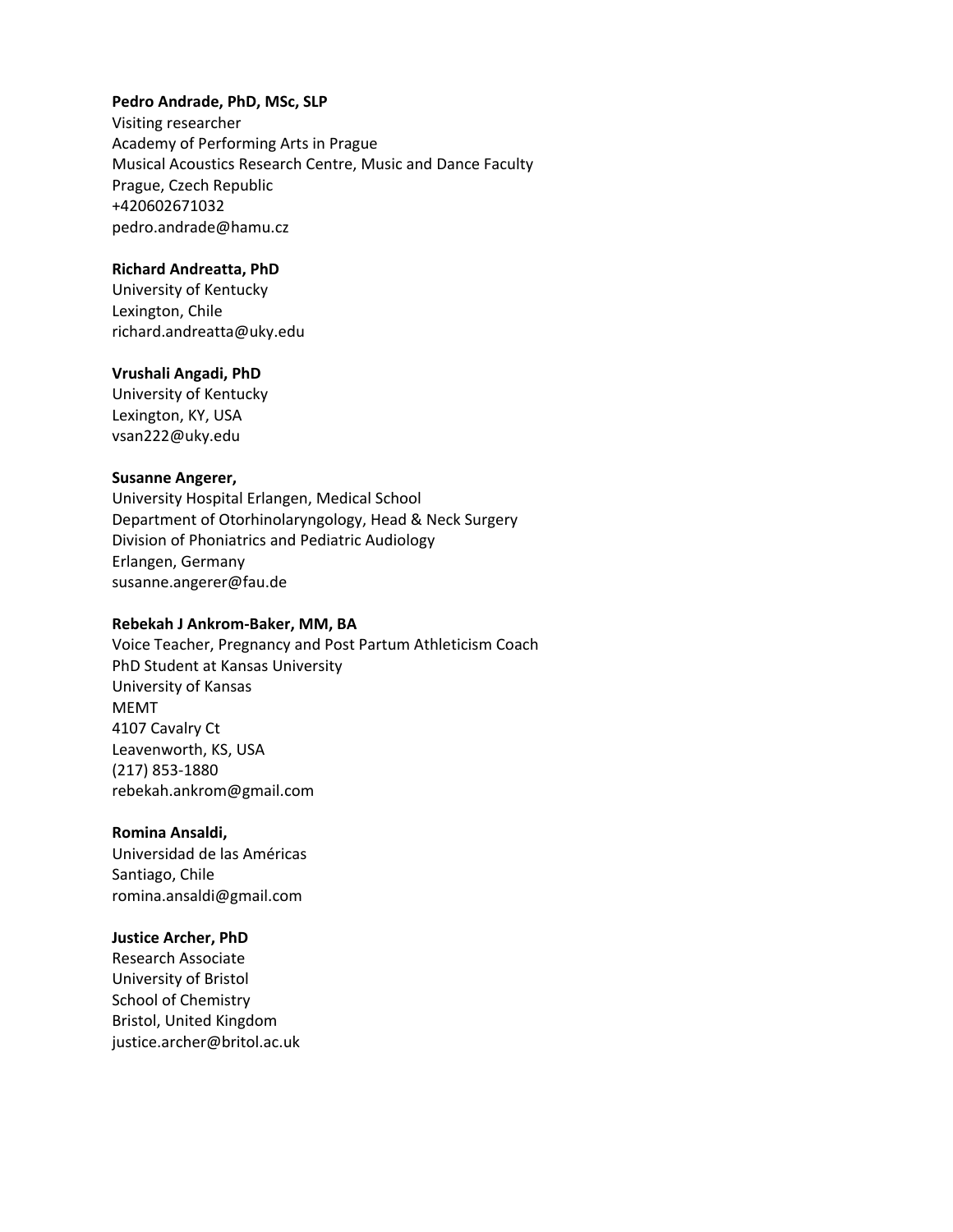## **María de la Luz Arenas Sordo, MD, PhD**

Physician/Researcher Instituto Nacional de Rehabilitación México City, Mexico +52 5538537838 mlarenassordo@hotmail.com

## **Tomás Arias-Vergara, MSc, BS**

University Hospital Erlangen Division of Phoniatrics and Pediatric Audiology Department of Otorhinolaryngology Head & Neck Surgery Waldstraße 1,91054 Erlangen Erlangen, Germany Tomas.Arias-Vergara@uk-erlangen.de

#### **Martina Arroyo**

Board of Directors The Voice Foundation martinaarroyo@aol.com

#### **Andrea Asztalos, PhD**

Assistant Professor University of Szeged Department of Music Education Szeged, Hungary +36-30-912-9393 asztalos.andrea@szte.hu

## **Ángela Patricia Atará-Piraquive, MS, BA**

Universidad Nacional de Colombia Bogotá, Colombia apatarap@unal.edu.co

#### **Jarron Atha, BS**

RT(R)(CT)(ARRT), Clinical Research Associate Advanced Pulmonary Physiomic Imaging Laboratory (APPIL) University of Iowa Iowa City, IA, USA (319) 384-7926 jarron-atha@uiowa.edu

#### **Kourtney Regan Austin, PhD, MA, BS**

PhD, Performing Arts Health University of North Texas College of Music Denton, TX, USA 3143681107 kourtneyaustin@my.unt.edu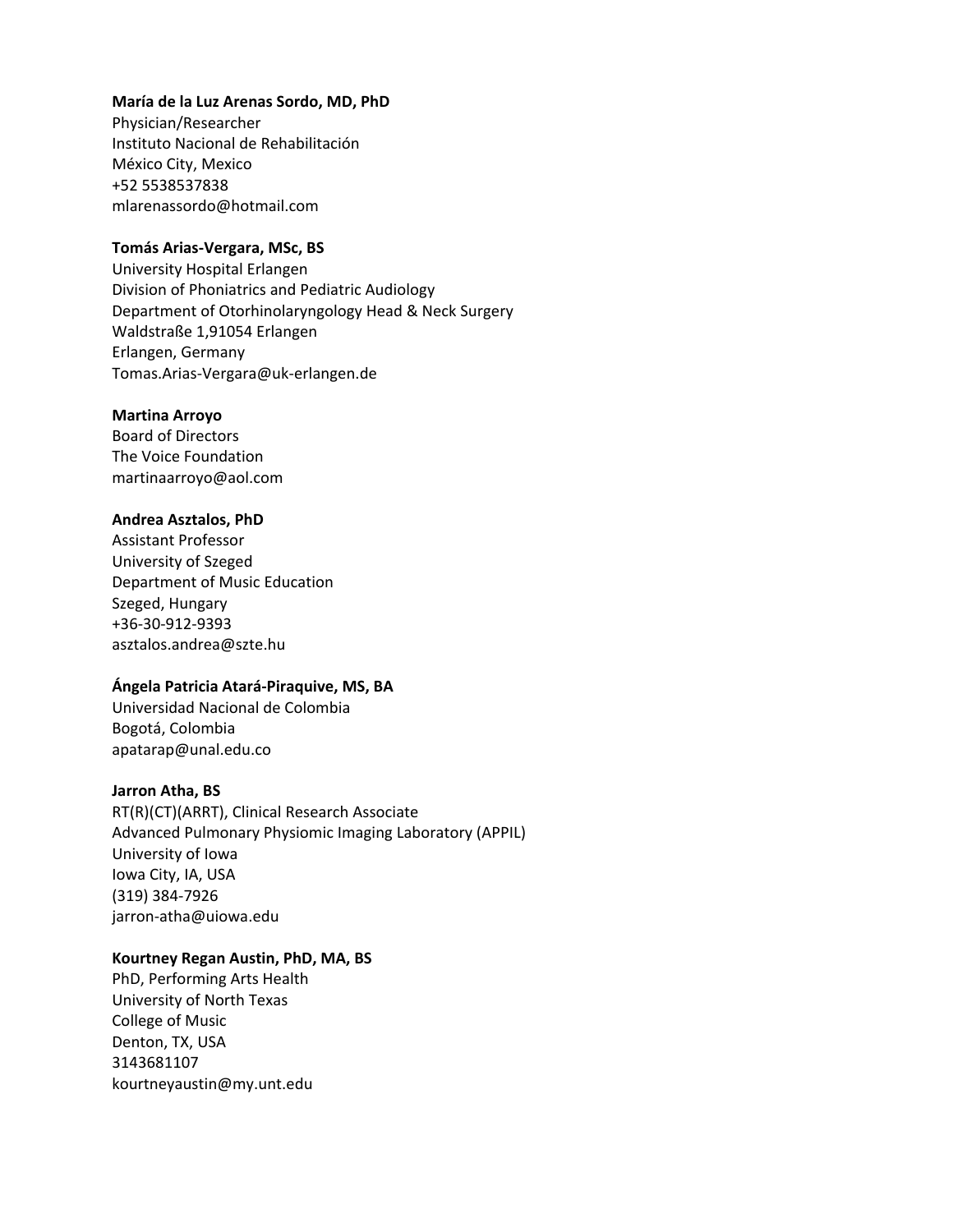#### **Shaheen Awan, PhD, MS, CCC-SLP**

Research Professor University of South Florida Dept. of Communication Sciences & Disorders Tampa, FL, USA 570-204-4892 awans@usf.edu

#### **Jordan Awan, PhD, MS**

Asst. Professor Purdue University Dept. of Statistics Lafayette, IN, USA 765-496-7478 Jawan@purdue.edu

#### **Megan Bahns, BS**

Graduate Student Kansas State University Manhattan, KS, USA bahnsma@ksu.edu

#### **Josipa Bainac Hausknecht, MM, BM**

Prae-doc Assistant, PhD Candidate University of Music and Dramatic Arts Mozarteum Salzburg, Mirabellplatz 1 5020 Salzburg, Austria University of Music and Performing Arts Vienna Anton-von-Webern Platz 1 Vienna, Austria Department of Musicology University of Music and Dramatic Arts Mozarteum Salzburg Department of Music Acoustics – Wiener Klangstil (IWK) University of Music and Performing Arts Vienna Department of Musicology University of Music and Dramatic Arts Mozarteum Salzburg Mirabellplatz 1 5020 Salzburg, Austria Department of Music Acoustics – Wiener Klangstil (IWK) University of Music and Performing Arts Vienna Anton-von-Webern Platz 1 Vienna, Austria 00436604600117 bainac.josipa@gmail.com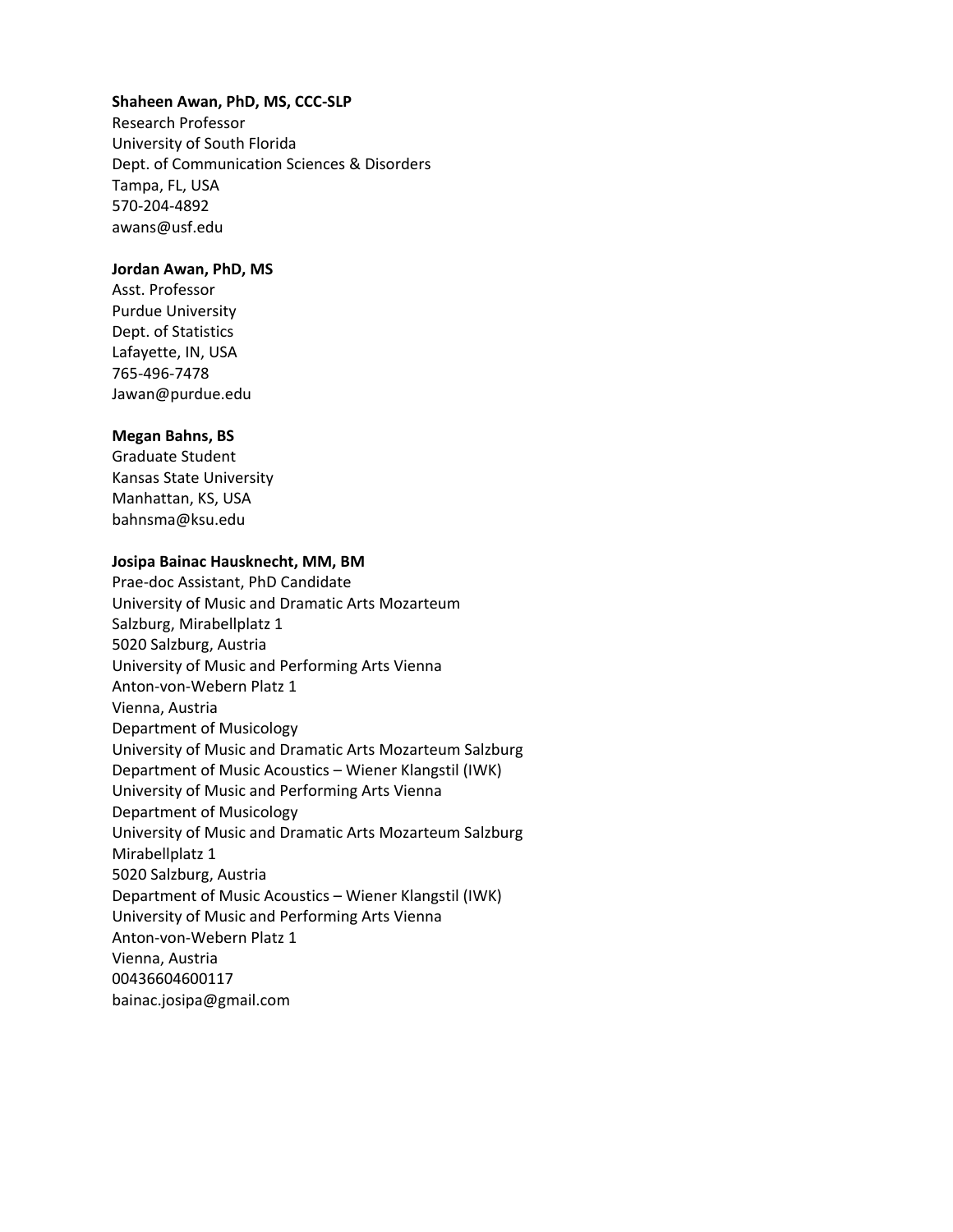#### **Sarah Baker, MS, CCC-SLP**

Research Assistant Boston University Speech Language Hearing Sciences 677 Beacon St Boston, MA, USA 617-358-1395 sbaker03@syr.edu

## **Susan Baker Brehm, PhD, CCC-SLP**

Miami University Department of Speech Pathology and Audiology Oxford, OH, USA bakerse1@miamioh.edu

#### **Radish Kumar Balasubramanian, PhD**

Professor and Head Kasturba Medical College, Mangalore Manipal Academy of Higher Education and Research, Manipal Mangalore, India radheesh.slp@manipal.edu

#### **Bailey Balouch, BS**

Medical Student Drexel University College of Medicine Philadelphia, PA, USA 9172135732 bnb52@drexel.edu

#### **Guangyu Bao, MSc**

PhD student McGill University Mechanical Engineering Montreal, QC, Canada guangyu.bao@mail.mcgill.ca

#### **Miah Barber**

Grand Valley State University Grand Rapids, MI, USA barbermi@mail.gvsu.edu

#### **Danielle Barbera, MA**

Board Certified Music Therapist Danielle Barbera Randolph, NJ, USA daniellenbarbera@gmail.com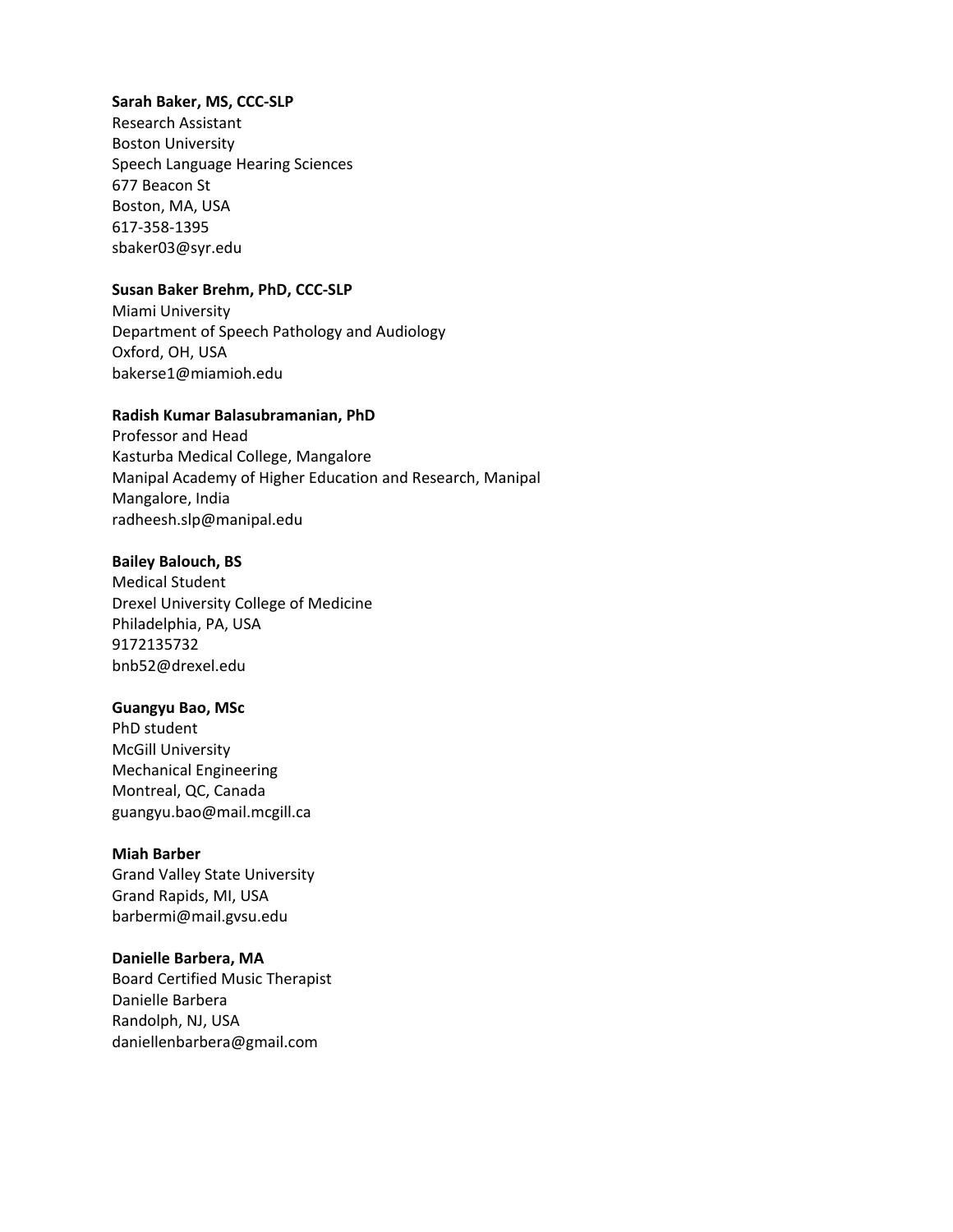#### **Iandra Kaline Lima Barbosa, MD, SLP**

Speech Therapist Universidade Federal da Paraíba João Pessoa, Brazil 81997207331 iandrakaline@hotmail.com

## **Julie Barkmeier-Kraemer, PhD, CCC-SLP**

Professor / Director / Director University of Utah Division of Otolaryngology - Head & Neck Surgery / Voice, Airway, & Swallowing Translational (VAST) Research Lab Voice Disorders Center 50 N Medical Drive, 3C120 Salt Lake City, UT 84132 Salt Lake City, UT, USA 801-585-7143 julieb.kraemer@utah.edu

#### **Paula L Barson, MA, CCC-SLP**

Senior Speech Language Pathologist Children's Hospital of Philadelphia Speech Language Pathology 3401 Civic Center Boulevard Philadelphia, PA, USA 215-590-0282 barson@chop.edu

#### **Mark Baxter**

VoiceLesson.com Boston, MA, USA 617.251.6002 mbaxter@voicelesson.com

## **Semirra Bayan, MD**

Mayo Clinic Department of Otolaryngology Rochester, MN, USA Bayan.Semirra@Mayo.edu

#### **Mara Behlau, PhD, CCC-SLP**

Director, CEV Centro de Estudos da Voz (CEV) São Paulo, Brazil 5511999757372 mbehlau@cevbr.com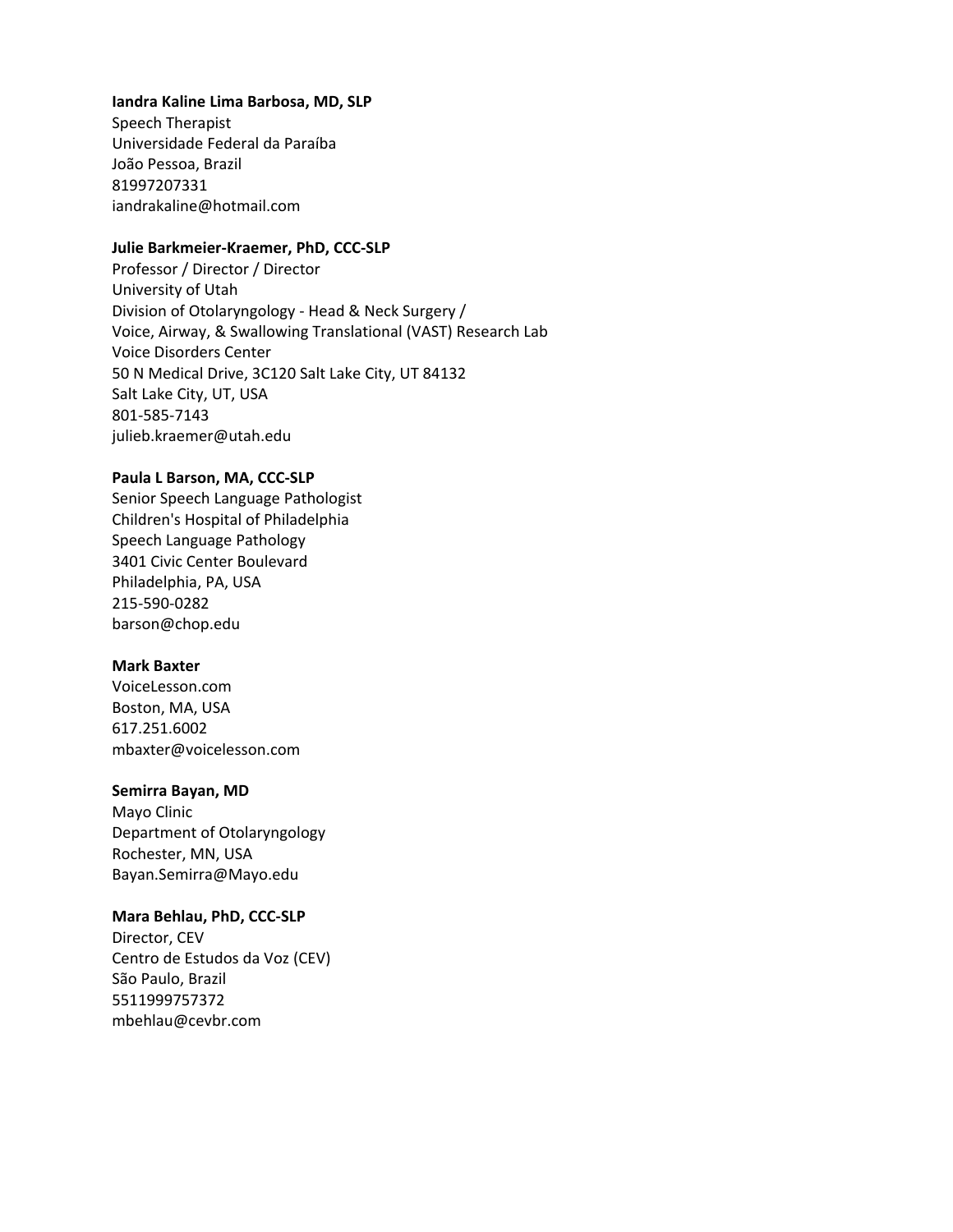#### **Kathleen Mary Bell, DMA**

Singing Tutor Sharjah Performing Arts Academy Voice Sharjah, United Arab Emirates 971585244596 kathleenbell@spaa.ae

## **Michael S. Benninger, MD**

Chairman, Head and Neck Institute The Cleveland Clinic 9500 Euclid Avenue Cleveland, OH 44195 (216) 444-6686 benninm@ccf.org

## **Tobias Benthaus, MD**

Munich University Hospital (LMU) Munich, Germany tobias.benthaus@med.uni-muenchen.de

## **Mark L Berardi, PhD, MS**

University Hospital Bonn (UKB) Bonn, Germany Mark.Berardi@ukbonn.de

## **Baptiste Bertrand, MD, PhD**

Department of Plastic and Reconstructive Surgery, Assistance Publique - Hôpitaux de Marseille, La Conception University Hospital, Marseille, France Marseille, France baptiste.bertrand@ap-hm.fr

## **Teresa Bertucci, SLP**

Clinician, Clínica Las Condes Santiago, Chile terebertucci@gmail.com

## **Simon Best, MD**

John Hopkins Medicine Otolaryngology-Head and Neck Surgery Baltimore, MD, USA sbest2@jhmi.edu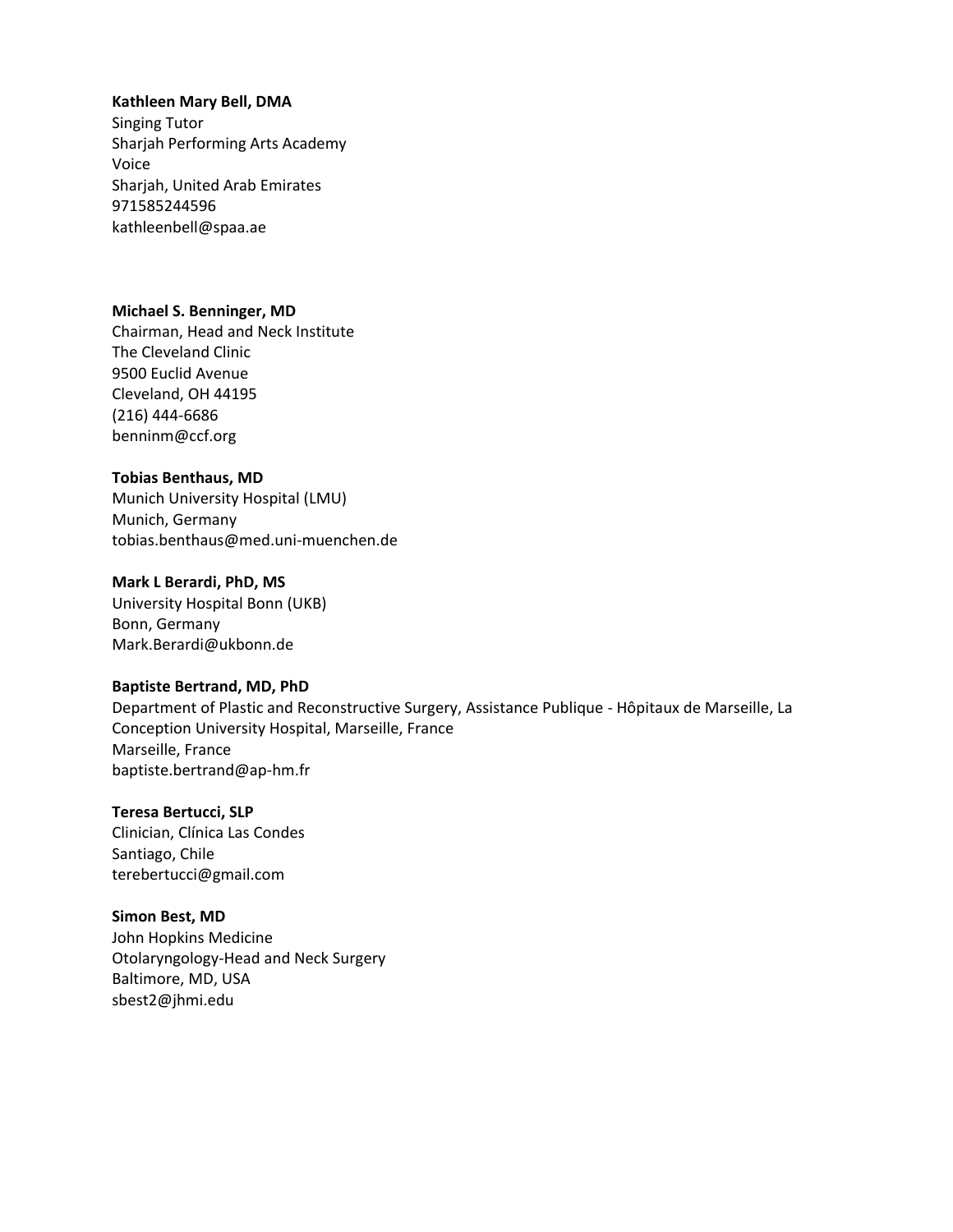#### **Felicia Betts, BM**

Graduate Assistant Westminster Choir College of Rider University Piano and Voice Lawrenceville, NJ, USA (609) 892-3648 bettsf@rider.edu

## **Divya Bhaskaran, PhD**

PostDoctoral Researcher University of Minnesota Minneapolis, MN, USA bhas0021@umn.edu

#### **Harolyn Blackwell**

TVF Board of Directors Voice Faculty Barnard College NY University New York, NY 10025

#### **Estelle Bogdanski, CCC-SLP**

Speech and Langage Pathologist University Hospital La Conception Otorhinolaryngology Marseille, France estelle.bogdanski@ap-hm.fr

## **Kristen Lee Bond, MM, MS, CCC-SLP**

Director of Speech-Language Pathlogy Speech-Language Pathologist San Francisco Voice and Swallowing 50 SUTTER ST RM 933 San Francisco, CA, USA (415) 839-8639 kristen.lee.bond@gmail.com

## **Pasquale Bottalico, PhD**

Assistant Professor University of Illinois, Urbana-Champaign Department of Speech and Hearing Science Champaign, IL, USA (217) 300-0327 pb81@illinois.edu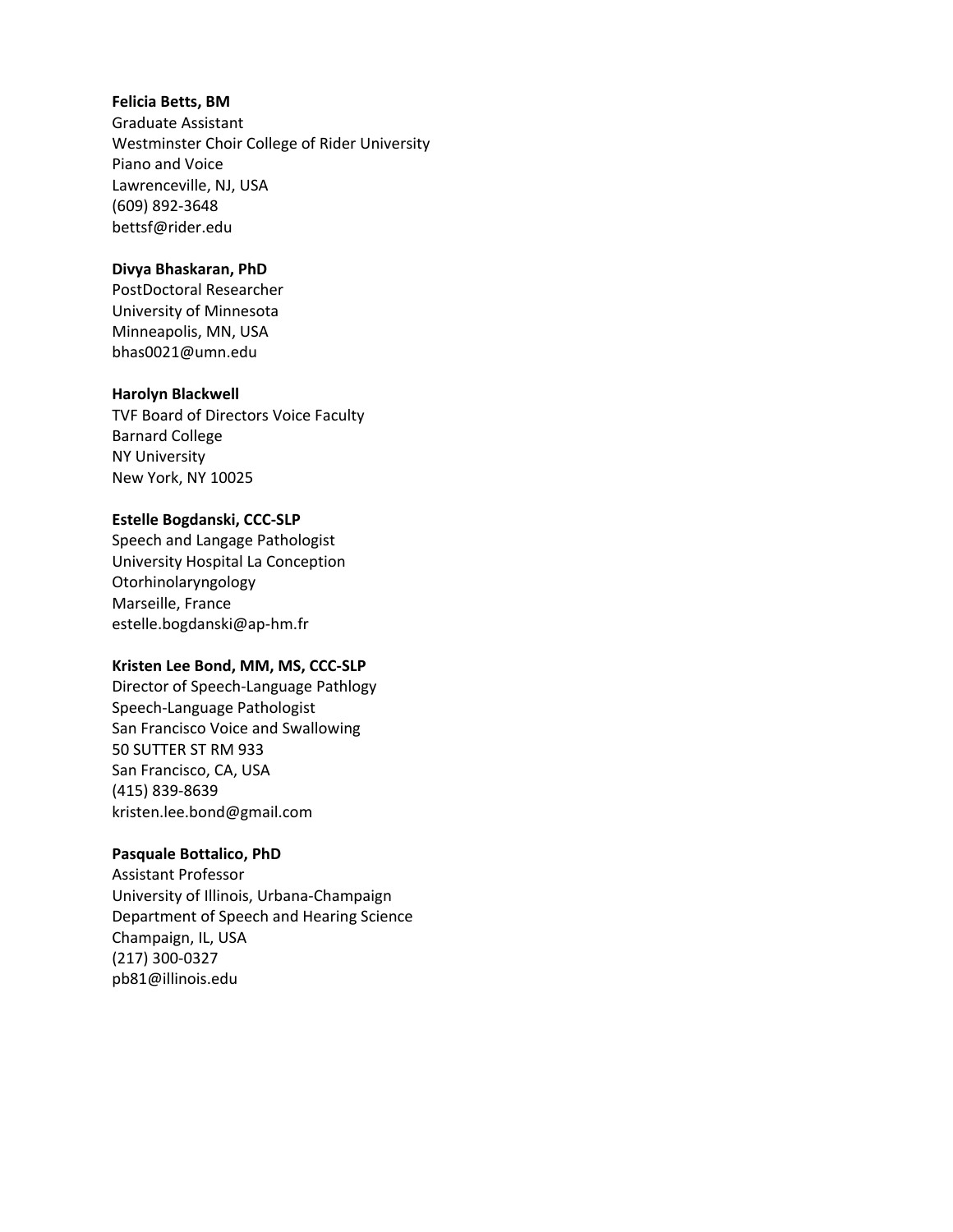#### **Thaddaeus Bourne, DMA, MM, BA**

Visiting Assistant Professor of Voice University of Florida School of Music 5864 SW 111 Ave. Gainesville, FL, USA 317-513-7700 tbourne@ufl.edu

#### **Valerie E. Boyer, PhD, CCC-SLP**

Associate Professor Southern Illinois University-Carbondale Communication Disorders and Sciences 1025 Lincoln Dr. Carbondale, IL, USA 618-536-7704 valboyer@siu.edu

#### **Ryan Bradley, MPH**

Director of Research National University of Natural Medicine Helfgott Research Institute 2220 SW 1st Ave, Portland, OR 97201 Portland, OR, USA 503-552-1804 rbradley@nunm.edu

#### **Susan Baker Brehm, PhD, CCC-SLP**

Professor and Chair Miami University Speech Pathology and Audiology 2 Bachelor Hall Oxford, OH, USA (513) 529-2553 bakerse1@miamioh.edu

## **Matthew Brennan, DO, MPH**

Otolaryngology Resident Philadelphia College of Osteopathic Medicine Department of Otolaryngology – Facial Plastic Surgery and Head and Neck Surgery Phildelphia, PA, USA 215-735-7999 Mb173848@pcom.edu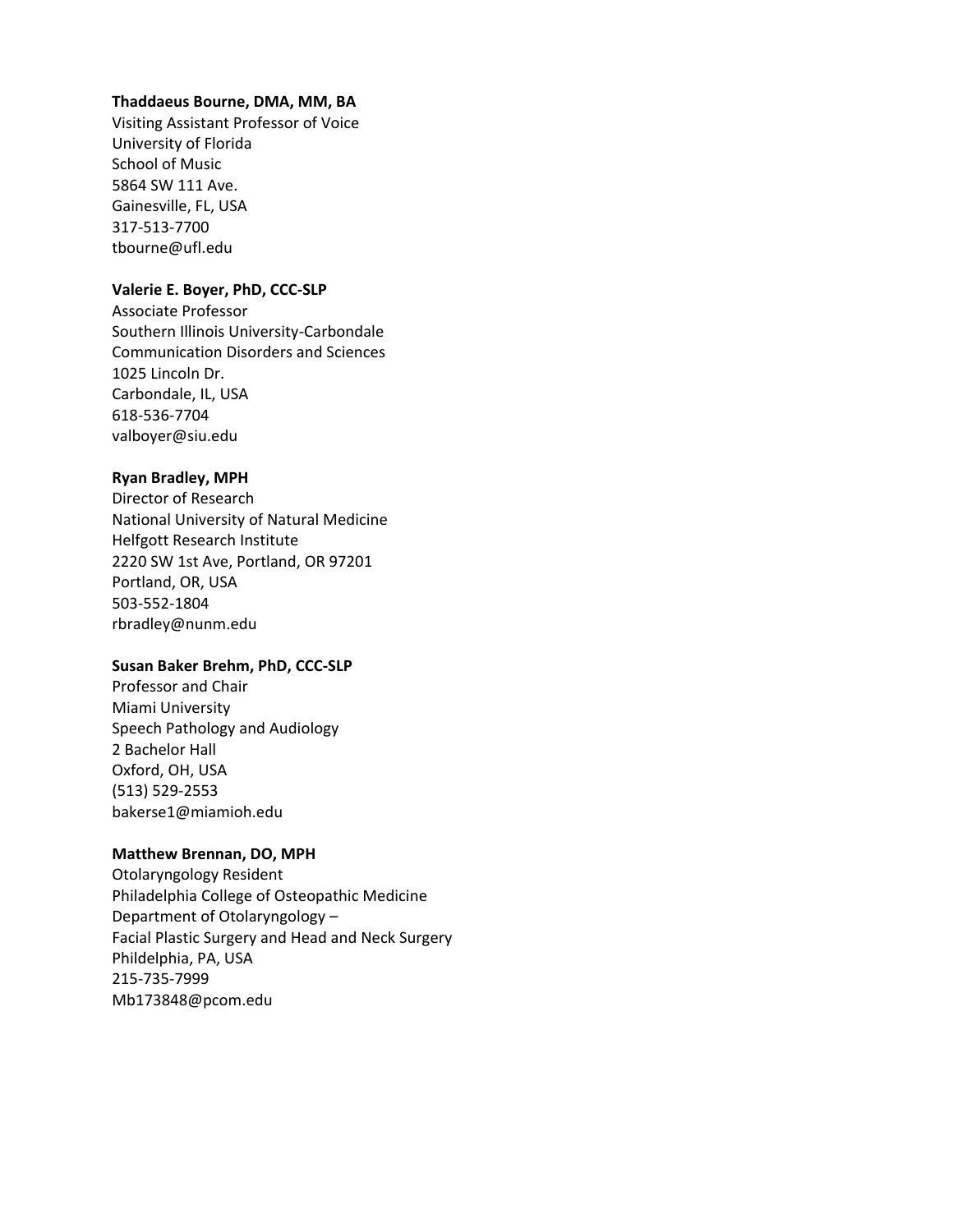#### **Meike Brockmann-Bauser, PhD, MSc**

Head of Research Department of Phoniatrics and Speech Pathology Clinic for Otorhinolaryngology, Head and Neck Surgery University Hospital Zurich, Switzerland Department of Phoniatrics and Speech Pathology Frauenklinikstrasse 21 8091 Zurich, Switzerland 0041 44 255 5830 meike.brockmann-bauser@usz.ch

#### **Paul Bryson, MD**

Cleveland Clinic Cleveland, OH, USA brysonp@ccf.org

## **Daniel P. Buckley, MS, CCC-SLP**

Speech-Language Pathologist Clinical Supervisor and Lecturer Boston University School of Medicine Department of Speech and Hearing Sciences Department of Otolaryngology – Head and Neck Surgery Boston, MA, USA buckleyd@bu.edu

#### **Bryan R. Bzdek, PhD**

Proleptic Senior Lecturer University of Bristol School of Chemistry Cantock's Close, BS8 1TS Bristol, United Kingdom bb14562@bristol.ac.uk

#### **Huanchen Cai, MLit**

PhD Student KTH Royal Institute of Technology Division of Speech, Music and Hearing Stockholm, Sweden huanchen@kth.se

#### **Alyssa N. Calder, BS**

Medical Student Drexel University College of Medicine 2900 W Queen Ln Philadelphia, PA, USA (860) 335-0828 anc332@drexel.edu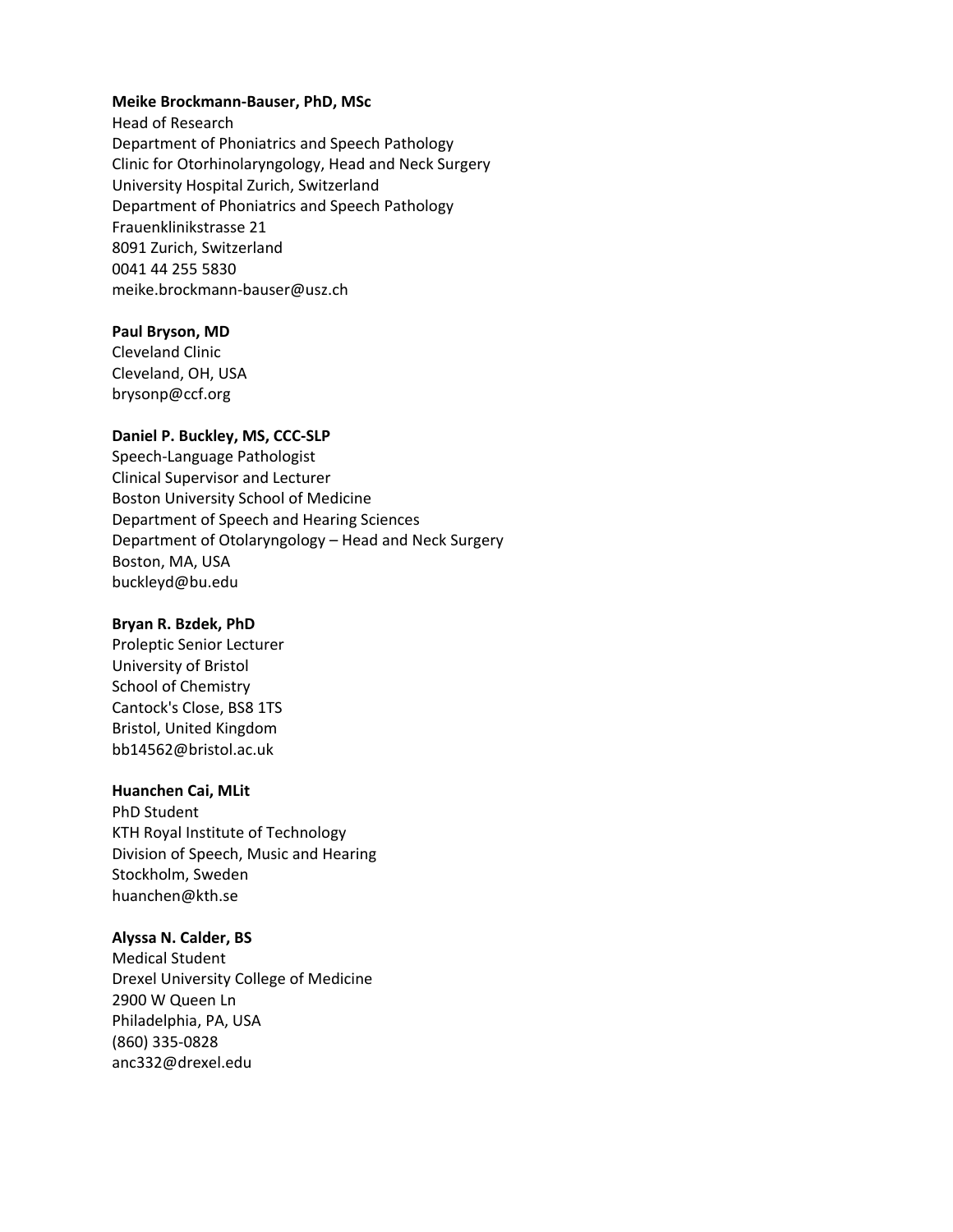#### **Carlos Alberto Calvache Mora, MSc, SLP**

Professor Corporación Universitaria Iberoamericana Universidad Militar Nueva Granada Vocology Center Department of Communication Sciences and Disorders Department of Mechatronics Engineering Av. Cra 9 # 120-32, Bogotá, Colombia Bogotá, Colombia +573175005387 cabbeto@gmail.com

#### **Lady Catherine Cantor-Cutiva, PhD, MS, SLP**

Professor Universidad Nacional de Colombia Bogotá, Colombia lccantorc@unal.edu.co **Elizabeth Cardell, PhD** Deputy Head of School (Learning and Teaching) School of Medicine and Dentistry Griffith University & Menzies Health Institute Queensland Southport, Australia e.cardell@griffith.edu.au

#### **Jenny Fernanda Cardenas-Martinez, BA**

Universidad Nacional de Colombia Bogotá, Colombia jfcardenasma@unal.edu.co

## **Isabel María Cardoso López, MD, PhD**

PhD, ENT MD Hospital Vithas Nuestra Señora de América de Madrid Department of Otorhinolaryngology 103-105 Arturo Soria St, 28043 Madrid, Spain +34 659 459 628 isabelcardosolopez@hotmail.com

## **Kelly E. Carraro, BS**

University of Cincinnati Department of Communication Sciences and Disorders Cincinnati, OH, USA carrarke@ucmail.uc.edu

## **Andrés Carrillo-Gonzalez, MS**

Universidad Nacional de Colombia Bogotá, Colombia acarrillog@unal.edu.co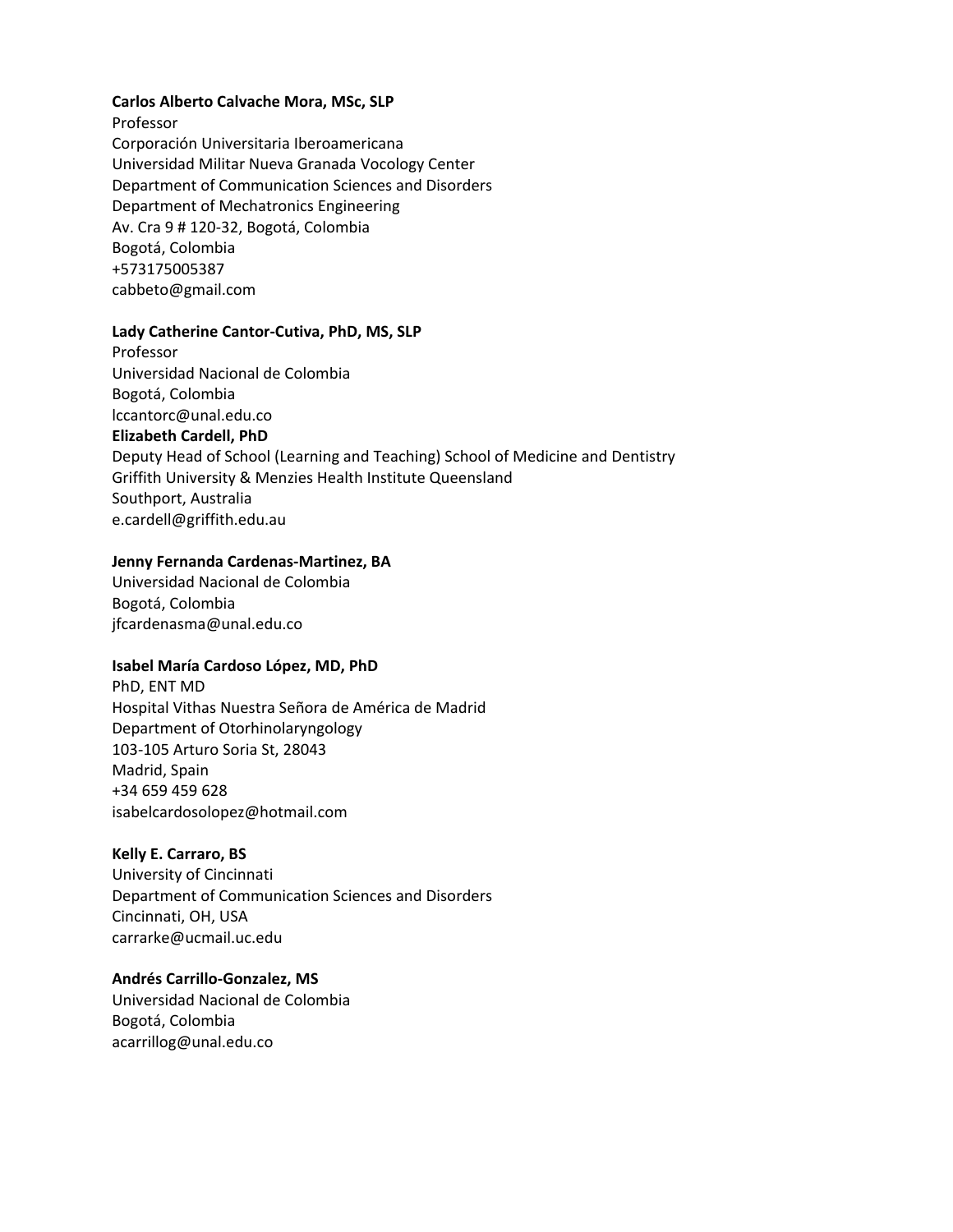#### **Linda M Carroll, PhD, MS, CCC-SLP, BS, BM, MPhil**

Senior Voice Scientist The Children's Hospital of Philadelphia Division of Pediatric Otolaryngology 3401 Civic Center Boulevard, 1 Wood Center Philadelphia, PA, USA (646) 644-3379 CarrollLM@CHOP.edu

## **Thomas L. Carroll, MD**

Assistant Professor of Otolaryngology–Head and Neck Surgery Harvard Medical School Medical Director, ENT Clinic Operations Brigham and Women's Hospital Harvard Medical School Brigham and Women's Hospital Department of Otolaryngology-Head and Neck Surgery / Division of Otolaryngology Boston, MA, USA (617) 525-3000 tcarroll@bwh.harvard.edu

#### **Adrián Castillo-Allendes, MA, MSc, SLP**

PhD Student Michigan State University Department of Communicative Sciences and Disorders East Lansing, MI, USA (517) 580-1700 casti208@msu.edu

#### **Emily Castleton, MM, BFA, MM**

Contemporary Voice Teaching Faculty DMA Voice Pedagogy Student Shenandoah University Winchester, VA, USA (801) 921-0475 ecastlet17@su.edu

## **M. Eugenia Castro, MS, CCC-SLP**

USC Voice Center USC Caruso Department of Otolaryngology – Head and Neck Surgery Los Angeles, CA, USA (323) 833-4530 mariaeugenia.castro@med.usc.edu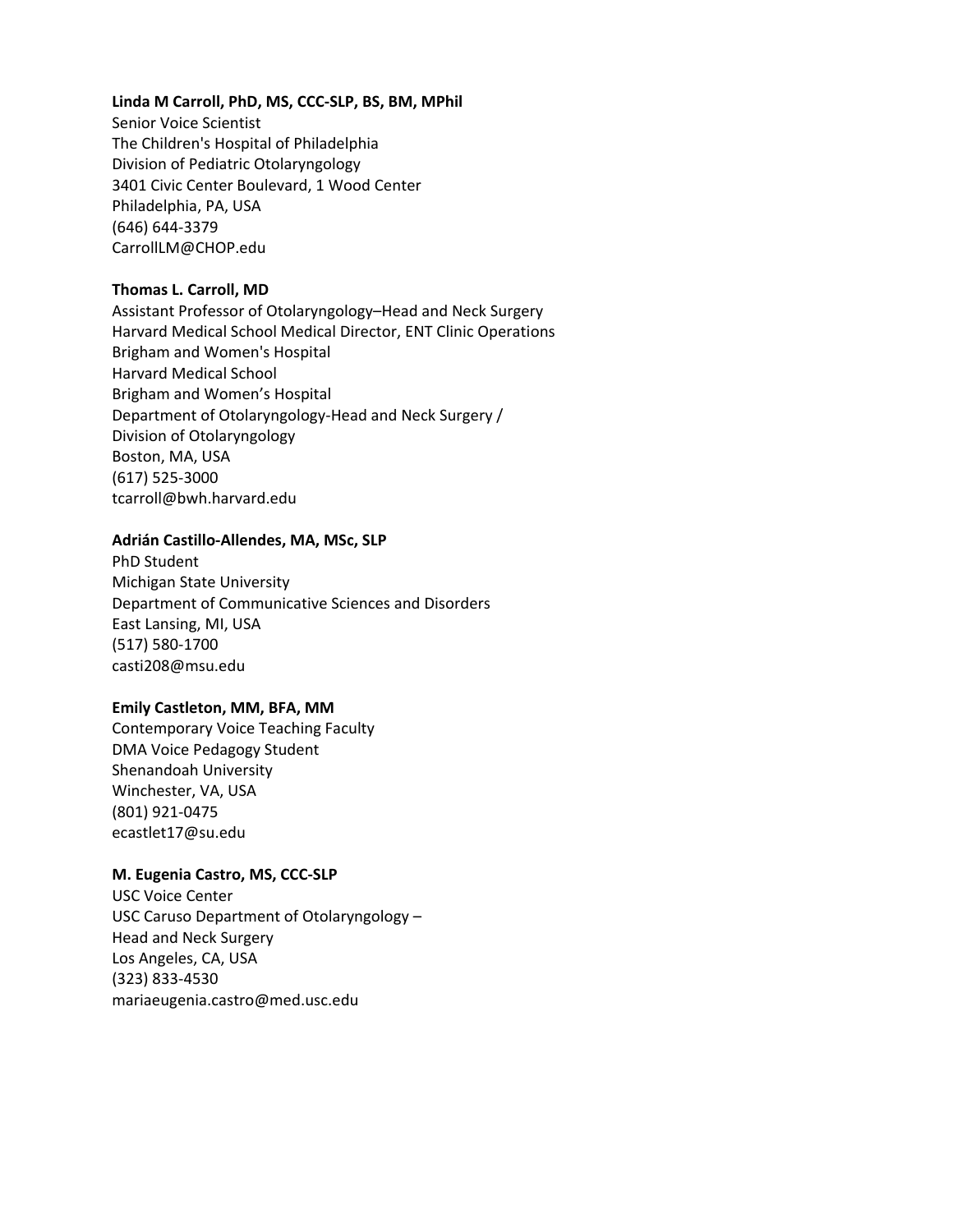#### **Christian Castro, SLP**

Assistant Professor Universidad de Chile Department of Communication Sciences and Disorders Santiago, Chile 56-9-8775-9926 christian.castro@uv.cl

## **Wendy Castro Camacho, MD**

Physician Hospital Médica Sur Mexico City, Mexico +52 5535778773 drawendycastro@hotmail.com

#### **Christopher Catalan, SLP**

Universidad de Chile Santiago, Chile christophercatalan@ug.uchile.cl

#### **Claudia Catania**

Professor of Voice Manhattan School of Music Board of Directors The Voice Foundation New York, NY 10023

## **Antonia Margarita Chacon, SLP**

The University of Sydney Sydney, Australia antonia.chacon@sydney.edu.au

## **May Pik Yu Chan, BA**

University of Pennsylvania Philadelphia, PA, USA (267) 949-7448 pikyu@sas.upenn.edu

## **Ching Man Rosalina Chan, BS, SLP**

Speech Therapist The Hong Kong Polytechnic University Department of Chinese and Bilingual Studies Hong Kong, Hong Kong rosalinachan.st@gmail.com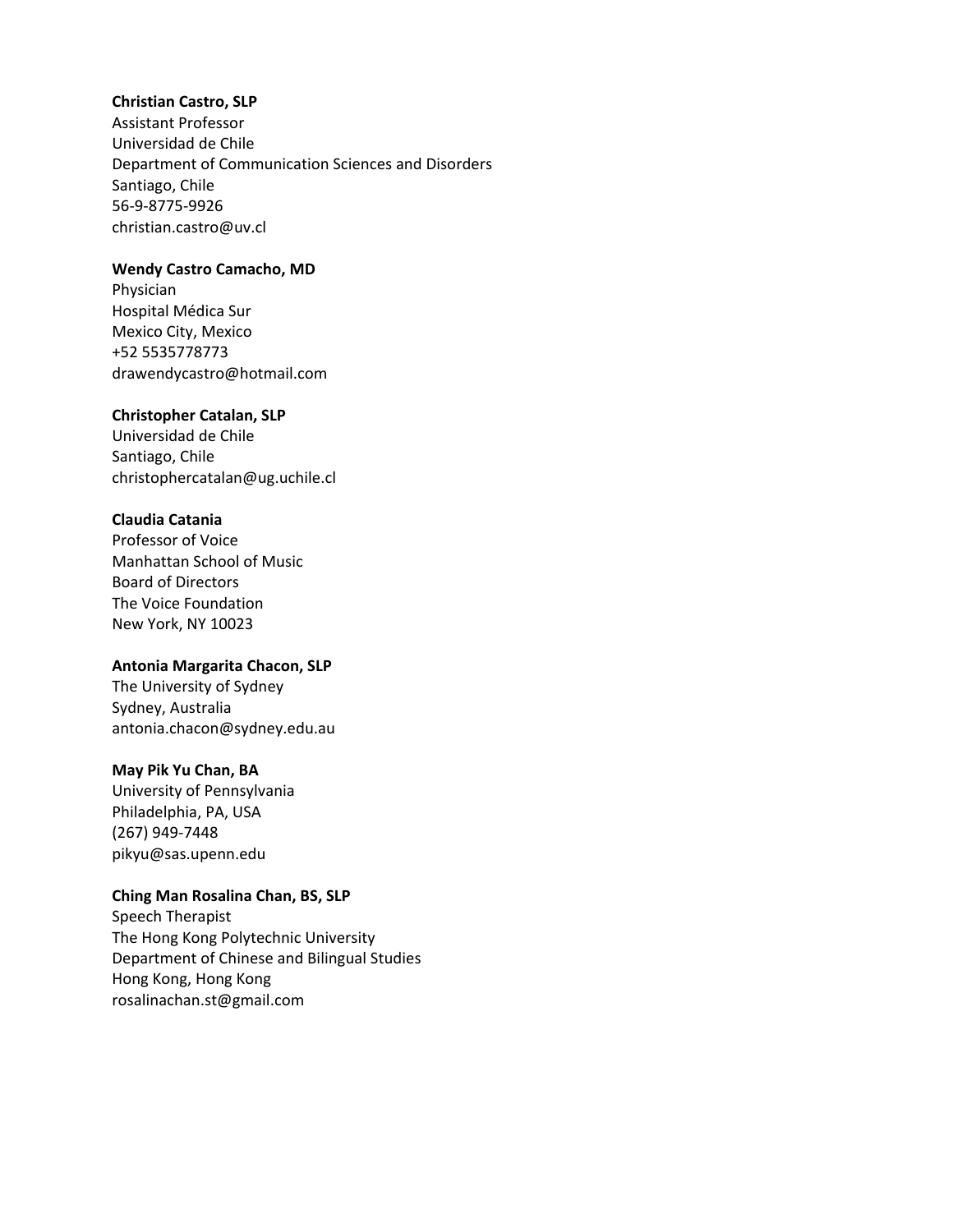#### **R.Eugenia Chavez Calderon, MD, PhD**

Director Centro de Foniatria y Audiologia Mexico city Mexico Centro de Foniatria y Audiologia Minerva 104-501 Colonia Florida Mexico City, Mexico 52-5554002770 eugeniachavez@hotmail.com

#### **Jun Chen, PhD**

Professor Purdue University School of Mechanical Engineering Lafayette, IN, USA (765) 418-2325 chen220@purdue.edu

### **Vladimir Chernov**

Professor of Vocal Music Department. University of California (UCLA) Los Angeles, California

#### **Liyu Cheng, BM, MBBS**

Beijing Tongren Hospital Affiliated to Capital Medical University Beijing, China clystudy@163.com

#### **Anuja Chhabra, PhD, MA, MS, CCC-SLP**

Post Doctoral Fellow National University of Natural Medicine Helfgott Research Institute 2220 SW 1st Ave, Portland, OR 97201 Portland, OR, USA 352-514-9660 achhabra@nunm.edu

#### **Greg Chiapello, MSc, SLP**

Speech Pathologist Gold Coast Health, Queensland, Australia Southport, Australia +61756685962 Greg.chiapello@health.qld.gov.au

## **Janet S. Choi, MD, MPH**

Department of Otolaryngology — Head and Neck Surgery University of Minnesota Minneapolis, MN, USA janet.s.choi@gmail.com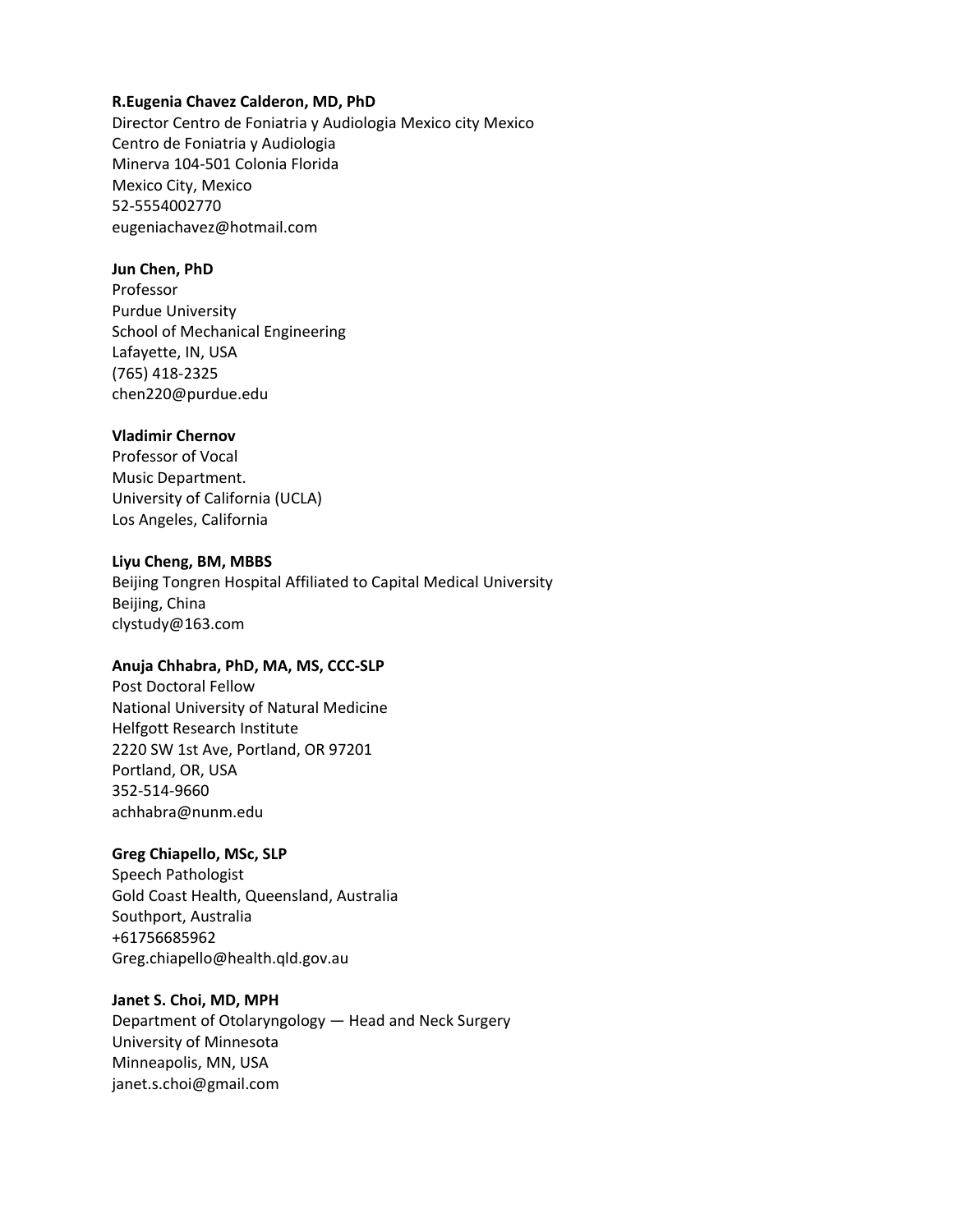#### **Gary E. Christensen**

Professor of Electrical and Computer Engineering and Radiation Oncology University of Iowa Iowa City, IA, USA (319) 335-6055 gary-christensen@uiowa.edu

## **Noor Christoph, PhD**

Hogeschool InHolland Amsterdam, Netherlands noor.christoph@inholland.nl

## **Viktor Chrobok, MD, PhD**

University Hospital Hradec Kralove, Charles University Department of Otorhinolaryngology and Head and Neck Surgery Faculty of Medicine in Hradec Kralove Hradec Králové, Czech Republic viktor.chrobok@fnhk.cz

## **Michelle R Ciucci, PhD, CCC-SLP**

Professor University of Wisconsin-Madison Communication Sciences and Disorders Surgery-Division of Otolaryngology-Head and Neck Surgery Neuroscience Training Program Madison, WI, USA ciucci@surgery.wisc.edu

## **Sofie Claeys**

Ghent University Hospital Ghent, Belgium sem.claeys@ugent.be

## **Juliana Codino, PhD, CCC-SLP**

Director of Voice Pathology Lakeshore Professional Voice Center St. Clair Shores, MI, USA 586-779-7610 jcodino@lakeshoreent.com

## **Ariel Coelho, SEP**

Professor Brazilian Institute of Contemporary Singing (IBCC) São Paulo, Brazil +5548988294762 arielcoda@gmail.com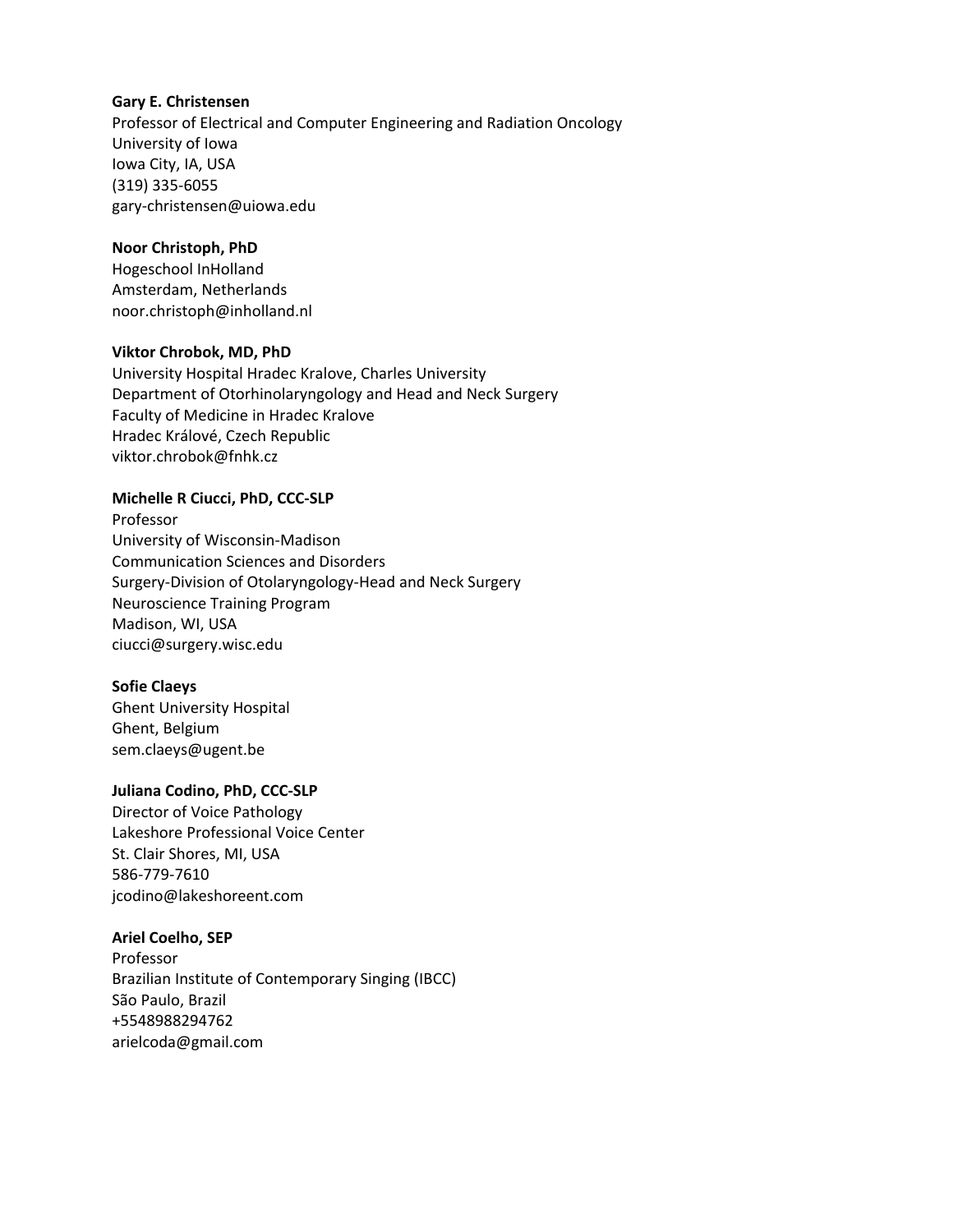#### **Lauren Colletti, BA**

Temple University Philadelphia, PA, USA lauren.colletti@temple.edu

## **Raymond H. Colton, PhD**

Professor Emeritus Syracuse University Syracuse, NY, USA 315-443-3448 rhcolton@gmail.com

## **Leah Coman, SLP**

Gold Coast Health Speech Pathology Service Southport, Australia Leah.Coman@health.qld.gov.au

## **Nicholas Connolly, MM**

Doctoral Student New York University New York, NY, USA (732) 275-5721 ndc317@nyu.edu

## **Ana Carolina Constantini, PhD, SLP**

University of Campinas Tessália Vieira de Camargo 126 - Cidade Universitária Campinas, São Paulo, Brazil Campinas, Brazil +55 19 99199-2494 carolconstantini@gmail.com

## **Sheri Lynn Cook-Cunningham, PhD, MM, BM**

Assistant Professor, Music Washburn University 1700 SW College Ave. Garvey Center, RM. 216 Topeka, KS, USA (816) 718-9200 sheri.cookcunningham@washburn.edu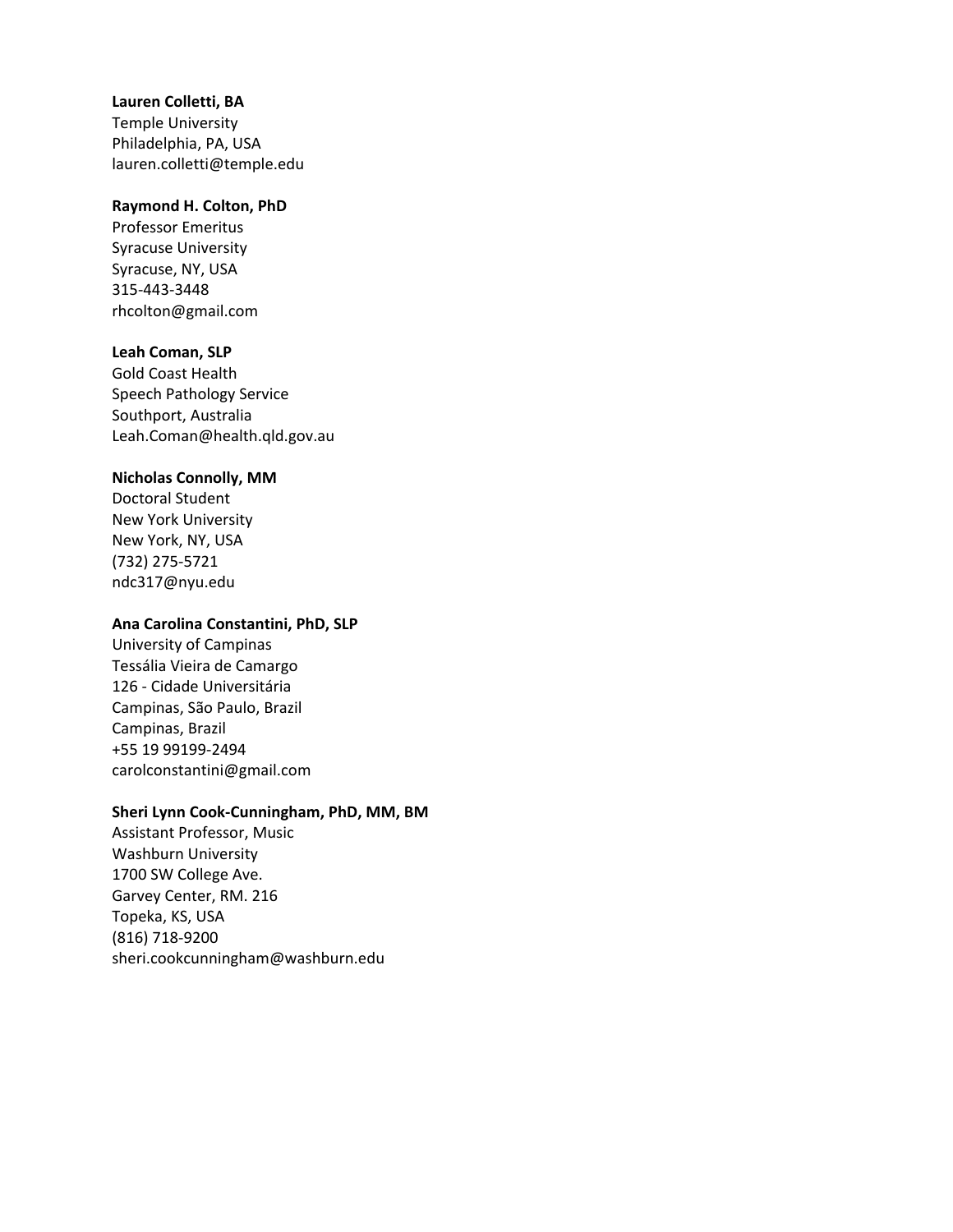#### **Juan Pablo Cortés, PhD, MS**

Postdoctoral Fellow Universidad Técnica Federico Santa María Department of Electronic Engineering Valparaíso, Chile +56-9-4398-5334 juan.cortess@usm.cl

## **Paul Corthals**

Ghent University Ghent, Belgium paul.corthals@ugent.be

#### **Sandra Corvo**

PhD Student Universidad de Salamanca Ciudad Rodrigo, Spain (+34)654168431 sandracorvo@hotmail.com

#### **Isabelle Cossette, PhD, MM, BM**

McGill University Schulich School of Music Montreal, QC, Canada isabelle.cossette1@mcgill.ca

## **Declan Costello, MD, MA**

Consultant, ENT Surgeon Wexham Park Hospital Slough, United Kingdom d.costello@nhs.net

## **Brianna Crawley, MD**

ENT-Otolaryngologist Loma Linda University Adventist Health Sciences Center 11175 Campus St Loma Linda, CA, USA bcrawley@llu.edu

#### **Jennifer Lynn Creamer, BA**

SLPA/ SLP Graduate Student California State University, Fullerton Communication Sciences and Disorders 5650 Southview Drive Yorba Linda, CA, USA (714) 600-1339 jenniferlynncreamer@csu.fullerton.edu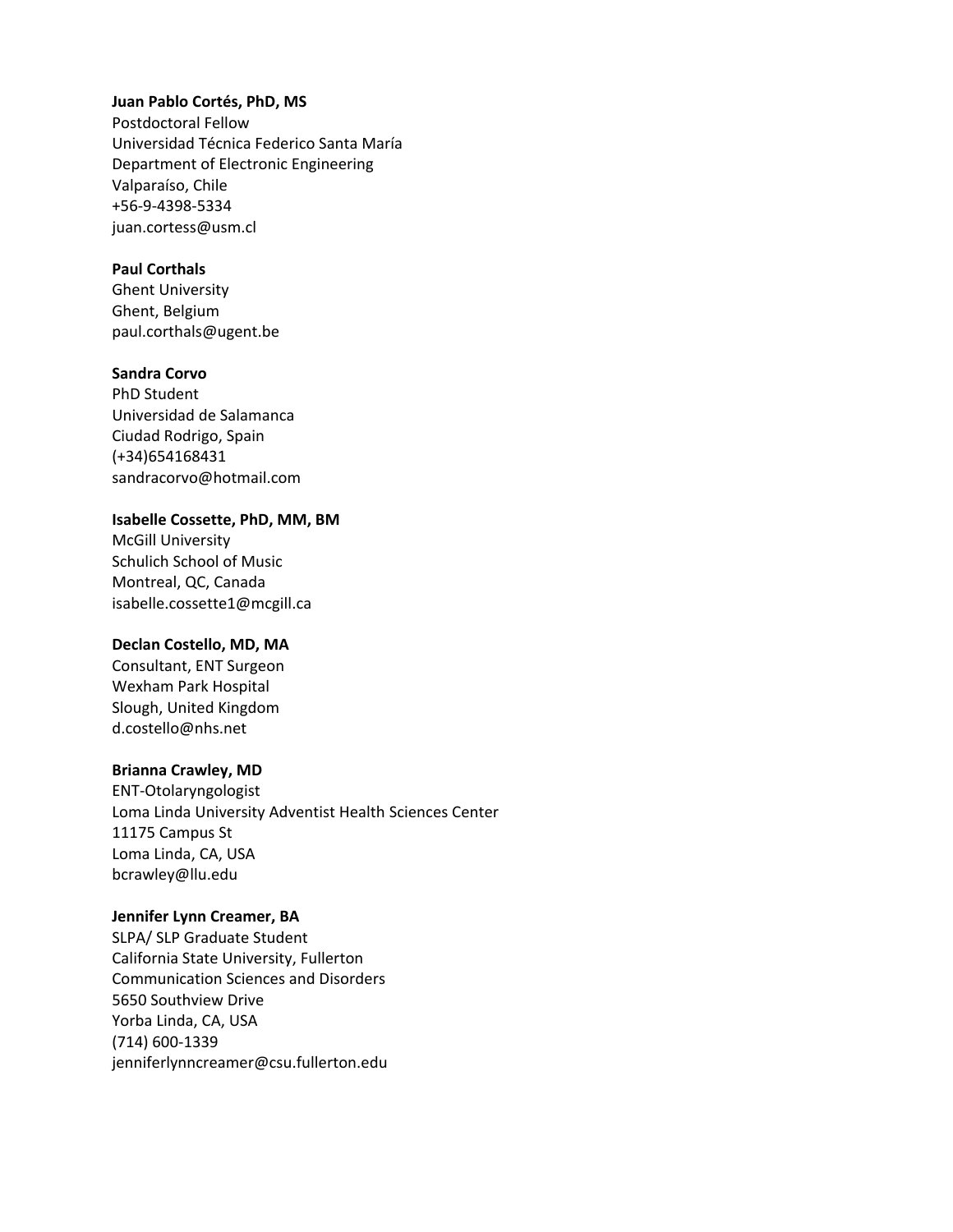#### **Daniel Croake, PhD**

University of Kentucky Lexington, KY, USA djcroa2@uky.edu

#### **Caitlin K Croegaert Koch, MS, CCC-SLP**

Speech Pathologist UW Health Voice and Swallow Clinics 600 Highland Ave Madison, WI, USA 414-412-4275 ccroegaert-koch@uwhealth.org

## **Tyler Crosby, MD**

Laryngology Fellow NYU Grossman School of Medicine New York, NY, USA Tyler.Crosby@nyulangone.org

#### **Natasha Curham, SLP**

Voice Medicine Australia Melbourne, Australia natashacurhamvma@gmail.com

## **Julie Daelman, MSc, SLP**

Ghent University Centre for Speech and Language Sciences Department of Rehabilitation Sciences Ghent, Belgium jldaelma.Daelman@UGent.be

## **Kimberly L. Dahl, MS, CCC-SLP**

Boston University Boston, MA, USA dahl@bu.edu

## **Jamie Dahman, DMA, MM, BA**

Delta State University Cleveland, MS, USA jamiedahman@gmail.com

## **Maria Damore, MS, BA**

Voice Teacher, Performer Maria Damore Voice Studio Reading, PA, USA 484-258-4485 mariadamorevocals@gmail.com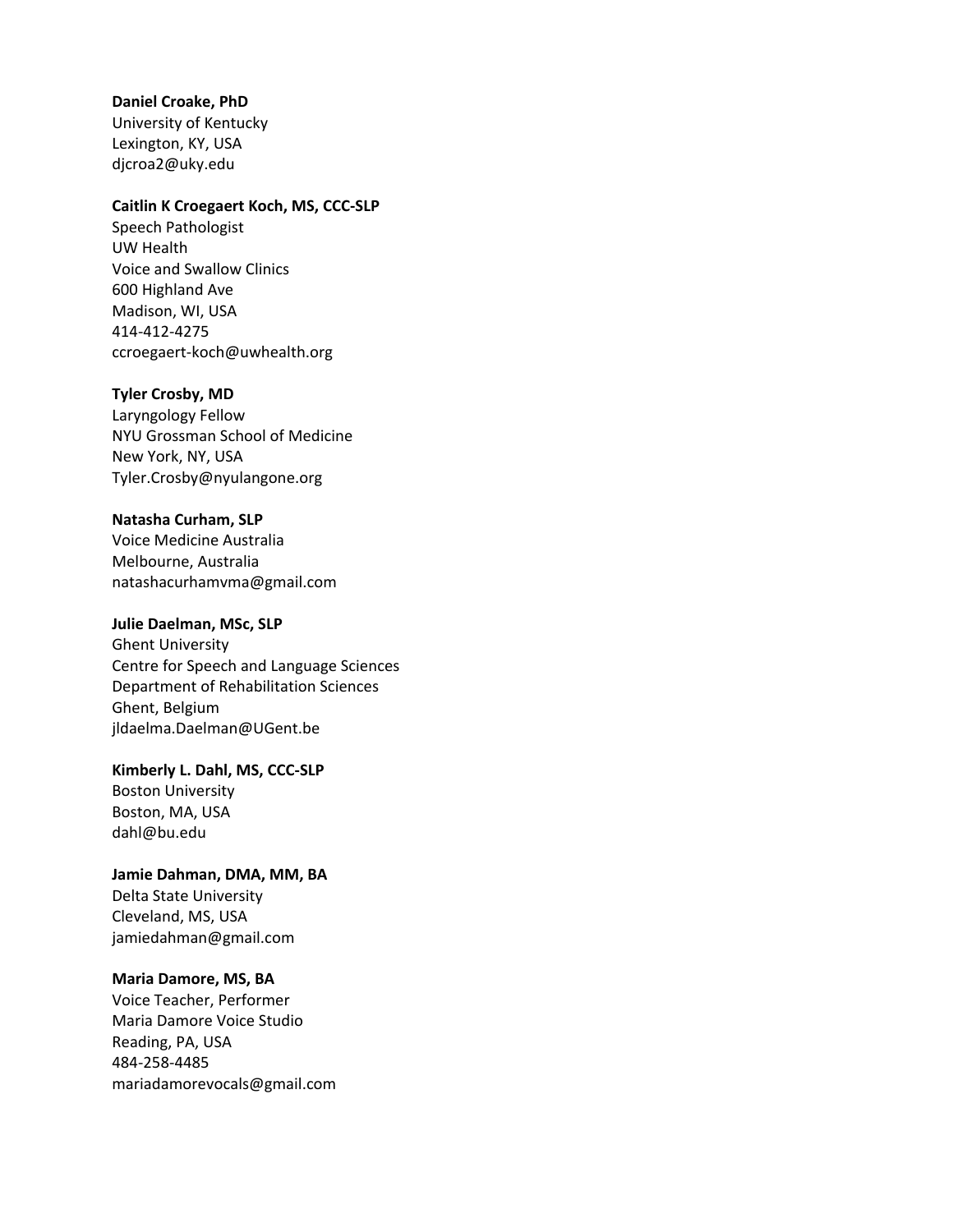#### **Hannah Daniel, MD, MBA**

Texas Tech University Health Sciences Center Otolaryngology Lubbock, TX, USA 2145056998 hannah.daniel@ttuhsc.edu

## **Ümit Daşdöğen, MSc, SLP**

University of Delaware Communication Sciences and Disorders The Tower at STAR 100 Discovery Blvd, 5th & 6th Floors Newark, DE, USA 6812855825 umitudas@udel.edu

#### **Zane Daudzina, Mag. Philol., Mag. Art.**

PhD Candidate Assistant Professor Latvian Academy of Culture Stage Art Lāčplēša 54-41, LV-1011 Rīga, LATVIA, EU Rīga, Latvia +371 26470152 zanegoba@gmail.com

## **Wendell R. Davis, DM**

Professor University of Texas Rio Grande Valley School of Music 1201 W. University Dr. Edinburg, TX, USA 9565661721 wendell.davis@utrgv.edu

## **Alessandro de Alarcon, MD, MPH**

Cincinnati Children's Hospital Medical Center Pediatric Otolaryngology Head & Neck Surgery Cincinnati, OH, USA alessandro.dealarcon@cchmc.org

## **Gillian de Boer, PhD**

Postdoctoral Fellow University of British Columbia Department of Linguistics Vancouver, BC, Canada gillian.deboer@ubc.ca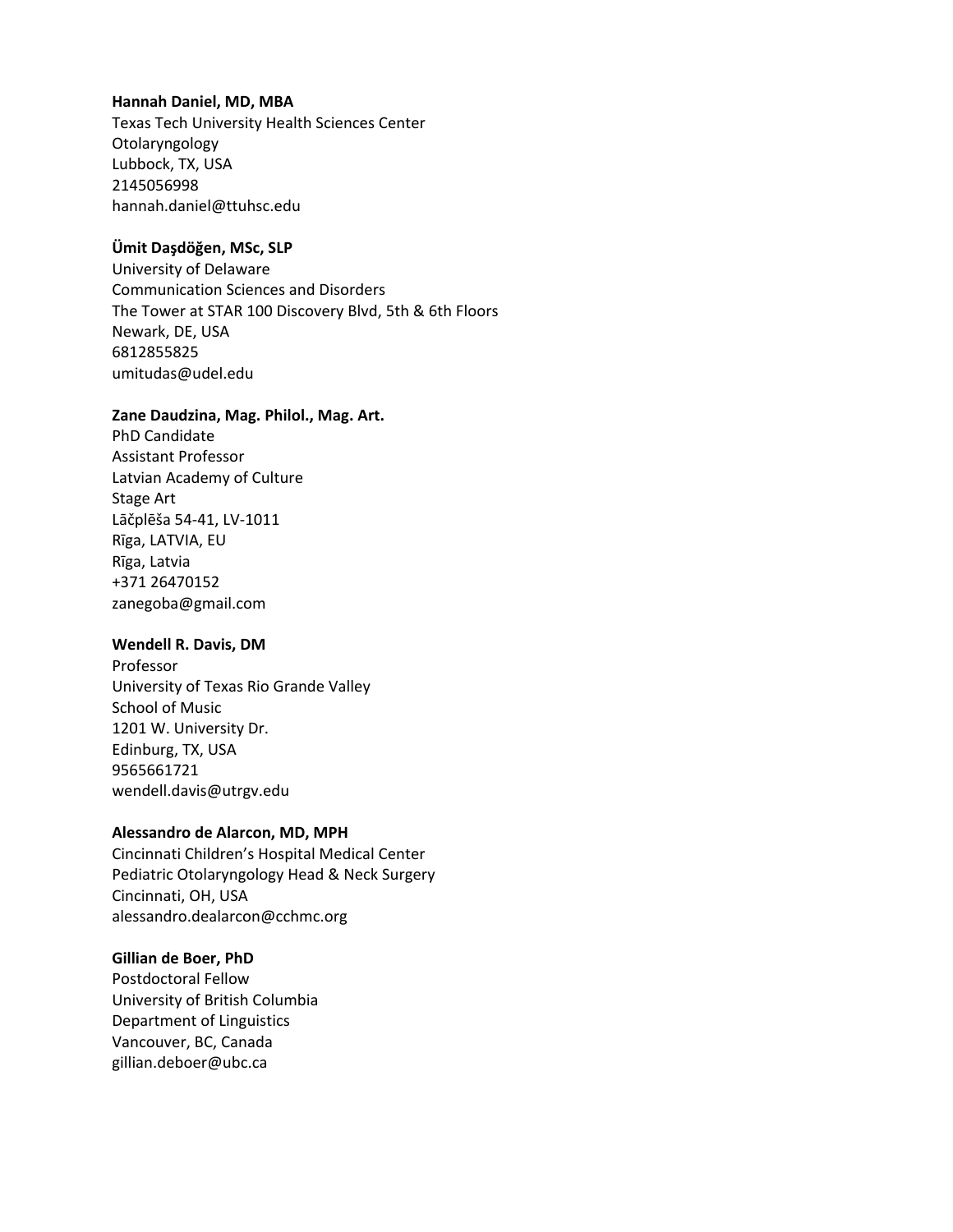#### **Rafaela Lombas de Resende, SLP**

University of Campinas Saturnino Messias, 21 Parque Emília Sumaré, São Paulo, Brazil Campinas, Brazil +55 19 98729-7815 r186208@dac.unicamp.br

## **Lynsey De Smet**

Ghent University Ghent, Belgium lynseydesmet.logopedie@outlook.com

## **Ali Dehqan, PhD**

Assistant Professor Zahedan University of Medical Sciences Health Promotion Research Center Zahedan, Islamic Republic of Iran dehqan@gmail.com

## **Maria Del Campo Sanchez, MD**

San Carlos Clinical Hospital MADRID, Spain mariadelcamposanchez@gmail.com

## **Dimitar D Deliyski, PhD**

Professor and Chair Department of Communicative Sciences and Disorders Michigan State University East Lansing, MI, USA ddd@msu.edu

## **Fernando Delprado Aguirre, MS, SLP**

Speech Language Pathologist Vocology Center Bogota, Colombia +573192596046 afdelpradoa@unal.edu.co

## **Doris-Maria Denk-Linnert, MD**

Professor Medical University of Vienna Department of Otorhinolaryngology Vienna, Austria doris-maria.denk-linnert@meduniwien.ac.at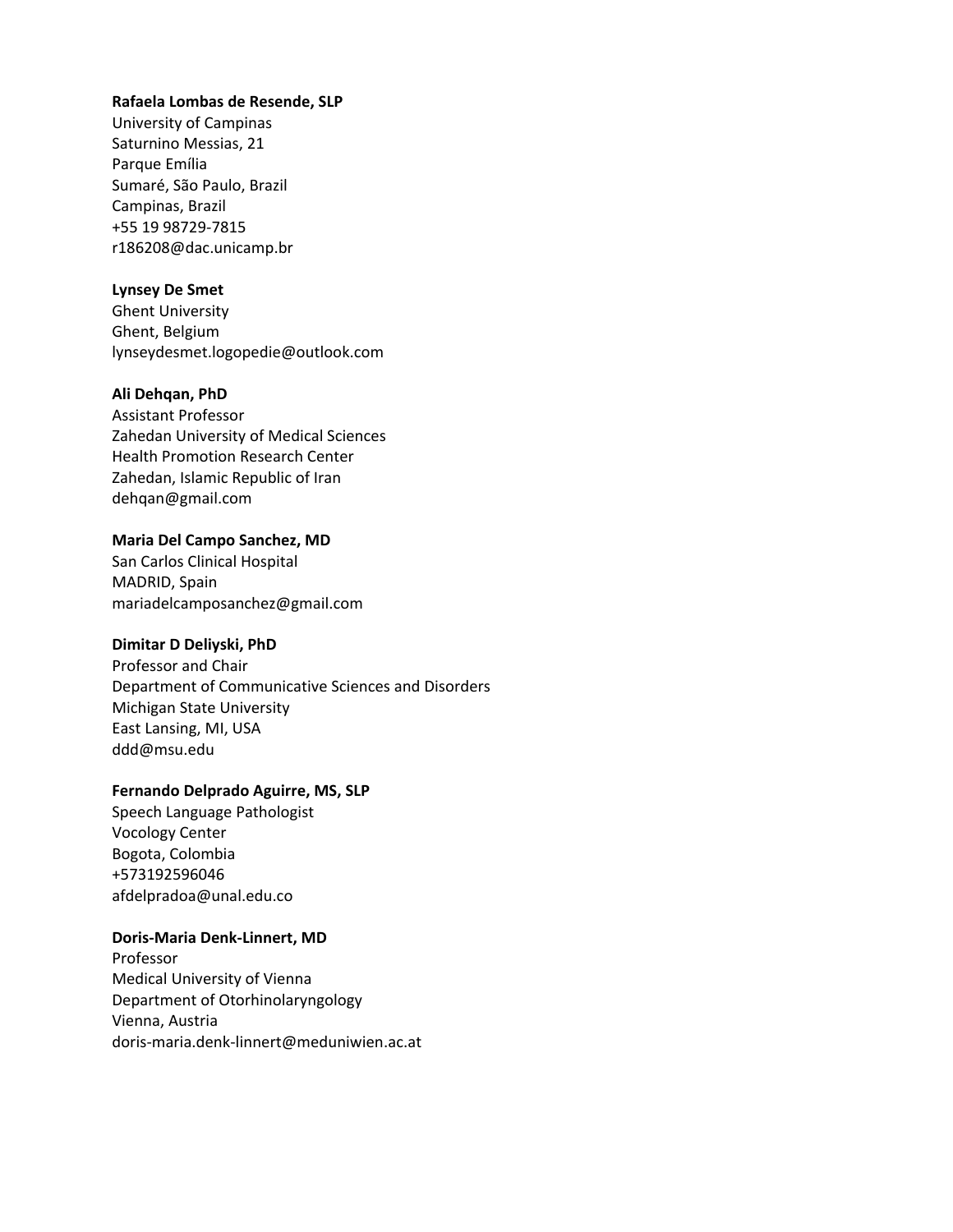#### **Donald Derrick, PhD**

Senior Lecturer University of Canterbury New Zealand Institute of Language, Brain and Behaviour Christchurch, New Zealand donald.derrick@canterbury.ac.nz

## **Vinod Devaraj, MSc**

PhD student Medical University of Vienna Department of Otorhinolaryngology Vienna, Austria +4314040034270 vinod.devaraj@meduniwien.ac.at

#### **Zachary Devin, MM, MA, BM**

PhD Student and Graduate Teaching Assistant University if Kansas Music Education Lawrence, KS, USA 618-553-7579 zdevin@ku.edu

#### **Elliana K. Devore, MD**

Resident, Otolaryngology– Head and Neck Surgery Harvard Medical School Department of Otolaryngology-Head and Neck Surgery Boston, MA, USA elliana\_devore@meei.harvard.edu

## **Evelien D'haeseleer, PhD, MSc, SLP**

Ghent University, Ghent University Hospital Rehabilitation Sciences Ghent, Belgium +32472616488 evelien.dhaeseleer@ugent.be

#### **Paola Diaz borrego, MD, PhD**

Virgin Macarena University Hospital Rehabilitation Seville, Spain padibo2@gmail.com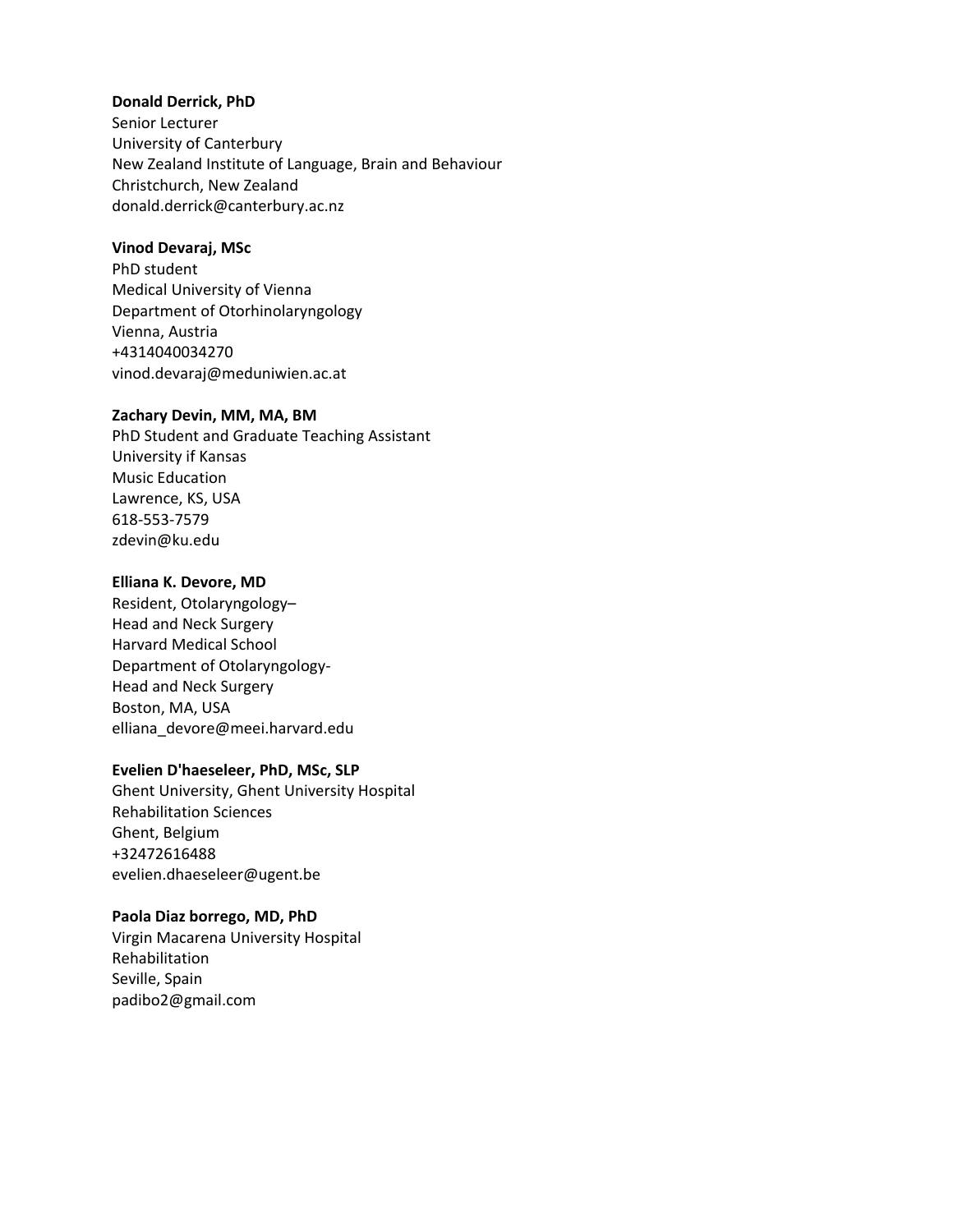#### **Manuel E. Díaz-Cádiz, MS**

Research Fellow Boston University Speech, Language and Hearing Sciences Boston, MA, USA (617) 358-1395 mdiazcad@bu.edu

## **Tara E. Dickinson**

Case Western Reserve University Department of Psychological Sciences Cleveland, OH, USA ted42@case.edu

#### **Maria Dietrich, PhD, CCC-SLP**

Adjunct Associate Professor University of Bonn Bonn, Germany Maria.Dietrich@ukbonn.de

## **João Agnaldo do Nascimento, MD, PhD**

Professor - statistical Universidade Federal da Paraíba João Pessoa, Brazil joaoagh@gmail.com

## **Michael Döllinger, PhD, MSc, BS**

University Hospital Erlangen Division of Phoniatrics and Pediatric Audiology Department of Otorhinolaryngology Head & Neck Surgery Waldstraße 1,91054 Erlangen Erlangen, Germany +4991318533814 Michael.Doellinger@uk-erlangen.de

## **Sophia E. Dove, BS, BA**

Voice Pedagogy MM student Shenandoah University Shenandoah Conservatory 1460 University Drive Winchester, VA, USA 319-210-3733 sdove21@su.edu

## **Philip C. Doyle, PhD**

Stanford University Department of Otolaryngology Head and Neck Surgery Stanford, CA, USA pdoyle2@stanford.edu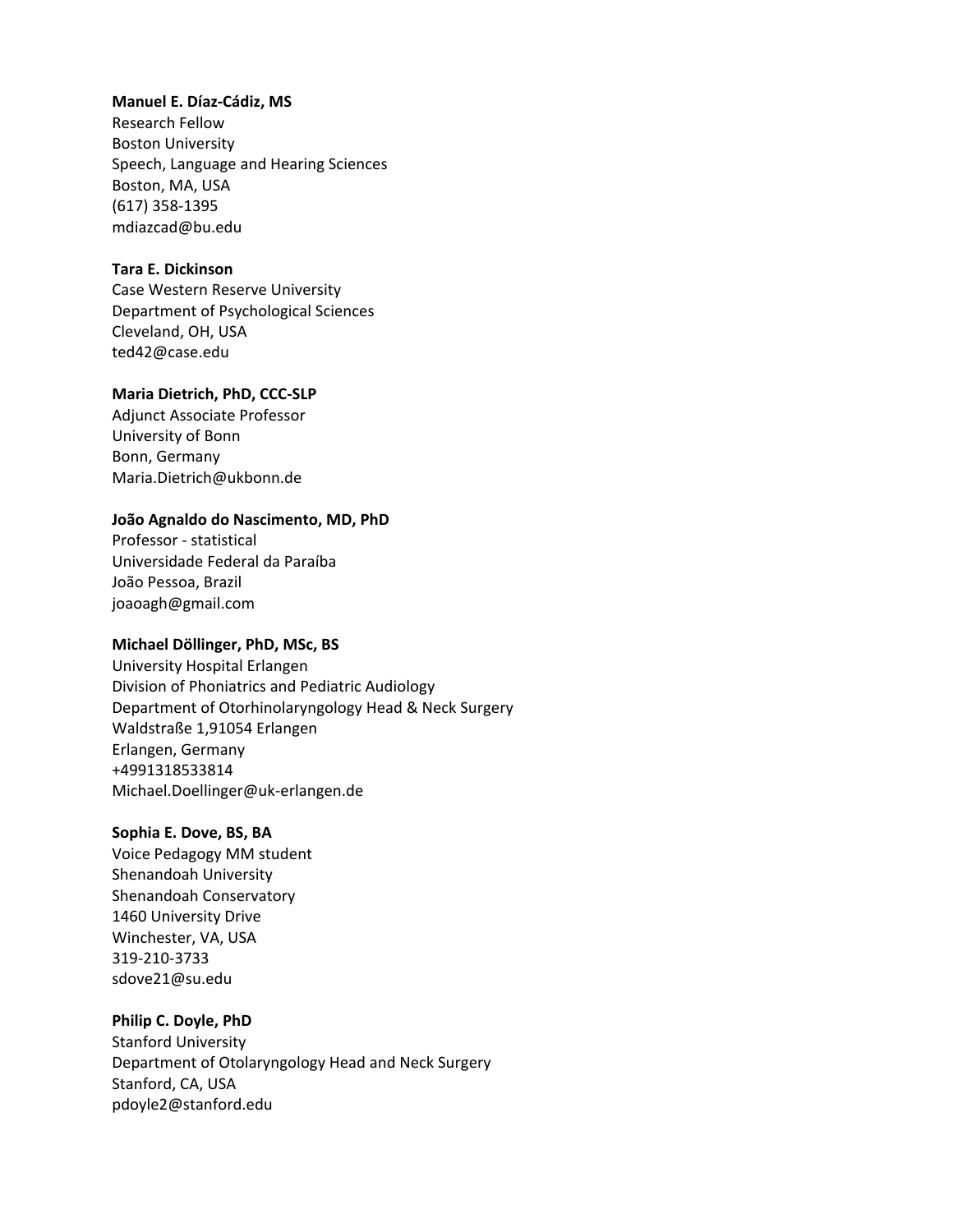#### **Jakub Drsata, MD, PhD**

University Hospital Hradec Kralove, Charles University Department of Otorhinolaryngology and Head and Neck Surgery Faculty of Medicine in Hradec Kralove Hradec Králové, Czech Republic jakub.drsata@fnhk.cz

## **Kimberly L Duffy, MA, CCC-SLP**

Clinical Coordinator, Center for Childhood Communication Children's Hospital of Philadelphia Speech Language Pathology 3401 Civic Center Boulevard Philadelphia, PA, USA 215-590-7959 duffyk@chop.edu

## **Minh-Vy Duong, BM**

Graduate Assistant Westminster Choir College of Rider University Piano and Voice Lawrenceville, NJ, USA 804-909-2408 duoingmi@rider.edu

#### **Marci Dupre, BA**

East Tennessee State University Johnson City, TN, USA dupremc@etsu.edu

#### **Christopher Dwyer, MD**

Instructor in Otolaryngology, Physician and Surgeon Department of Otolaryngology-Head and Neck Surgery Harvard Medical School Division of Otolaryngology Brigham and Women's Hospital Boston, MA, USA cdwyer9@uwo.ca

## **Tanya L. Eadie, PhD, CCC-SLP**

Professor University of Washington Speech and Hearing Sciences Seattle, WA, USA (206) 616-2753 teadie@uw.edu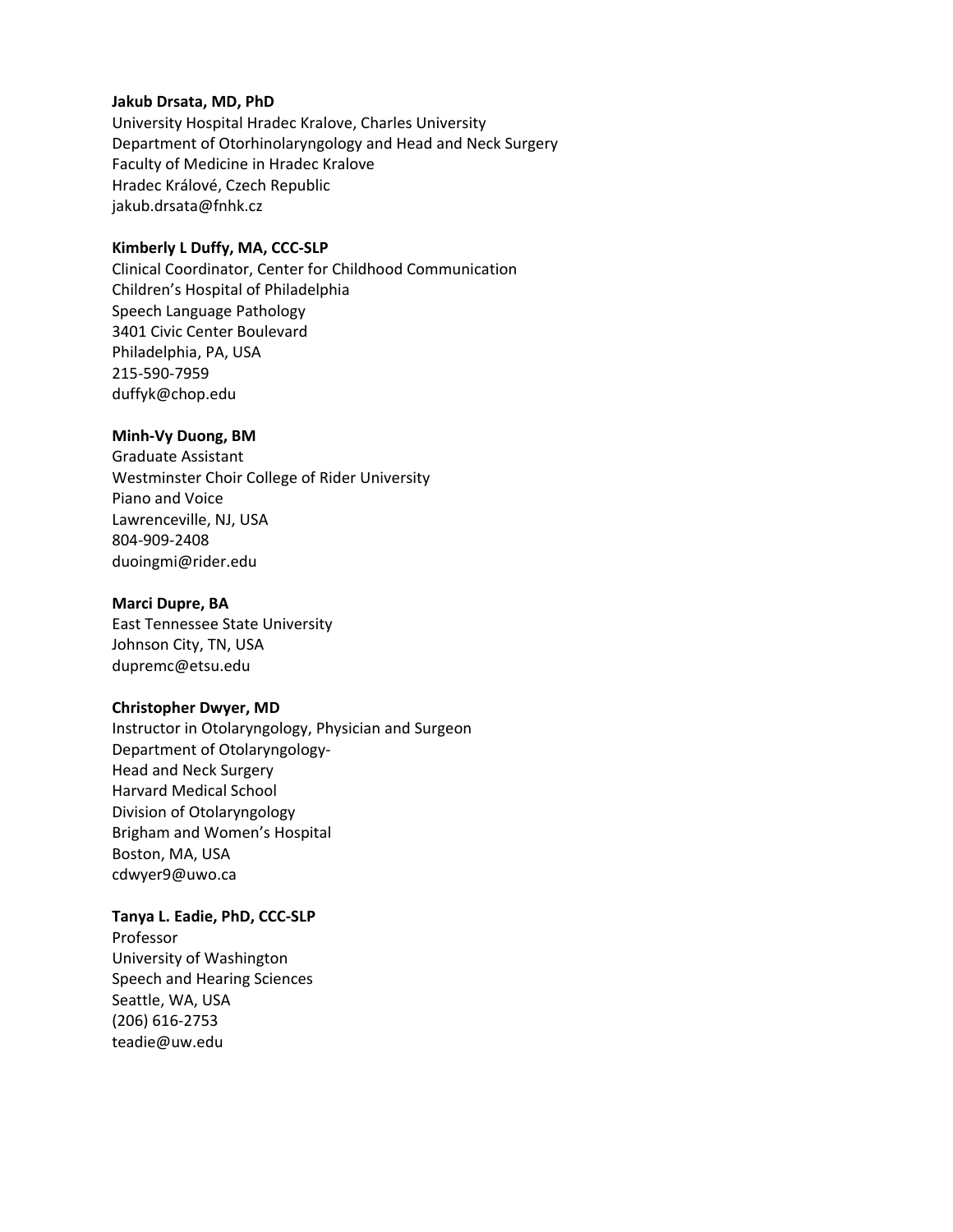## **Christian Ebnoether, MD**

Department of Otorhinolaryngology Head and Neck Surgery, Division of Phoniatrics Basel, Switzerland christianebnoether@gmail.com

## **Matthias Echternach, MD**

Professor University of Munich Division of Phoniatrics and Pediatric Audiology Marchioninistr. 15, 81377 Munich, Germany Munich, Germany Matthias.Echternach@med.uni-muenchen.de

## **David A. Eddins, PhD, CCC-A**

University of South Florida Department of Communication Sciences and Disorders Tampa, FL, USA deddins@usf.edu

## **Jessica Edgar, MPhil**

University of Oxford Music Oxford, United Kingdom jessica.edgar@music.ox.ac.uk

## **Robert Edwin, BA**

Associate Editor-NATS Journal of Singing Robert Edwin Studio, LLC Independent Studio 1509 Glenview Drive Cinnaminson, NJ, USA 856-829-0770 robert@robertedwinstudio.com

## **Dale Ekbom, MD**

Mayo Clinic Department of Otolaryngology Rochester, MN, USA ekbom.dale@mayo.edu

#### **Naveen Elangovan, PhD**

Researcher University of Minnesota Minneapolis, MN, USA naveen@umn.edu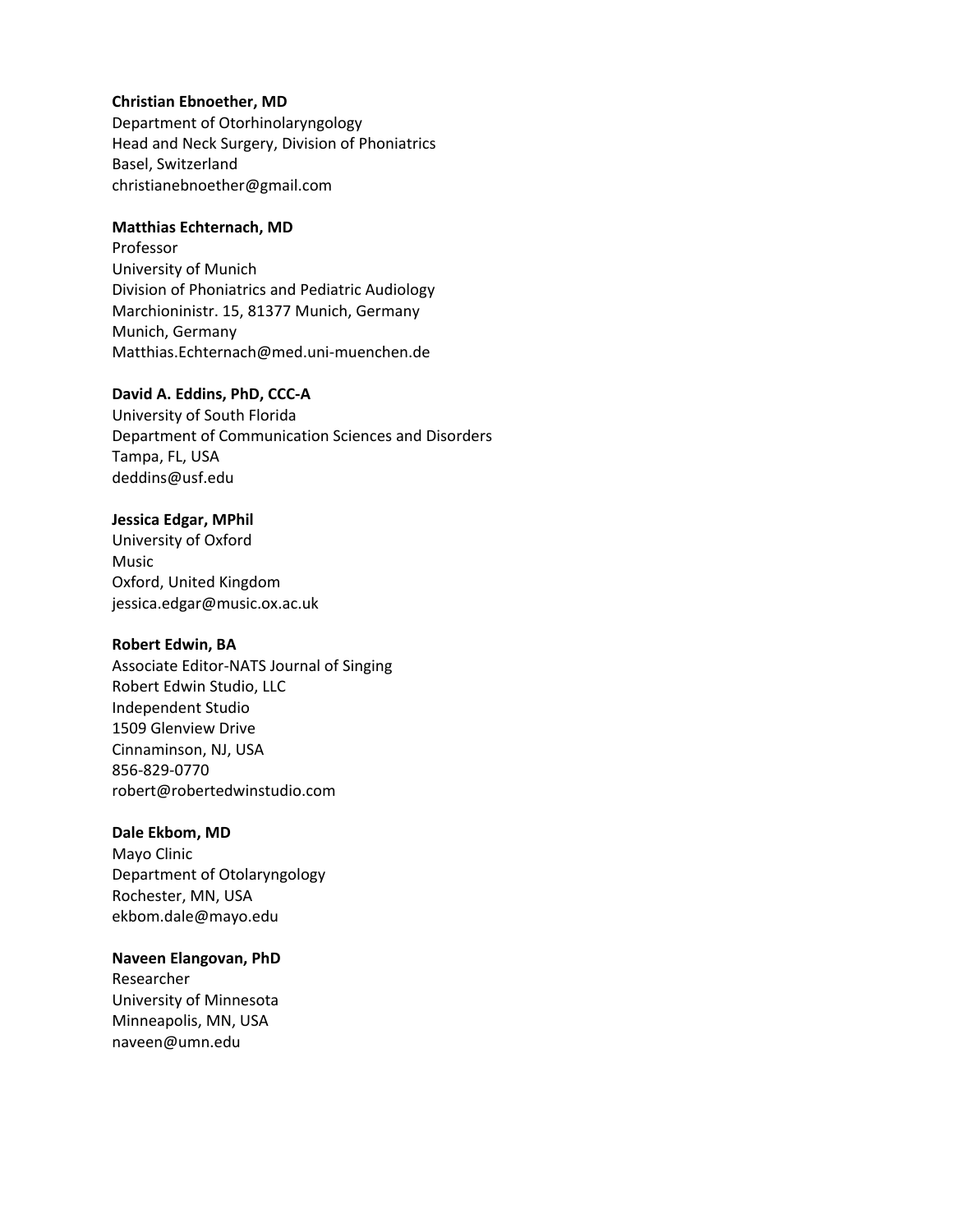## **Julia Kathryn Ellerston, MA, CCC-SLP**

Speech-Language Pathologist University of Utah Health Voice Disorders Center 729 Arapeen Dr Salt Lake City, UT, USA 8015857946 julia.ellerston@hsc.utah.edu

## **Kate A Emerich, MS, BM, CCC-SLP**

Vocal Essentials: Core Voice Training and VoxBoxRx Denver, CO, USA 7203178303 kaemerich@gmail.com

#### **Hillary X Enclade, MS, CCC-SLP**

n/a Los Angeles, CA, USA 6619164305 Henclade@gmail.com

#### **Ruth Epstein, PhD, SLP**

Head of Speech Therapy University College London Hospitals NHS Foundation Trust Royal National ENT and Eastman Dental Hospitals Ground Floor North 250 Euston Road NW1 2PG London, United Kingdom ruth.epstein@nhs.net

#### **Subin Erattakulangara, BS**

Graduate Research Assistant University of Iowa Roy J Carver Department of Biomedical Engineering 5609 Seamans Center Iowa City, IA, USA (319) 467-0320 subin-erattakulangara@uiowa.edu

#### **Molly Erickson, PhD, CCC-SLP**

University of Tennssee Knoxville, TN, USA 865-974-9895 merickso@uthsc.edu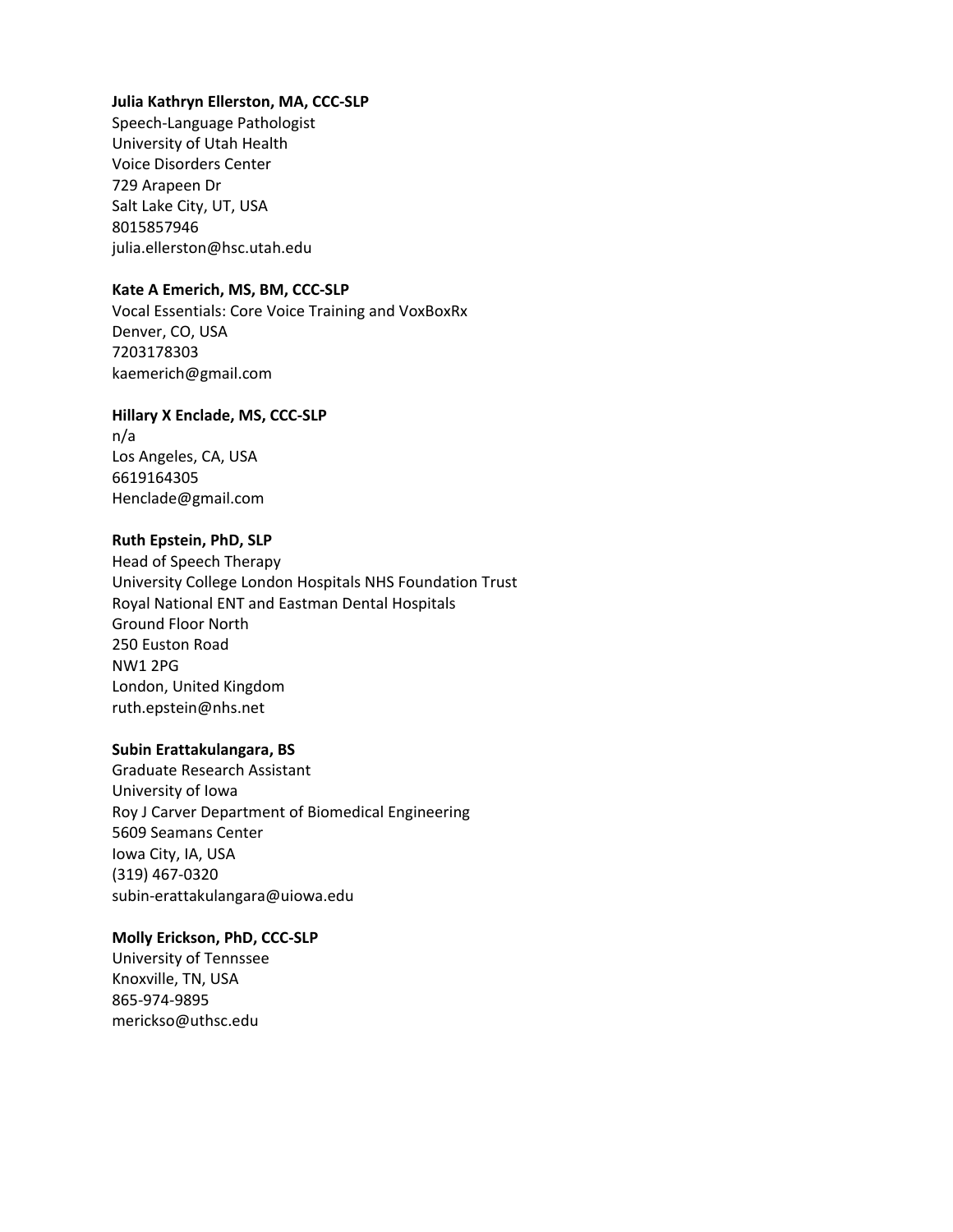#### **Victor Espinoza, PhD**

Associated Professor Universidad de Chile Department of Sound Santiago, Chile 56-9-9662-7959 vespinoza@uchile.cl

## **Joseph Evans, MS**

Head, Voice Studies Area University of Houston Moores School of Music 3333 Cullen Blvd, Room 120 Houston, TX, USA 832 723-5130 jevans3@central.uh.edu

#### **Marco Fantini, MD**

ENT Candiolo Cancer Institute, FPO IRCCS Head and Neck Oncology Service Candiolo, Italy marcofantini8811@gmail.com

#### **Taylor F. Feaster, BA**

Research Assistant Boston University Speech Language Hearing Sciences Stepp Lab 677 Beacon St Boston, MA, USA 617-358-1395 tfeast@bu.edu

## **Deborah Feijó, MS, SLP**

Speech Language Pathologist Centro de Estudos da Voz / Globo Television Rua Jardim Botânico 635 sala 404 Rio de Janeiro, Brazil 5521997642936 deborah.feijo@voxprofissional.com.br

#### **Hagar Feinstein, BA, SLP**

PhD candidate University of Delaware Communication Sciences and Disorders The Tower at STAR 100 Discovery Blvd, 5th & 6th Floors Newark, DE, USA 3478575403 hagarfe@udel.edu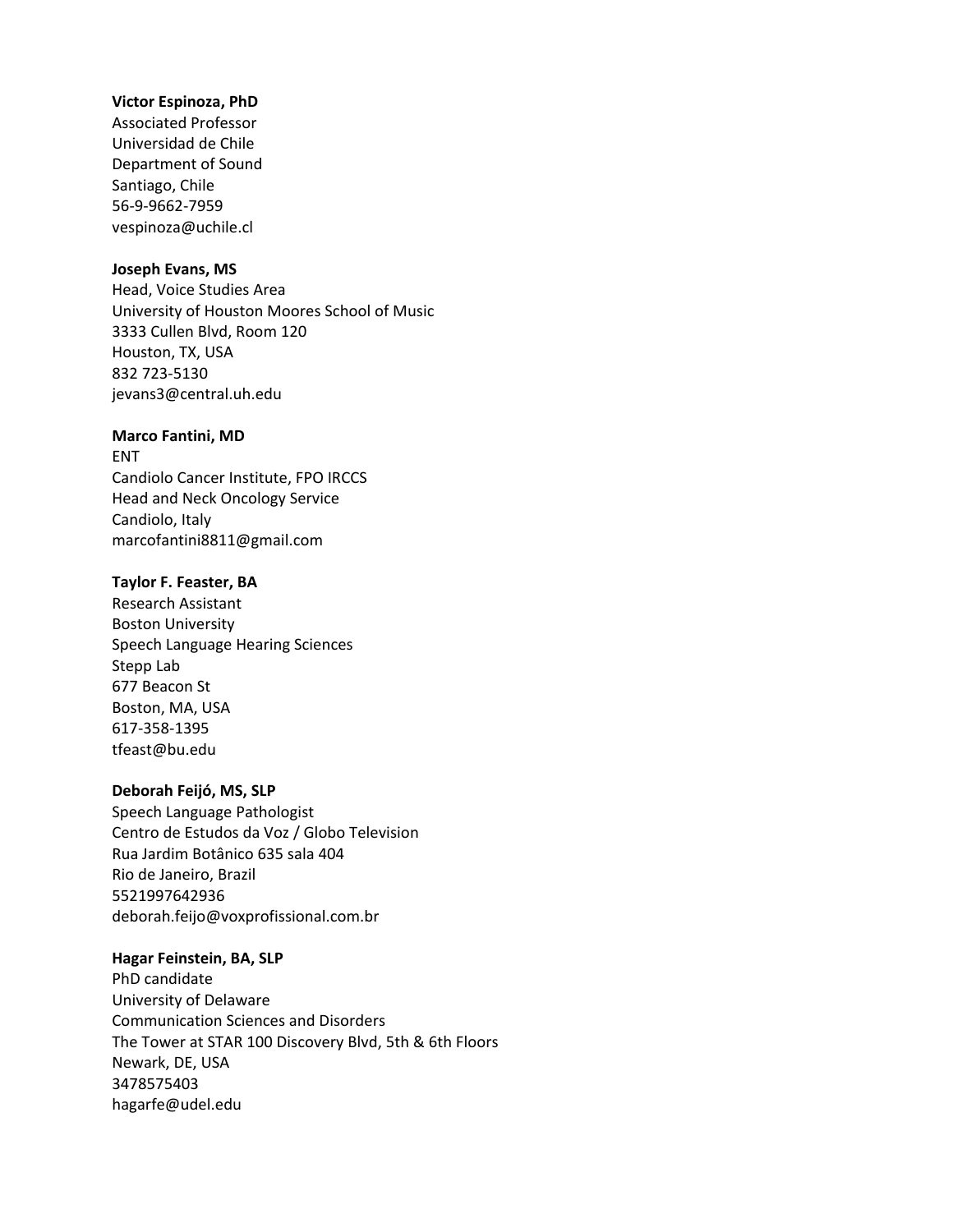## **Axelle Felicio-Briegel**

University of Munich Dept. of Otorhinolaryngology, Head&Neck Surgery Marchioninistr. 15, 81377 Munich, Germany Munich, Germany 004915238438261 Axelle.Felicio@med.uni-muenchen.de

## **Chuyao Feng, BS**

Doctoral Candidate Georgia Institute of Technology School of Electrical and Computer Engineering Atlanta, GA, USA 404-725-7545 cfeng30@gatech.edu

## **Maria Jose González Fernández, SLP**

Speech-Langauge Pathologist CFL-Centro de Foniatria y Logopedia Castilla 9 2izq, Santander Santander, Spain mjgonzalez@foniatriaylogopedia.com

## **Roberto Fernández Baíllo Gallego de la Sacristanía, MD, PhD**

Doctor of Medicine and Surgery Professor of Human Anatomy and Embryology Faculty of Biomedical and Health Sciences Universidad Europea Department of Medicine S/N Tajo St (lg Bosque Campus Universitario) 28670, Villaviciosa de Odon Madrid, Spain +34 630 401 303 roberto.fernandez-baillo@universidadeuropea.es

## **Miranda L Fisher, MA**

Speech Language Pathology Graduate Student The University of Memphis School of Communication Sciences and Disorders 4055 North Park Loop Memphis, TN, USA 901-678-5800 mlfsher1@memphis.edu

## **Brian Flaherty Esq.**

Cozen O'Connor 1900 Market St. Philadelphia, PA 19103 bflaherty@cozen.com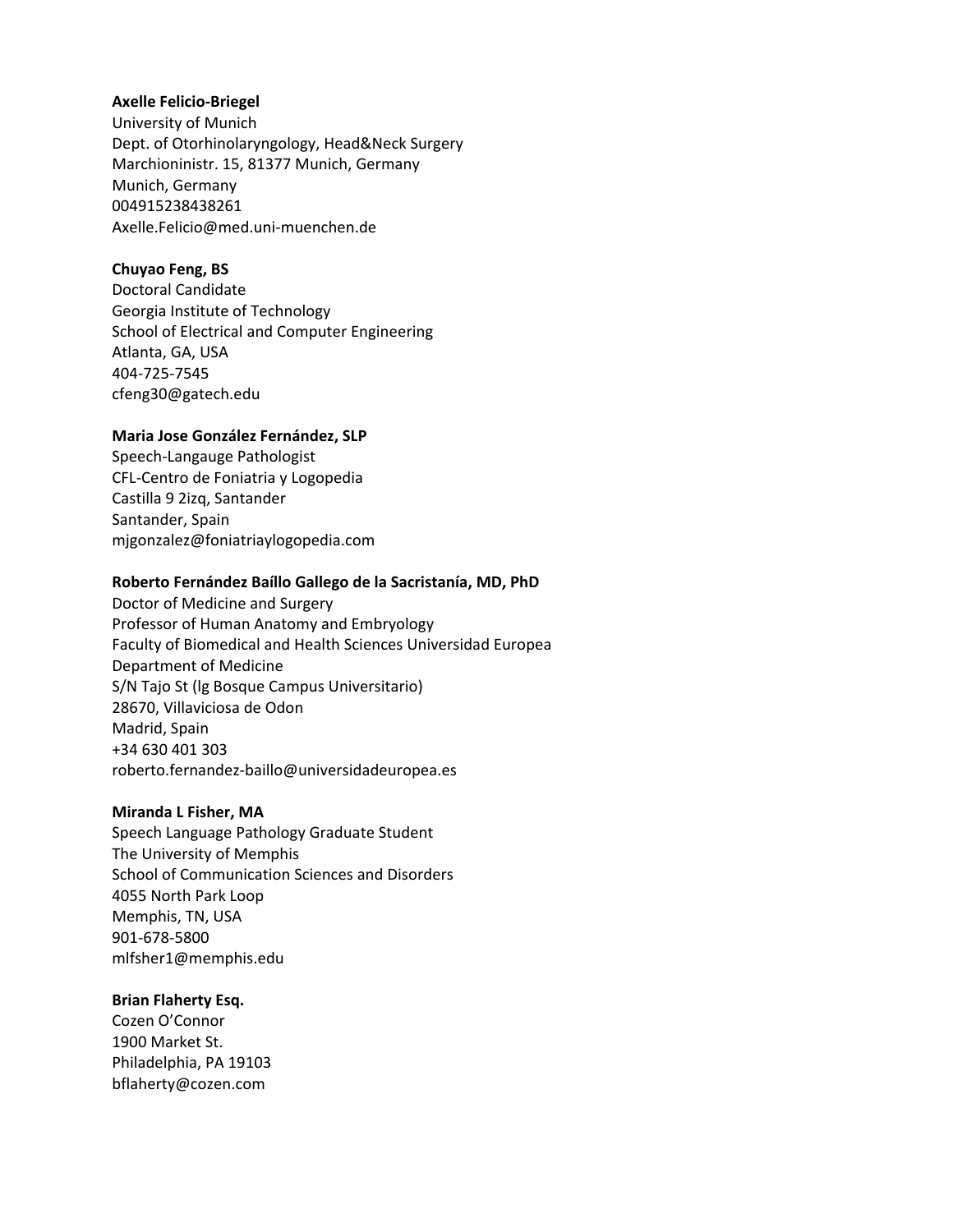## **Brittany N. Fletcher, MS, CCC-SLP**

University of Cincinnati Department of Communication Sciences and Disorders Cincinnati, OH, USA brittafr@mail.uc.edu

## **David S Ford, PhD, CCC-SLP**

Department of Communication Sciences and Disorders Thiel College Greenville, PA, USA dford@thiel.edu

#### **Leidy Lorena Forero-Suárez, BA**

Universidad Nacional de Colombia Bogotá, Colombia lforeros@unal.edu.co

#### **Savannah Forren, BS**

East Tennessee State University Johnson City, TN, USA forrens@etsu.edu

#### **Maria Claudia Franca, PhD, CCC-SLP**

Professor Southern Illinois University Carbondale School of Health Sciences 1015 Lincoln Dr Rehn Hall 318A Carbondale, IL, USA 618-453-8292 franca@siu.edu

## **Felicia Francois, BM, SLP**

UW Health Voice and Swallow Clinics 600 Highland Ave Madison, WI, USA 608-263-2607 felicia.a.francois@gmail.com

## **Samantha Frank, MD**

PGY4 Otolaryngology-Head & Neck Surgery UConn Health Farmington, CT, USA 7162138148 sfrank@uchc.edu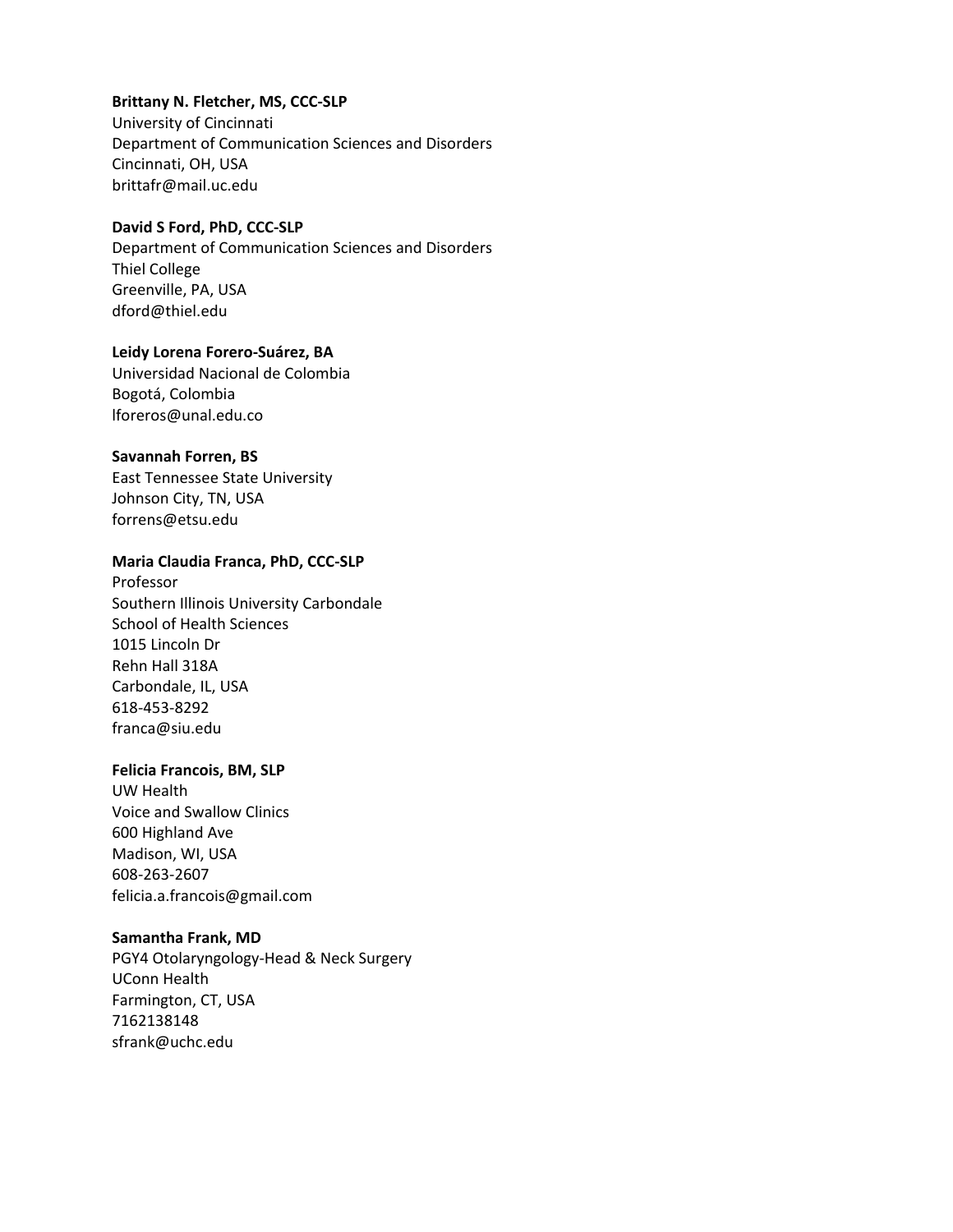#### **Nicole Free, CCC-SLP**

Monash University Melbourne, Australia +61413421822 Nicole.Free@monash.edu

## **Anya C. Freedman-Doan, MM**

Graduate Research Assistant Syracuse University Department of Communication Sciences and Disorders Syracuse, NY, USA 315-443-3448 afreedma@syr.edu

#### **Warren Freeman, MM**

Voice Teacher / DMA Student Shenandoah University Vocal Pedagogy Winchester, VA, USA 9172092590 wfreeman11@su.edu

#### **Marek Fric, PhD, MSc**

Researcher Academy of Performing Arts in Prague Musical Acoustics Research Centre, Music and Dance Faculty Prague, Czech Republic marek.fric@hamu.cz

#### **Aaron D. Friedman, MD**

University of Cincinnati Division of Laryngology Department of Otolaryngology-Head & Neck Surgery Cincinnati, OH, USA friedma5@ucmail.uc.edu

## **Eduardo Fuentes-López, PhD, SLP**

Pontificia Universidad Católica de Chile Departamento de Ciencias de la Salud Santiago, Chile eduardo.fuentes@uc.cl

## **Ignacia Fuenzalida**

SLP student Universidad de Chile Departamento de Fonoaudiología Santiago, Chile maria.fuenzalida.s@ug.uchile.cl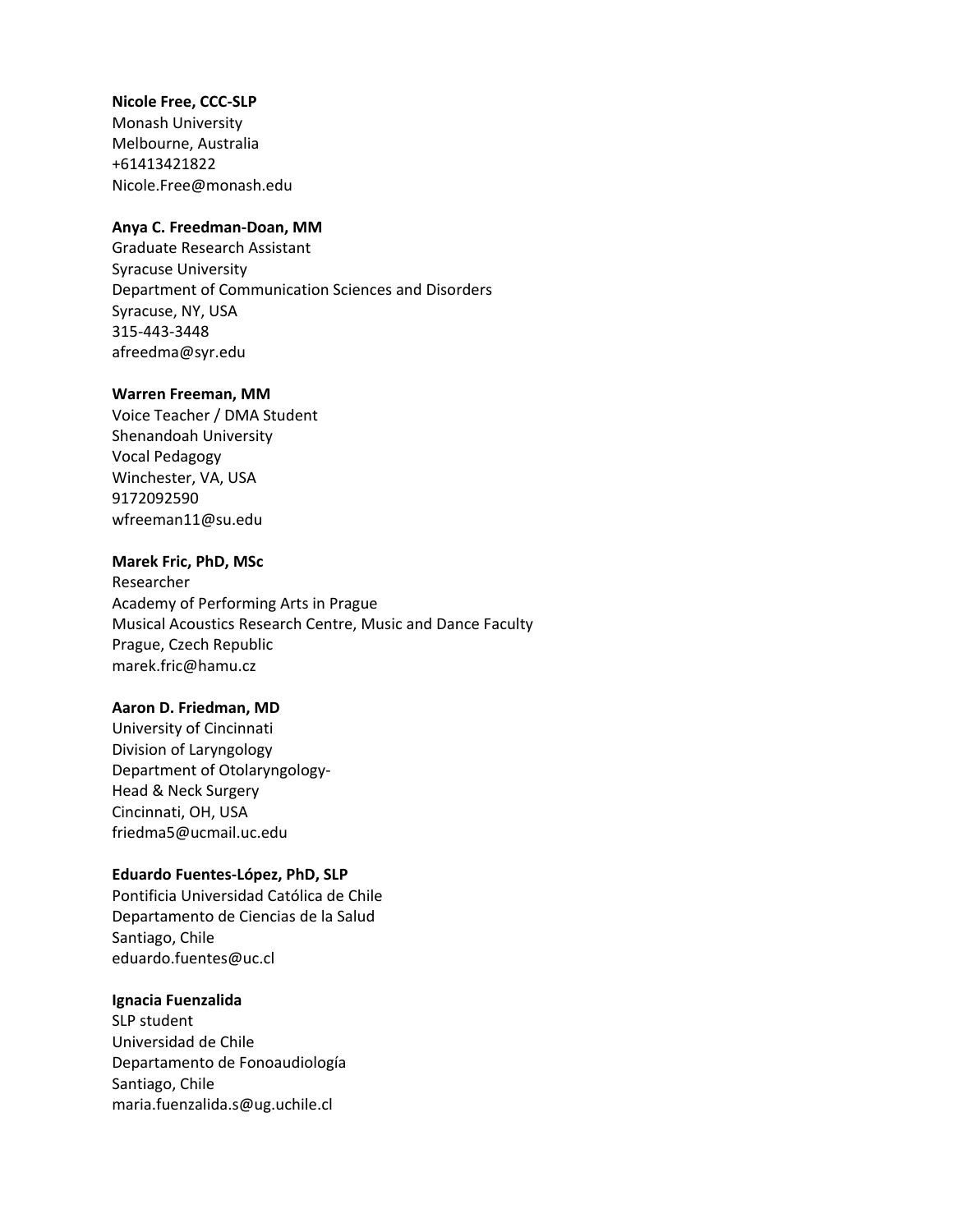## **Ana Cristina Cortes Gama, PhD**

Speech Thelapist Universidade Federal de Minas Gerais – UFMG Av. Alfredo Balena, 190 – sala 249 Santa Efigênia CEP: 30130-100 Belo Horizonte, Brazil anaccgama@gmail.com

#### **Sophia Gantner, MD**

Munich University Hospital (LMU) Munich, Germany sophia.gantner@med.uni-muenchen.de

#### **Jacqueline Gartner-Schmidt, PhD, CCC-SLP**

Co-Director University of Pittsburgh Voice Center University of Pittsburgh Medical Center (UPMC) Voice Center Otolaryngology Pittsburgh, PA, USA 412-232-8989 gartnerschmidtjl@upmc.edu

#### **Kayla Gautereaux, MM**

Assistant Vocal Pedagogy Director and Vocal Pedagogy Lab Manager New England Conservatory Voice Pedagogy Boston, MA, USA 8582480174 kayla.gautereaux@necmusic.edu

#### **Yonian Gentilis, MD**

ENT Specialist Eka Hospital Indonesia Otorhinolaryngology Jakarta, Indonesia +6281289457834 yoniangentilis@gmail.com

#### **Hamide Ghaemi, PhD**

Assistant School of paramedical sciences Mashhad University of Medical Sciences Department of Speech therapy Mashhad, Islamic Republic of Iran ghaemih@mums.ac.ir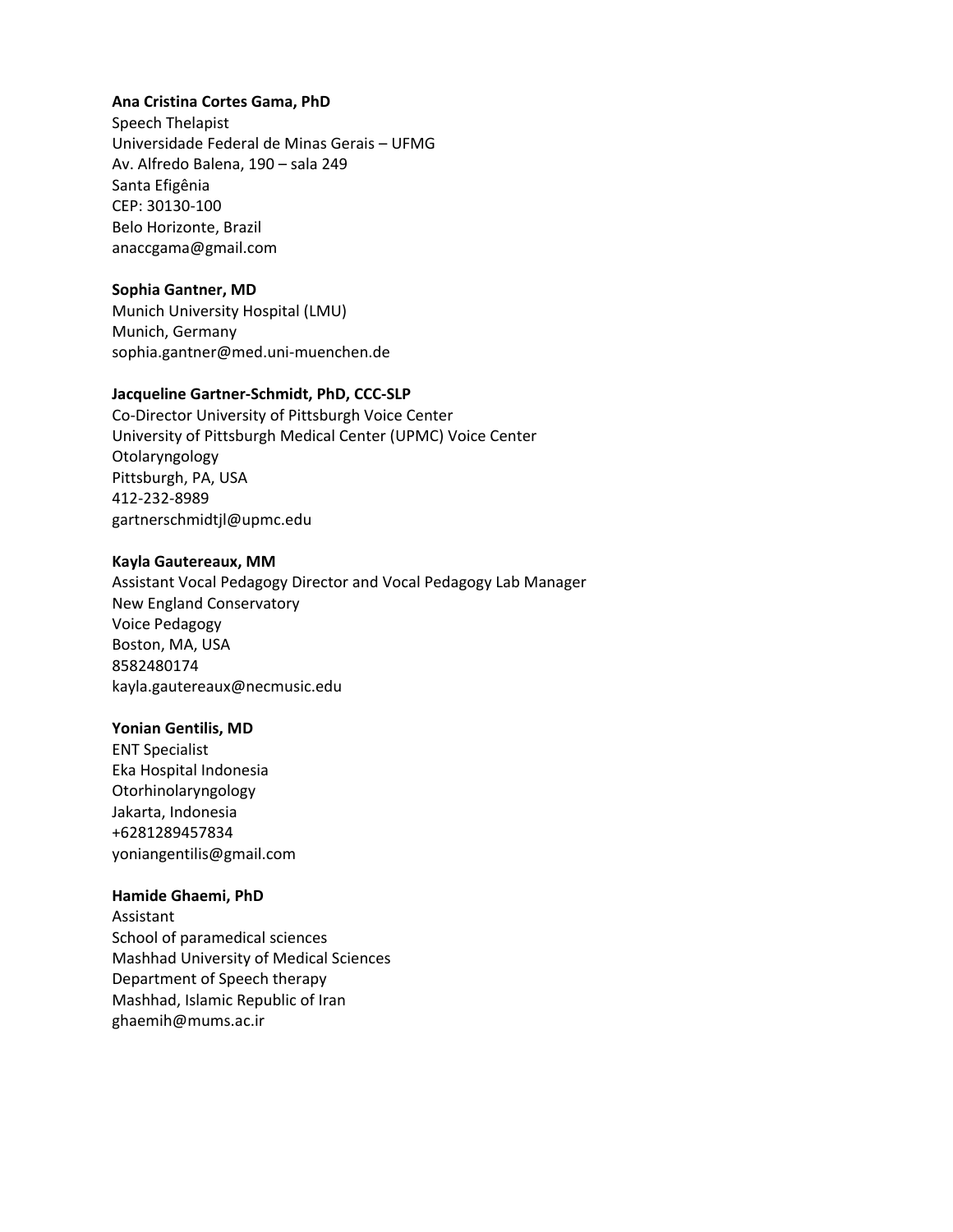## **Anthony Ghanem, MD**

PGY 4 Resident Physician American University of Beirut Medical Center Otolaryngology, Head & Neck Surgery Beirut, Lebanon +9613976612 ag60@aub.edu.lb

## **Paola Ghanem, MD**

Research Fellow Johns Hopkins University Medical Oncology Baltimore, MD, USA +14435275704 pghanem1@jhmi.edu

## **Hamzeh Ghasemzadeh, PhD**

Postdoctoral fellow Center for Laryngeal Surgery and Voice Rehabilitation Massachusetts General Hospital Boston, MA, USA hghasemzadeh@mgh.harvard.edu

## **Bryan Gick, PhD**

Professor University of British Columbia Department of Linguistics Vancouver, BC, Canada gick@mail.ubc.ca

## **Sophia M. Gifford**

University of South Florida Department of Communication Sciences and Disorders Tampa, FL, USA gifford1@usf.edu

## **Josh Gilbert, EdM, BM**

The New England Conservatory of Music Boston, MA, USA josh.gilbert@necmusic.edy

## **Amanda Gillespie, PhD**

Assistant Professor Emory Voice Center Otolaryngology Atlanta, GA, USA amanda.i.gillespie@emory.edu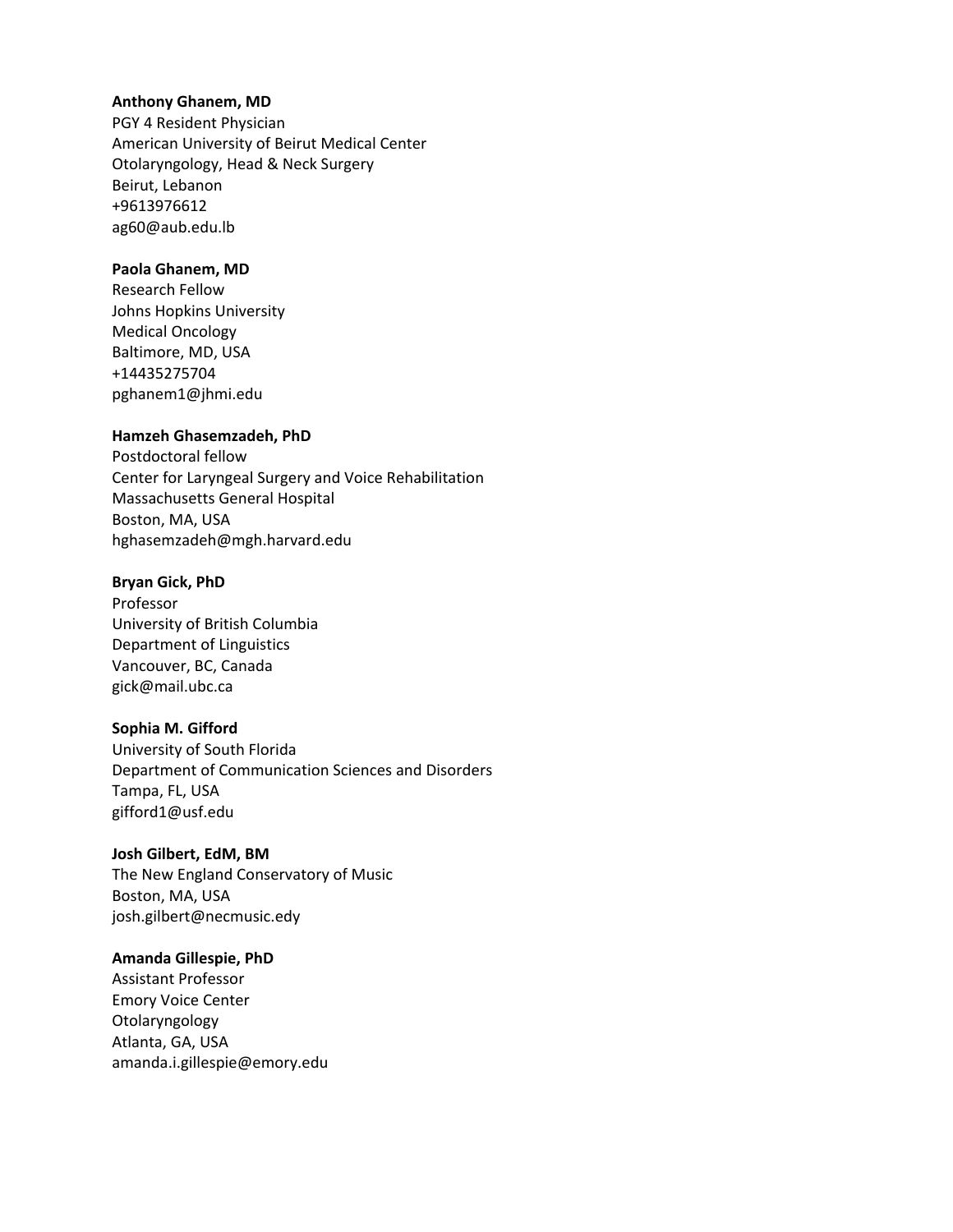#### **Antoine Giovanni, MD, PhD**

Aix Marseille Univ, CNRS Laboratoire Parole et Langage Aix-en-Provence, France Department of Oto-Rhino-Laryngology and Head and Neck Surgery Assistance Publique–Hôpitaux de Marseille La Conception University Hospital Marseille, France antoine.giovanni@ap-hm.fr

## **Joshua Glasner, PhD**

Assistant Professor Clarke University Department of Music Dubuque, IA, USA jdglasner@gmail.com

#### **Jeanne Goffi-Fynn, EdD**

Director, Doctoral Cohort in Music Senior Lecturer in Music and Music Education Teachers College, Columbia University New York, NY, USA (212) 678-3450 jcg21@tc.columbia.edu

## **AC Goldberg, PhD, CCC-SLP**

Transplaining Cambridge, MA, USA acgoldberg@gmail.com

#### **Bruno Gómez Mediavilla, SLP**

Speech-Langauge Pathologist CFL-Centro de Foniatria y Logopedia Castilla 9 2izq, Santander Santander, Spain bgmediavilla@gmail.com

## **Yvonne Gonzales Redman, BM**

Associate Professor University of Illinois Urbana-Champaign School of Music Champaign, IL, USA ygredman@illinois.edu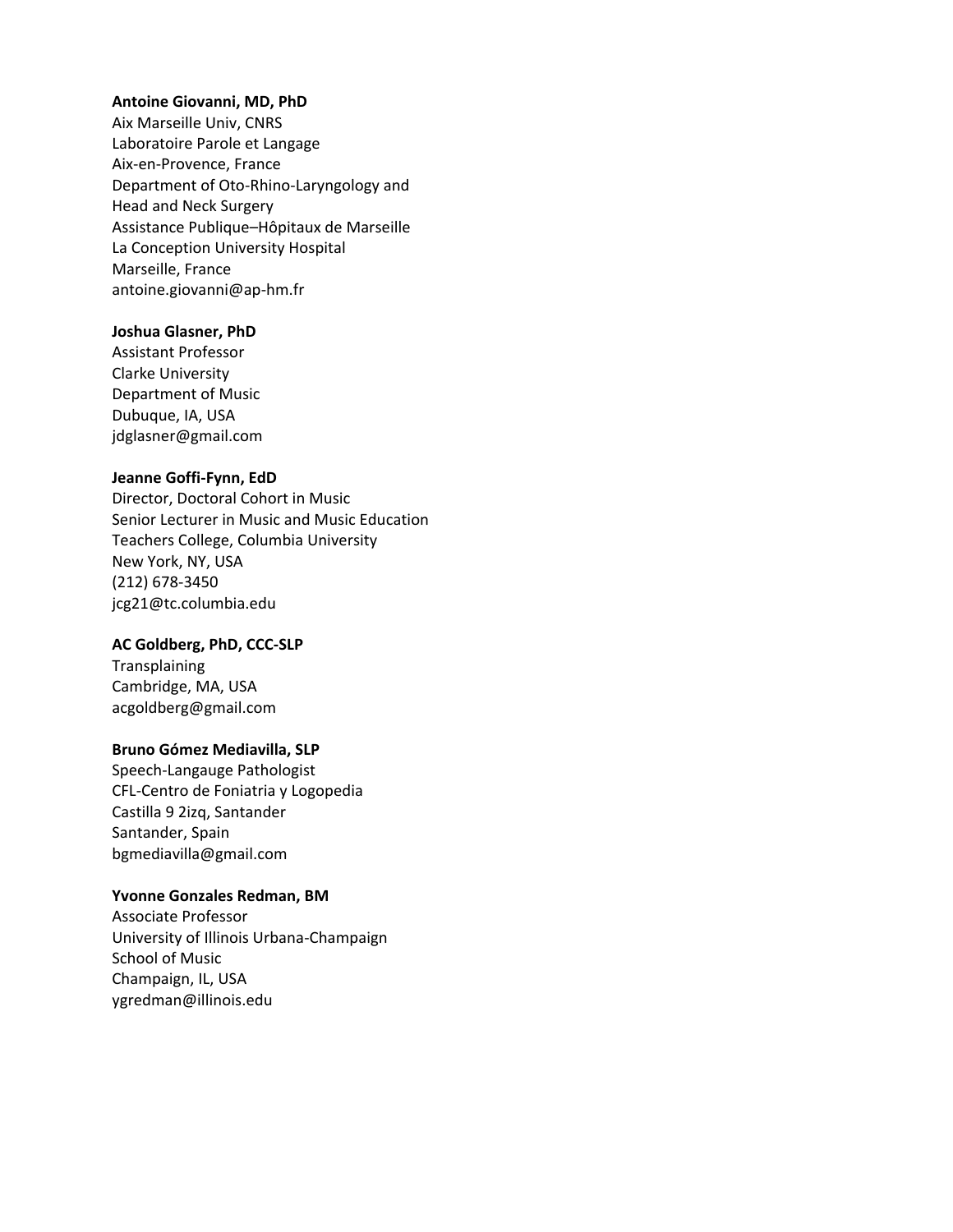#### **Mary Gorham-Rowan, PhD**

Valdosta State University Valdosta, GA, USA (229) 219-1321 mmgorhamrowan@valdosta.edu

## **Renee Gottliebson, PhD, CCC-SLP**

Associate Clinical Professor Miami University Speech Pathology and Audiology 2 Bachelor Hall Oxford, OH, USA (513) 529-2548 gottlirc@miamioh.edu

#### **Melissa L Grady, PhD, MM, BM**

Associate Professor The University of Kansas Music Lawrence, KS, USA 316-640-5282 mgrady@ku.edu

#### **Svante Granqvist, PhD**

Karolinska Institutet Department of Clinical Science, Intervention and Technology (CLINTEC) Stockholm, Sweden +4687909470 ssg@kth.se

# **Heidi Gray, SLP**

Gold Coast Health Speech Pathology Service Southport, Australia heidi.gray2@health.qld.gov.au

# **Loren Graziano, MM, BM**

New England Conservatory of Music Boston, MA, USA loren.graziano@necmusic.edu

## **Chloe Elyse Grover**

Undergraduate Student Researcher Southern Illinois University- Carbondale Communication Disorders and Sciences 1025 Lincoln Dr. Carbondale, IL, USA 2708041792 chloe.grover@siu.edu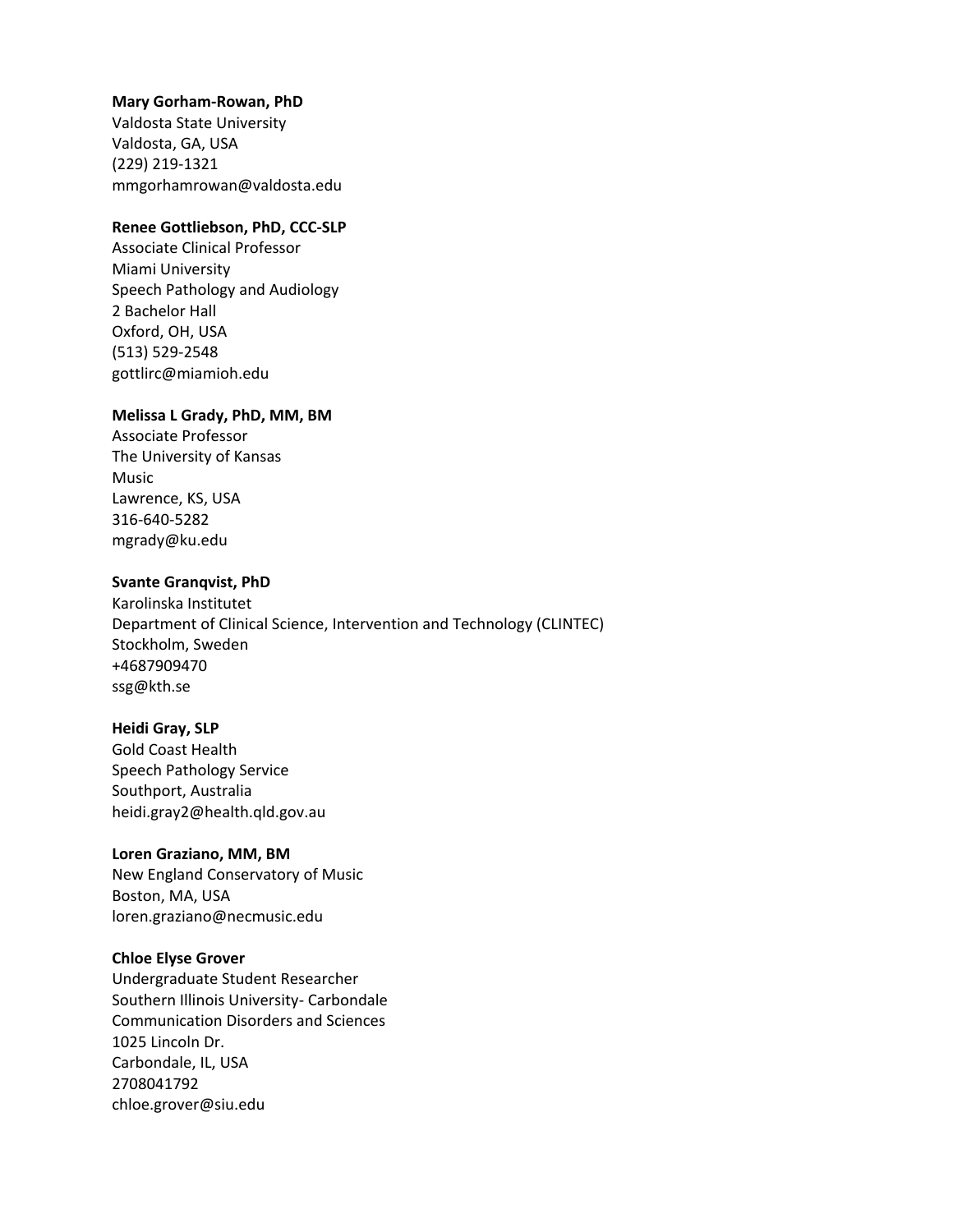# **Andrés Guatibonza, BS**

Vocology Center - Universidad Militar Nueva Granada Department of Mechatronics Engineering Bogotá, Colombia est.andres.guatibo@unimilitar.edu.co

# **Kunal Gupta, MD, PhD**

Indiana University School of Medicine Neurosurgery Indianapolis, IN, USA kugupta@iu.edu

# **Renee L. Gustin, MS, CCC-SLP**

University of Cincinnati Department of Otolaryngology-Head & Neck Surgery Cincinnati, OH, USA gustinre@ucmail.uc.edu

# **Lauren Guthridge, BM**

The New England Conservatory of Music Boston, MA, USA 5802159511 lauren.guthridge@necmusic.edu

# **Desi Gutierrez, MA**

SLP Clinical Fellow University of Alabama at Birmingham Otolaryngology Head and Neck Surgery 1720 2nd Ave S, FOT 1155 Birmingham, AL, USA 8133613603 lgutierrez@uabmc.edu

# **Marco Guzmán, PhD, SLP**

Speech Language Pathologists/Researcher/Professor Escuela de Fonoaudiología Facultad de Medicina Universidad de los Andes Santiago de Chile, Chile +56942767939 guzmann.marcoa@gmail.com

# **Daniel Guzmán-Ferrada, MA, SLP**

Universidad Bernardo O'Higgins Escuela de Fonoaudiología Santiago, Chile daniel.guzman@ubo.cl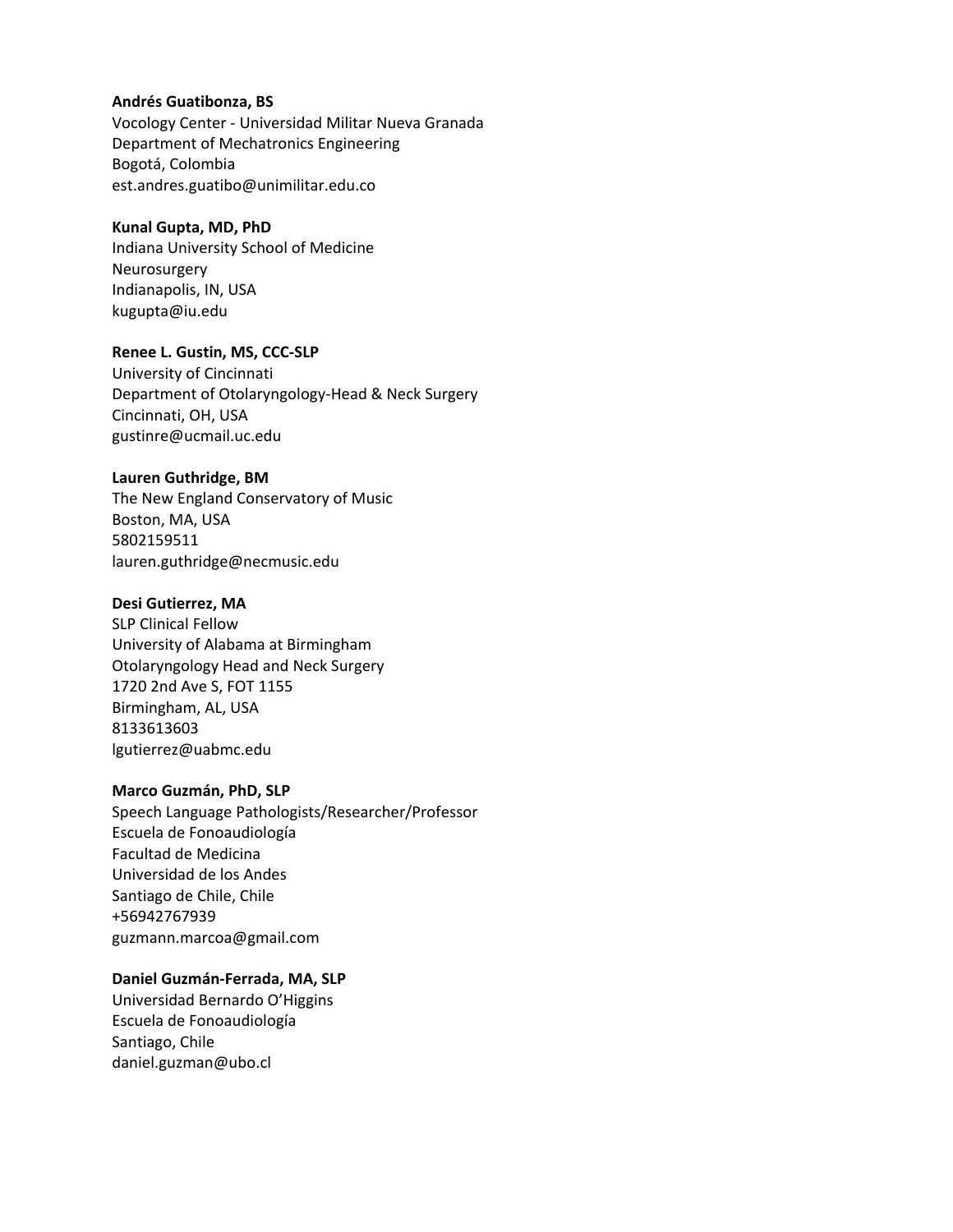# **Ralph Haddad, MD**

ENT Universitary Hospital La Conception Otorhinolaryngology Marseille, France haddad.ralph1@gmail.com

# **Benjamin Hall, MA, LMFT**

Southern California Counseling Center Los Angeles, CA, USA 310 487 3090 TherapywithBen@gmail.com

# **Lucinda Halstead, MD**

Medical University of South Carolina Charleston, SC, USA halstead@musc.edu

# **Stacey Halum, MD**

Indiana University School of Medicine Otolaryngology Head & Neck Surgery Indianapolis, IN, USA shalum@iu.edu

# **Abdul-Latif Hamdan, MD, MPH, FACS, EMBA**

Professor Head, Division of Laryngology American University of Beirut Medical Center Otolaryngology, Head & Neck Surgery Beirut, Lebanon +9613299999 ah77@aub.edu.lb

# **Edie R Hapner, PhD, CCC-SLP**

Barber Professor, Co-Director UAB Voice Center, Director of Speech and Hearing University of Alabama at Birmingham Otolaryngology 510 South Street South FOT 1155 Birmingham, AL, USA 404-357-1385 ehapner@uabmc.edu

# **Sarah Hargus Ferguson, PhD, CCC-A**

Associate Professor, Director of Undergraduate Studies University of Utah Department of Communication Sciences and Disorders Salt Lake City, UT, USA 801-581-6725 sarah.ferguson@hsc.utah.edu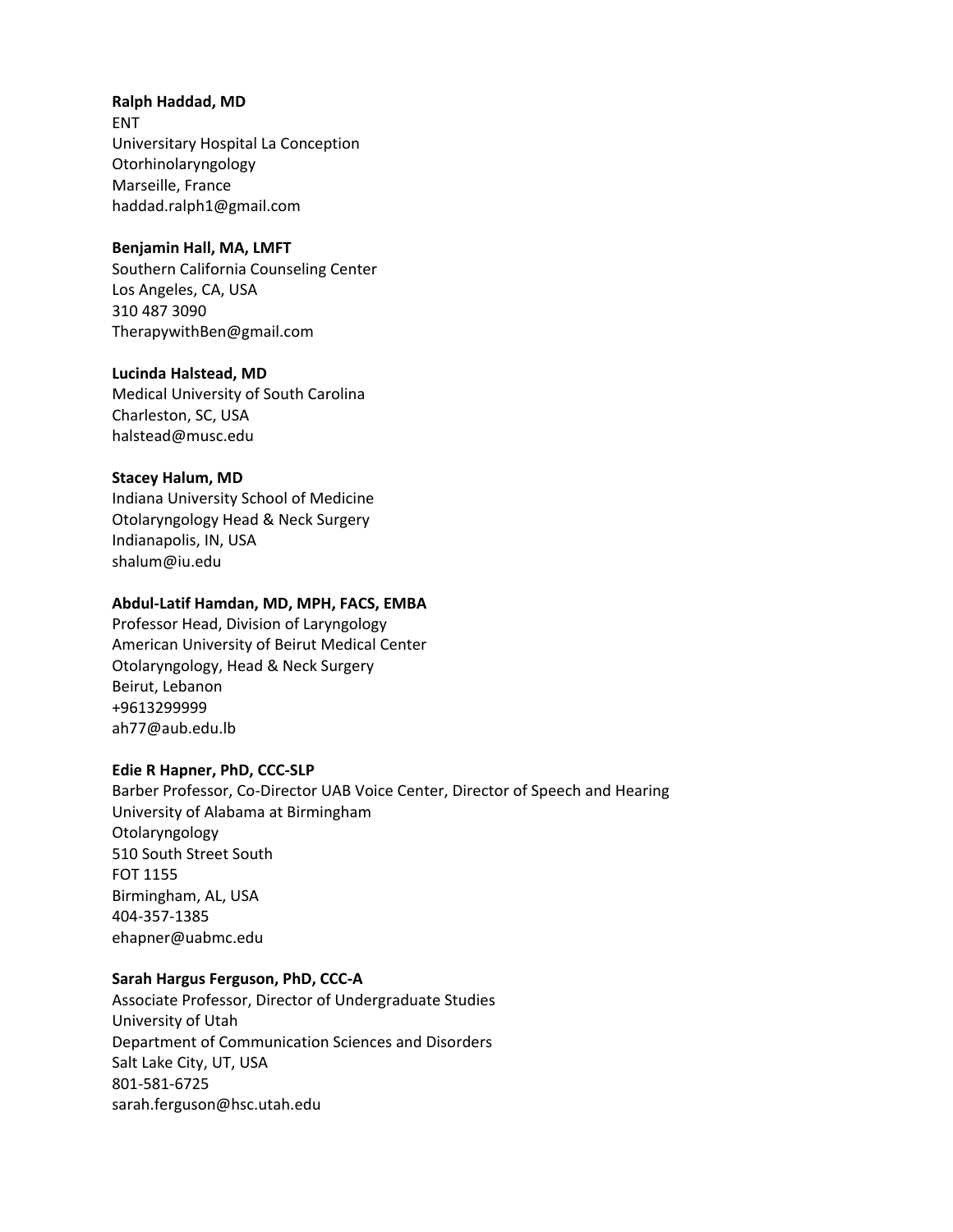### **Joshua Harrison, MS**

PhD Student University of Bristol School of Chemistry Bristol, United Kingdom joshua.harrison@bristol.ac.uk

# **Elizabeth Hary, MA, CCC-SLP**

Speech-Language Pathologist University of Pittsburgh Pittsburgh, PA, USA 513-490-0801 elh133@pitt.edu

# **Frank Haubner, MD**

Professor University of Munich Dept. of Otorhinolaryngology-Head&Neck Surgery Marchioninistr. 15, 81377 Munich, Germany Frank.Haubner@med.uni-muenchen.de

# **Mary J. Hawkshaw, BSN, RN, CORLN**

Research Professor Dept. of Otolaryngology Head and Neck Surgery Drexel University College of Medicine Philadelphia, Pennsylvania

# **Charles Haynes, EdD, CCC-SLP**

Professor MGH Institute of Health Professions Communication Sciences and Disorders Boston, MA, USA (617) 724-6311 chaynes@mghihp.edu

# **Lei He, PhD, MA, MSc**

Postdoctoral Researcher University of Zurich Zurich, Switzerland Phonetics & Speech Sciences Group Department of Computational Linguistics Zurich, Switzerland lei.he@uzh.ch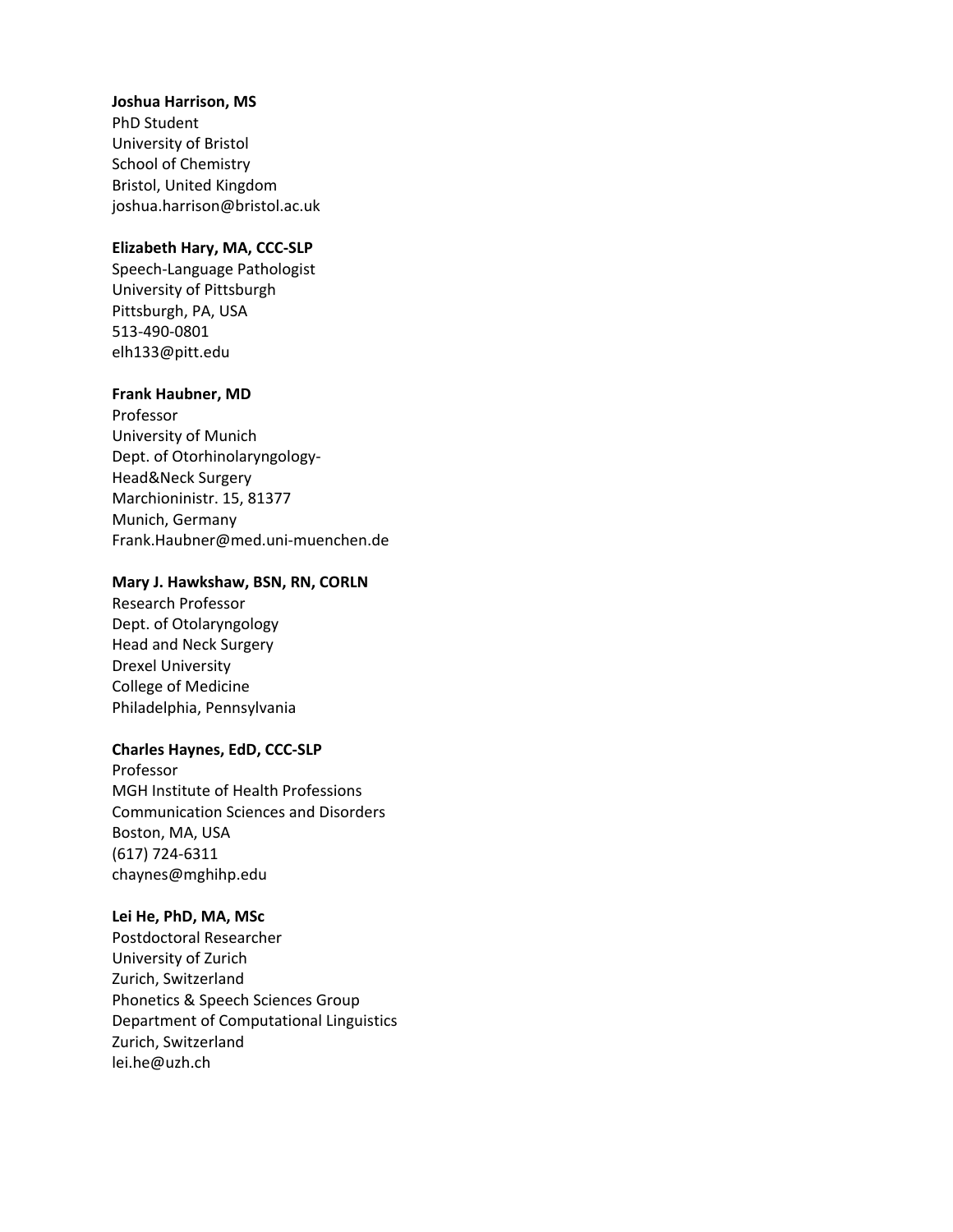# **Kathryn Hegedus**

Grand Valley State University Grand Rapids, MI, USA hegedusk@mail.gvsu.edu

# **Elizabeth Heller Murray, PhD, CCC-SLP**

Temple University Philadelphia, PA, USA liz.heller.murray@temple.edu

# **Leah B Helou, PhD, CCC-SLP**

Assistant Professor University of Pittsburgh Pittsburgh, PA, USA lbh7@pitt.edu

# **Jann-Ole Henningson, MSc**

PhD Student Chair of Computer Graphics Department of Computer Science Erlangen, Germany jann-ole.henningson@fau.de

# **Christian Thomas Herbst, PhD, MA**

University of Music and Performing Arts Vienna Antonio Salieri Department of Vocal Studies and Vocal Research in Music Education Vienna, Austria +43 660 6675792 herbst@mdw.ac.at

### **Laila Hermann**

Munich University Hospital (LMU) Munich, Germany laila.hermann@med.uni-muenchen.de

# **Jordan Hicks**

SLP student Universidad de Chile Departamento de Fonoaudiología Santiago, Chile jordanhicks@ug.uchile.cl

# **Kelley Ruth Hijleh, BM, GPD**

Adjunct Professor of Voice Montclair State University Cali School of Music 1101 Blueview Drive Black Mountain, NC, USA 929.233.5785 khijleh@gmail.com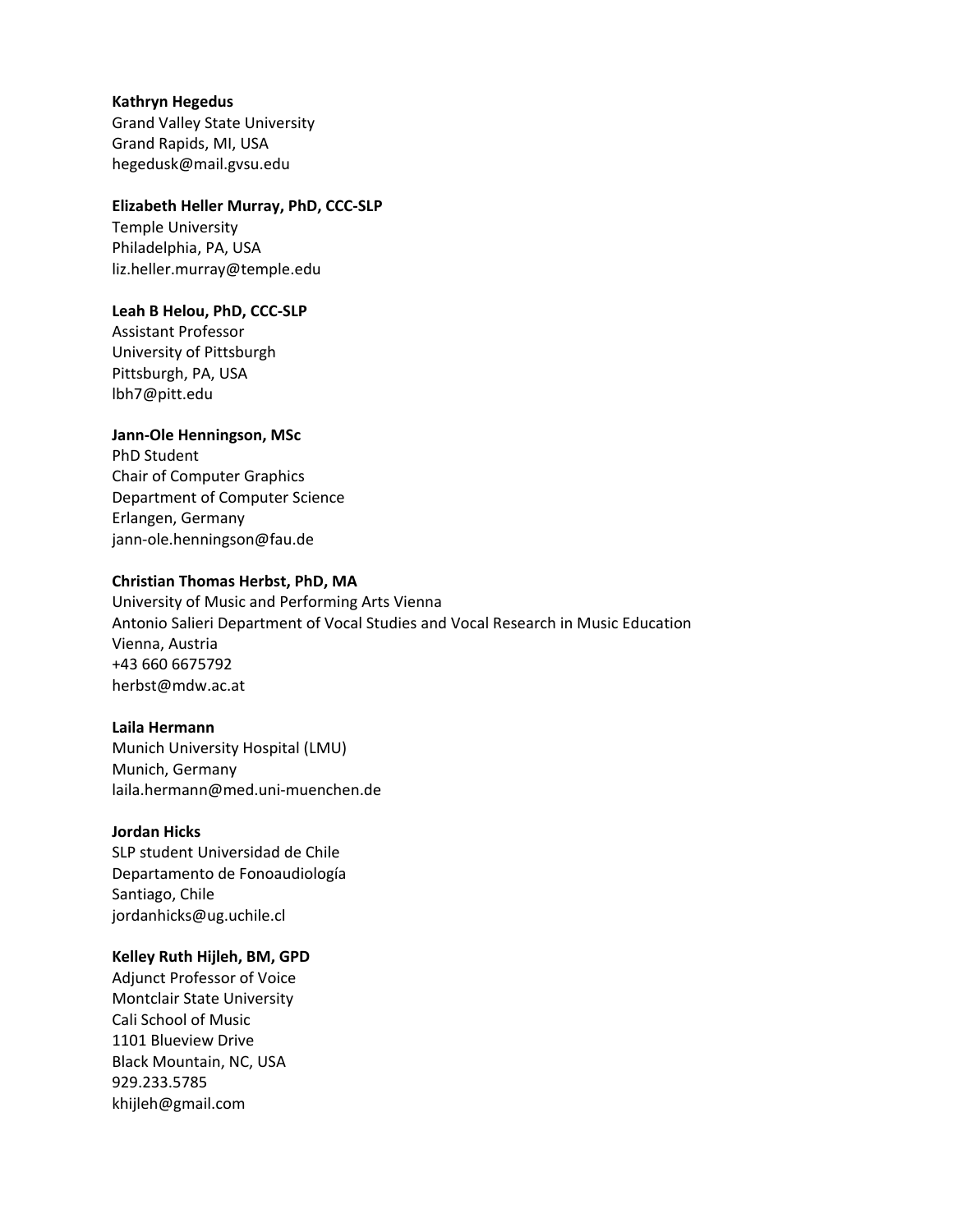# **Robert E. Hillman, PhD, CCC-SLP**

Professor Harvard Medical School Boston, MA, USA (617) 726-0218 hillman.robert@mgh.harvard.edu **Shigeru Hirano, MD, PhD** Professor

Kyoto Prefectural University of Medicine Otolaryngology Head & Neck Surgery Kyoto, Japan hirano@koto.kpu-m.ac.jp

## **Amy L. Hobek, PhD, CCC-SLP**

University of Cincinnati Department of Communication Sciences and Disorders Cincinnati, OH, USA hobekay@ucmail.uc.edu

#### **Sarah Hoch, BA**

MA-SLP Graduate Student University of Pittsburgh Pittsburgh, PA, USA SDH61@pitt.edu

### **Eric A. Hoffman, PhD**

Professor of Radiology, Medicine and Biomedical Engineering-Director, APPIL University of Iowa Department of Radiology Iowa City, IA, USA (319) 356-1381 eric-hoffman@uiowa.edu

### **Jesse D Hoffmeister, PhD, CCC-SLP**

Assistant Professor University of Minnesota Otolaryngology 420 Delaware Street SE Minneapolis, MN, USA 7152160714 hoff0692@umn.edu

## **Reese Holahan, BS, BM**

Graduate Student SUNY Fredonia Communication Disorders & Sciences 50 Central Av.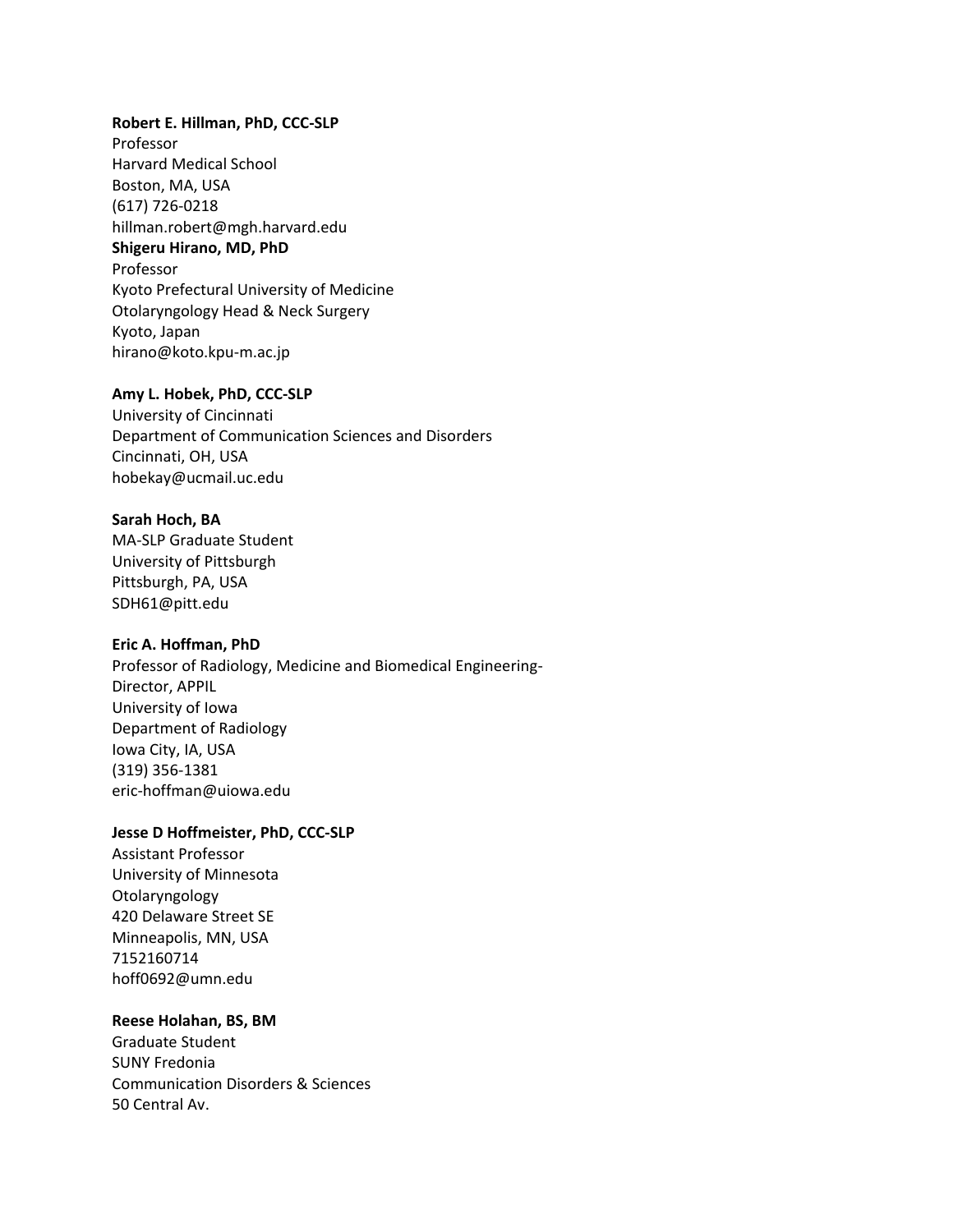Fredonia, NY, USA 315 945-8037 hola2213@fredonia.edu

# **Nicolás Hormazábal**

Rock Your Voice Santiago, Chile 962288085 contacto.tecnicavocalnh@gmail.com

#### **David M Howard, PhD, FREng, CEng, FIET**

Royal Holloway, University of London Electronic Engineering Egham, United Kingdom David.Howard@rhul.ac.uk

#### **Rebecca J. Howell, MD**

University of Cincinnati Department of Otolaryngology- Head & Neck Surgery Cincinnati, OH, USA howellrb@ucmail.uc.edu

### **Ian Howell, DMA, MM, BM**

Vocal Pedagogy Director New England Conservatory Boston, MA, USA ian.howell@necmusic.edu

## **Lauren J. Humpert, BS**

University of Cincinnati Department of Communication Sciences and Disorders Cincinnati, OH, USA humperln@mail.uc.edu

# **Eric Hunter, PhD**

Associate Dean College of Communication Arts and Sciences Department of Communicative Sciences and Disorders Michigan State University East Lansing, MI, USA ejhunter@msu.edu

**Juri Hwang, MFA** Media Artist, Researcher, PhD Candidate University of Southern California Media Arts + Practice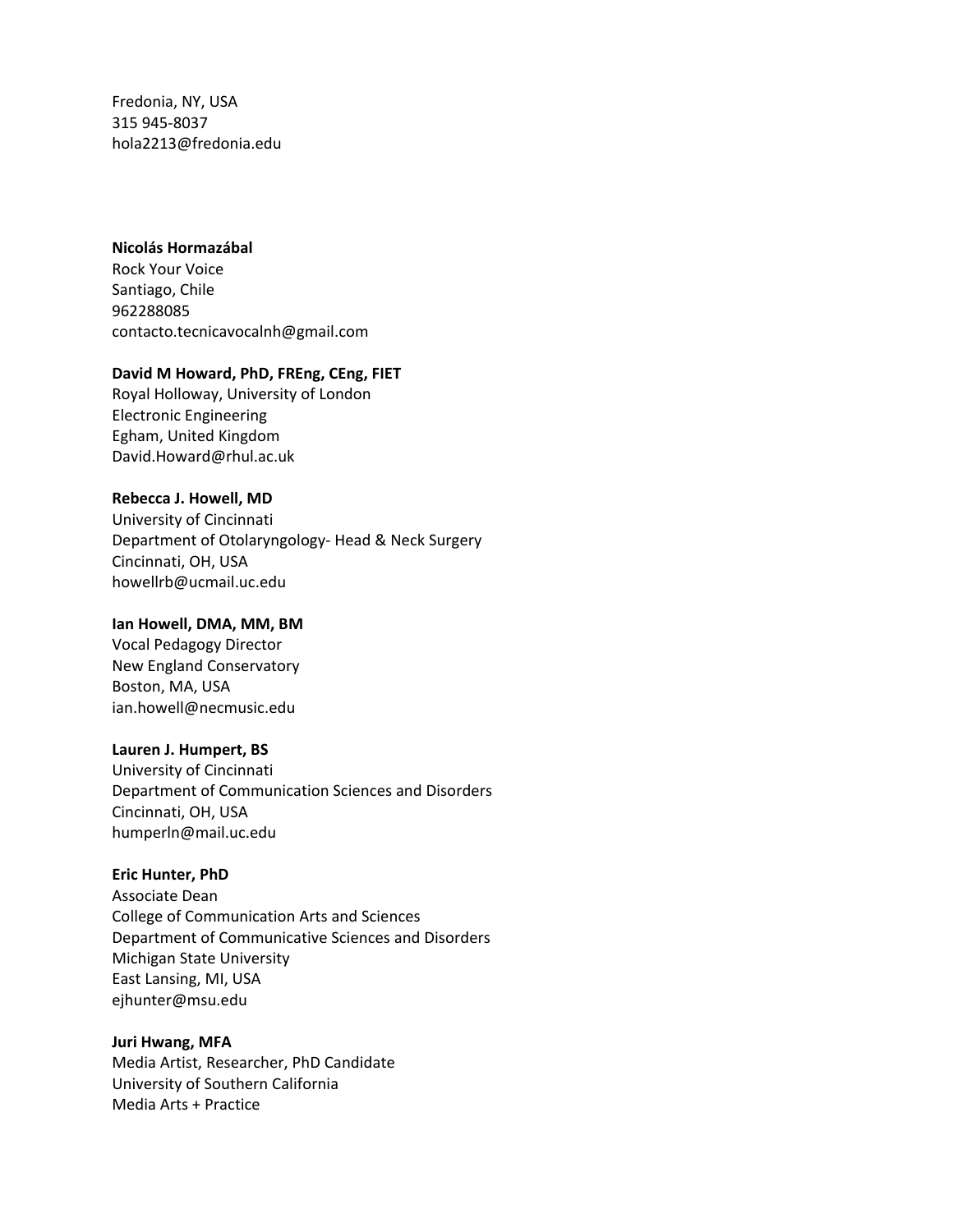3470 McClintock Ave Los Angeles, CA, USA 323 350 7880 jurihwan@usc.edu

#### **Gonzalo Nicolás Inostroza, SLP**

Universidad Mayor Temuco, Chile +56999097684 gonzalo.inostroza.moreno@gmail.com

### **Naomi Iob, MMed**

Doctoral Student Clinic for Otorhinolaryngology, Head and Neck Surgery University Hospital Zurich, Switzerland Department of Phoniatrics and Speech Pathology naomi\_iob@hotmail.com

### **Keiko Ishikawa, PhD, CCC-SLP**

Assistant Professor University of Illinois, Urbana-Champaign Department of Speech and Hearing Science Champaign, IL, USA ishikak@illinois.edu

### **Christopher Jabbour, MD**

PGY 4 Resident Physician American University of Beirut Medical Center Otolaryngology, Head & Neck Surgery Beirut, Lebanon +96170993214 cj14@aub.edu.lb

### **Maíra dos Santos Jaber, MM**

Singing Teacher / Director Federal University of Rio de Janeiro (UFRJ) Rio de Janeiro, Brazil +55(21)987236761 mairasantosjaber@gmail.com

# **Liz Jackson Hearns, MM, BA**

Co-Founder and Owner The Voice Lab, Inc. 2123 W Irving Park Rd. Chicago, IL, USA 630-390-4857 info@thevoicelabinc.com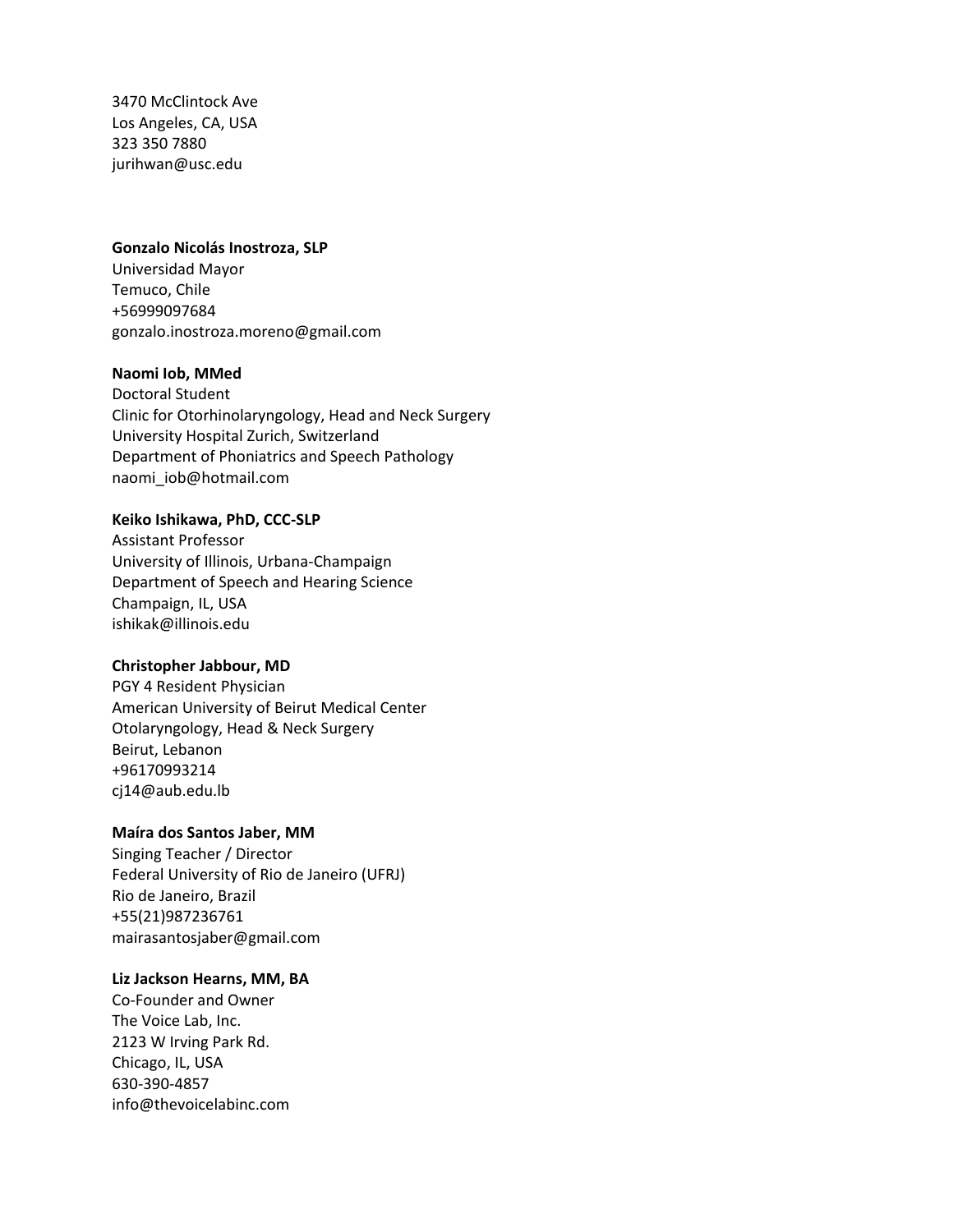#### **Sujinat Jitwiriyanont, PhD**

Assistant Professor Chulalongkorn University Department of Linguistics and Southeast Asian Linguistics Research Unit Bangkok, Thailand sujinat.j@gmail.com **Michael M. Johns, III, MD**  Director - USC Voice Center 1540 Alcazar Street Suite 204M Univ. of Southern California Los Angeles, CA 90033 (404) 686-7797 michael.johns@med.usc.edu

# **Aaron M. Johnson, PhD, MM, CCC-SLP**

Associate Professor NYU Grossman School of Medicine, NYU Langone Health Otolaryngology - Head and Neck Surgery New York, NY, USA 646-754-1207 aaron.johnson@nyulangone.org

# **DJ Johnson, MFA**

Professor University of Southern California Media Arts + Practice Los Angeles, CA, USA djohnson@cinema.usc.edu

#### **Patricia Junge, PhD**

Universidad de Chile Departamento de Fonoaudiología Santiago, Chile patricia.junge@uchile.cl

#### **Sudarsana Reddy Kadiri, PhD**

Research Fellow Aalto University Dept. of Signal Processing and Acoustics F403, Otakaari 3 P.O. Box 12200, FI-00076 Espoo, Finland +358504754005 sudarsana.kadiri@aalto.fi

#### **Mami Kaneko, PhD**

Kyoto Prefectural University of Medicine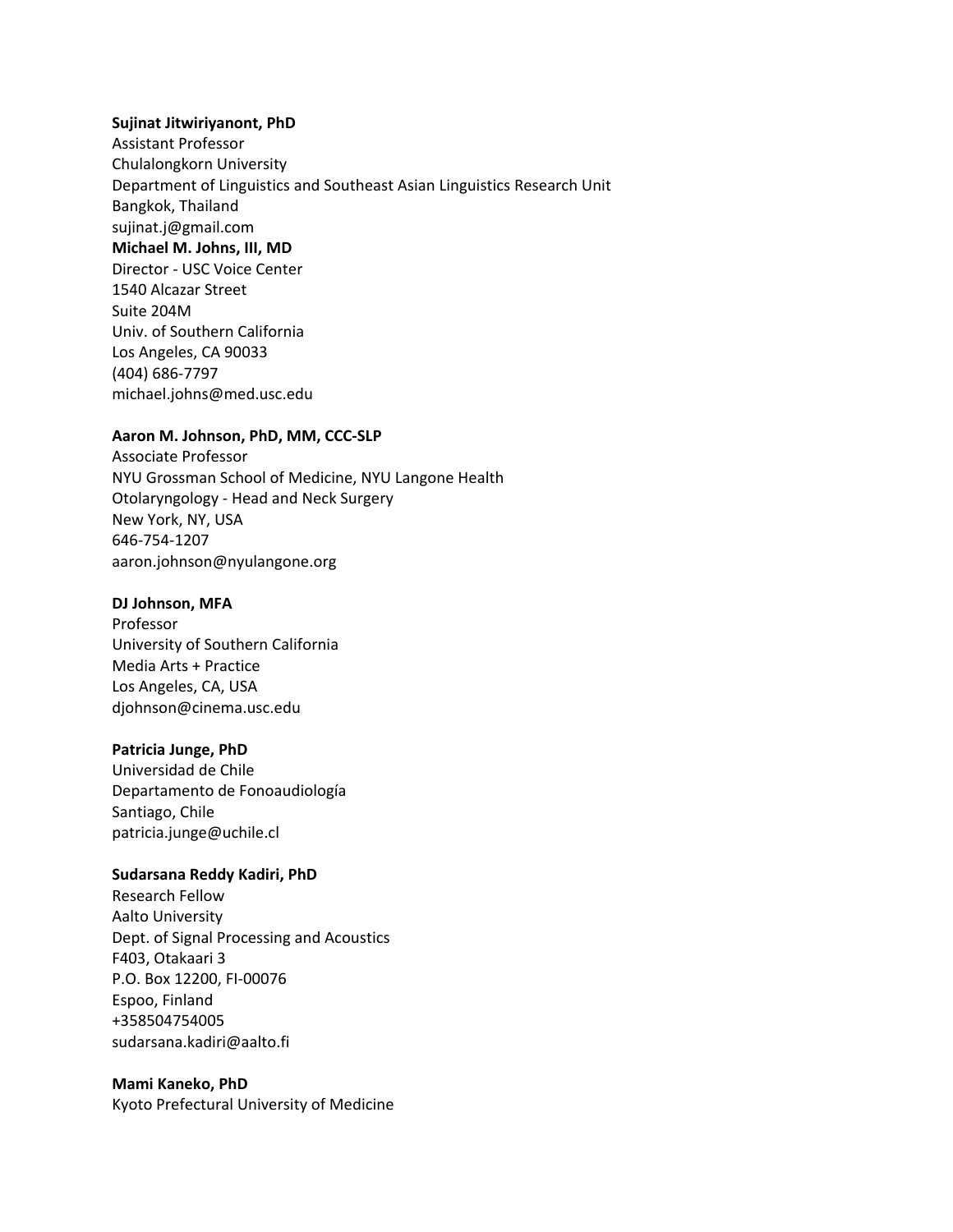Otolaryngology Head & Neck Surgery 465, Kajii-cho, Kamigyo-ku, Kyoto, Japan 602-8566 Kyoto, Japan +81-75-251-5603 mkaneko@koto.kpu-m.ac.jp

# **Mara R. Kapsner-Smith, MS, CCC-SLP**

Doctoral Student University of Washington Speech and Hearing Sciences Seattle, WA, USA 310-663-3138 mkapsner@uw.edu

# **Elaina Kefalianos, PhD**

Speech Pathologist The University of Melbourne Melbourne, Australia elaina.kefalianos@unimelb.edu.au

# **Lisa Kelchner, PhD, CCC-SLP**

University of Cincinnati Department of Communication Sciences and Disorders Cincinnati, OH, USA lisa.kelchner@uc.edu

### **Richard T. Kelley, MD, BA**

Professor Upstate Medical University Department of Otolaryngology & Communication Syracuse, NY, USA 315-452-2350 kelleyr@upstate.edu

# **Andrew Keltz, MS, CCC-SLP**

Speech Language Pathologist Lakeshore Professional Voice Center St. Clair Shores, MI, USA 9144191161 andrewkeltz@gmail.com

# **Christina E Kemper, MS, CCC-SLP**

Speech-Language Pathologist Geisinger Medical Center 100 N Academy Ave Danville, PA, USA 570-271-5040 cekemper1@geisinger.edu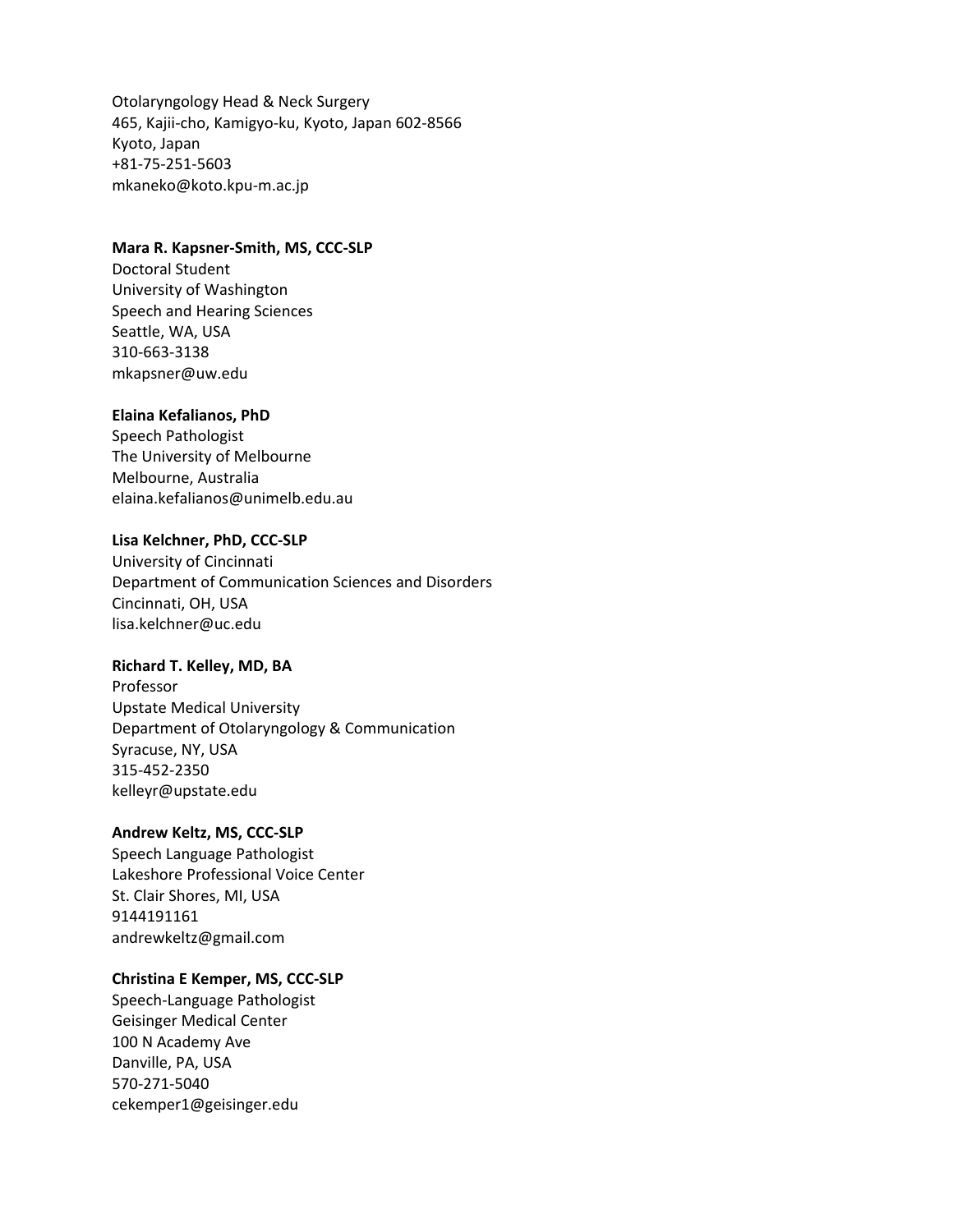#### **Courtney L. Kendall, MA**

University of Cincinnati Department of Communication Sciences and Disorders Cincinnati, OH, USA kendalcl@mail.uc.edu

#### **Khairy Anuar Mohd Khairuddin, PhD, MSc, SLP, BS**

Universiti Sains Malaysia School of Health Sciences Kubang Kerian, Malaysia khairy@usm.my

#### **James Kim, MD**

Keck School of Medicine of USC USC Caruso Department of Otolaryngology – Head and Neck Surgery Los Angeles, CA, USA james.kim@med.usc.edu

#### **Jessica Kim, BS**

Med Student Loma Linda University School of Medicine 11175 Campus St Loma Linda, CA, USA jessicakim@students.llu.edu

### **Mary E. Kim, BA**

Keck School of Medicine of USC USC Caruso Department of Otolaryngology – Head and Neck Surgery Los Angeles, CA, USA maryekim@usc.edu

## **Emily Kimball, PhD, CCC-SLP**

Assistant Professor Vanderbilt University Department of Hearing and Speech Sciences Nashville, TN, USA (615) 322-5634 emily.e.kimball@vanderbilt.edu

#### **Jonas Kirsch, MSc**

Munich University Hospital (LMU) Munich, Germany jonas.kirsch@med.uni-muenchen.de

# **Kaitlyn C Kishbaugh, MS, CCC-SLP** Speech-Language Pathologist Geisinger Medical Center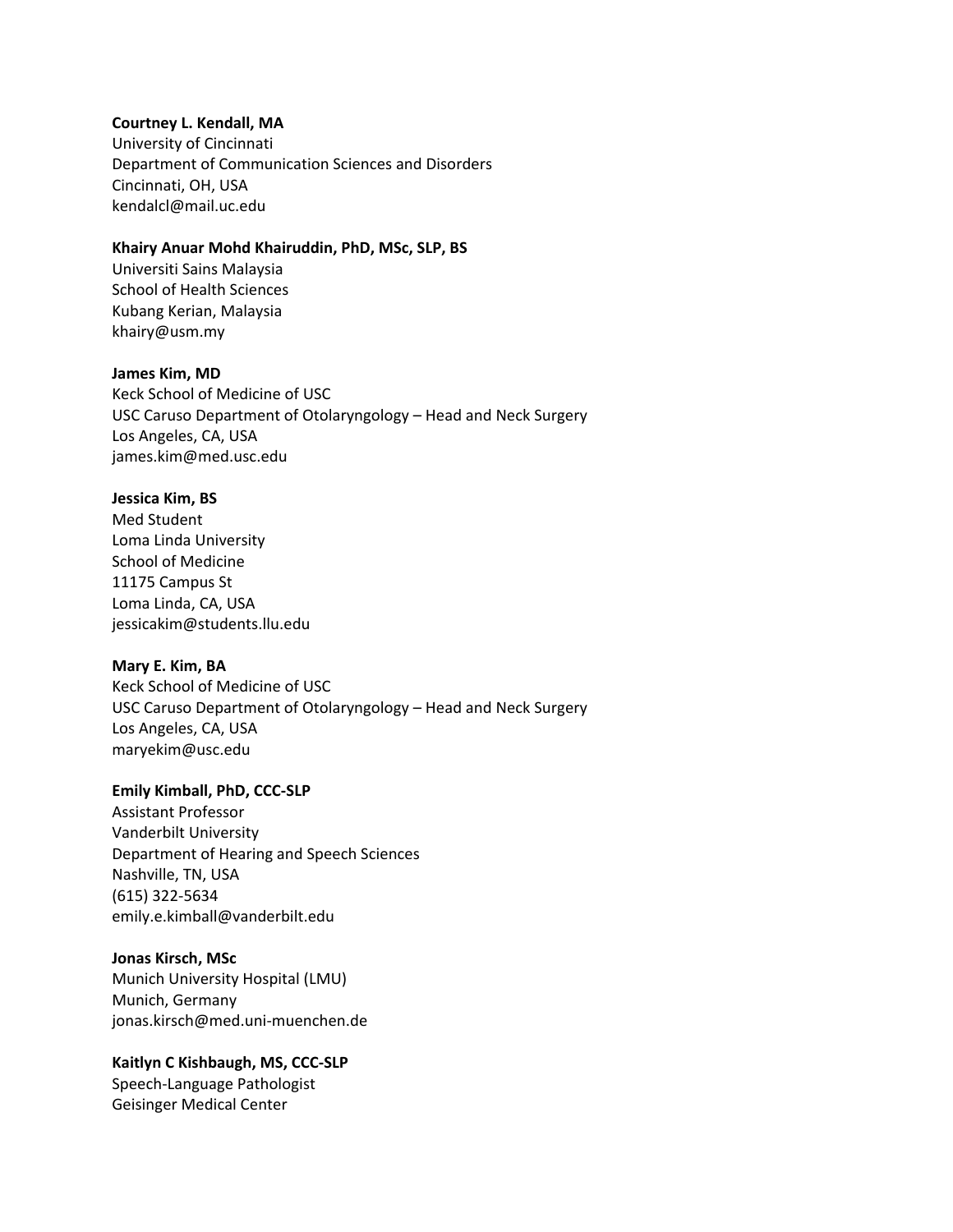Otolaryngology - Head & Neck Surgery 100 N Academy Ave Danville, PA, USA 484-988-0206 kckishbaugh@geisinger.edu

# **Imke Kissel, MSc, SLP**

Ghent University Centre for Speech and Language Sciences Department of Rehabilitation Sciences Ghent, Belgium imke.kissel@ugent.be

### **Andreas Kist, PhD**

Professor University Hospital Erlangen, Medical School Department of Otorhinolaryngology, Head & Neck Surgery Division of Phoniatrics and Pediatric Audiology Erlangen, Germany +49 (9131) 85 33815 andreas.kist@extern.uk-erlangen.de

# **Kristie Knickerbocker, MS, CCC-SLP**

a tempo Voice Center Fort Worth, TX, USA info@atempovoicecenter.com

### **Stefan Kniesburges, PhD**

Senior Scientist University Hospital Erlangen, Medical School Department of Otorhinolaryngology, Head & Neck Surgery Division of Phoniatrics and Pediatric Audiology Waldstr. 1 Erlangen, Germany +4991318532616 stefan.kniesburges@uk-erlangen.de

### **Marie Köberlein, MA**

Munich University Hospital (LMU) Munich, Germany marie.köberlein@med.uni-muenchen.de

# **Rachel Kominsky, MD**

Laryngology Fellow Icahn School of Medicine at Mount Sinai. New York Otolaryngology Head and Neck Surgery New York, NY, USA Rachel.Kominsky@mountsinai.org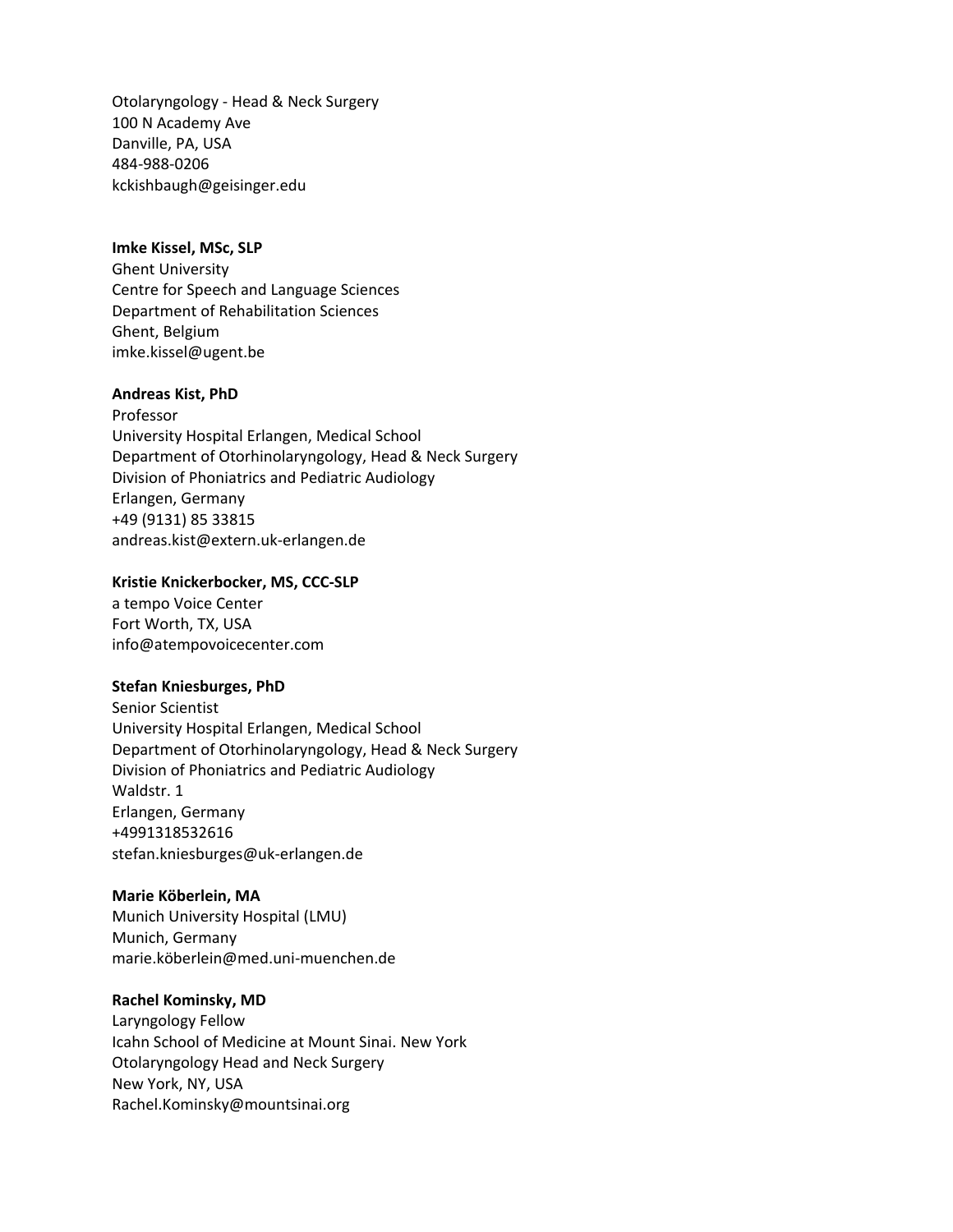#### **Jurgen Konczak, PhD**

Professor University of Minnesota Minneapolis, MN, USA jkonczak@umn.edu

# **Gwen S. Korovin, MD**

Clinical Assistant Professor New York University School of Medicine Attending Physician Lenox Hill Hospital 70 East 77th Street Suite 1B New York, NY 10075 U.S.A. (212) 879-6630 GKorovin@aol.com

#### **Yeshoda Krishna, PhD**

Associate Professor All India Institute of Speech and Hearing Department of Speech-Language Sciences Manasagangothri, Mysuru, Karnataka, India. Mysuru, India +0821 250 2255 kyeshoda@aiishmysore.in

### **Priya Krishna, MD**

Associate Professor Otolaryngology & Hed/Neck Surgery Loma Linda University Adventist Health Sciences Center 11175 Campus St Loma Linda, CA, USA pkrishna@llu.edu

### **Rahul Krishnamurthy, MSc**

University of Nebraska- Lincoln Nebraska, NE, USA rahulnaidu@outlook.com

### **Jana Krtickoba, MD**

University Hospital Hradec Kralove Charles University Department of Otorhinolaryngology and Head and Neck Surgery Faculty of Medicine in Hradec Kralove Hradec Králové, Czech Republic jana.krtickova@fnhk.cz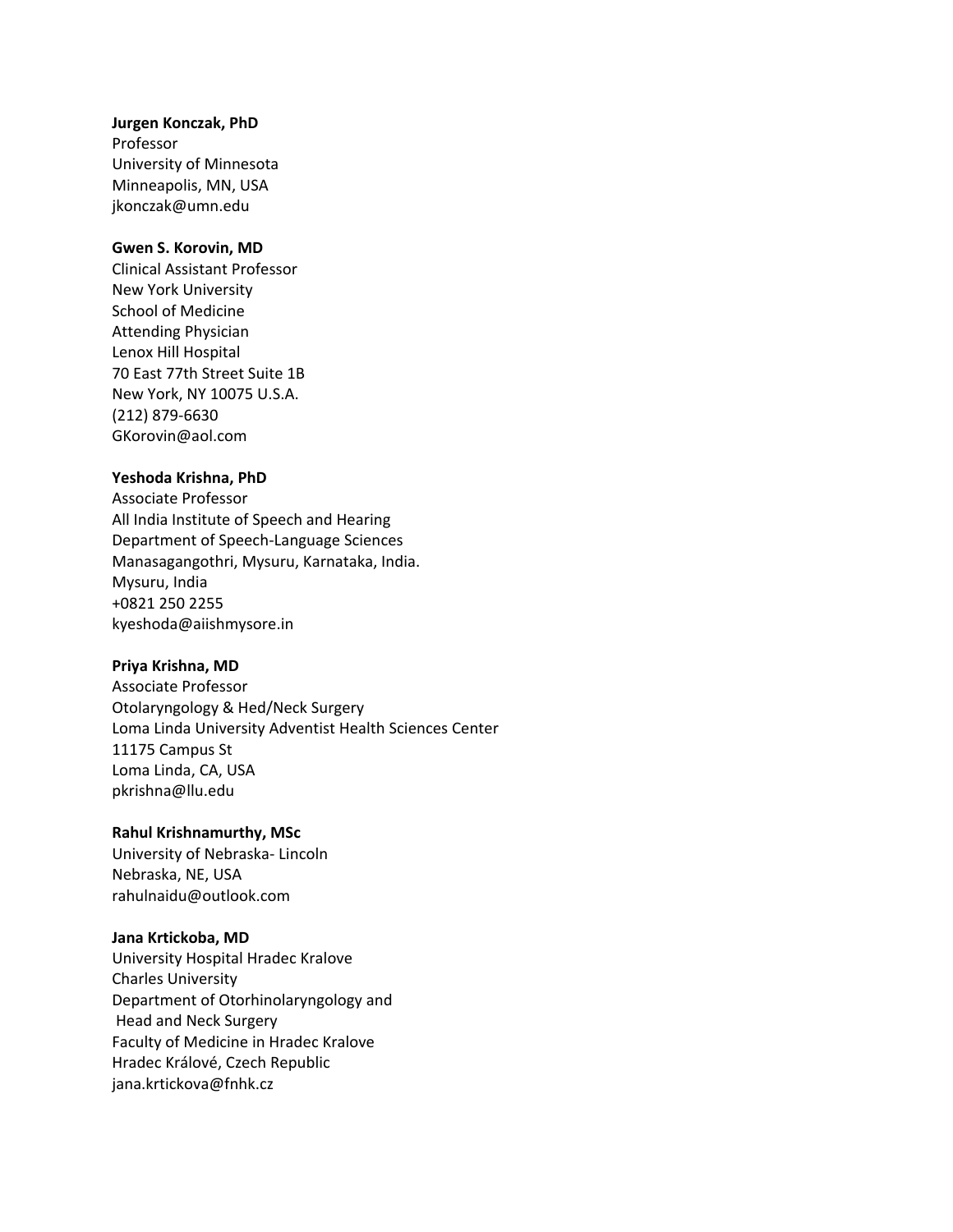# **Jianjing Kuang, PhD**

University of Pennsylvania Philadelphia, PA, USA 215-746-3136 kuangj@sas.upenn.edu

# **Elaine Kwong, PhD**

Assistant Professor The Hong Kong Polytechnic University Department of Chinese and Bilingual Studies Hong Kong, Hong Kong elaine-yl.kwong@polyu.edu.hk

# **Filipa M.B. La, PhD**

Senior Researcher Faculty of Education,UNED Didactics, School Organization and Special Didactics Calle Juan del Rosal 14 Madrid, Spain filipa.la@edu.uned.es

# **Denis Lafreniere, MD**

Professor and Chief Division of Otolaryngology UConn Health Farmington, CT, USA lafreniere@uchc.edu

# **Julia Lanham, BA**

SLP Graduate Student California State University, Fullerton Fullerton, CA, USA jlanham@csu.fullerton.edu

### **Natalia Łastowiecka**

Undergraduate student University of Illinois, Urbana-Champaign Department of Speech and Hearing Science Champaign, IL, USA nal4@illinois.edu

# **Petri Laukka, PhD**

Associate professor Stockholm University Department of Psychology Stockholm, Sweden petri.laukka@psychology.su.se

# **Carla LeFevre, DMA**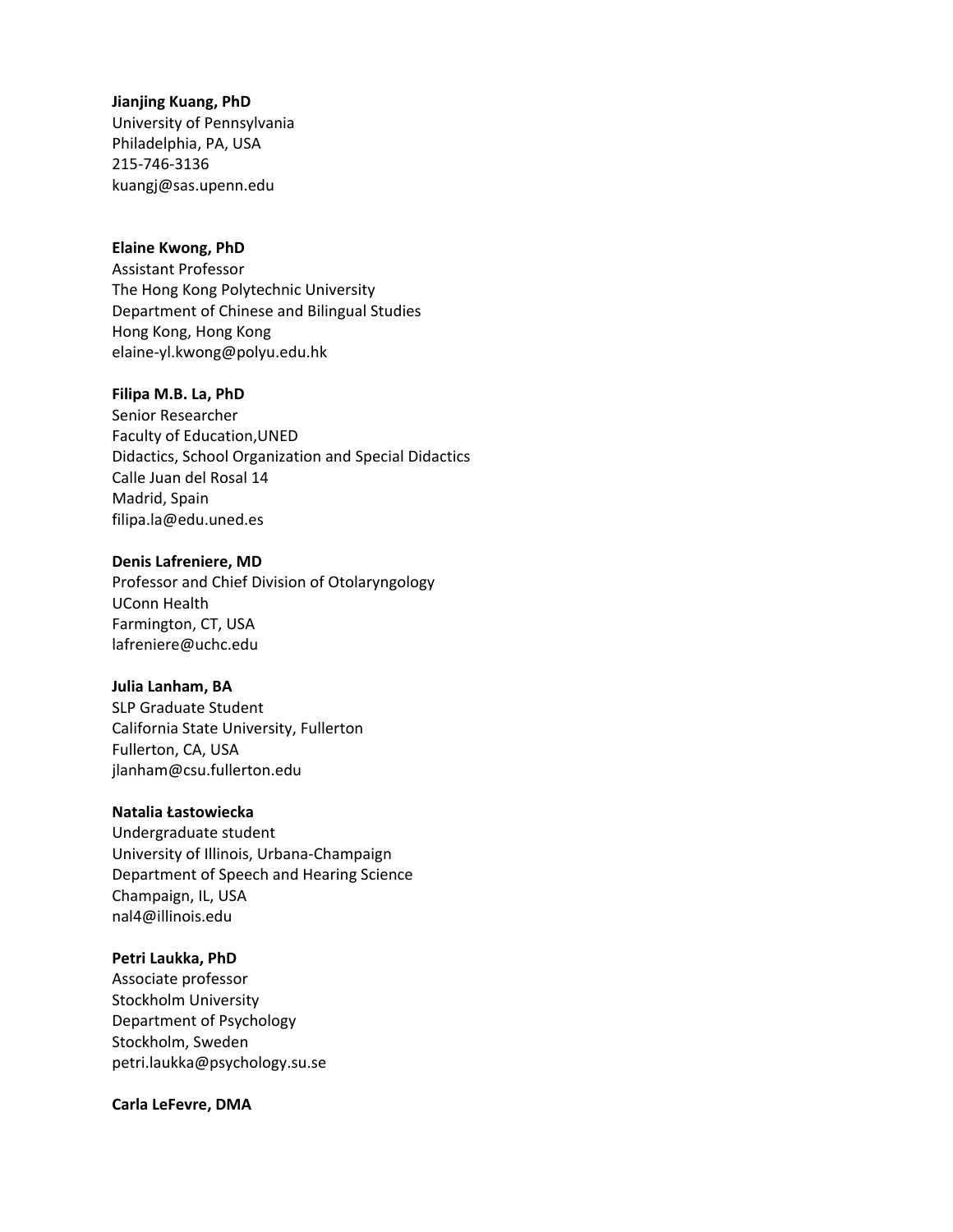University of North Carolina-Greensboro School of Musi Greensboro, NC, USA 336-202-5057 c\_lefevr@uncg.edu

# **Marian Agudo Leguina Agudo Leguina, SLP**

Speech-Langauge Pathologist, Pedagogue CFL-Centro de Foniatria y Logopedia Castilla 9 2izq, Santander Santander, Spain magudo@foniatriaylogopedia.com

## **Hugo Lehoux, MSc**

PhD student Palacky University in Olomouc Department of Experimental Physics 17. listopadu 12 Olomouc, Czech Republic +3362506338 hugo.lehoux@upol.cz

# **Fernando Leiva, SLP**

Universidad Pedro de Valdivia Santiago, Chile fernando.leiva.solari@gmail.com

### **Hakeem Leonard, PhD**

Associate Professor, Music Therapy Shenandoah University 1460 University Drive Winchester, VA, USA (540) 665-4600 hleonard@su.edu

# **Kate Lethbridge, CCC-SLP, MPH**

Voice Medicine Australia Melbourne, Australia katelethbridgevma@gmail.com

# **Dana S. Levitt, MS, CCC-SLP, BA**

Speech-Language Pathologist Syracuse University Department of Communication Sciences and Disorders Syracuse, NY, USA 315-443-3448 dslevitt@syr.edu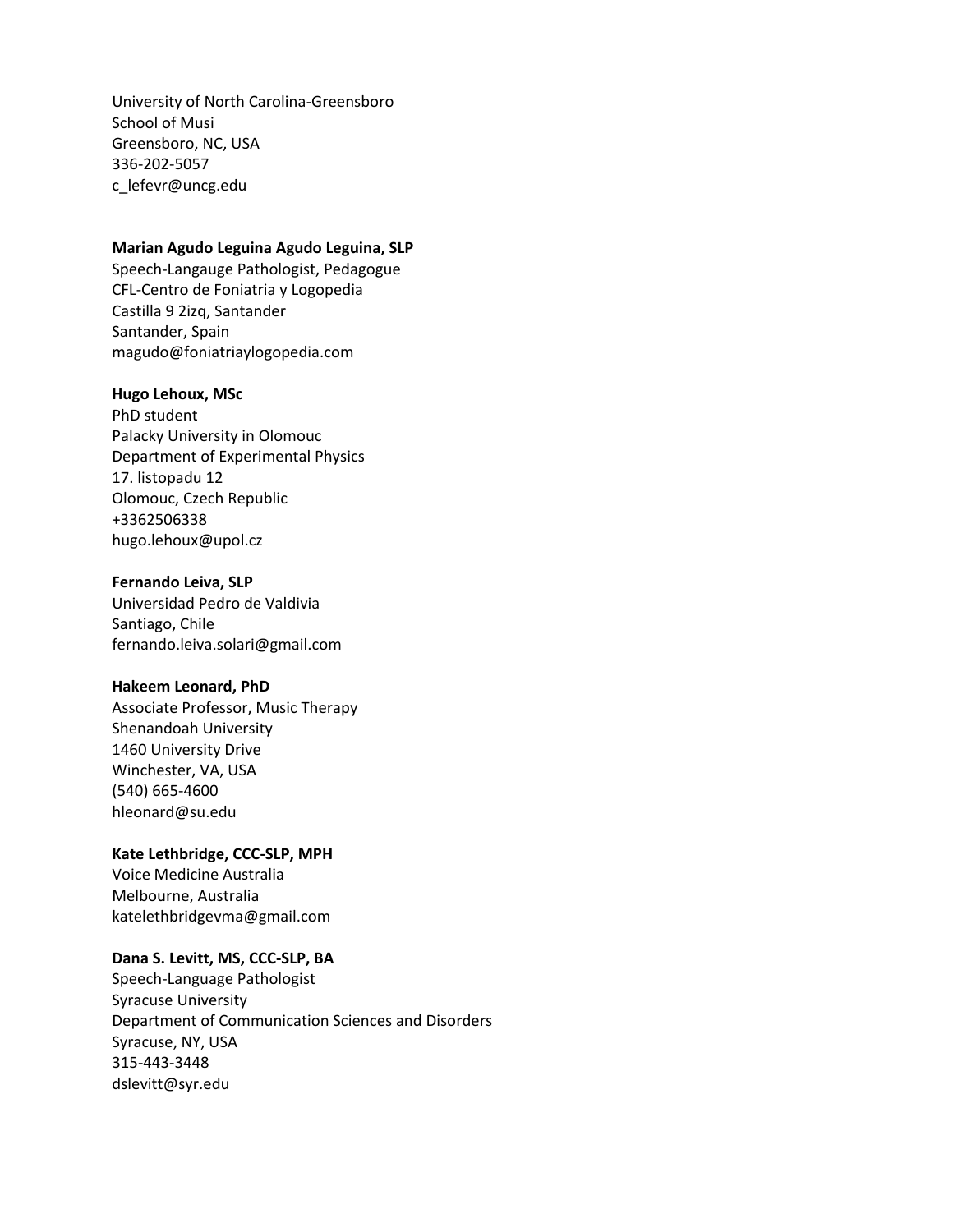#### **Clara Leyns, MS, SLP**

PhD Candidate Ghent University Rehabilitation Sciences Ghent, Belgium +32495724884 clara.leyns@ugent.be **Ang Li, MS** Ph.D. Candidate Purdue University School of Mechanical Engineering Lafayette, IN, USA 317-665-8608 li2467@purdue.edu

### **Xiangpin Li, MD**

Sourthern Medical University Nanfang Hospital Guangzhou, China li321162@qq.com

### **Zhou Li, MSc**

Mayo Clinic Jacksonville, FL li.zhou@mayo.edu

# **Sajan Goud Lingala, PhD**

Assistant Professor University of Iowa Roy J Carver Department of Biomedical Engineering 5609 Seamans Center Iowa City, IA, USA (319) 467-0320 sajangoud-lingala@uiowa.edu

### **Marquita Lister, MM, BM**

Vocal Studies Program Coordinator Morgan State University Voice 1700 East Cold Spring Lane Baltimore, MD, USA 240-432-7991 Lister1408@aol.com

# **Liying Liu, MD**

Xiamen University Zhongshan Hospital Xiamen, China 945748068@qq.com

# **Patricia Lopes, SLP**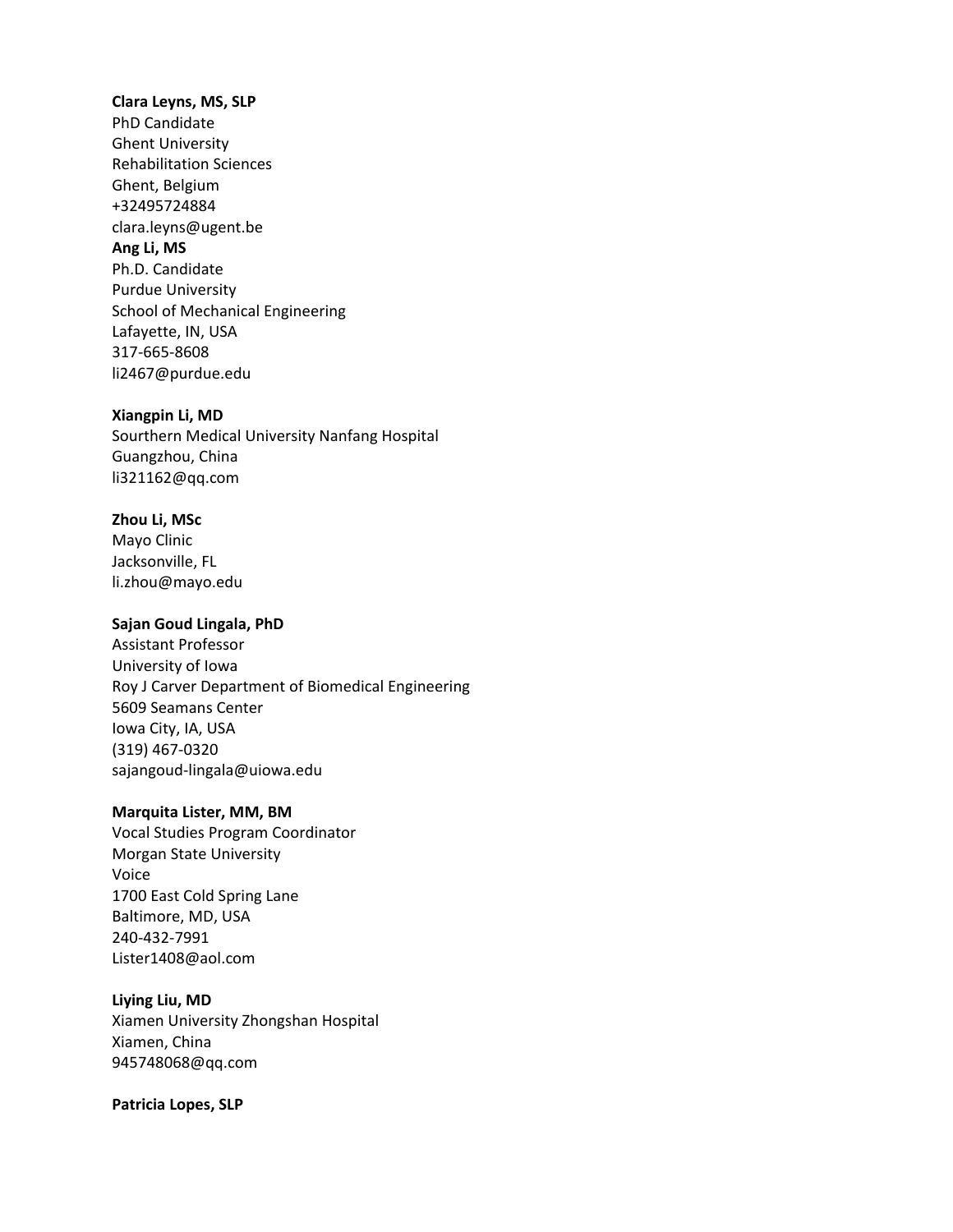# SLP

Centro de Estudos da Voz Rua Jardim Botanico 635 sala 404 Rio de Janeiro, Brazil 5521988360042 contato@voxprofissional.com.br

# **Bárbara Pereira Lopes, MSc**

Speech Thelapist Universidade Federal de Minas Gerais Alfredo Balena, 190 – sala 249 Santa Efigênia Belo Horizonte, Brazil fonoaudiologabarbaralopes@gmail.com

### **Leonardo Lopes, PhD, SLP**

Full Professor Universidade Federal da Paraiba João Pessoa, Brazil lwlopes@hotmail.com

# **Diana Lopez, MS**

Cleveland Clinic Cleveland, OH, USA lopezd5@ccf.org

### **Marina Lopez Ruiz, SLP**

VIRGIN MACARENA UNIVERSITY HOSPITAL SEVILLE, Spain marinalopezruiz@gmail.com

# **Soren Y. Lowell, PhD, MS, CCC-SLP, BA**

Professor Syracuse University Department of Communication Sciences and Disorders Syracuse, NY, USA 315-443-9648 slowell@syr.edu

**Lauren Lu, BS** Medical Student Mayo Clinic Alix School of Medicine Rochester, MN, USA

3176008006 lu.lauren@mayo.edu

**Dan Lu, PhD** Clinical Professor Otolaryngology Head & Neck Surgery of West China Hospital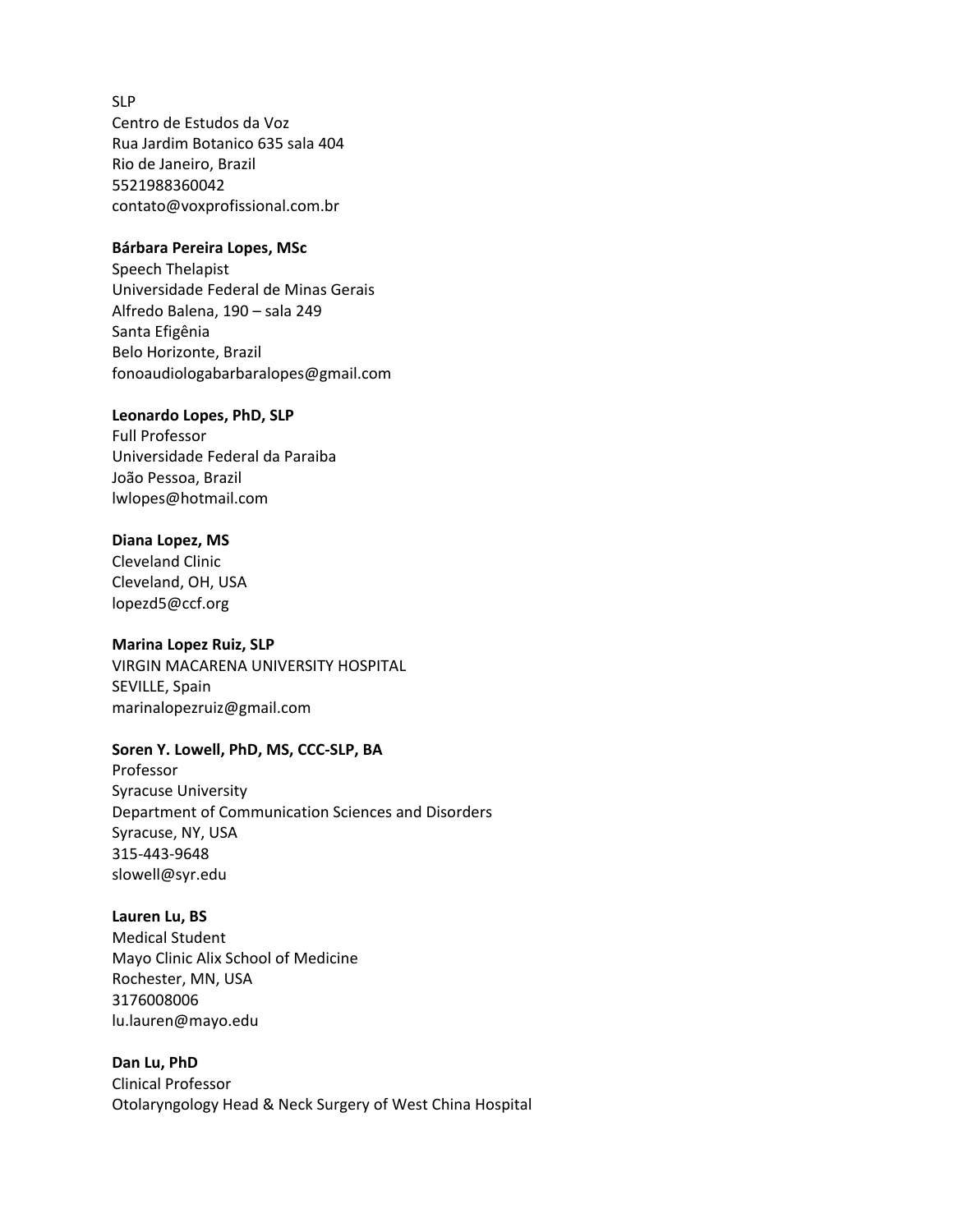Otolaryngology Head & Neck Surgery department No.67, Guoxue Lane,Sichuan University, Chengdu Chengdu, China 13488923545 dashijie001@163.com

### **John Mac Master, BA, Lmus**

McGill University Schulich School of Music Montreal, QC, Canada john.macmaster@mcgill.ca

# **Adriana Macias, BA**

SLP Graduate Student California State University Fullerton Fullerton, CA, USA adrianamacias03@csu.fullerton.edu

# **Catherine J Madill, PhD, MSc, SLP**

Director Dr Liang Voice Program Associate Professor and Speech Pathologist The University of Sydney, New South Wales, Australia. Sydney, Australia +61293519692 Cate.madill@sydney.edu.au

### **Jérémy Magalon, PhD, PharmD**

Aix Marseille Univ, VRCM INSERM UMR 1076 faculté de Pharmacie, Marseille, France Cell Therapy Department, Assistance Publique–Hôpitaux de Marseille La Conception University Hospital Marseille, France jérémy.magalon@ap-hm.fr

### **Arash Mahnan, PhD**

Research Scientist Facebook Redmond, WA, USA amahnan@fb.com

### **Mª Celina Malebran B Mello, SLP**

Academic Universidad Católica Silva Henríquez, UCSH Speech Pathology Santiago, Chile +56987390772 mmalebran@ucsh.cl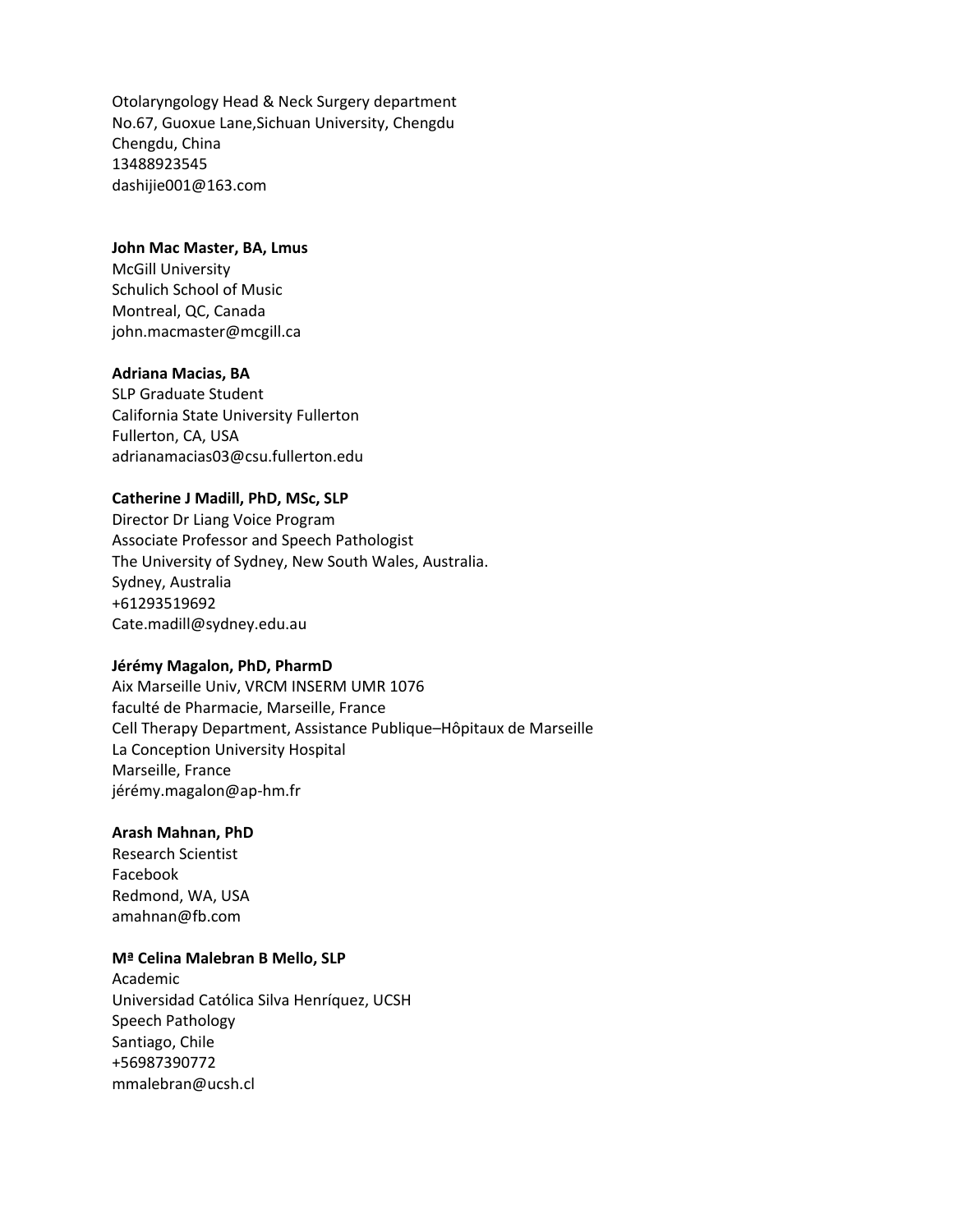# **Lorraine Hétu Manifold, MA, BA**

Manifold Melodies 55 Roycroft Ave Mill Park, VIC, Australia +61400133444 Lorraine@ManifoldMelodies.com.au

# **Carlos Manzadxcxno Aquiahuatl, MD**

Phoniatrician President of Voice Foundation Chapter Mexico Hospital Médica Sur/Centro Médico ABC Mexico City, Mexico +52 1 5531346065 dr.carlosmanzano.foniatra@gmail.com

# **Köberlein Marie**

Munich University Hospital Division of Phoniatrics and Pediatric Audiology Department of Otorhinolaryngology Munich, Germany marie.koeberlein@med.uni-muenchen.de

# **Katherine L. Marks, PhD, CCC-SLP**

Postdoctoral Associate Boston University Speech Language Hearing Sciences Stepp Lab 677 Beacon St Boston, MA, USA 770-715-7458 katherine.l.marks@gmail.com

### **Vishnu Martha, MD**

Research Fellow Drexel University College of Medicine Department of Otolaryngology – Head and Neck Surgery Philadelphia, PA, USA 484-787-6739 vishnumarthareddy@gmail.com

### **Youri Maryn, MD**

Professor Ghent university CESLAS Ghent, Belgium youri.maryn@ugent.be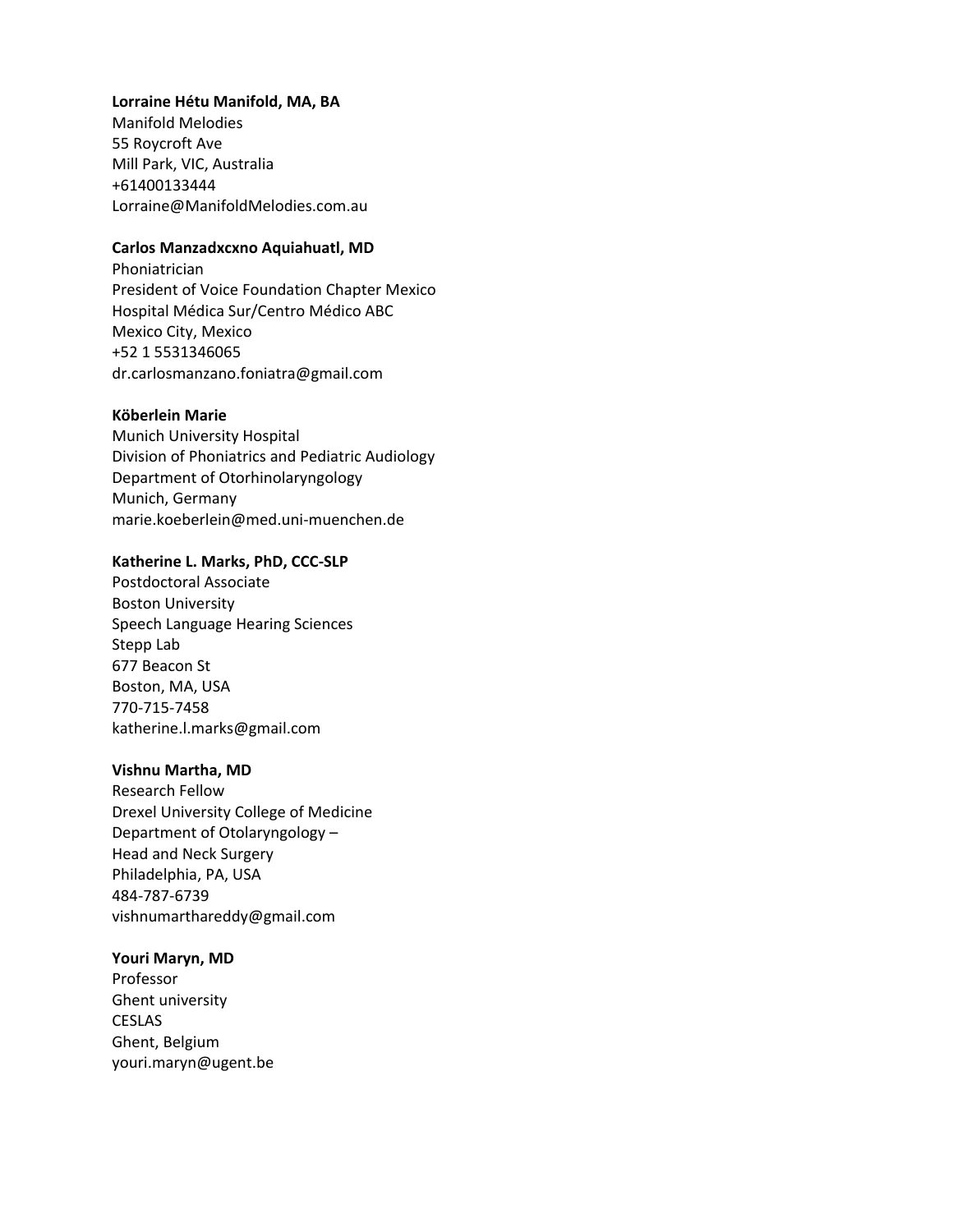# **Alexia Mattei, MD**

ENT Physician Aix Marseille Univ, CNRS, Laboratoire Parole et Langage Aix-en-Provence, France Department of Oto-Rhino-Laryngology and Head and Neck Surgery Assistance Publique–Hôpitaux de Marseille La Conception University Hospital, Marseille, France CHU Conception, service ORL Pr Michel 147 boulevard Baille 13005, France +33673999705 alexia.mattei@ap-hm.fr

#### **Lynn Maxfield, PhD**

Associate Director, Science and Resarch University of Utah Utah Center for Vocology Salt Lake City, UT, USA 801-646-6521 lynn.maxfield@utah.edu

### **Nicholas Andrew May, MM, MS**

Speech-Language Pathologist, Adjunct Lecturer Ph.D. Candidate Bowling Green State University CDIS Bowling Green, OH, USA 5126898229 nicholas.a.may@gmail.com

### **Timothy M. McCulloch, MD, FACS**

Professor University of Wisconsin-Madison Surgery-Division of Otolaryngology-Head and Neck Surgery Madison, WI, USA mccull@surgery.wisc.edu

## **Kevin McElfresh, MA, CCC-SLP**

Cincinnati Children's Hospital Medical Center Division of Speech-Language Pathology Cincinnati, OH, USA kevin.mcelfresh@cchmc.org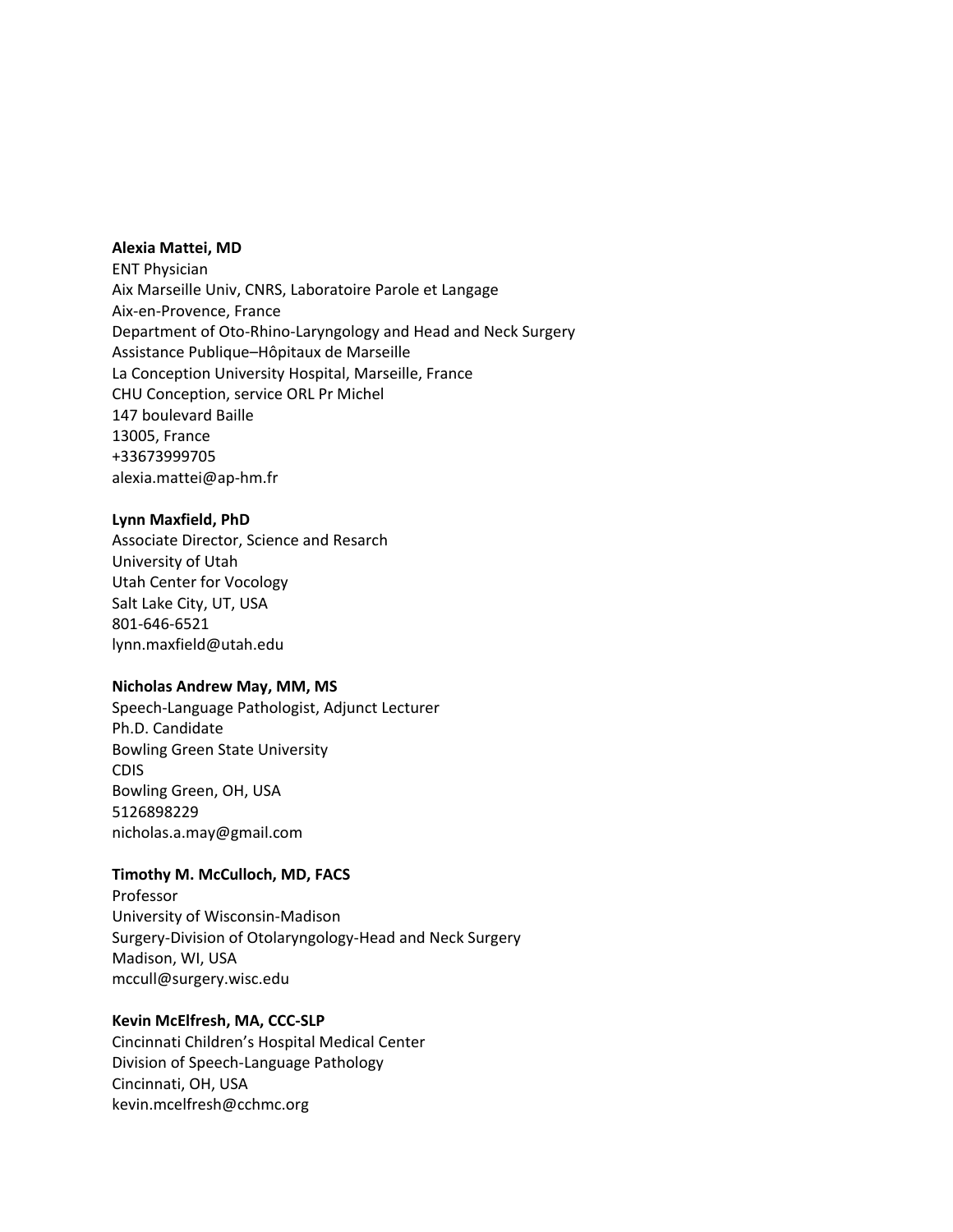### **Julian McGlashan, MD, FACS**

Nottingham University Hospitals Nottingham, United Kingdom julian.mcglashan@nottingham.ac.uk

### **Monica McHenry, PhD**

NYMC Dept of Speech-Language Pathology 30 Plaza West, #214 New York Medical College Valhalla, NY 10595, NY, USA 281 224-5236 monica\_mchenry@nymc.edu

# **Victoria S. McKenna, PhD, CCC-SLP**

University of Cincinnati Department of Communication Sciences and Disorders Department of Biomedical Engineering Department of Otolaryngology-Head & Neck Surgery Cincinnati, OH, USA mckennvs@ucmail.uc.edu

## **Edrie Means Weekly, MM, BM**

Associate Professor of Voice and Voice Pedagogy Contemporary Commercial Music Vocal Pedagogy Institute Co-Founder Shenandoah University and Conservatory of Music Winchester, VA, USA (703) 470-9443 edriew@aol.com

# **Iris Meerschman, PhD, MSc, SLP**

Ghent University Ghent, Belgium iris.meerschman@ugent.be

# **Daryush D. Mehta, PhD**

Assistant Professor Harvard Medical School Boston, MA, USA (617) 726-0218 mehta.daryush@mgh.harvard.edu

# **Lauren E. Melley, DO**

Otolaryngology Resident Philadelphia College of Osteopathic Medicine Otolaryngology Resident Department of Otolaryngology –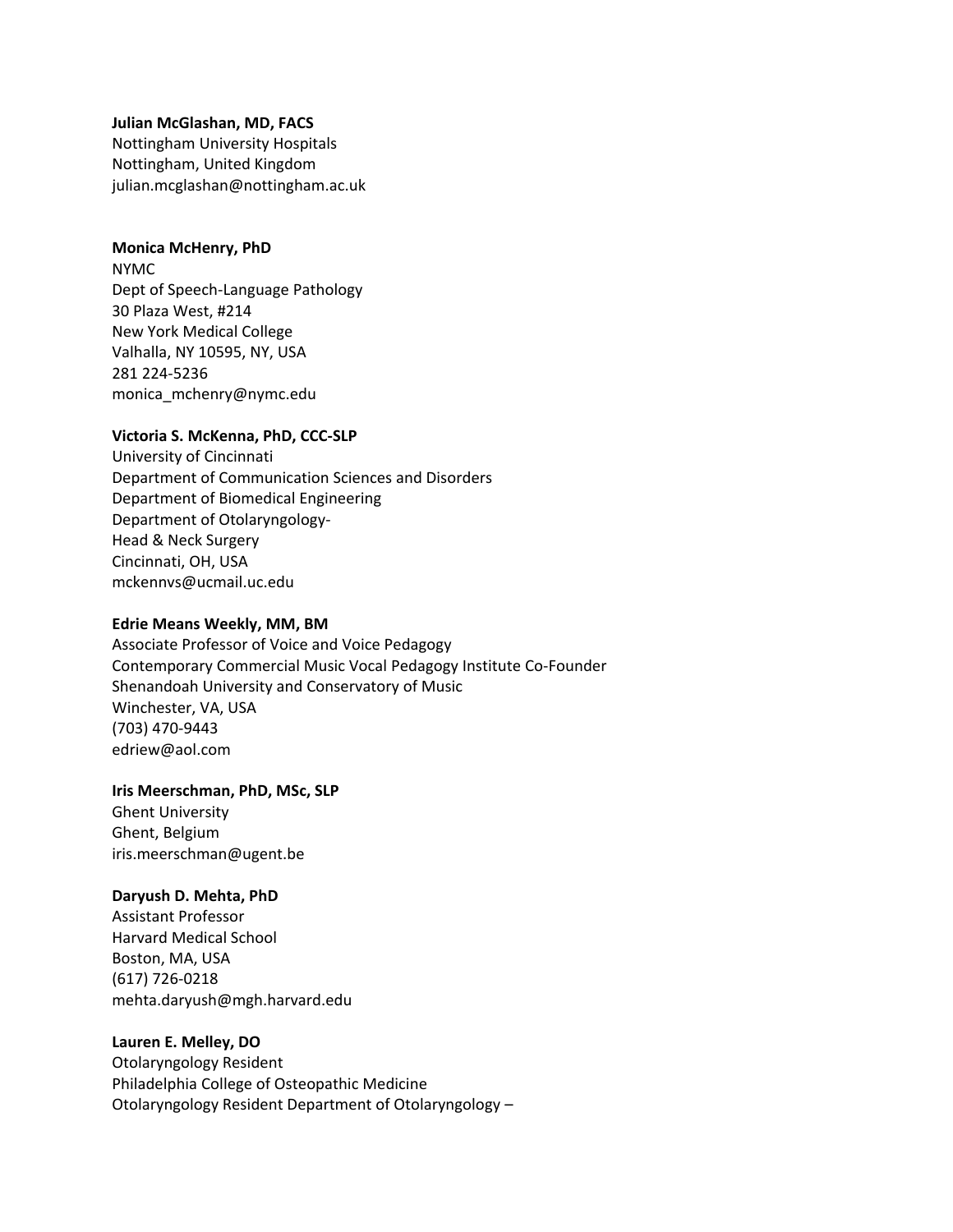Facial Plastic Surgery and Head and Neck Surgery Philadelphia, PA, USA Lm244130@pcom.edu

### **Mariela B. Mercado, BA**

Graduate Research Assistant Syracuse University Department of Communication Sciences and Disorders Syracuse, NY, USA 315-443-3448 mbmercad@syr.edu

#### **David Meyer, DM, MM, BM**

Director, Janette Ogg Voice Research Center Associate Professor of Voice and Voice Pedagogy Shenandoah University 1460 University Drive Winchester, VA, USA (540)-665-4600 dmeyer2@su.edu

#### **Justin Michel, MD, PhD**

Aix Marseille Univ, CNRS, IUSTI, Marseille, France Department of Oto-Rhino-Laryngology and Head and Neck Surgery Assistance Publique–Hôpitaux de Marseille La Conception University Hospital Marseille, France justin.michel@ap-hm.fr

### **Katrina E. Miller, EdD, CCC-SLP**

Associate Professor and Director Div. of Communication Sciences and Disorders Shenandoah University Shenandoah Communication, Sciences, and Disorders Winchester, VA, USA 540-542-6540 kmiller1@su.edu

## **Claudio F Milstein, PhD, CCC-SLP**

Cleveland Clinic Head and Neck Institute Cleveland, OH, USA 216 401-8358 milstec@ccf.org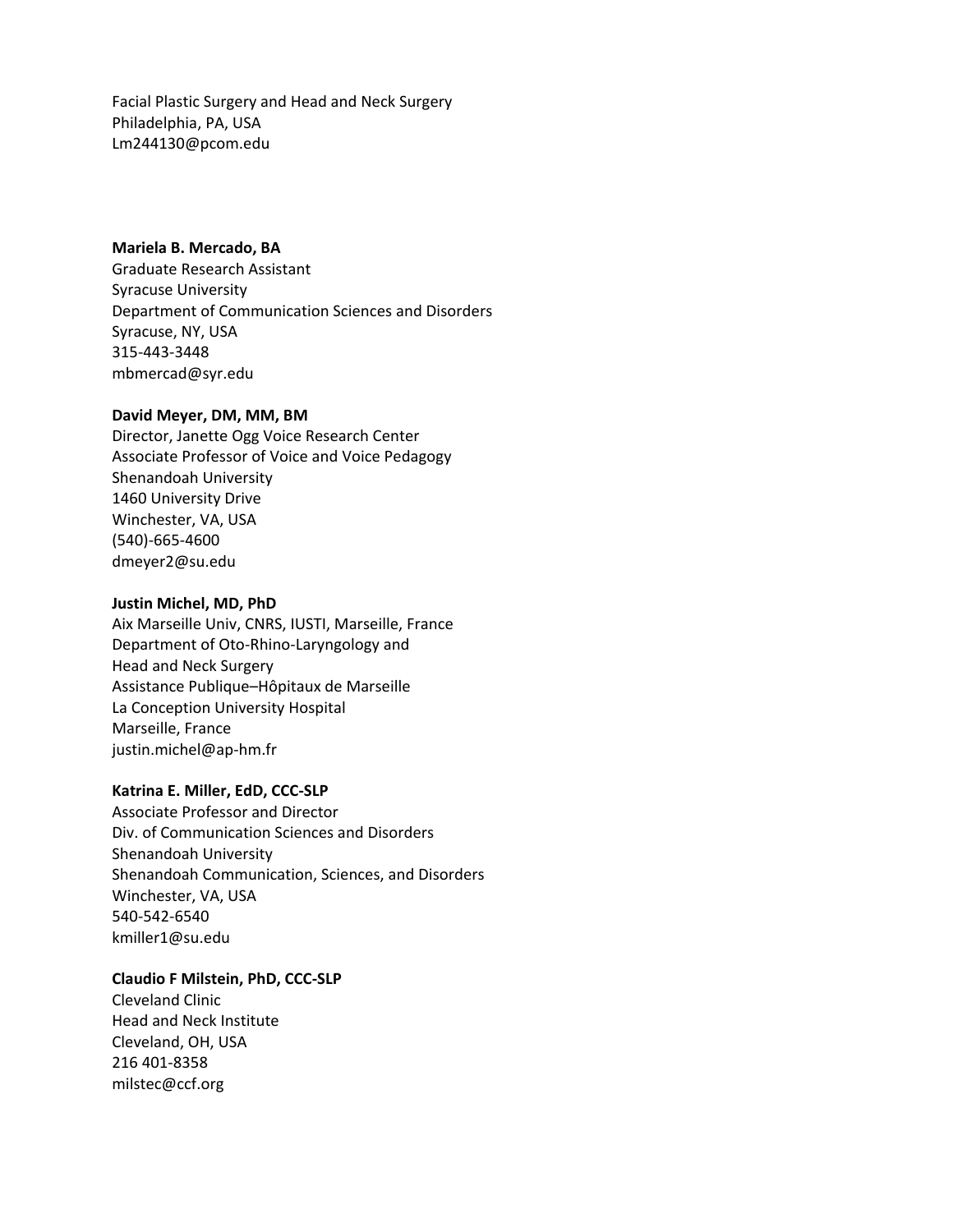#### **Sepideh Mohammadi, MSc**

PhD student McGill University Mechanical Engineering Montreal, QC, Canada 514 661-4915 sepideh.mohammadi@mail.mcgill.ca **Ahmed A Mohammed, MD, PhD** Associate Professor Ain Shams University Ain Shams University Unit of Phoniatrics , Department of E.N.T. Cairo, Egypt dr\_mido1976@yahoo.com

#### **Luc Mongeau, PhD**

Professor McGill University Mechanical Engineering Montreal, QC, Canada luc.mongeau@mail.mcgill.ca

#### **Justin John Moniz, DM**

Associate Director of Vocal Pedagogy Music Assistant Professor of Vocal Performance New York University New York, NY, USA 212-992-9446 justinjohnmoniz@nyu.edu

#### **Marta Montes Catedra, SLP**

VIRGIN MACARENA UNIVERSITY HOSPITAL SEVILLE, Spain marta\_montes\_c@hotmail.es

#### **Ronei Marcos Moraes, PhD**

Universidade Federal da Paraiba João Pessoa, Brazil ronei@de.ufpb.br

### **Shae D Morgan, PhD, AuD**

University of Louisville Department of Otolaryngology Head and Neck Surgery and Communicative Disorders Louisville, KY, USA shae.morgan@louisville.edu

#### **Richard Morris, PhD**

Florida State University Tallahassee, FL, USA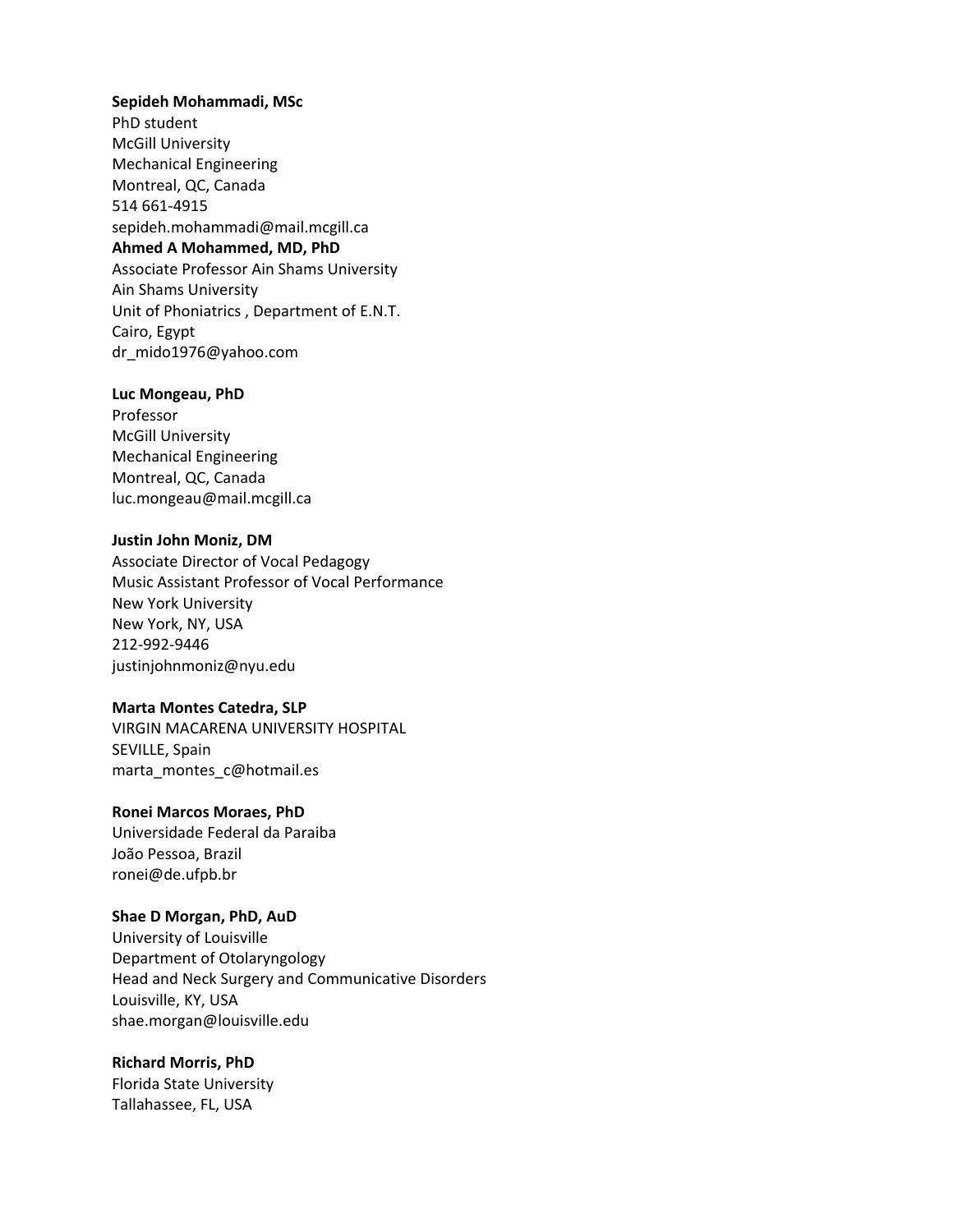850-644-8459 Richard.Morris@cci.fsu.edu

## **Dominique Morsomme,**

University of Liège Liège, Belgium dominique.morsomme@uliege.be

# **Mariah Morton, MS, CCC-SLP, BA**

Graduate Teaching Assistant, Doctoral Student Auburn University School of Kinesiology Auburn, AL, USA mem0295@auburn.edu

### **Meinard Müller**

International Audio Laboratories Erlangen Erlangen, Germany meinard.mueller@audiolabs-erlangen.de

# **Laura Lynn Mullis, MS**

Valdosta State University Valdosta, GA, USA 229-219-1305 llmullis@valdosta.edu

### **Kristen M. Murdaugh, MM, BM**

Prae-doc Assistant, PhD Candidate University of Music and Dramatic Arts Mozarteum Salzburg Mirabellplatz 1 5020 Salzburg, Austria University of Music and Performing Arts Vienna Rennweg 8 1030 Vienna, Austria Department of Musicology University of Music and Dramatic Arts Mozarteum Salzburg Antonio Salieri Department of Vocal Studies and Vocal Research in Music Education University of Music and Performing Arts Vienna Department of Musicology, University of Music and Dramatic Arts Mozarteum Salzburg Mirabellplatz 1 5020 Salzburg, Austria

# **Silvia Murgia, MA**

PhD student University of Illinois, Urbana-Champaign Department of Speech and Hearing Science Champaign, IL, USA smurgia2@illinois.edu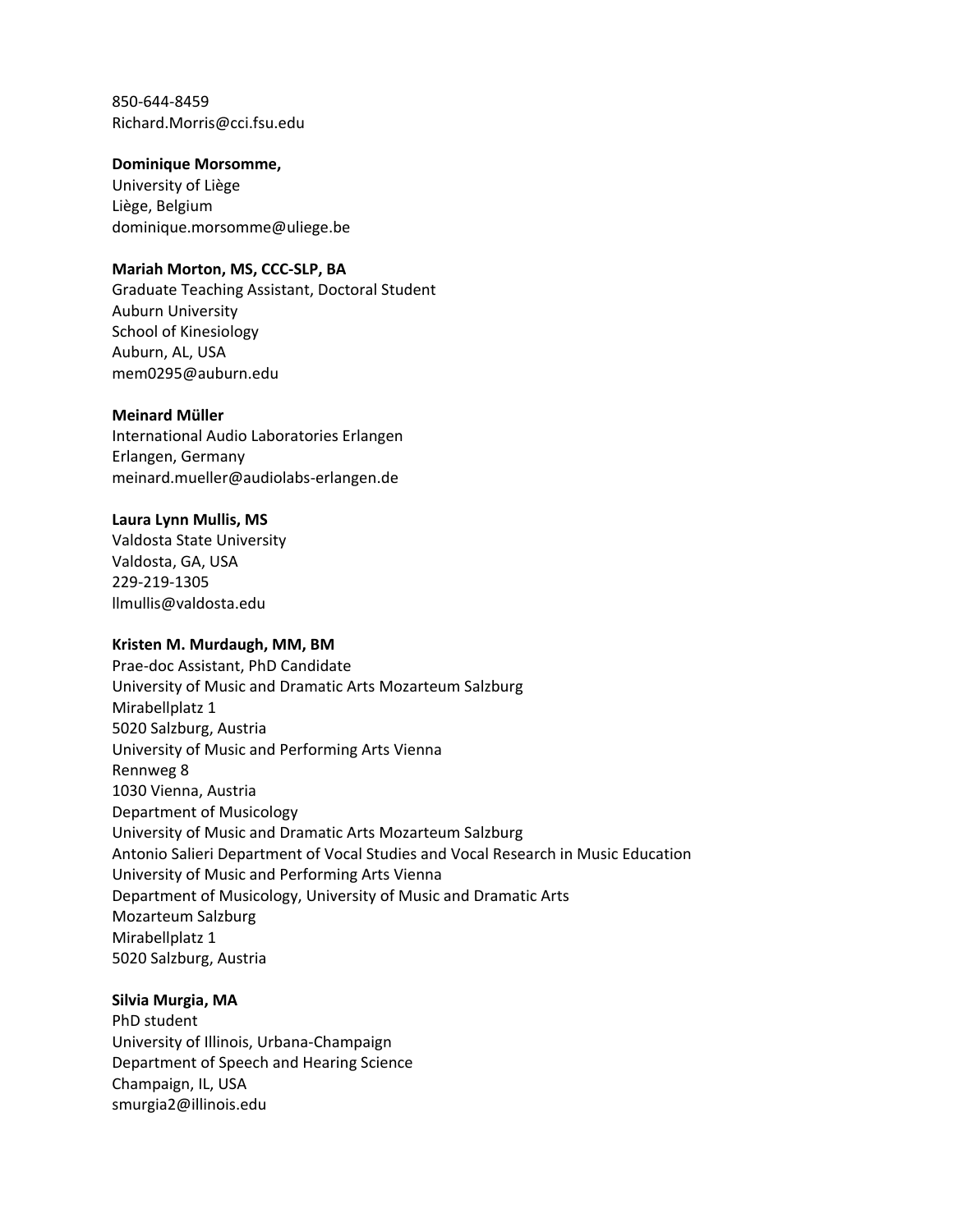# **Thomas Murry, PhD, MS, BS**

Professor

Loma Linda University Adventist Health Sciences Center; Drexel University College of Medicine Otolaryngology & Hed/Neck Surgery 11175 Campus St Loma Linda, CA, USA tmurry@llu.edu **Maryam Naghibolhosseini, PhD** Michigan State University Department of Communicative Sciences and Disorders East Lansing, MI, USA 517-884-2256

# **Elke Nagl, DMA, MM**

naghib@msu.edu

Professor University of Music and Performing Arts Vienna Rennweg 8, 1030 Vienna, Austria Antonio Salieri Department of Vocal Studies and Vocal Research in Music Education University of Music and Performing Arts Vienna Rennweg 8 1030 Vienna, Austria nagl-e@mdw.ac.at

# **Kathleen F Nagle, PhD, SLP**

Seton Hall University Speech-Language Pathology Nutley, NJ, USA 4252752377 naglekat@shu.edu

# **Ahmed Nagy, MD, PhD, CCC-SLP**

Clinical Associate Professor University at Buffalo University at Buffalo Department of Communicative Disorders and Sciences Buffalo, NY, USA 7168295507 anabdelr@buffalo.edu

# **Sri Nandamudi, PhD, CCC-SLP**

Assistant Professor in SLP Grand Valley State University Communication Sciences and Disorders Grand Rapids, MI, USA 616-331-5492 nandamus@gvsu.edu

# **Chaya Nanjundeswaran, PhD**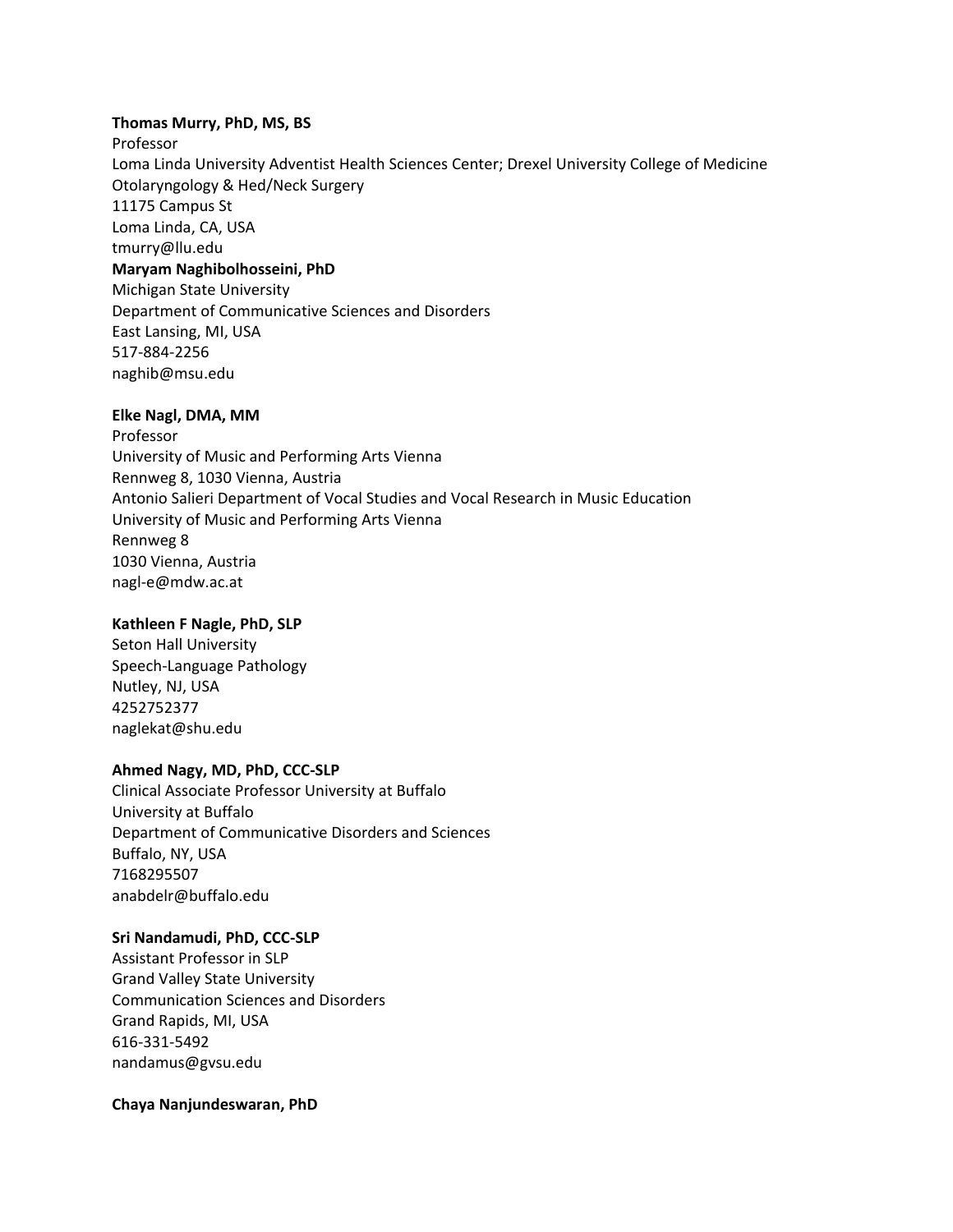Associate Professor East Tennessee State University Johnson City, TN, USA 252-258-3293 nanjundeswar@etsu.edu

### **Kiattipoom Nantanukul, MA, MSc**

MGH Institute of Health Professions Boston, MA, USA 8572962354 boomarts@gmail.com

#### **Nehal Navali, BS**

UConn Health Farmington, CT, USA navali@uchc.edu

#### **Theodora Nestorova, MM, BM**

Interdisciplinary Ph.D. Student McGill University Schulich School of Music Montreal, QC, Canada theodora\_nestorova@yahoo.com

# **Justice Sandra Schultz Newman**

Board of Directors The Voice Foundation Gladwyne, PA 19035

## **Duy Duong Nguyen, MD, PhD**

The University of Sydney Sydney, Australia duong.nguyen@sydney.edu.au

### **Saar G Nia, MD**

Ghent University, CESLAS Ghent, Belgium saar@logo-a.be

# **Jacob Pieter Noordzij, MD, FACS**

Professor Boston University School of Medicine Boston, MA, USA (617) 638-7933 jacobpieter.noordzij@bmc.org

### **Reza Noureai, MD, PhD**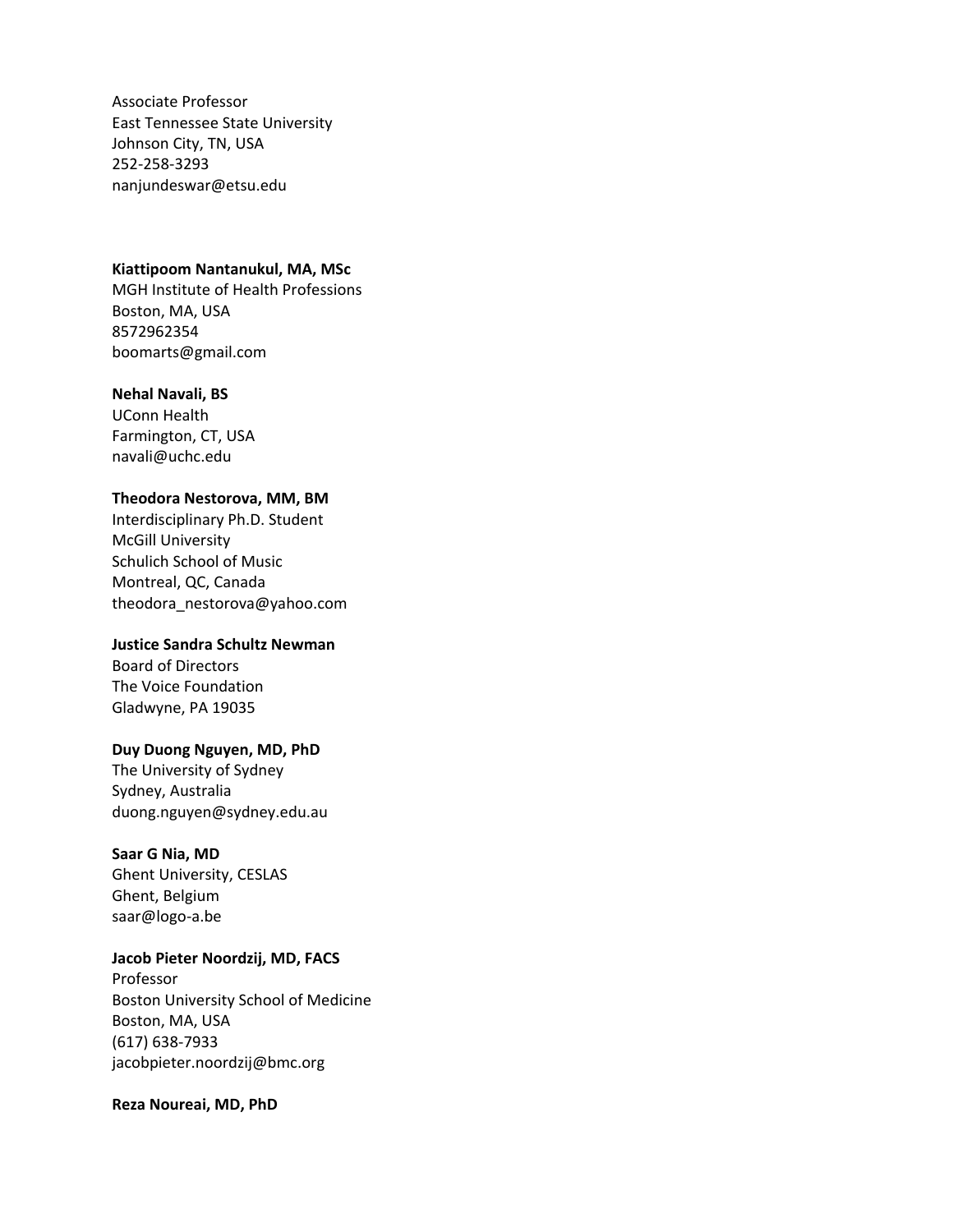Robert White Professor of Laryngology & Clinical Informatics Southampton, UK reza.nouraei@gmail.com

#### **Mohammad F. Obeid, PhD**

Assistant Professor Shenandoah University Division of Applied Technology 650 Millwood Avenue Winchester, VA, USA (540) 535-3414 mobeid@su.edu

### **Julio Fernando Ochoa Rodriguez, MSc**

Fundación Universitaría San Mateo, Bogotá D.C, Colombia. Bogotá, Colombia jukio32@gmail.com

# **Jinseok Oh, MSc**

PhD Candidate University of Minnesota Minneapolis, MN, USA ohxxx414@umn.edu

#### **Renata Cristina Cordeiro Diniz Oliveira, MSc**

Otolaryngologist Universidade Federal de Minas Gerais – UFMG Av. Alfredo Balena, 190 – sala 249 Santa Efigênia CEP: 30130-100 Belo Horizonte (MG), Brazil dinizccdo@gmail.com

#### **Diana Orbelo, PhD**

Mayo Clinic Department of Otolaryngology Rochester, MN, USA 5072262316 orbelo.diana@mayo.edu

# **Stuart Orsher, MD**

TVF Board of Directors New York, NY 10021

**Andrew J Ortiz, MS**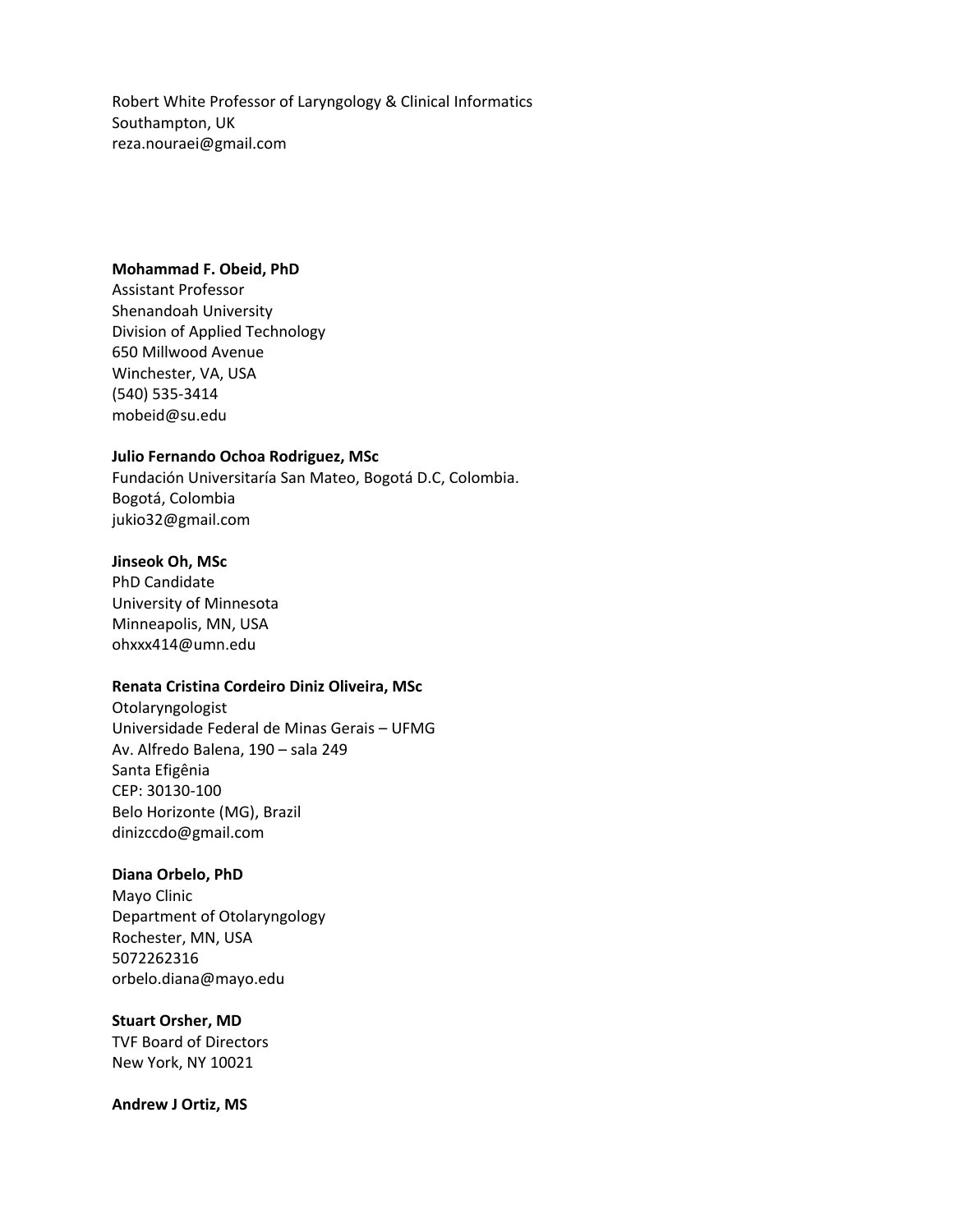Center for Laryngeal Surgery and Voice Rehabilitation Massachusetts General Hospital Boston, MA, USA aortiz15@mgh.harvard.edu

### **Christopher M Orton, MBBS, BSc (Hons)**

Clinical Research Fellow The Royal Brompton Hospital Respiratory Medicine London, United Kingdom c.orton@rbht.nhs.uk

# **Constanza Pacheco, SLP**

Clínica Las Condes Santiago, Chile constanzapachecob@gmail.com

# **Zhongjing Pan, Student**

Postgraduate Student of Otolaryngology Head & Neck Surgery West China Hospital, Sichuan University Otolaryngology Head & Neck Surgery of West China Hospital Sichuan University Chengdu, China 13308245233 pzj23333@163.com

# **Tine Papeleu, MSc, SLP**

PhD Candidate Ghent University Rehabilitation Sciences Ghent, Belgium +32471725172 tine.papeleu@ugent.be

### **Yeonggwang Park, PhD**

University of South Florida Department of Communication Sciences and Disorders Tampa, FL, USA 813-974-2239 park21@usf.edu

# **Rita Patel, PhD, CCC-SLP**

Associate Professor Indiana University School of Medicine Otolaryngology Head & Neck Surgery Indianapolis, IN, USA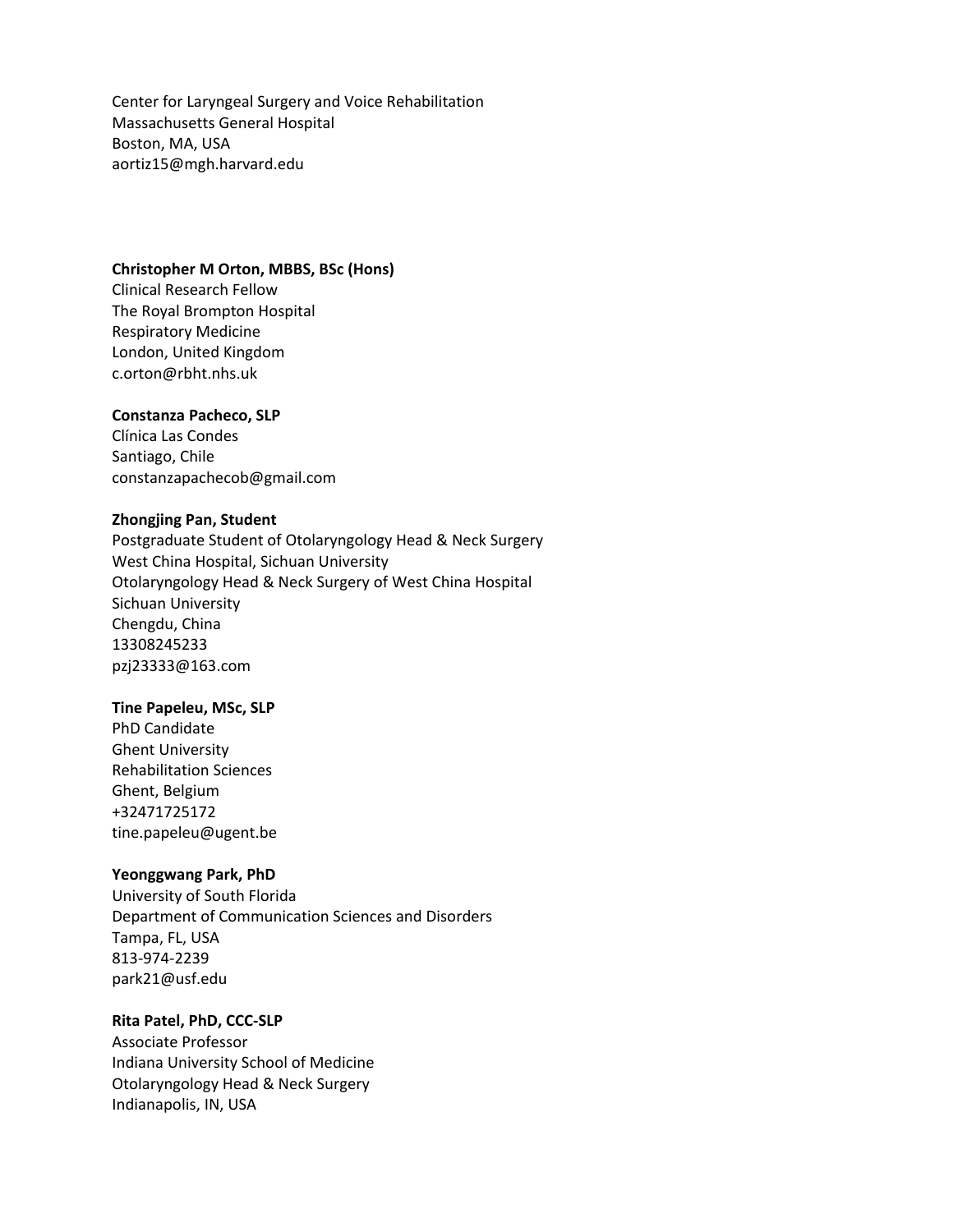patelrir@iu.edu

#### **Sona Patel, PhD**

Assistant Professor Seton Hall University Nutley, NJ Sona.patel@shu.edu

# **Tulsi H. Patel, MS**

Ohio State Voice Center Columbus, OH, USA tulsi.patel@osumc.edu

#### **Michelle Patzakis, DMA**

The Metropolitan Opera San Francisco, CA, USA mpprappas@aol.com

### **Ceana Mariya Paul**

Junior Research Fellow All India Institute of Speech and Hearing Department of Speech Language Sciences Mysuru, India +918289879176 ceanamp@gmail.com

#### **Christopher L Payten, BS, SLP**

Speech Pathologist and PhD Candidate Gold Coast Health Queensland Australia and The University of Sydney New South Wales, Australia. Sydney, Australia +61756873418 christopher.payten@health.qld.gov.au

### **Martha Peña Sanchez, MA, SLP**

Speech Language Pathologist Vocology Center Bogota, Colombia +573002931470 marthapesa@yahoo.es

# **Lina Peñuela, MSc**

Professor Universidad Militar Nueva Granada Department of Mechatronics Engineering Bogotá, Colombia lina.penuela@unimilitar.edu.co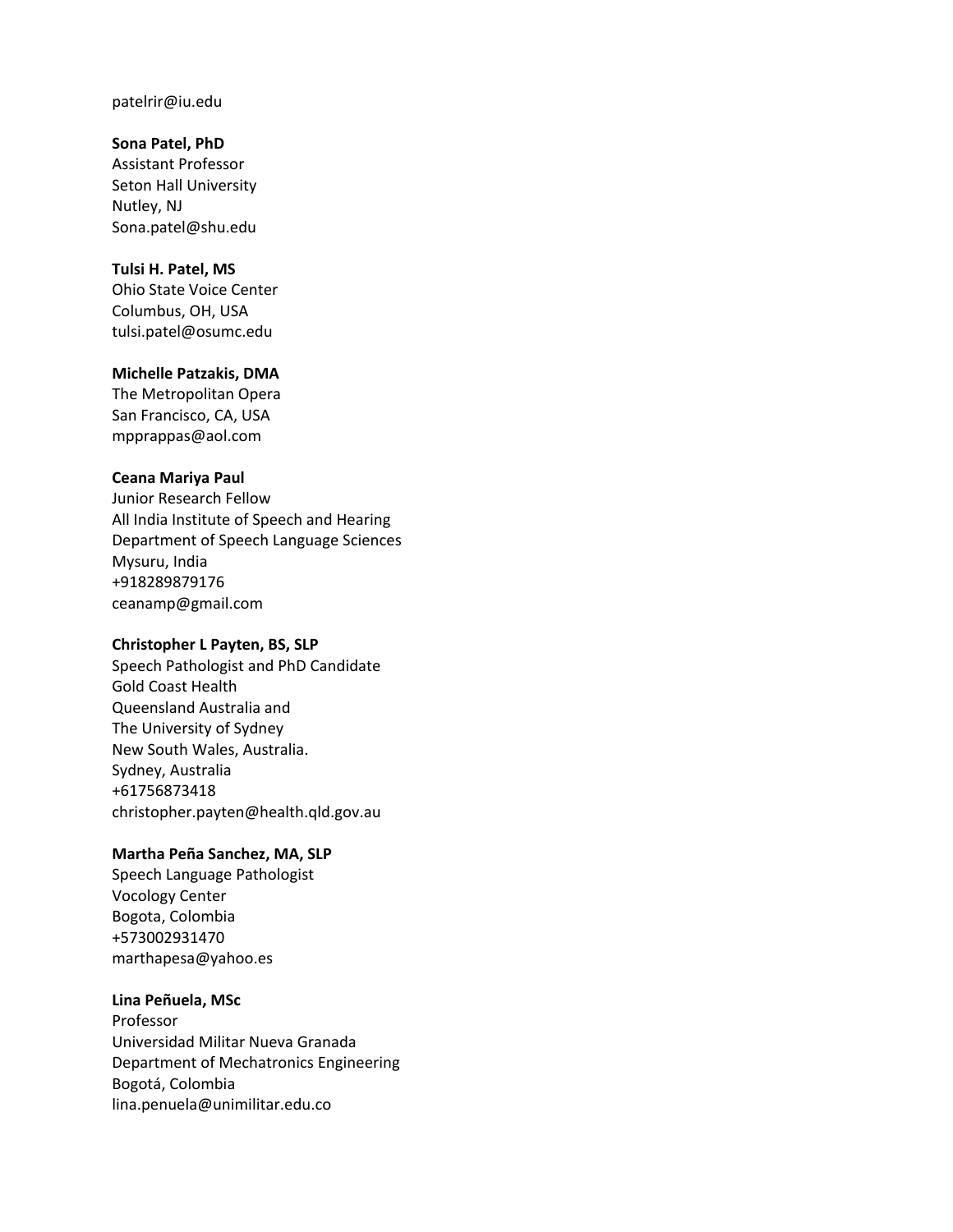#### **Margarita Perez Bonilla, MD**

Reina Sofia University Hospital Rehabilitation Cordoba, Spain perezbonillam@gmail.com

# **Gregor Peters, MSc**

Erlangen University Hospital Erlangen, Germany gregor.peters@uk-erlangen.de

#### **Christine A. Petersen, PhD, DVM**

Director of the Center for Emerging Infectious Diseases; Professor University of Iowa Iowa City, IA, USA christine-petersen@uiowa.edu

#### **Ketaki Vasant Phadke, PhD, SLP**

Assistant Professor Samvaad Institute of Speech and Hearing Hebbal, Bangalore, Karnataka, India Bangalore, India +916364345973 ketakislp@gmail.com

# **Cécile Philandrianos, MD, PhD**

Department of Plastic and Reconstructive Surgery Assistance Publique - Hôpitaux de Marseille La Conception University Hospital Marseille, France cecile.philandrianos@ap-hm.fr

### **Debbie Jean Phyland, PhD, MSc, SLP**

Associate Professor Monash University Department of Surgery Meelbourne, Australia +61409306238 debbieph@bigpond.net.au

## **Priscilla FA Pichardo, DO**

Resident Geisinger Medical Center Otolaryngology - Head & Neck Surgery 100 N Academy Ave Danville, PA, USA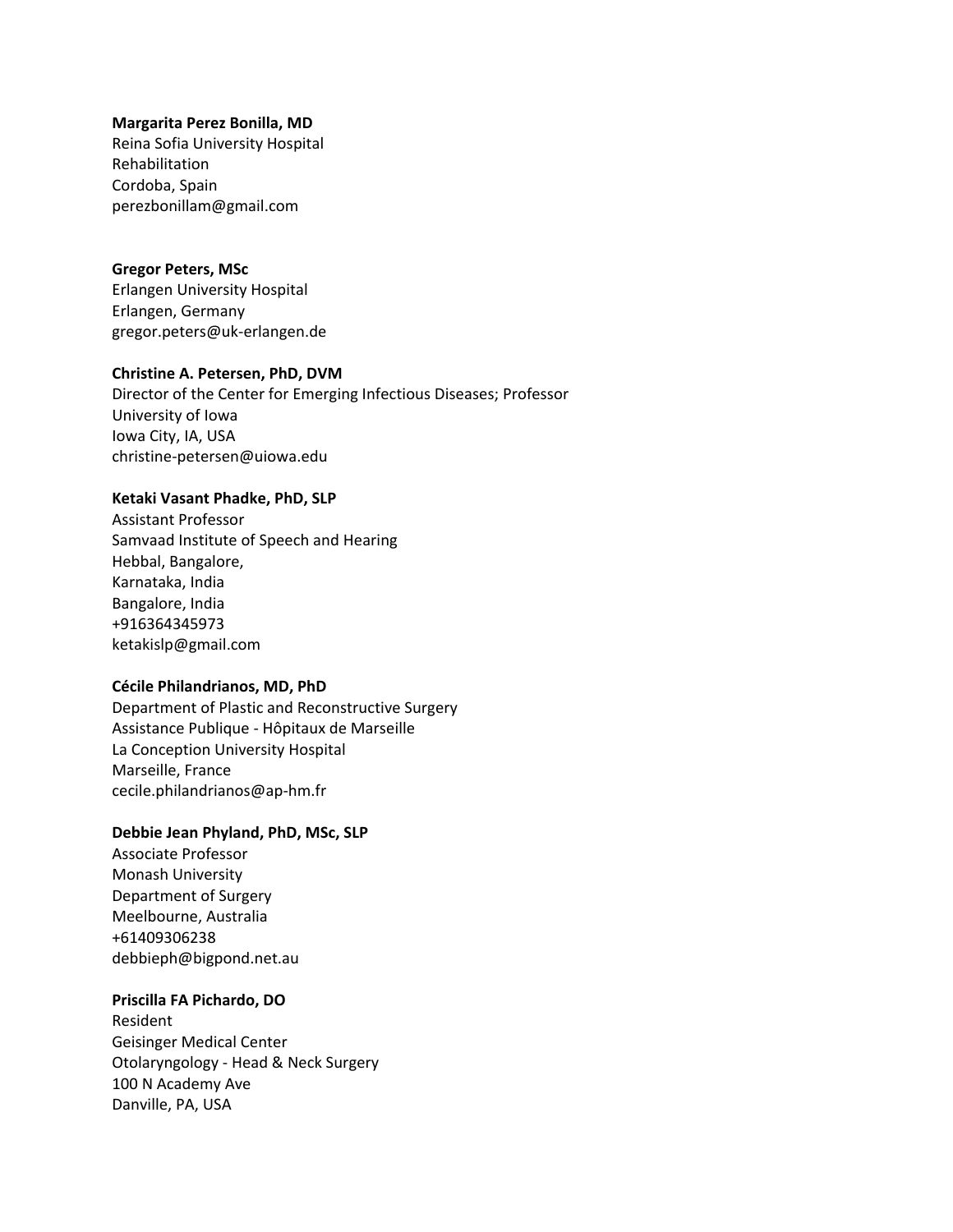570-271-5040 pfpichardo@geisinger.edu

#### **Kaat Pieters, MSc**

Ghent University Ghent, Belgium kaat.pieters@ugent.be

### **A. Louise Pinkerton, MM, MA, CCC-SLP**

Clinical Assistant Professor University of Iowa Communication Sciences and Disorders 250 Hawkins Dr. Iowa City, IA, USA 319-467-3288 louise-pinkerton@uiowa.edu

# **Lydia Pion, MM**

Graduate Student, Miami University Speech Pathology and Audiology 2 Bachelor Hall Oxford, OH, USA (513) 529-2500 pionl@miamioh.edu

#### **Rebecca Pittelko, MS**

Mayo Clinic Department of Otolaryngology Rochester, MN, USA Pittelko.Rebecca@Mayo.edu

#### **Ashley Platek**

Grand Valley State University Communication Sciences and Disorders Grand Rapids, MI, USA platekas@mail.gvsu.edu

#### **Alexandra Plattos Sulack, MM, BA**

The Voice Lab, Inc. Chicago, IL, USA 773-360-8507 alexandra@thevoicelabinc.com

# **Lisa Popeil, MFA**

Voice instructor Voiceworks 1197 Cliff Avenue Fillmore, CA, USA +18189067229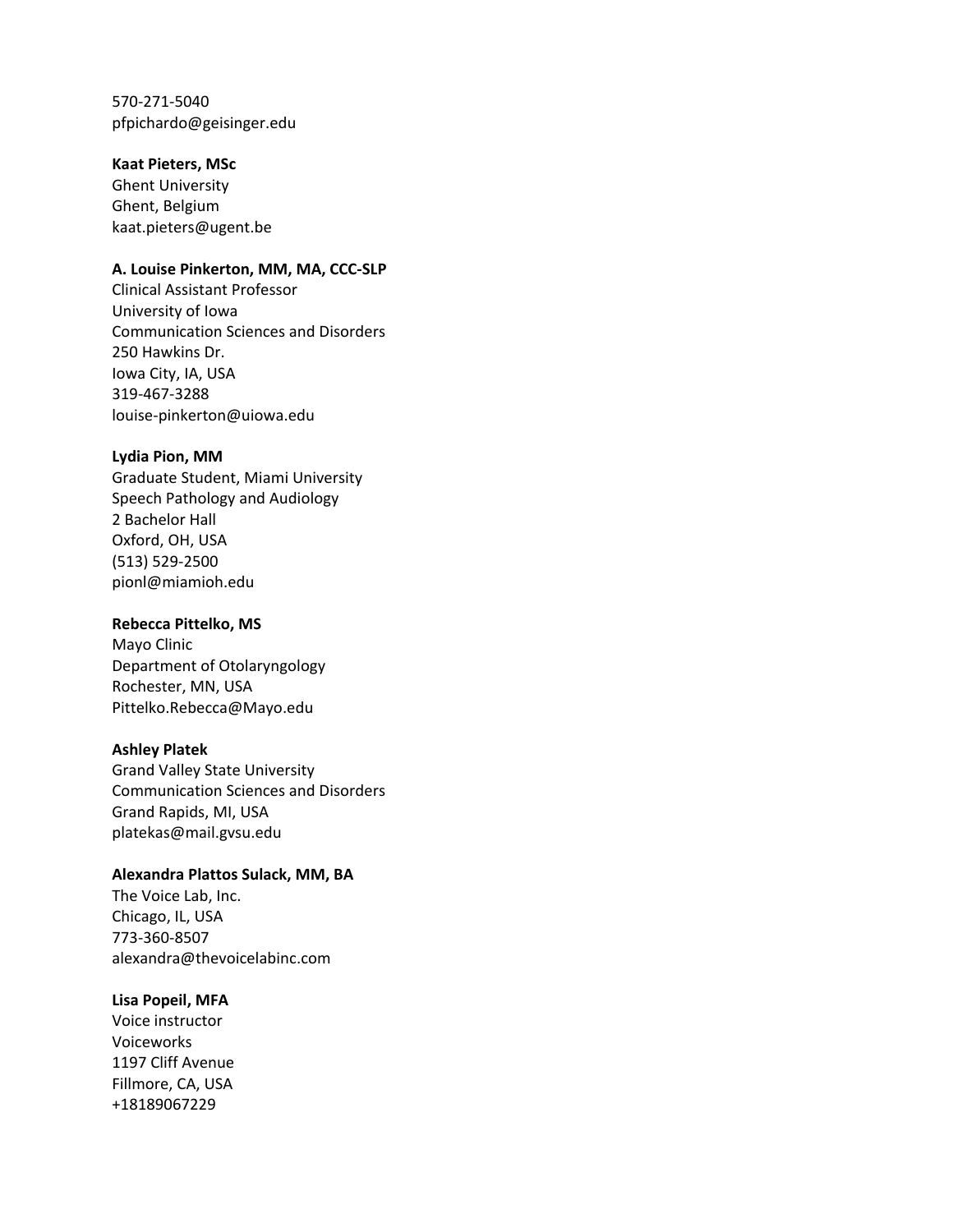lisapopeil@mac.com

# **Maria E Powell, PhD, CCC-SLP**

Assistant Professor Department of Otolaryngology - Head & Neck Surgery Vanderbilt University Medical Center Nashville, TN, USA maria.e.powell@vumc.org **Dalva Poyares, MD, PhD** São Paulo Federal University - UNIFESP São Paulo, Brazil dpoyares@gmail.com

# **Pavel Prado, PhD**

Associated Professor Universidad Adolfo Ibañez Department of Cognitive Neuroscience BrainLat Institute Santiago, Chile 56-9-5961-5712 pavel.prado@uai.cl

# **Melissa Previtera, Other**

University of Cincinnati Health Sciences Library Cincinnati, OH, USA previtma@ucmail.uc.edu

### **Kathy Kessler Price, PhD**

Professor of Voice Westminster Choir College of Rider University Piano and Voice Lawrenceville, NJ, USA (816) 853-4882 kprice@rider.edu

# **Laura J. Pritchard, MM, BM** The University of Alabama Tuscaloosa, AL, USA (423) 946-5225

lpritchard@crimson.ua.edu

# **Felipe Quintana, SLP**

Universidad de Chile Santiago, Chile ereinion.nirnath@gmail.com

# **Nandhu Radhakrishnan, PhD, CCC-SLP** Associate Professor Kansas State University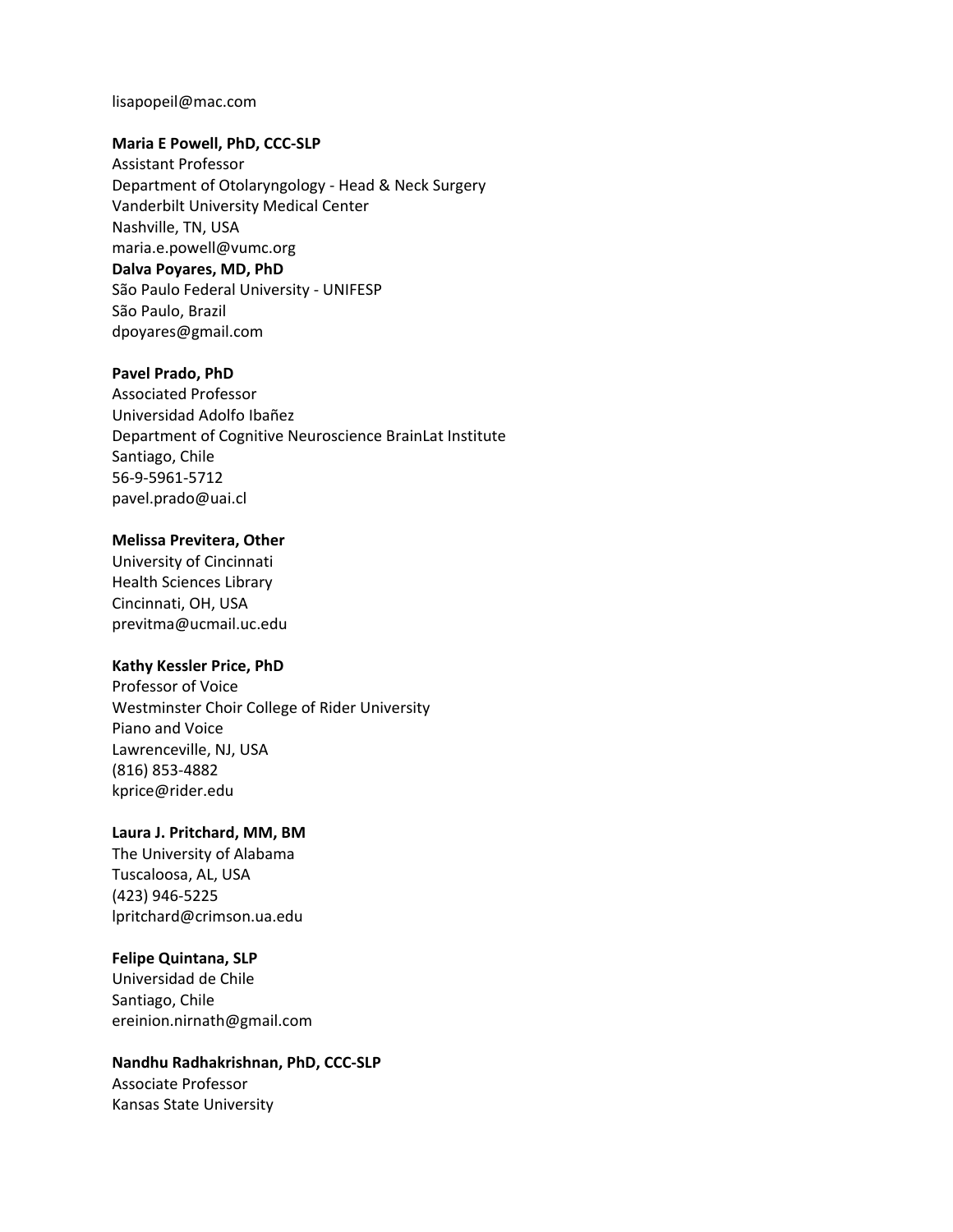Manhattan, KS, USA nandhu@ksu.edu

### **Sharon L Radionoff, PhD, MM**

Director/Singing Voice Specailist Sound Singing Institute 3638 Sun Valley Drive Houston, TX, USA (713) 960-1648 drsharon@soundsinging.com

### **Sai Aishwarya Ramani, MSc, SLP**

Michigan State University East Lansing, MI, USA ramanisa@msu.edu

# **Jenyffer Andrea Ramírez Vaca**

Fundación Universitaria San Mateo Bogotá D.C, Colombia Bogotá, Colombia 573223480363 jenyfferandrearam@gmail.com

### **Parastou Azadeh Ranjbar, BS**

Medical Student Drexel University College of Medicine Philadelphia, PA, USA 585-350-6195 Pa372@drexel.edu

### **Hossein Ravanbakhsh, PhD**

Postdoctoral Fellow McGill University Montreal, QC, Canada hossein.ravanbakhsh@mail.mcgill.ca

#### **Revathi Raveendran, MSc**

Junior Research Fellow All India Institute of Speech and Hearing Department of Speech-Language Sciences Manasagangothri, Mysuru, Karnataka, India. Mysuru, India +91-8792707857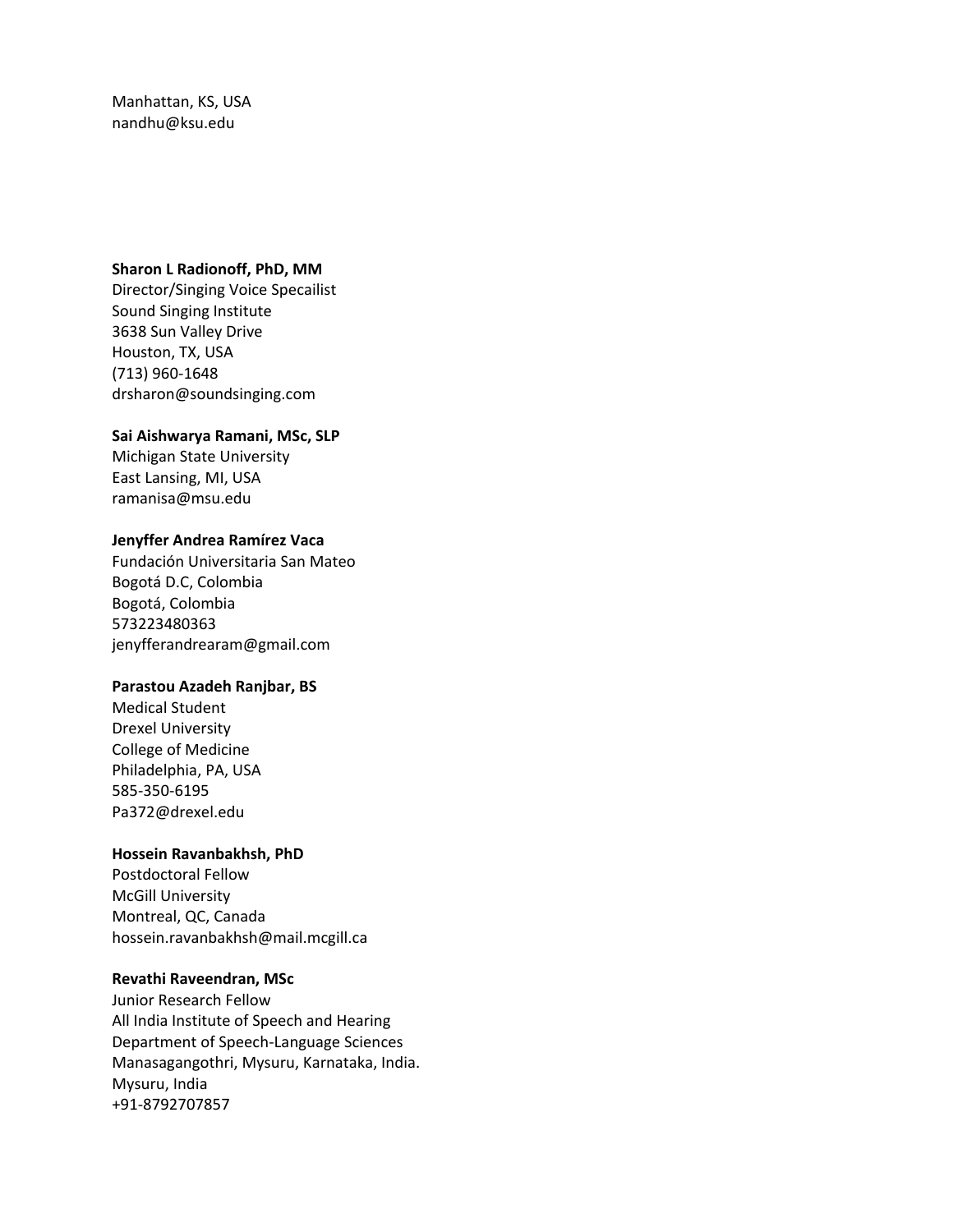#### revathirslp@gmail.com

### **Jonathan Reid, PhD, MA**

Professor of Physical Chemistry University of Bristol School of Chemistry Bristol, United Kingdom j.p.reid@bristol.ac.uk **Javiera Rey** SLP student Universidad de Chile Departamento de Fonoaudiología Santiago, Chile javierarey@ug.uchile.cl

#### **Lindsey Reymore, PhD, MM, BM**

McGill University Schulich School of Music Montreal, QC, Canada lindsey.reymore@mail.mcgill.ca

# **Martha Isabel Riaño Casallas, PhD**

Professor Facultad de Ciencias Económicas Universidad Nacional de Colombia, Bogotá D.C, Bogotá D.C, Colombia mirianoc@unal.edu.co

# **Vanessa Veis Ribeiro, PhD, SLP**

Centro de Estudos da Voz - CEV São Paulo, Brazil fgavanessavr@gmail.com

## **Andrea Ricci-Maccarini, MD**

ENT, Bufalini Hospital Cesena ORL Unit Cesena, FC, Italy andreariccimac@gmail.com

#### **Lindsay Rigelman**

Mayo Clinic Department of Otolaryngology Rochester, MN, USA Rigelman.Lindsay@mayo.edu

#### **Juliana C. Rivelli, BS**

Voice Pedagogy MM student Shenandoah University Shenandoah Conservatory Winchester, VA, USA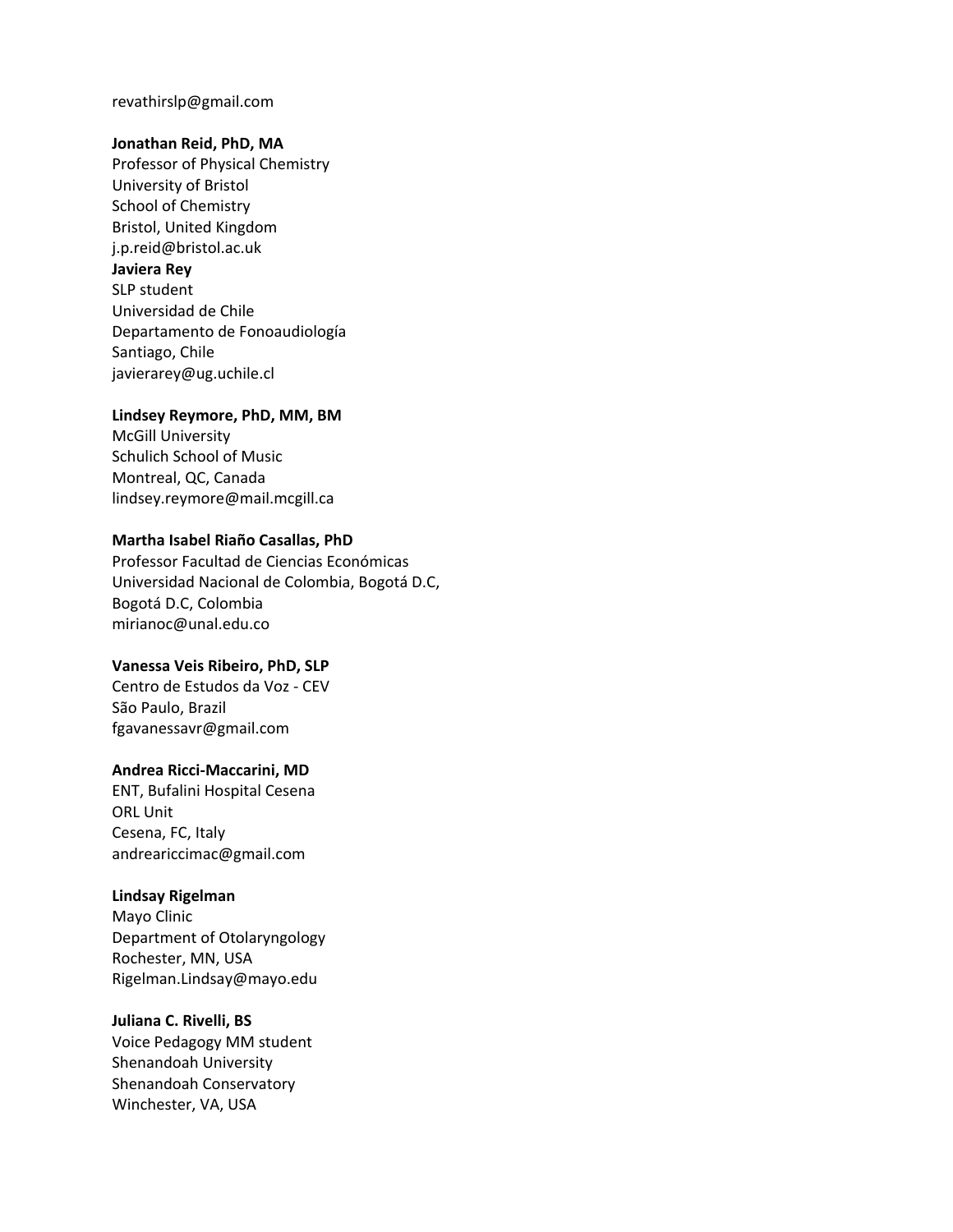401-626-5455 jrivelli20@su.edu

#### **Daniel Roberts, MD, PhD**

UConn Health Farmington, CT, USA droberts@uchc.edu

# **Florence May Roberts, MSc**

Postgraduate Researcher Royal Holloway University of London Electronic Engineering Egham, United Kingdom zavc374@live.rhul.ac.uk

## **Bruna Rainho Rocha, MS, SLP**

SLP São Paulo Federal University - UNIFESP São Paulo, Brazil +5511994305130 b\_rrocha@hotmail.com

### **Manuel Rodriguez-Piñero Duran, MD, PhD**

VIRGIN MACARENA UNIVERSITY HOSPITAL SEVILLE, Spain mrpd@telefonica.net

#### **Imme Roesner, MD**

Physician Medical University of Vienna Department of Otorhinolaryngology Vienna, Austria imme.roesner@meduniwien.ac.at

### **Sandra Rojas, PhD**

Speech Pathologist The University of Melbourne Melbourne, Australia sandritaro@gmail.com

#### **Christianne Roll, EdD**

Head of Musical Theatre BFA Program Associate Professor of Musical Theatre Florida Southern College Lakeland, FL, USA 9172268767 christianneroll@hotmail.com

### **Constanza Romero, SLP**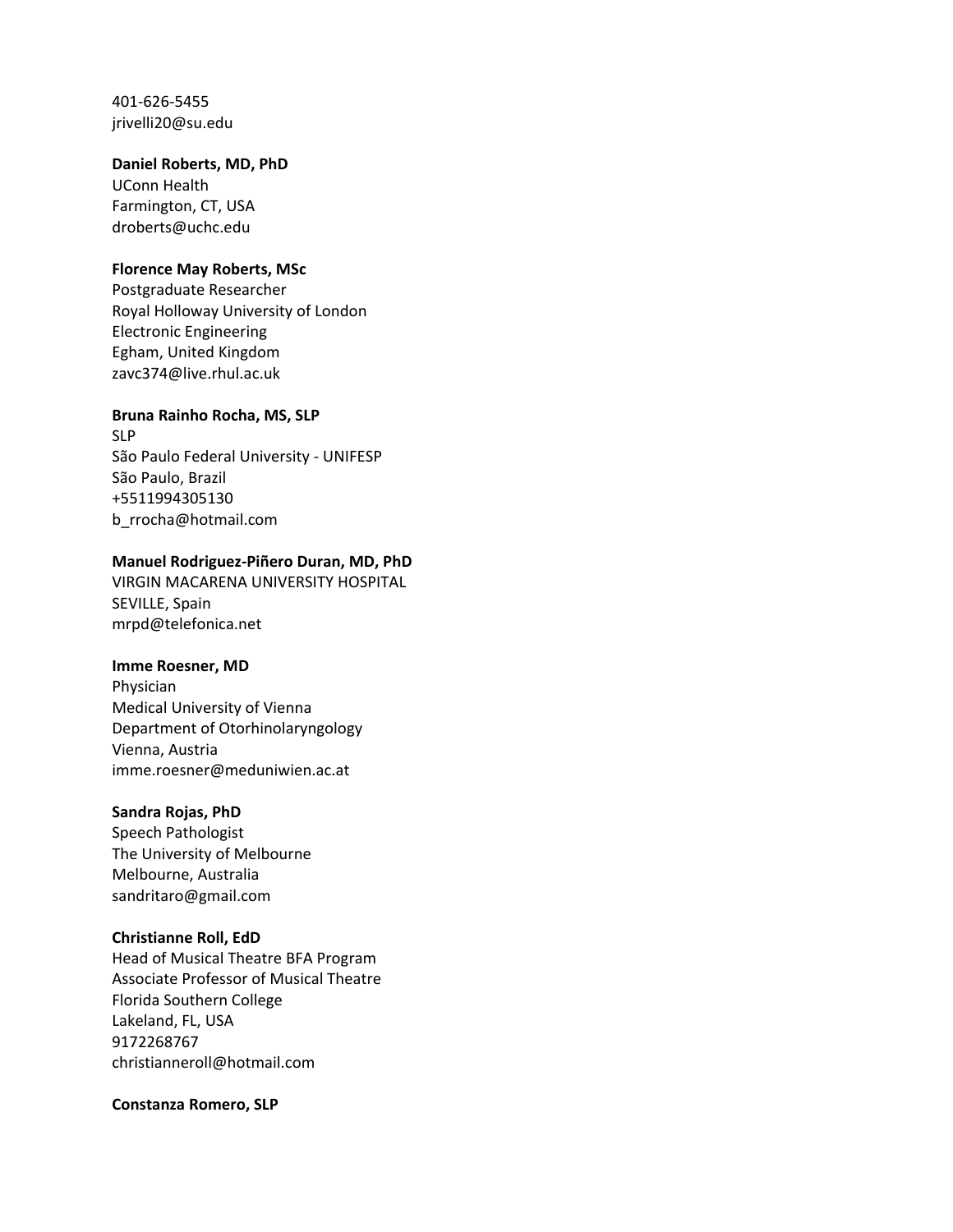Universidad de Chile Santiago, Chile constanzaromero@ug.uchile.cl

#### **Bridget Rose, MM, MA, CCC-SLP**

Philadelphia Ear, Nose and Throat Philadelphia, PA, USA brose@phillyent.com

## **Abigail L Rosenberg, MA, CCC-SLP**

Senior Speech Language Pathologist Children's Hospital of Philadelphia Speech Language Pathology 3401 Civic Center Boulevard Philadelphia, PA, USA 267-426-7903 rosenberga@chop.edu

# **Adam Rubin, MD**

Director Lakeshore Professional Voice Center St. Clair Shores, MI, USA 586-779-7610 arubin@lakeshoreent.com

# **Marianna Rubino, MS, MFA, CCC-SLP**

PhD Student, University of Delaware Newark, DE, USA arubino@udel.edu

### **Mike Ruckles, MM**

Mike Ruckles Voice Studios LLC New York, NY, USA mike@mikeruckles.com

# **Rushdi Rusho, BS**

Graduate Research Assistant University of Iowa Roy J Carver Department of Biomedical Engineering 5609 Seamans Center Iowa City, IA, USA (319) 467-0320 rushdizahid-rusho@uiowa.edu

# **Bridget Anne Russell, PhD, MA, CCC-SLP**

Associate Professor SUNY Fredonia Communication Disorders & Sciences E132 Thompson Hall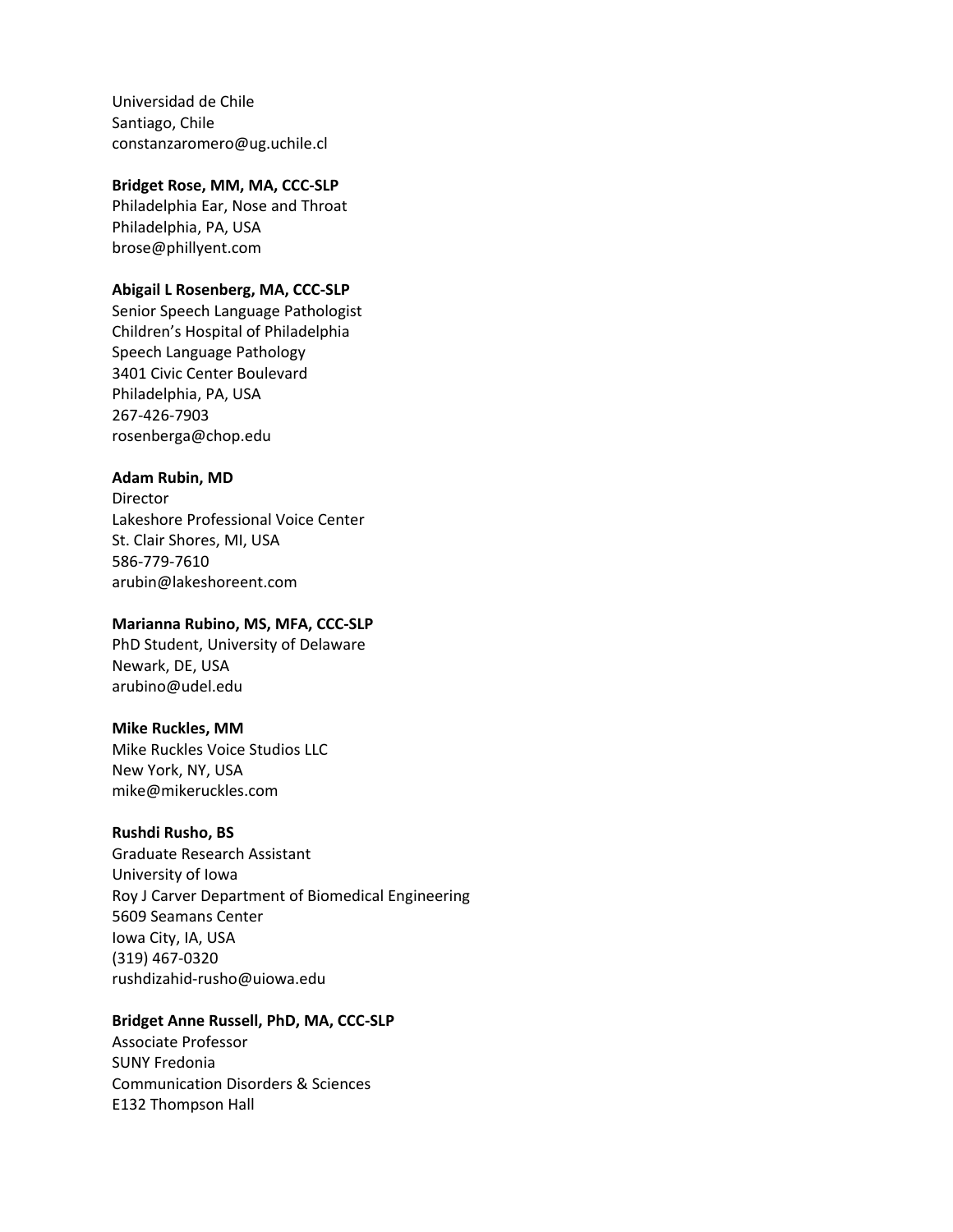Fredonia, NY, USA 716 785-4842 russell@fredonia.edu

### **Bibiana Omaira Rute-Sanabria, BA**

Universidad Nacional de Colombia Bogotá, Colombia borutes@unal.edu.co

#### **Amy Rutt, DO**

Department of Otolaryngology Head and Neck Surgery Mayo Clinic Jacksonville, FL United States (904) 953-2217 rutt.amy@mayo.edu

### **Rim Saab, MS, BS**

Drexel University College of Medicine 2900 W Queen Ln Philadelphia, PA, USA (305) 338 - 2079 rs3583@drexel.edu

### **Florence Sabatier, PhD, PharmD**

Aix Marseille Univ, VRCM INSERM UMR 1076 faculté de Pharmacie Marseille, France Cell Therapy Department, Assistance Publique–Hôpitaux de Marseille La Conception University Hospital, Marseille, France Marseille, France florence.sabatier@ap-hm.fr

### **Brian Saccente-Kennedy, MSc, MPhil, SLP, BA**

Highly Specialist Speech and Language Therapist University College London Hospitals NHS Foundation Trust Royal National ENT and Eastman Dental Hospitals Ground Floor North 250 Euston Road NW1 2PG London, United Kingdom +447872863442 brian.saccente-kennedy@nhs.net

#### **Cathrine Sadolin**

Complete Vocal Institute Copenhagen, Denmark cathrine@sadolin.net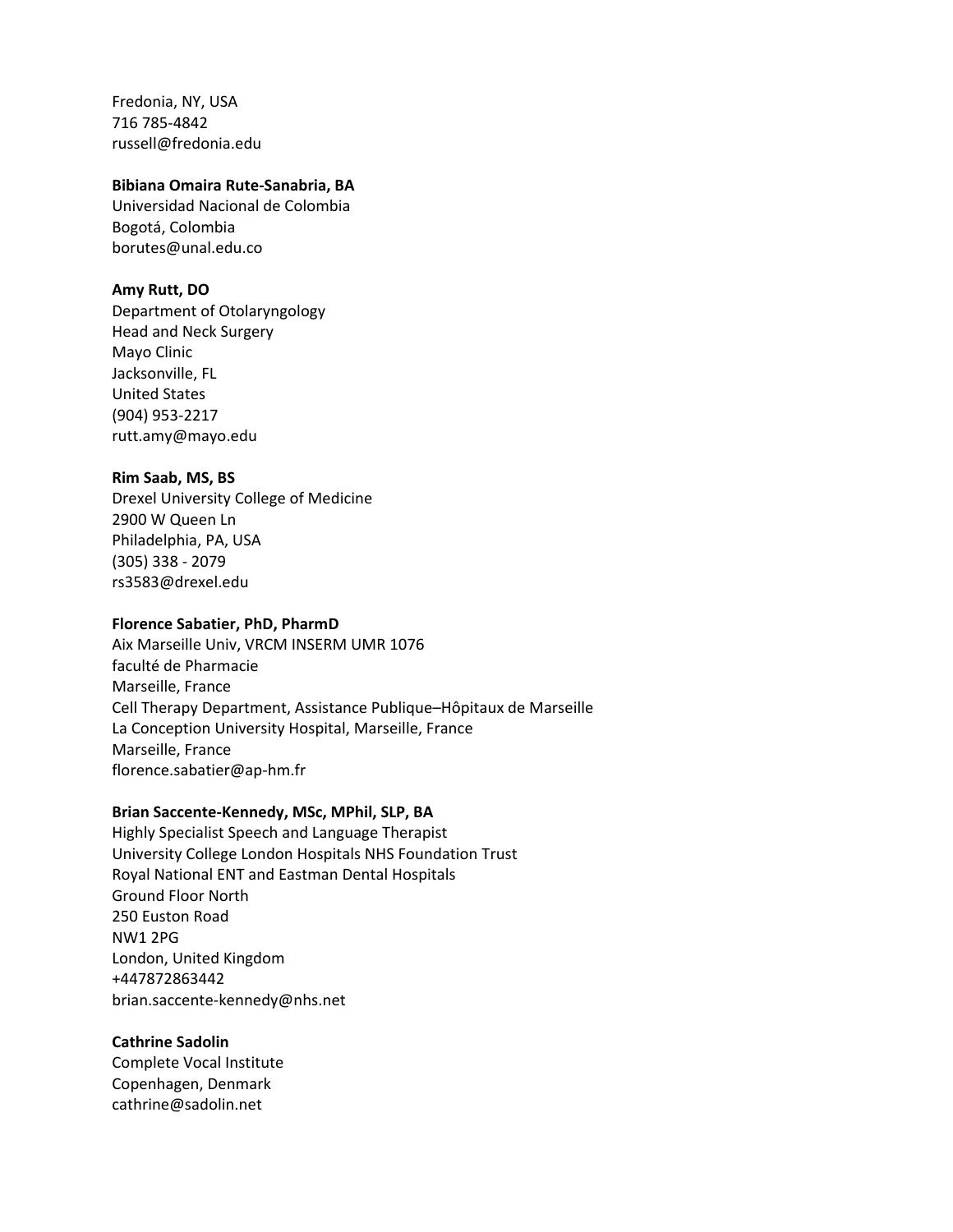#### **Milena Salcedo Leyva**

Fundación Universitaria San Mateo, Bogotá D.C, Colombia Bogotá, Colombia 3222066643 milenas\_091@hotmail.com

## **María Borragán Salcines, PhD, SLP**

Logopeda - Investigadora postdoctoral CFL-Centro de Foniatria y Logopedia Castilla 9 2izq, Santander Santander, Spain +56 942 210 509 mborragan@foniatriaylogopedia.com

## **Marcelo Saldías, PhD, SLP**

Assistant Professor Universidad de Chile Departamento de Fonoaudiología Santiago, Chile msaldiaso@uchile.cl

## **Patricio Saldivar, MS, Flgo**

Lecturer Professor Universidad Santo Tomas (Chile), , Career of Speech-Languages Pathology Viña del mar, Chile +56 9 9655 7068 psaldivardiaz@gmail.com

#### **Gláucia Laís Salomão, PhD, SLP, MPhil**

PhD researcher Stockholm Univesity Stockholm University Brain Imaging Centre Stockholm, Sweden +46 076 7943569 glaucia.lais.salomao@ling.su.se

## **Ruwaa Samarrai, MD**

UConn Health Farmington, CT, USA samarrai@uchc.edu

#### **Marco Aurélio Rocha Santos, PhD**

Otolaryngologist Universidade Federal de Minas Gerais – UFMG Av. Alfredo Balena, 190 – sala 249 Santa Efigênia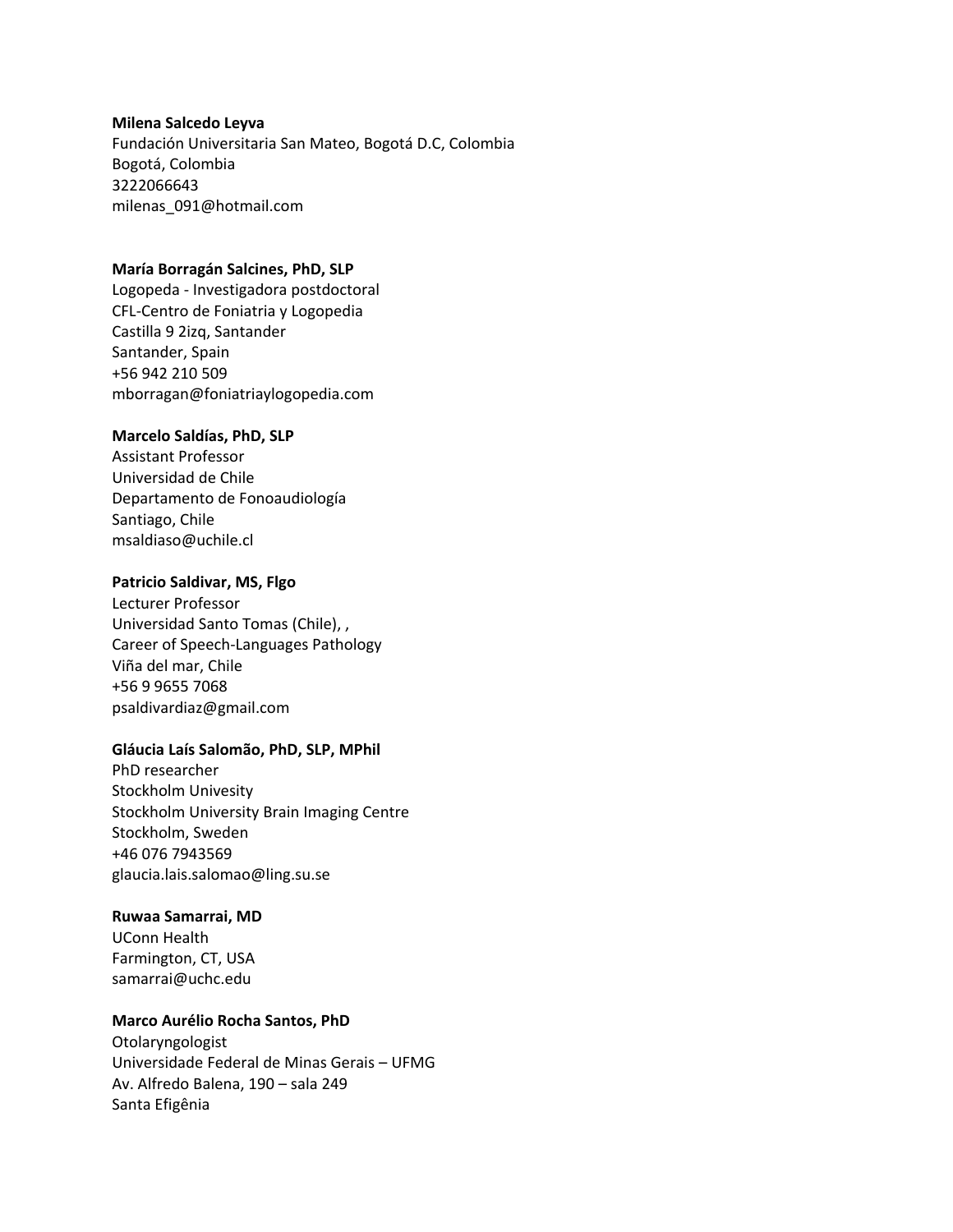CEP: 30130-100 Belo Horizonte (MG), Brazil marcoarochasantos@gmail.com

#### **Robert Thayer Sataloff, MD, FACS, DMA**

Chairman, The Voice Foundation Professor and Chairman, Department of Otolaryngology - Head and Neck Surgery Senior Associate Dean for Clinical Academic Specialties Drexel University College of Medicine Conductor, Thomas Jefferson University Choir Adjunct Professor, Department of Otolaryngology-Head and Neck Surgery Sidney Kimmel Medical College Thomas Jefferson University Director, Otolaryngology and Communication Sciences Research Lankenau Institute for Medical Research 219 N. Broad St. 10th Floor Philadelphia, PA, USA (215) 762-5165 rtsataloff@phillyent.com

## **Gary Scavone, PhD, MS, BS, BA**

McGill University Schulich School of Music Montreal, QC, Canada gary.scavone@mcgill.ca

## **Murray Schellenberg, PhD**

Research and Archives Manager University of British Columbia Department of Linguistics Vancouver, BC, Canada murray.schellenberg@ubc.ca

## **Ronald Callaway Scherer, PhD**

Distinguished Research Professor Bowling Green State University Communication Sciences and Disorders 243 Health and Human Services Building Bowling Green, OH, USA 419-372-7189 ronalds@bgsu.edu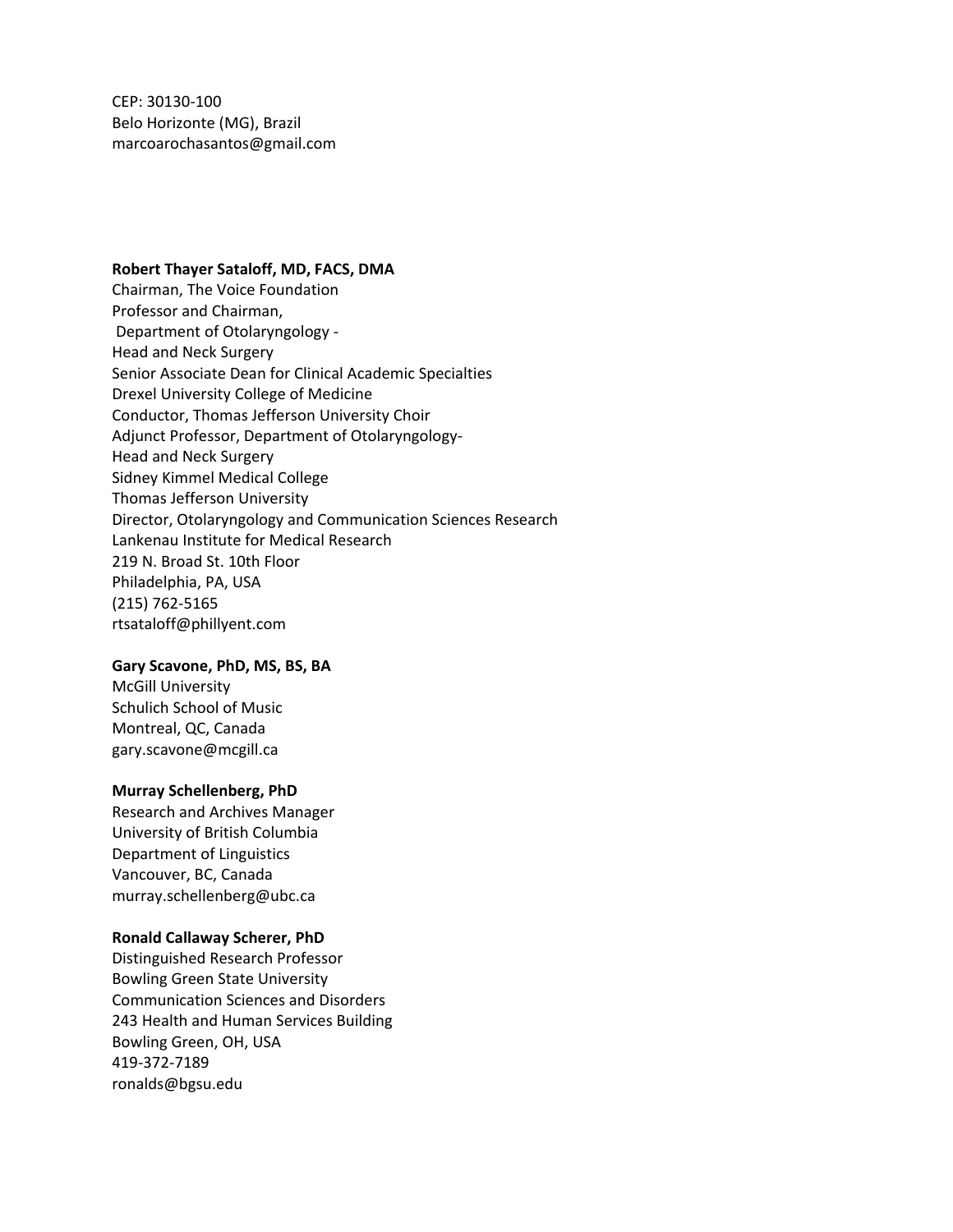## **Josef Schlömicher-Thier, MD**

Austraian Voice Institute Salzburgerstrasse 7 Salzburg, Austria +436216403020 schloe-th@hno-stimmzentrum.at

## **Bailey Schneider, BS**

East Tennessee State University Johnson City, TN, USA schneiderbd@etsu.edu

## **Tobias Schraut, BS, Dipl.**

University Hospital Erlangen Division of Phoniatrics and Pediatric Audiology Department of Otorhinolaryngology Head & Neck Surgery Waldstraße 1,91054 Erlangen Erlangen, Germany Tobias.Schraut@uk-erlangen.de

## **Benjamin Schultz, PhD**

The University of Melbourne Melbourne, Australia ben.schultz@unimelb.edu.au

## **Anne Schützenberger, MD**

Medical Director University Hospital Erlangen, Medical School Department of Otorhinolaryngology Head & Neck Surgery Division of Phoniatrics and Pediatric Audiology Waldstr. 1 Erlangen, Germany +4991318532616 anne.schuetzenberger@uk-erlangen.de

## **Carolyn Sebron, MM**

Assistant Professor of Voice Southern University A&M College Baton Rouge, LA, USA (646) 571-6004 carolyn.sebron@sus.edu

## **Marion Semmler, PhD**

PostDoc University Hospital Erlangen, Medical School Department of Otorhinolaryngology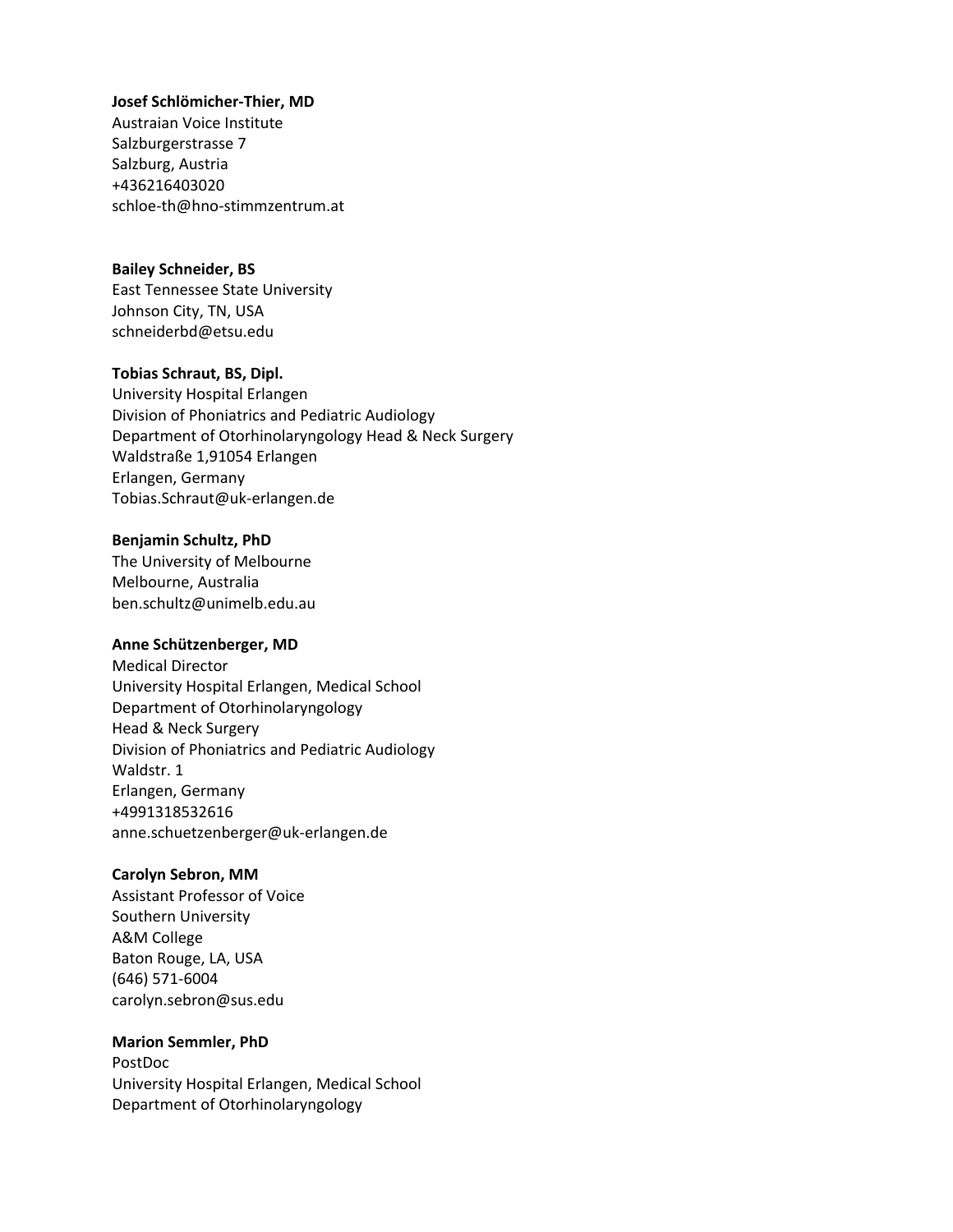Head & Neck Surgery Division of Phoniatrics and Pediatric Audiology Erlangen, Germany +4991318543979 marion.semmler@uk-erlangen.de

## **Harleen Sethi, DO**

Otolaryngology Resident Physician Philadelphia College of Osteopathic Medicine Department of Otolaryngology - Facial Plastic Surgery and Head and Neck Surgery Philadelphia, PA, USA 215-762- 5165 hs181897@pcom.edu

## **Nasrin Shahouzaei, MSc**

M. Sc. Student School of paramedical sciences, Mashhad University of Medical Sciences Department of Speech therapy Mashhad, Islamic Republic of Iran Shahouzaei.n@gmail.com

## **Savannah N. Shanley**

University of Cincinnati Department of Communication Sciences and Disorders Cincinnati, OH, USA shanlesn@mail.uc.edu

## **Kariem Sharaf, MD**

University of Munich Dept. of Otorhinolaryngology, Head&Neck Surgery Marchioninistr. 15, 81377 Munich, Germany Munich, Germany Kariem.Sharaf@med.uni-muenchen.de

## **Michael Sheehan**

SHEEHAN Associates, Inc. 1150 17th Street, NW Ste. 604 Washington, DC 20036 (202) 775-8787

**Xiao Shi, BS** New England Conservatory Boston, MA, USA xiao.shi@aya.yale.edu

**George Shirley**  TVF Board of Directors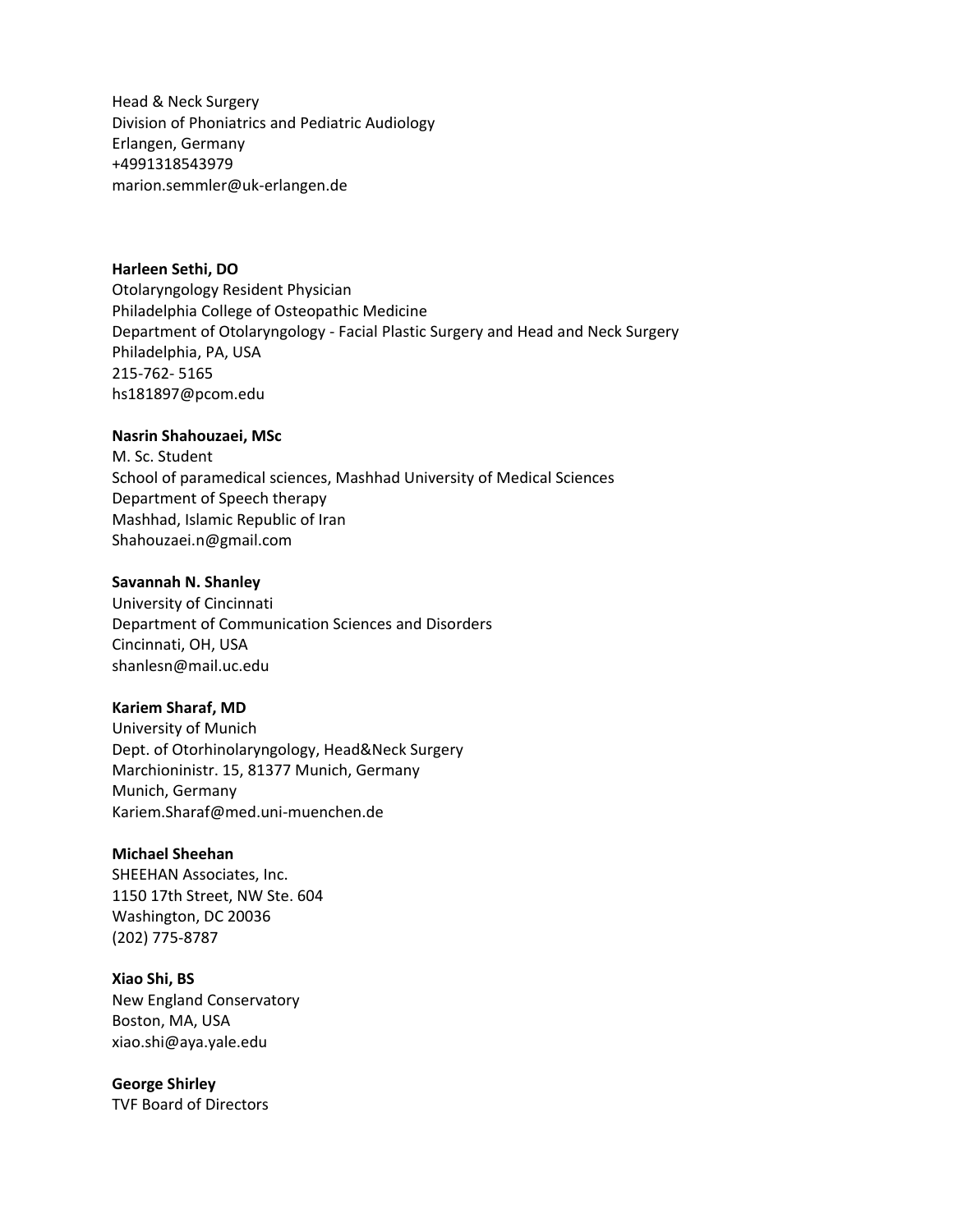Professor of Voice University of Michigan 2324 Earl V. Moore Buiding Ann Arbor, MI 48109 gis@umich.edu

#### **Rahul Shrivastav, PhD, CCC-SLP**

University of Georgia Athens, GA, USA 706-583-0690 rahuls@uga.edu

#### **Priscila Silva, PhD, SLP**

Universidade Federal da Paraiba João Pessoa, Brazil fga.priscila@hotmail.com

#### **C Blake Simpson, MD**

Abroms Professor of Otolaryngology Co-Director UAB Voice Center Division Laryngology Director University of Alabama at Birmingham Otolaryngology Head and Neck Surgery 1720 2nd Ave S, FOT 1155 Birmingham, AL, USA blakesimpson@uabmc.edu

#### **Parveena Singh, MA**

SLP Graduate Student California State University, Fullerton Communication Sciences and Disorders Fullerton, CA, USA parveenasingh@csu.fullerton.edu

#### **Brenda Jo Smith, DMA**

Associate Professor of Music University of Florida 302 Music Building P.O. Box 117900 Gainesville, FL, USA (352) 273-3174 esang@ufl.edu

#### **Julian Smith, MD, PhD**

Professor, Monash University Department of Surgery Melbourne, Australia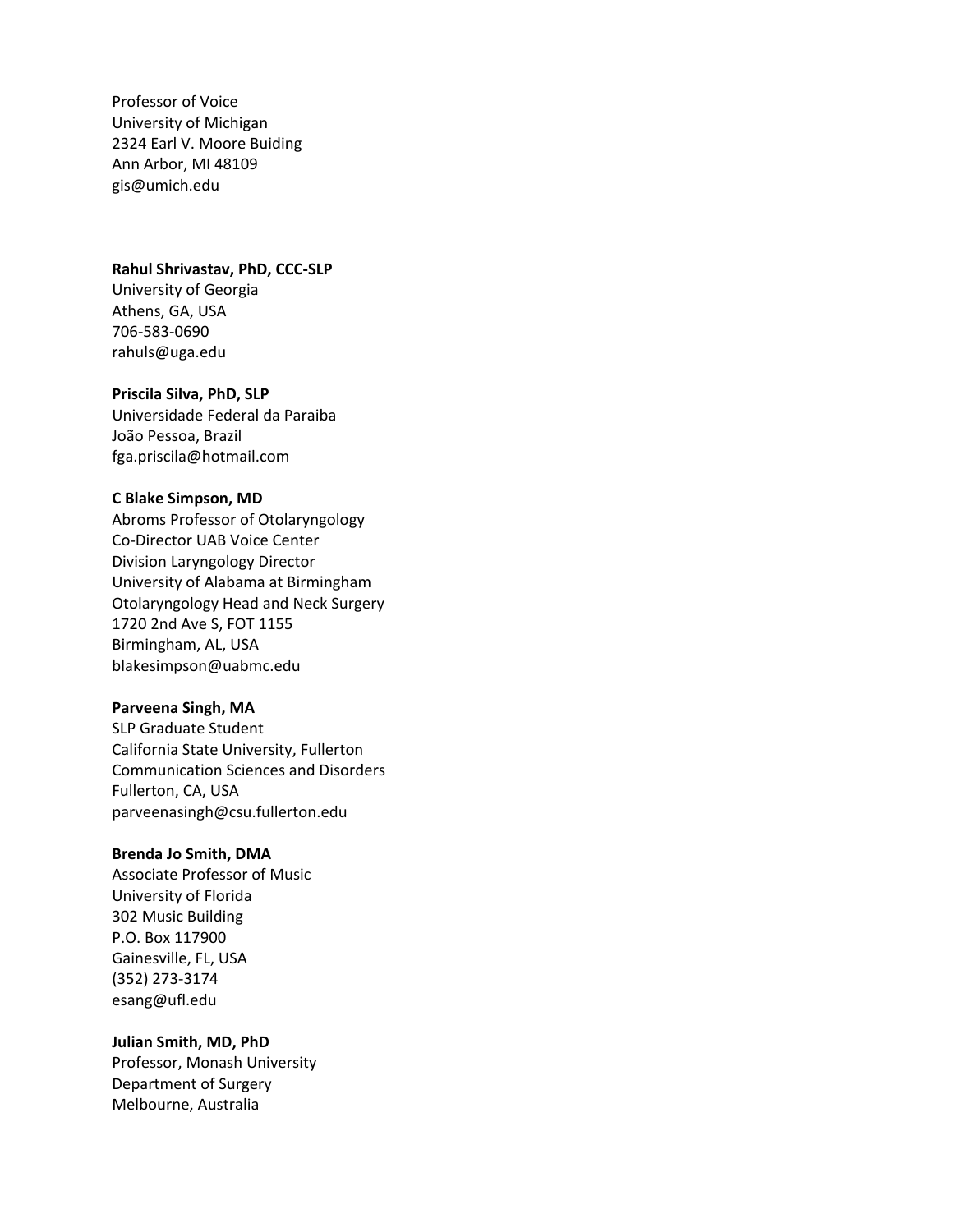## julian.smith@monash.edu

#### **Leonardo Soláque, PhD**

Professor Universidad Militar Nueva Granada Department of Mechatronics Engineering Bogotá, Colombia leonardo.solaque@unimilitar.edu.co **Nancy Pearl Solomon, PhD, CCC-SLP** Research speech-language pathologist Walter Reed National Military Medical Center Adjunct Professor University of Maryland nancypsolomon@gmail.com

## **Bharati Soman, MM, BM**

Voice Teacher, Performer Bharati Soman Voice Studio Falls Church, VA, USA 703-447-7434 bharati@bharatisoman.com

#### **Estevão Silvestre Sousa, MS**

Universidade Federal da Paraiba João Pessoa, Brazil silvestreestevao@gmail.com

## **Miya St John, SLP**

PhD candidate The University of Melbourne Melbourne, Australia miya.stjohn@mcri.edu.au

## **Stephanie Standerfer, PhD**

Director of Music Education Shenandoah University 1460 University Drive Winchester, VA, USA (540) 665-4600 sstander@su.edu

## **Joseph Stemple, PhD, SLP**

Professor University of Kentucky Lexington, KY, USA jcstem2@uky.edu

**Cara E. Stepp, PhD** Professor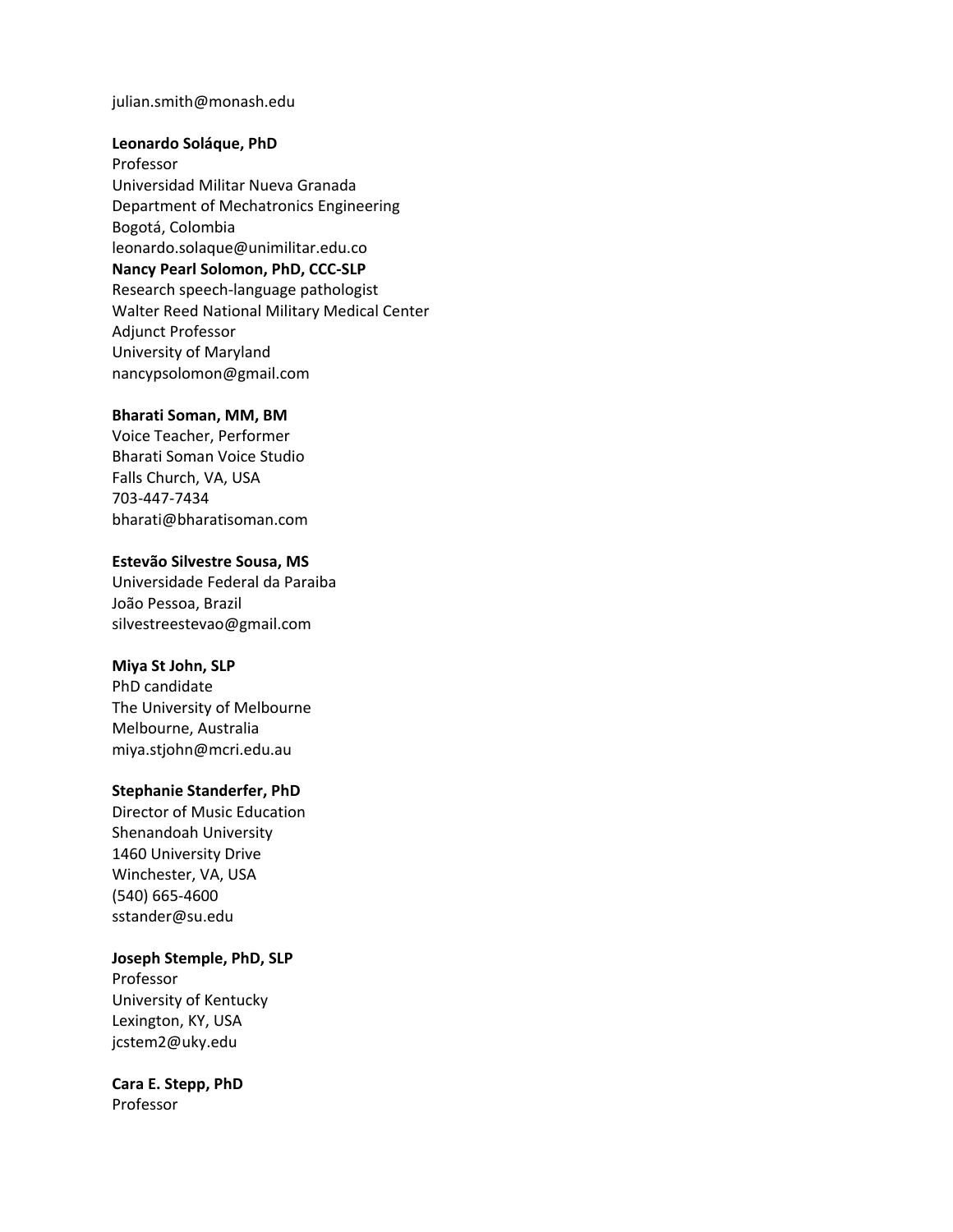Boston University Department of Speech, Language, and Hearing Sciences Department of Biomedical Engineering Department of Otolaryngology – HNS Boston, MA, USA cstepp@bu.edu

## **Taylor Stone, BM**

University of Tennessee Knoxville, TN, USA 865-974-9895 tstone6@uthsc.edu

## **Claudio Storck, MD**

Head of Division Laryngology/Phoniatrics University Hospital Basel Department of Otorhinolaryngology Head and Neck Surgery Division of Phoniatrics Basel, Switzerland claudio.storck@usb.ch

## **Brad H Story, PhD**

University of Arizona, Tucson Speech, Language, and Hearing Sciences Tucson, AZ, USA bstory@arizona.edu

## **Yoichiro Sugiyama, MD, PhD**

Associate Professor Kyoto Prefectural University of Medicine Otolaryngology Head & Neck Surgery Kyoto, Japan yoichiro@koto.kpu-m.ac.jp

## **Kristen Janell Sullivan, DMA, MM, BA**

DMA and PhD student, Soprano, Performer University of North Texas Texas Center for Performing Arts Health 1155 Union Circle #311070 Denton, TX, USA 217-663-9497 kristenjanellsullivan@gmail.com

## **Johan Sundberg, PhD**

Researcher, KTH Speech Music Hearing School of Computer Science and Communication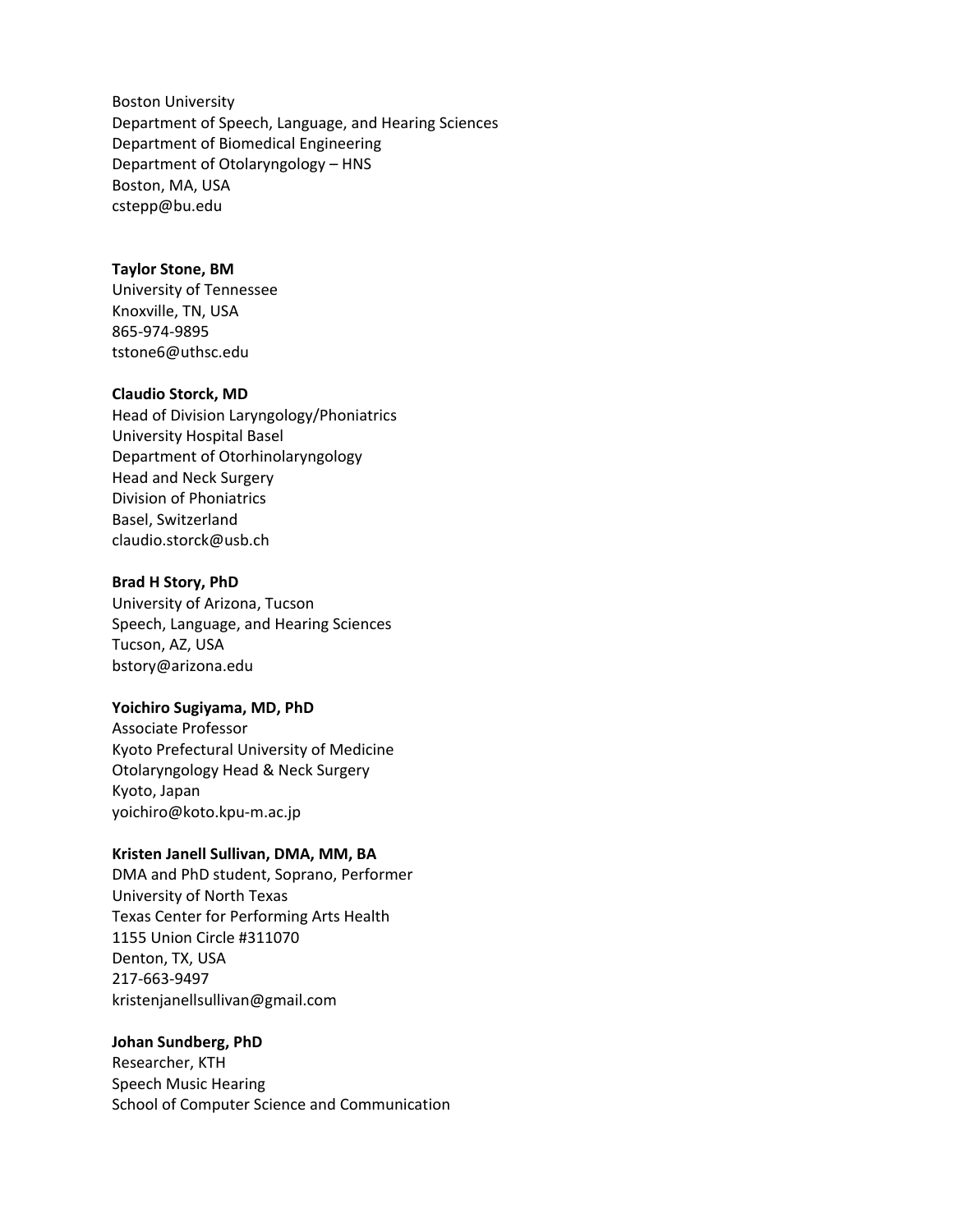Stockholm, Sweden +46707407873 jsu@kth.se

#### **Jophia Sunny, SLP**

Student Samvaad Institute of Speech and Hearing Hebbal, Bangalore, Karnataka, India Bangalore, India jophia99@gmail.com

## **Sajid Surve, DO, FAOCPMR**

Professor University of North Texas Health Science Center Family Medicine & Osteopathic Manipulative Medicine Fort Worth, TX, USA 817-735-5068 sajidsurve@unthsc.edu

## **Jan Švec, PhD, RNDr**

Associate Professor Palacky University in Olomouc Department of Experimental Physics 17. Listopadu 12 Olomouc, Czech Republic +420607239706 jan.svec@upol.cz

## **Henry Symons, PhD, MSc**

Postdoctoral Research Associate University of Bristol School of Chemistry Bristol, United Kingdom henry.symons@bristol.ac.uk

## **Alicja Szczepanska, MSc**

Research Associate University of Bristol School of Chemistry Bristol, United Kingdom alicja.szczepanska@bristol.ac.uk

## **Harold Zamir Taborda Osorio, MSc**

Fundación Universitaría San Mateo Bogotá D.C, Colombia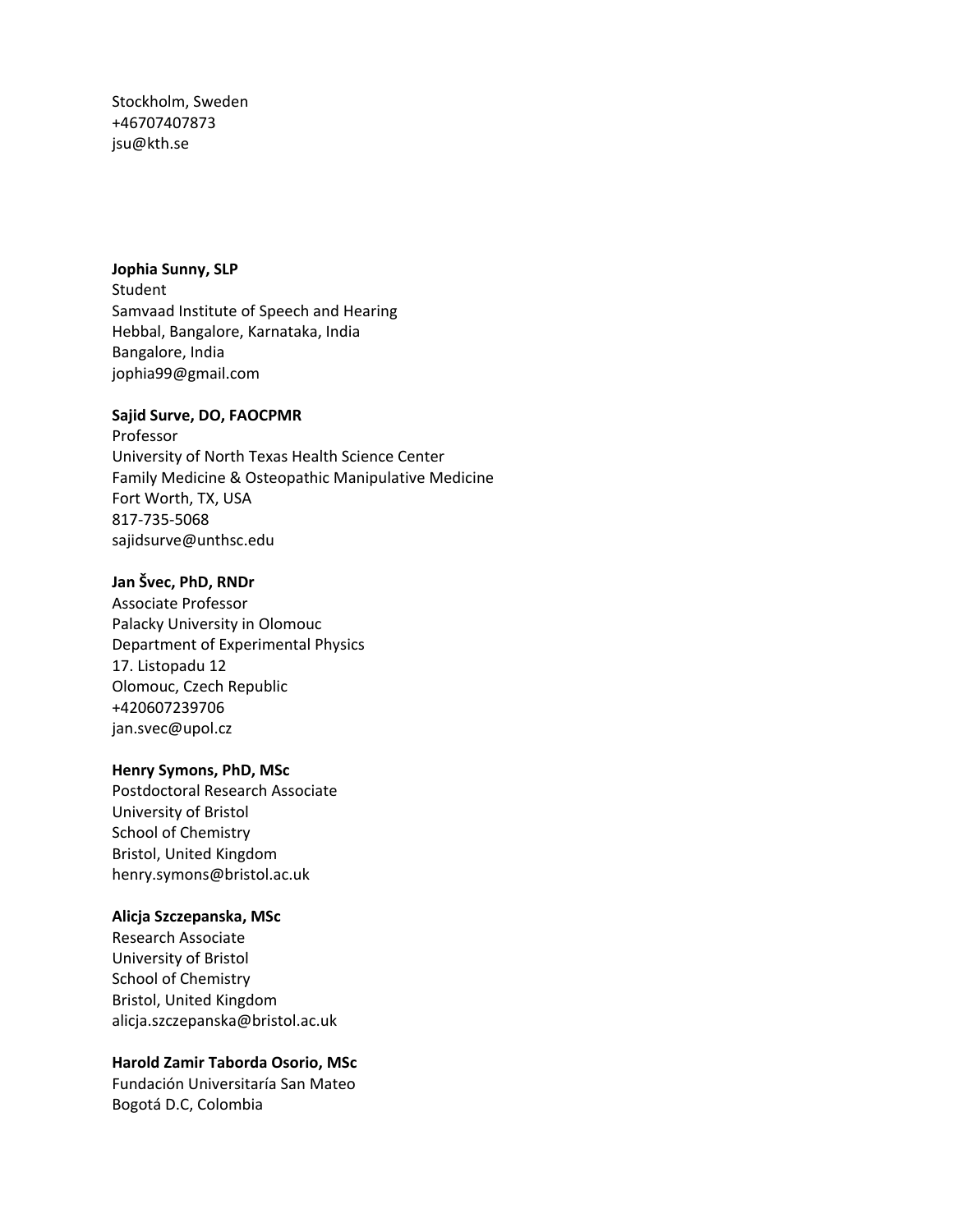Bogotá, Colombia 573005054720 haroldzamirtaborda@gmail.com

## **Mahdi Tahamtan, MSc, SLP**

Graduate Assistant Bowling Green State University Communication Sciences and Disorders Department of Communication Sciences and Disorders 200 Health and Human Services Bowling Green, OH, USA 4198199190 mahdit@bgsu.edu

#### **Sareh Taheri, MSc**

PhD student McGill University Mechanical Engineering Montreal, QC, Canada fatemeh.taheri@mail.mcgill.ca

## **Mark Tempesta, MM, BA, BM**

DMA Student, TA New England Conservatory Voice Pedagogy 10 Upland Park Somerville, MA, USA 3392360181 mark.tempesta@necmusic.edu

#### **Walter Orlando Tenesaca Pintado, MD**

ENT MD Hospital Vithas Nuestra Señora de América de Madrid Department of Otorhinolaryngology 103-105 Arturo Soria St, 28043 Madrid, Spain +34 654390033 waltertenesacap@hotmail.com

## **Sten Ternström, PhD, MScEE**

Professor of Music Acoustics KTH Royal Institute of Technology Stockholm, Sweden Division of Speech, Music and Hearing Stockholm, Sweden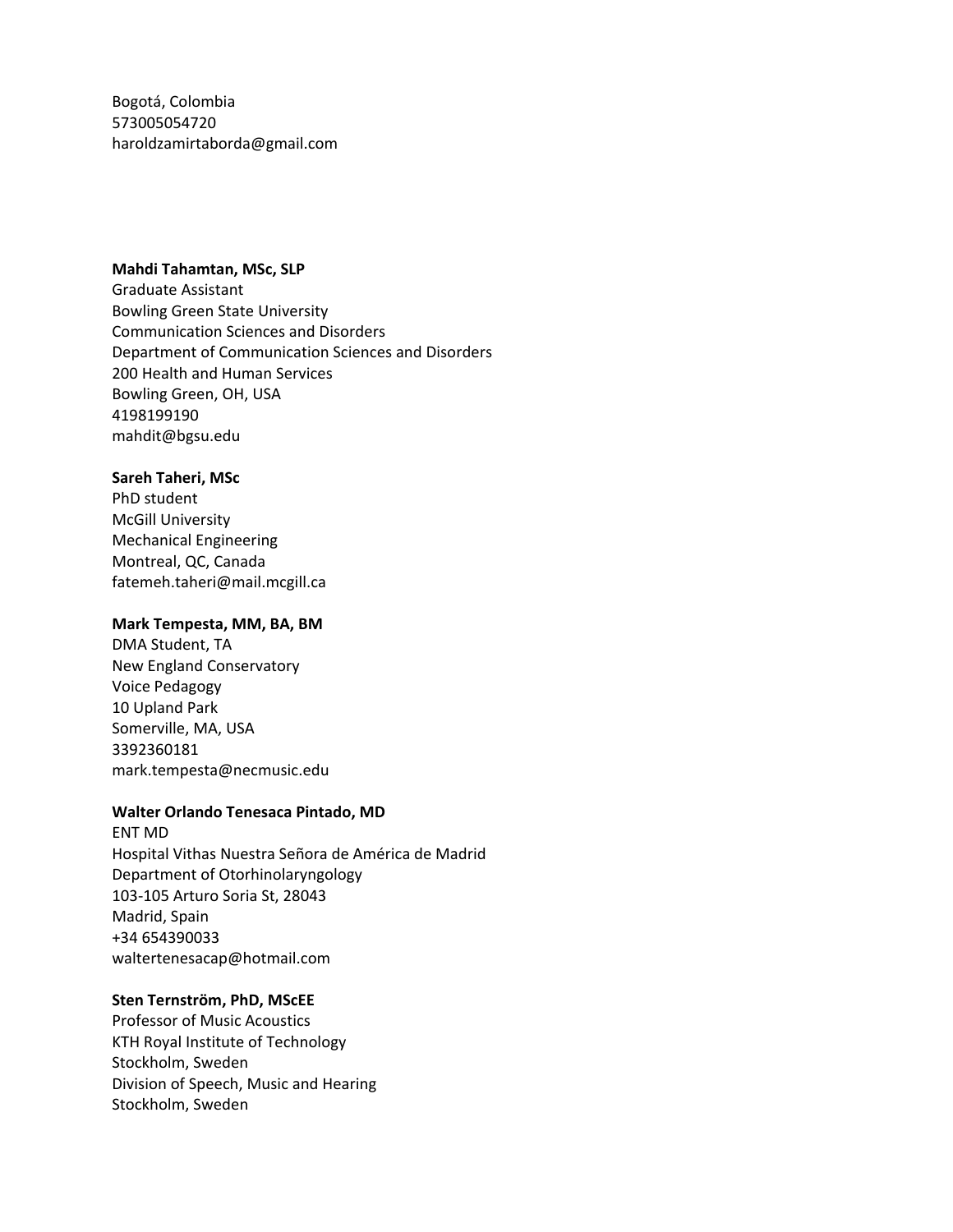## stern@kth.se

## **María Jesús Terradillos García, PhD**

Manager Escuela Nacional de Medicina del Trabajo Instituto de Salud Carlos III (ISCIII) Escuela Nacional de Medicina del Trabajo Madrid, Spain mterradillos@isciii.es

## **Zoë Thijs, PhD, SLP**

Texas Christian Univerisity Fort Worth, TX, USA 8172576728 zoe.thijs@tcu.edu

## **Jan Thommen, MD**

Department of Otorhinolaryngology Head and Neck Surgery, Division of Phoniatrics Basel, Switzerland jan.thommen@unibas.ch

## **Sarah Thorning**

Gold Coast Health Research Governance and Development Southport, Australia Sarah.Thorning@health.qld.gov.au

## **Lauren Timmons Sund, MS, CCC-SLP**

SLP USC Voice Center USC Caruso Department of Otolaryngology Head and Neck Surgery Los Angeles, CA, USA (847) 347-8034 lauren.timmonssund@med.usc.edu

## **Courtney Tipton, MD**

Medical University of South Carolina Charleston, SC, USA 8438708575 tiptonc@musc.edu

## **Ingo R. Titze, PhD**

Executive Director, National Center for Voice and Speech The University of Utah Salt Lake City, UT, USA (801) 596-2012 ingo.titze@ncvs2.org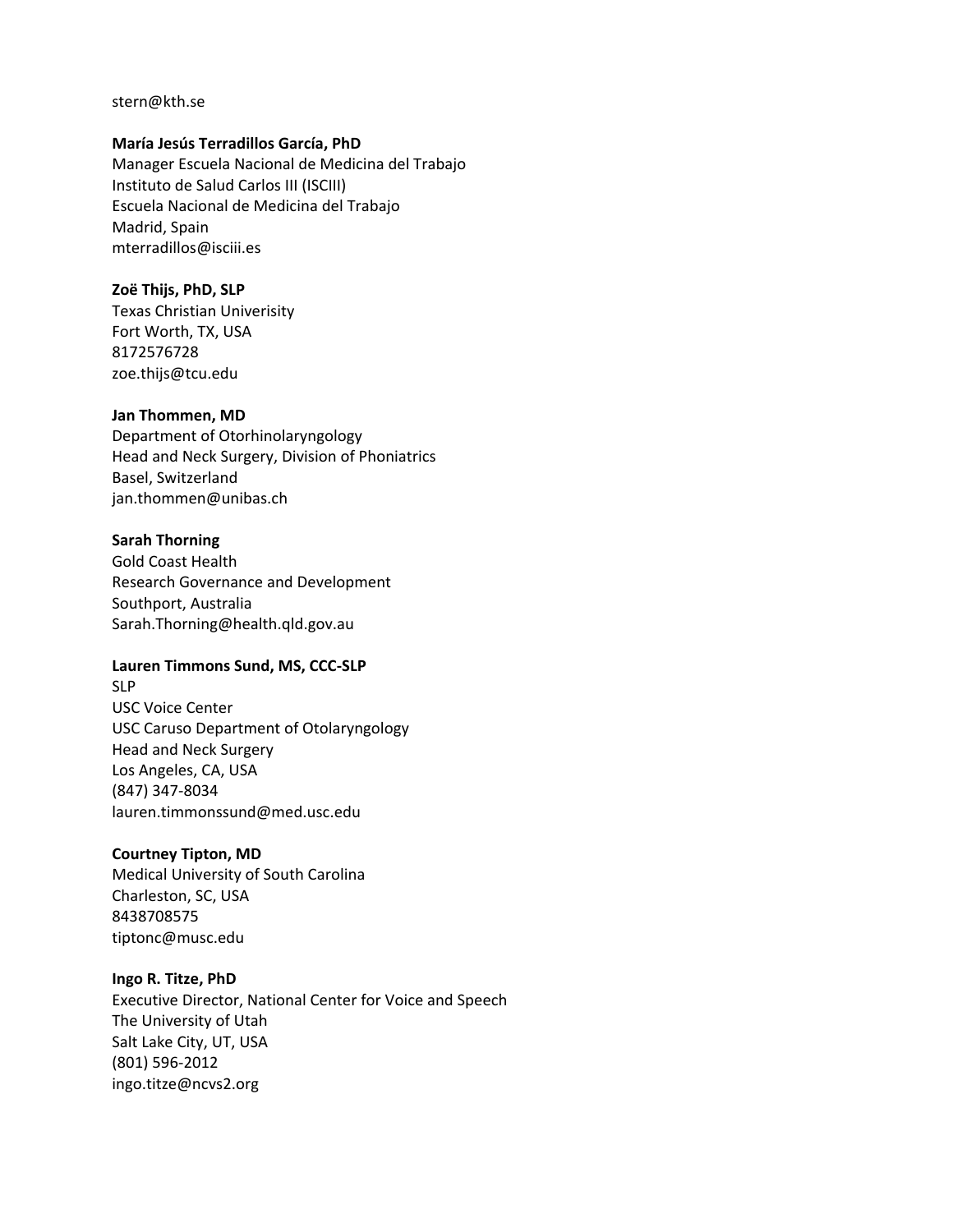## **Kenneth Tom, PhD, MA, BM**

Associate Professor Emeritus California State University Fullerton SAN FRANCISCO, CA, USA 9499220115 ktom@fullerton.edu

# **Emily Tomaine**

emily.leigha@gmail.com

## **Peter Tomassen, MD, PhD**

Ghent University Ghent, Belgium Peter.Tomassen@ugent.be

# **Nicole E. Tomassi, BS**

PhD Candidate Boston University Graduate Program for Neuroscience Boston, MA, USA ntomassi@bu.edu

## **Jane Tong, MD**

Otolaryngology Resident University of Maryland Medical Center Department Otorhinolaryngology Baltimore, MD, USA Jyt24@dragons.drexel.edu

## **Klaus Torp, MD**

Department of Anesthesia Mayo Clinic Jacksonville, FL Torp.klaus@mayo.edu

## **Alfonso Borragán Torre, PhD**

Phoniatrician Castilla 9 2izq, Santander Castilla 9 2izq, Santander Santander, Spain acborragan@gmail.com

# **Lauren F. Tracy, MD, FACS**

Assistant Professor Boston University School of Medicine Boston, MA, USA (617) 638-8124 lauren.tracy@bmc.org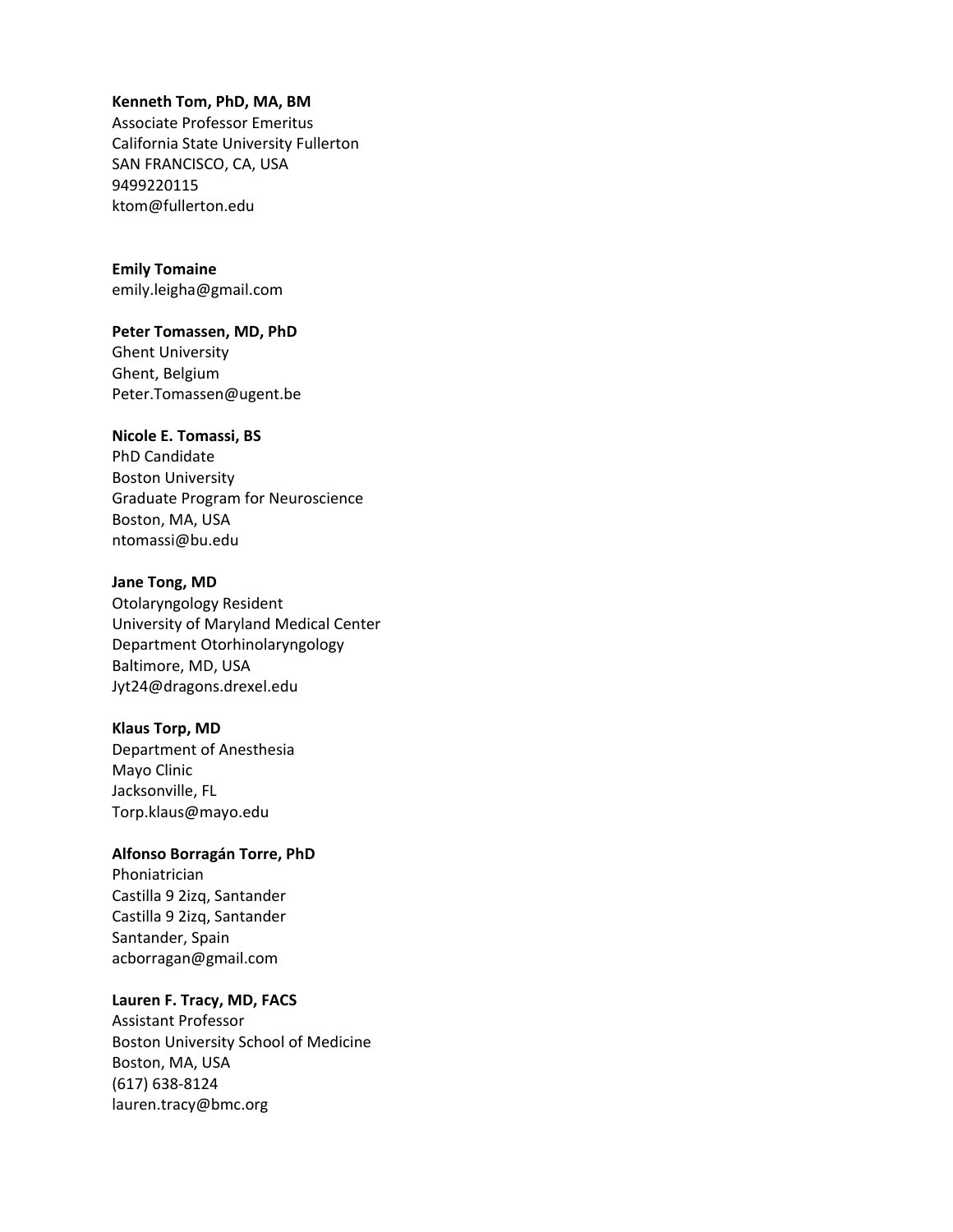## **Quynh Tran, BS**

Medical Student Drexel University College of Medicine Philadelphia, PA, USA Qtt24@drexel.edu

## **Melissa Treinkman, DMA**

Adjunct Instructor in Musical Theatre University of Southern California Thornton School of Music Los Angeles, CA, USA 708-601-6620 treinkman@usc.edu

**valerie Trollinger, DME, MM, BME** Drexel University Philadelphia, PA, USA trolling@kutztown.edu

## **Guy T'Sjoen**

Ghent University, Ghent University Hospital Ghent, Belgium Guy.TSjoen@UGent.be

# **Harvey Tucker, MD**

tucharv@aol.com

## **Bogac Tur, MSc**

Erlangen University Hospital Erlangen, Germany bogac.tur@uk-erlangen.de

## **Stefan Turowski**

International Audio Laboratories Erlangen Erlangen, Germany stefan.turowski@audiolabs-erlangen.de

# **Christopher L Ulmschneider, DO**

University of Wisconsin-Madison Surgery-Division of Otolaryngology-Head and Neck Surgery Madison, WI, USA ulmschneider@wisc.edu

## **Christie Valeriano, MM, BM**

Mountview Theatre School London, United Kingdom christie.valeriano@gmail.com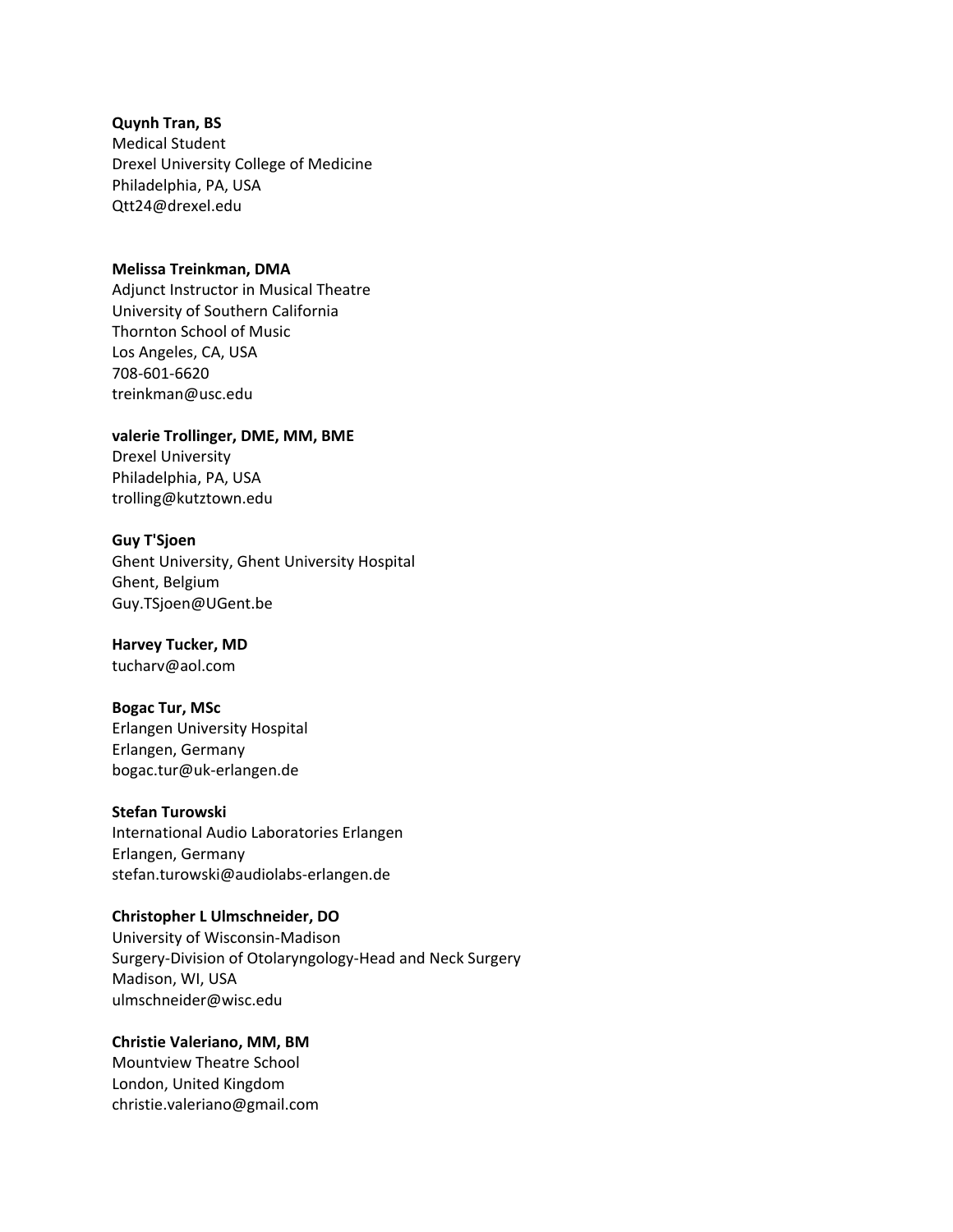## **Phaniendra kumar Valluri, MS**

Sri Sathya Sai Institute of E.N.T and Melody Voice Clinic Laryngology 4/2 Brodiepet, Guntur-522002, AP, India Guntur, India +91-9848134018 drvoicep@hotmail.com **Eva van Leer, PhD, MFA**

Associate Professor Georgia State University Communication Sciences and Disorders Atlanta, GA, USA 7344748476 evanleer@gsu.edu

## **Kristiane M Van Lierde, PhD**

Full professor Ghent University CESLAS, center for speech and language sciences, department rehabilitation Ghent, Belgium kristiane.vanlierde@ugent.be

## **Miriam R van Mersbergen, PhD, CCC-SLP**

Assistant Professor of Speech Language Pathology The University of Memphis School of Communication Sciences and Disorders Memphis, TN, USA 650-273-2040 mrvnmrsb@memphis.edu

#### **Jarrad Van Stan, PhD, CCC-SLP**

Center for Laryngeal Surgery and Voice Rehabilitation, Massachusetts General Hospital Boston, MA, USA JVanStan@mghihp.edu

#### **Aashna Vazirani, SLP**

Voice Medicine Australia Melbourne, Australia aashna.vazirani@gmail.com

## **Yuri Vega, MS, Flga.**

Assistant Professor Universidad del Bio-Bio (Chile), Department of Rehabilitation Sciences in Health Chillan, Chile +56 9 5976 9401 yvega@ubiobio.cl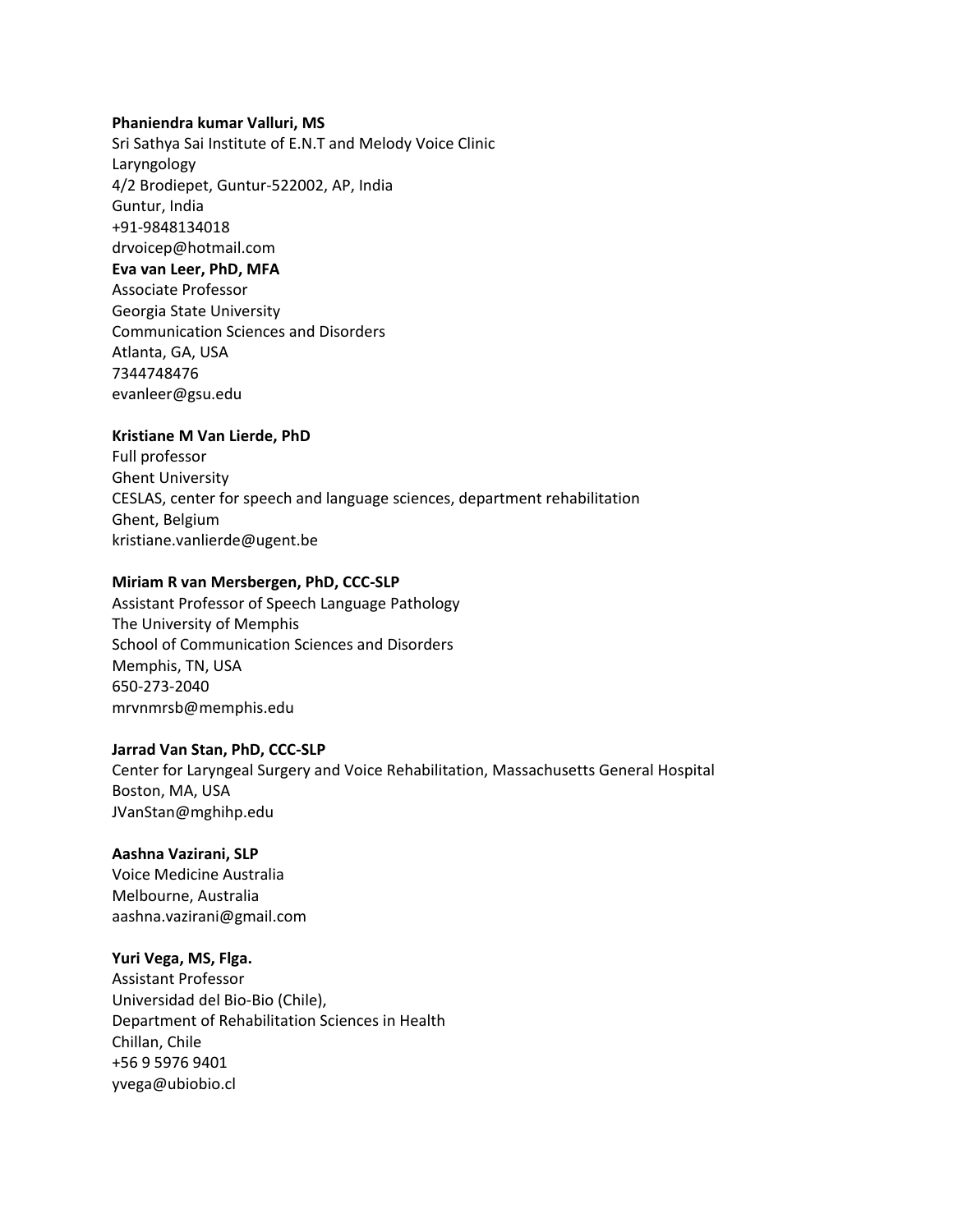## **Alexandra Velasco, PhD**

Professor Universidad Militar Nueva Granada Department of Mechatronics Engineering Bogotá, Colombia alexandra.velasco@unimilitar.edu.co

## **Reinhard Veltrup, MSc**

PhD student University Hospital Erlangen, Medical School Department of Otorhinolaryngology, Head & Neck Surgery Division of Phoniatrics and Pediatric Audiology Waldstr.1 Erlangen, Germany +4991318532618 reinhard.veltrup@uk-erlangen.de

## **Julie Véran, PhD**

Cell Therapy Department Assistance Publique–Hôpitaux de Marseille La Conception University Hospital Marseille, France julie.veran@ap-hm.fr

## **Katherine Verdolini Abbott, PhD, CCC-SLP, Mdiv**

Professor University of Delaware Communication Sciences and Disorders The Tower at STAR 100 Discovery Blvd, 5th & 6th Floors Newark, DE, USA 4129830836 Kittie@udel.edu

## **Sudip Vhaduri, PhD**

Purdue University Computer and Information Technology West Lafayette, IN, USA svhaduri@purdue.edu

## **Vinícius Jefferson Vieira, PhD**

Universidade Federal da Paraíba João Pessoa, Brazil 55 83 999855871 viniciusjdv@gmail.com

# **Miguel Ángel Villasis Keever, MD, PhD**

Researcher/Professor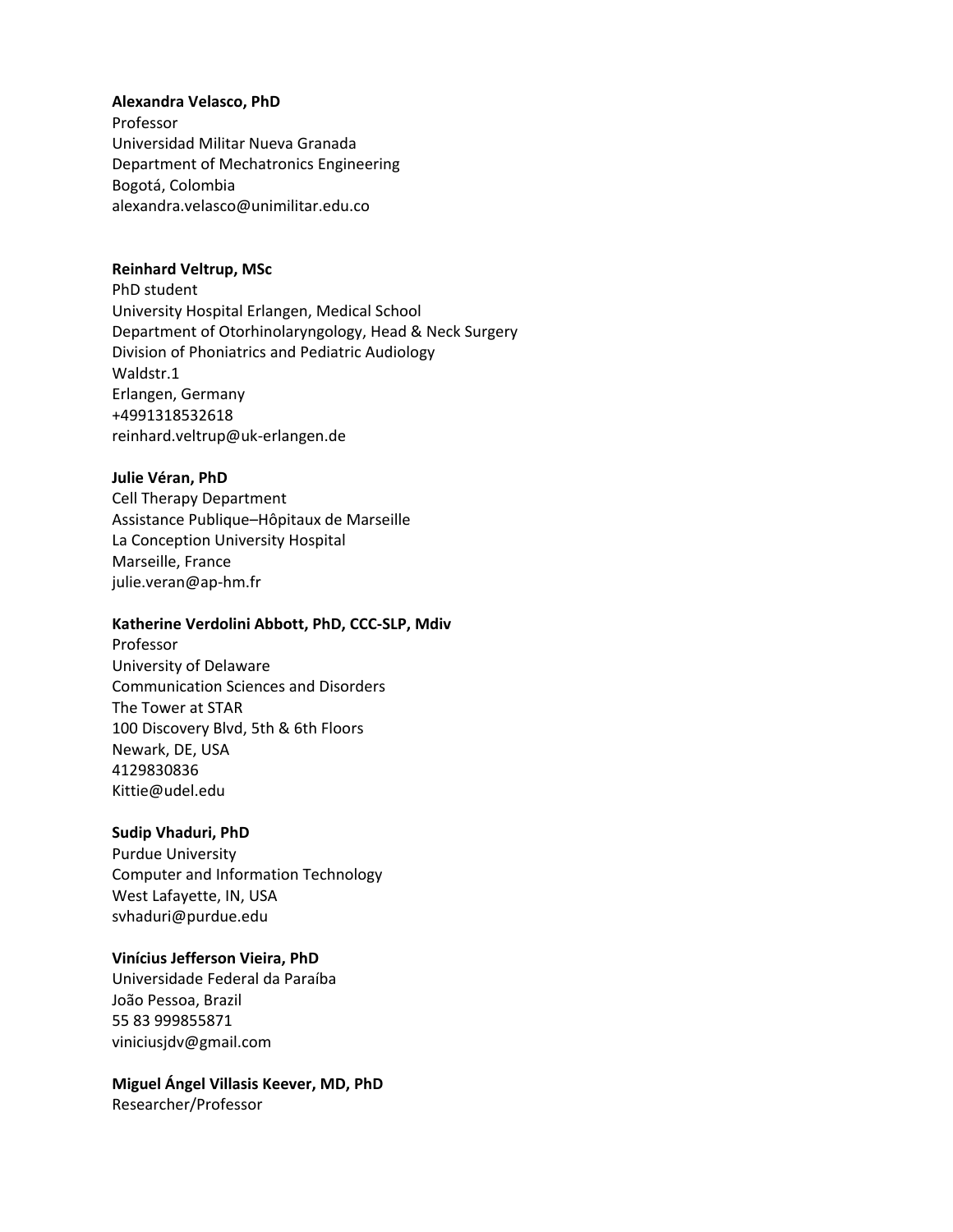Instituto Mexicano del Seguro Social Centro Médico Nacional Siglo XXI Mexico City, Mexico +52 5554352373 miguel.villasis@gmail.com

## **Adam Vogel, PhD**

Professor in Speech Pathology The University of Melbourne Melbourne, Australia vogela@unimelb.edu.au

#### **Jennifer M. Vojtech, PhD**

Research Scientist Delsys, Inc. and Altec, Inc. Natick, MA, USA (508) 545-8208 jvojtech@altecresearch.com

## **Swetha Vontela, MS**

Medical Student Drexel University College of Medicine 2900 W Queen Ln Philadelphia, PA, USA 440-749-7606 sv459@drexel.edu

#### **Eline Wackenier**

Ghent University Department of Rehabilitation Sciences Centre for Speech and Language Sciences (CESLAS) Ghent, Belgium eline.wackenier@ugent.be

## **Chloe Walton, PhD, SLP**

Metro South Health Logan, Australia Chloe.Walton@health.qld.gov.au

## **Xi Wang, MD**

Southern Medical University Shenzhen Hospital Shenzhen, China doc\_wangxi@163.com

#### **Haizhou Wang, MD**

Beijing Tongren Hospital Affiliated to Capital Medical University Beijing, China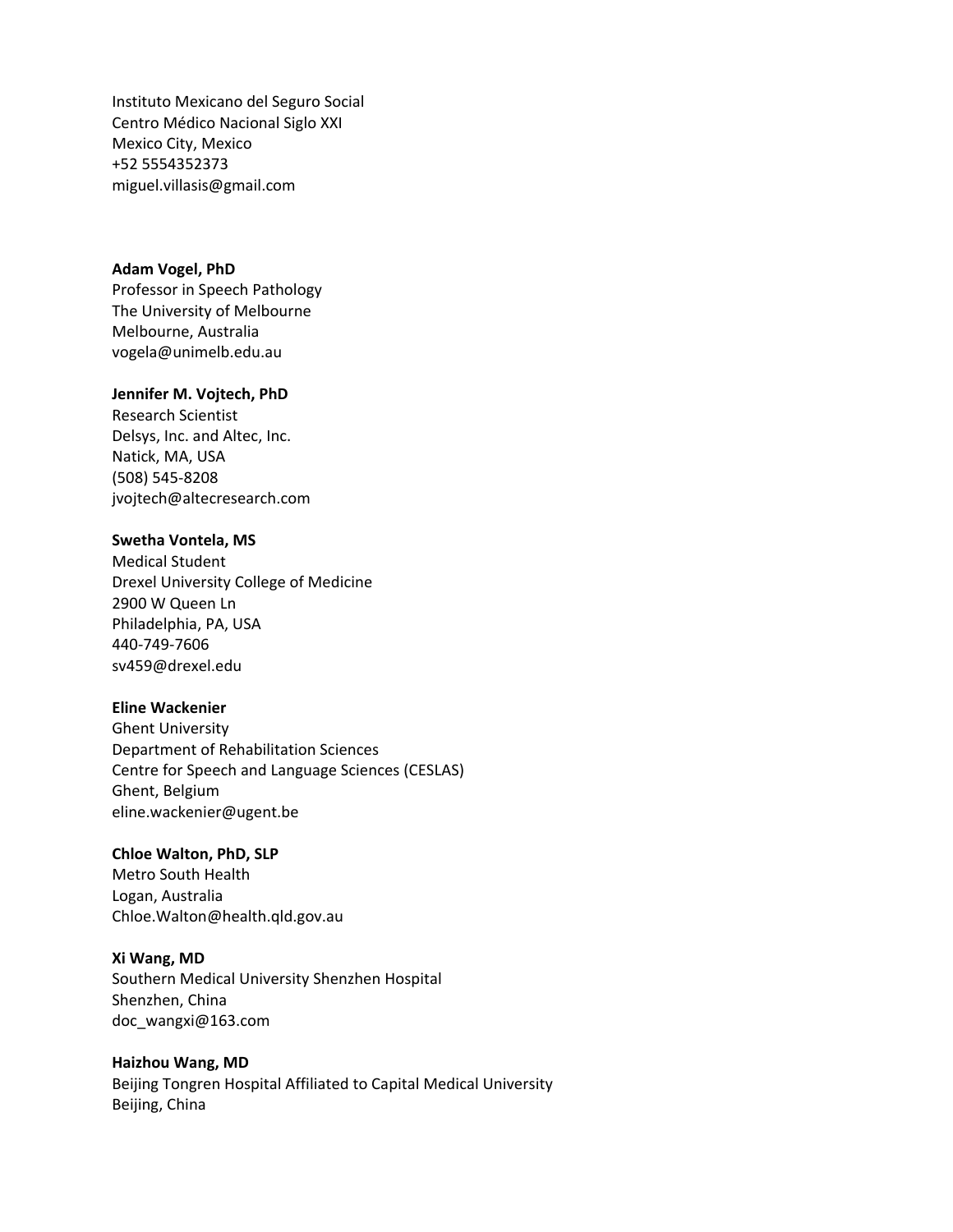#### whz2886@163.com

#### **Natalie Anne Watson, MA, MBBS, BSc (Hons), FRCS**

Laryngology Fellow Guy's and St Thomas' NHS Foundation Trust Department of Ear, Nose and Throat Surgery London, United Kingdom nataliewatson@doctors.org.uk **Peter Watson, PhD**

Associate Professor University of Minnesota Minneapolis, MN, USA pjwatson@umn.edu

#### **Christopher Watts, PhD, CCC-SLP**

Texas Christian University Fort Worth, TX, USA c.watts@tcu.edu

#### **JosseMia Webster, SLP**

University of Illinois, Urbana-Champaign Champaign, IL, USA jdw3@illinois.edu

#### **Barbara Weinrich, PhD, CCC-SLP**

Miami University Oxford, OH, USA weinribd@miamioh.edu

#### **George Weinstock, PhD**

The Jackson Laboratory for Genomic Medicine Farmington, CT, USA George.weinstock@jax.org

## **Kelly A Weir, PhD, MSc, SLP**

Allied Health Research Team Leader Conjoint Principal Research Fellow and Speech Pathologist. Gold Coast Health and Griffith University Queensland, Australia, Southport, Australia +61756876148 Kelly.weir@griffith.edu.au

## **Brett Welch, MS, CCC-SLP**

University of Pittsburgh Pittsburgh, PA, USA BMW102@pitt.edu

#### **Caroline Westphalen,**

Munich University Hospital (LMU)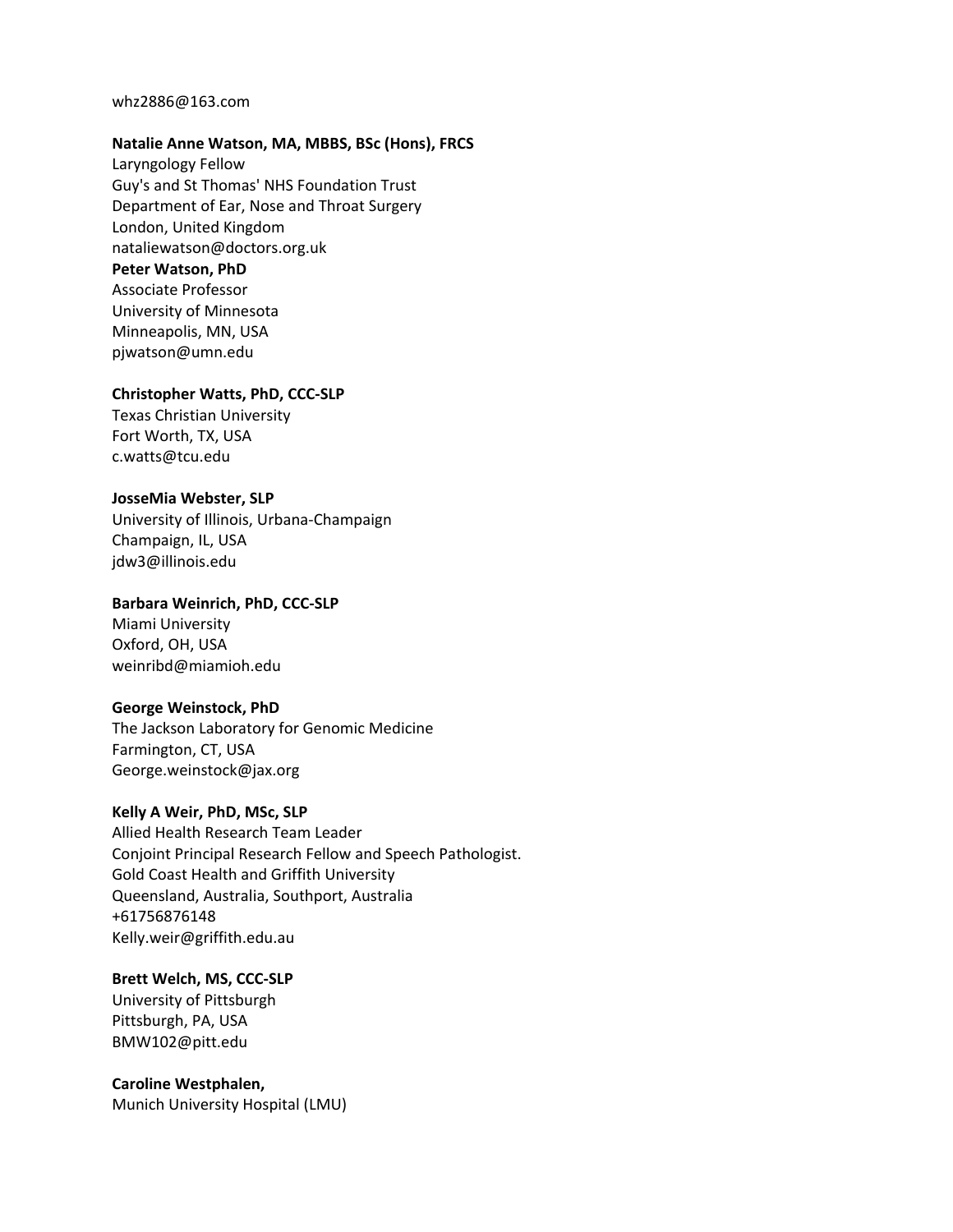Munich, Germany carolinewestphalen@gmail.com

## **Anna White**

HEE/NIHR Clinical Doctoral Research Fellow Nottingham University Hospitals Nottingham, United Kingdom anna.white3@nottingham.ac.uk **Susanna Whitling, PhD, SLP**

Lund University Division of Logopedics, Phoniatrics and Audiology Lund, Sweden susanna.whitling@med.lu.se

## **Dan Wilson**

PhD student Royal Holloway, University of London, UK Department of Electronic Engineering London, United Kingdom Daniel.Woods.2014@live.rhul.ac.uk

## **Sloan Winder, BS**

Graduate Student Kansas State University Manhattan, KS, USA snwinder@ksu.edu

## **Kylee Winkler, BS**

East Tennessee State University Johnson City, TN, USA winklerk@etsu.edu

## **Judith Wodzak, MA, CCC-SLP, BA, PGCert**

Professional Practice Voice Pedagogy Speech Language Pathologist University of Wales, Trinity St. David Voices Ablaze, LLC (physical location) La Crosse, WI, USA (608) 797-5480 judithwodzak@gmail.com

## **Peak Woo, MD**

Clinical Professor Icahn School of Medicine at Mount Sinai. New York Department of Otolaryngology Head and Neck Surgery, 300 Central Park West 1-H New York New York 10024 New York, NY, USA 212-580-1004 peakwoo@peakwoo.com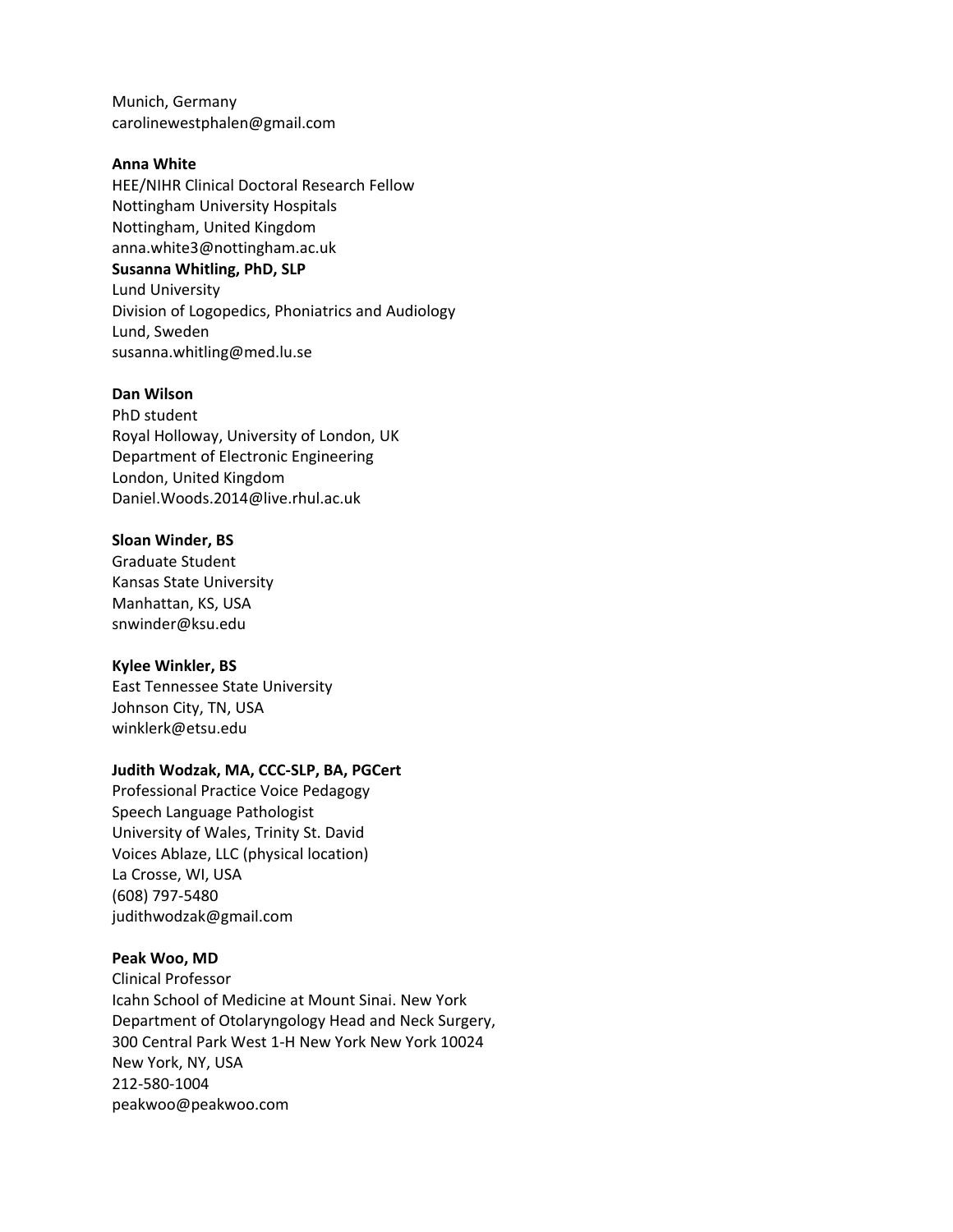#### **Daniel Ryan Michael Woods, MSc**

Royal Holloway, University of London Electronic Engineering Egham, United Kingdom 07548916758 zavb895@live.rhul.ac.uk

## **Wen Xu, MD**

Beijing Tongren Hospital Affiliated to Capital Medical University Beijing, China 973987480@qq.com

#### **Xinlin Xu, MD**

Xiamen University Zhongshan Hospital Xiamen, China +8618250867320 xinlin66544566@163.com

## **Jiapeng Xu, MSc**

PhD Candidate University of Minnesota Minneapolis, MI, USA xu000219@umn.edu

## **Heather Yeakel, BS**

Medical Student Drexel University College of Medicine Philadelphia, PA, USA Hay28@drexel.edu

## **K. Yeshoda, PhD**

Associate Professor All India Institute of Speech and Hearing Department of Speech Language Sciences Mysuru, India kyeshoda@aiishmysore.in

#### **Elizabeth D Young, MS, SLP, CFY**

Speech-Language Pathology Clinical Fellow University of Utah Department of Communication Sciences and Disorders Salt Lake City, UT, USA 385-477-9916 liz.d.young@utah.edu

## **Ahmed M. Yousef, MS**

Michigan State University Department of Communicative Sciences and Disorders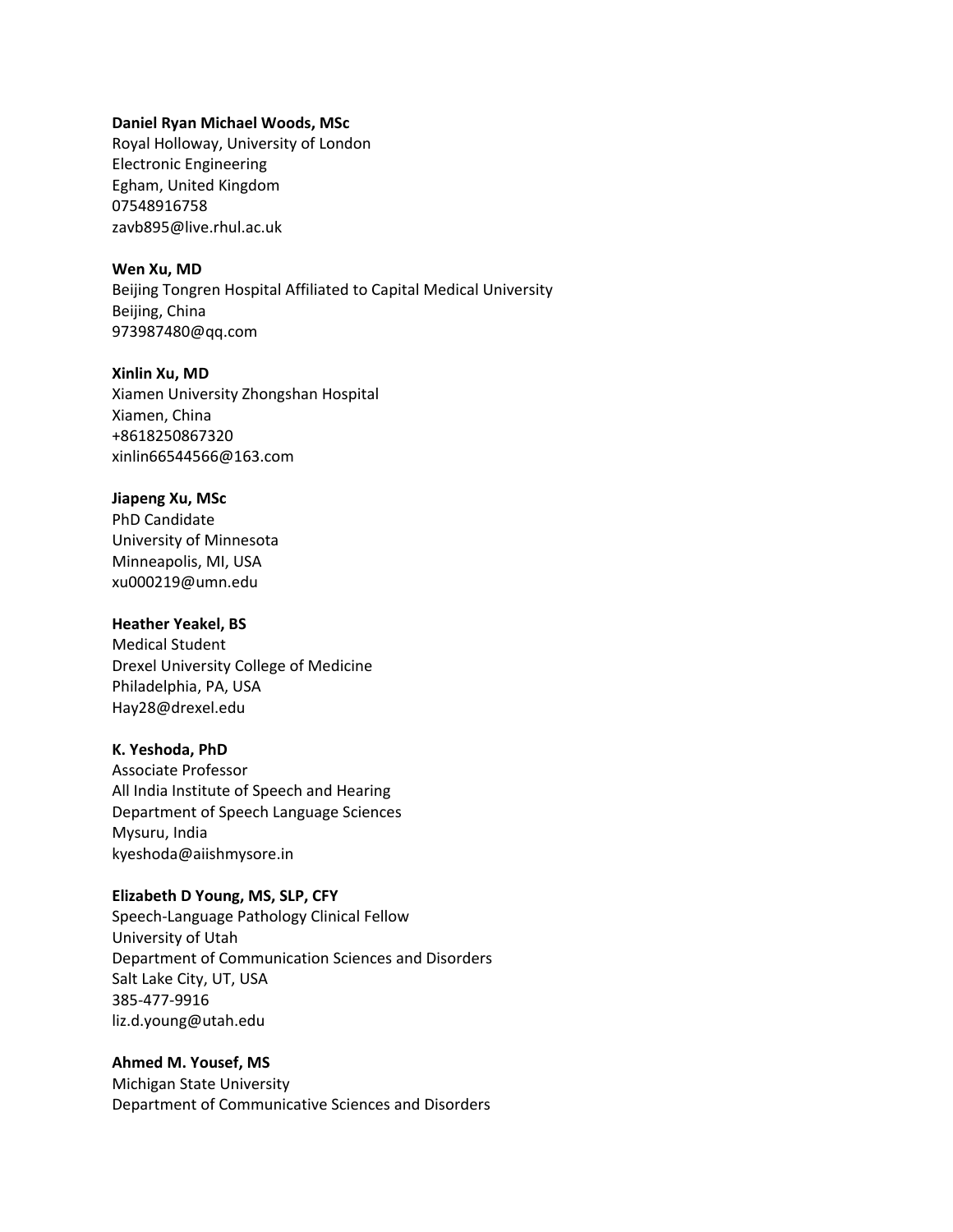East Lansing, MI, USA 5175755538 yousefah@msu.edu

## **Antonio Ysunza, MD, PhD, CCC-SLP**

Physician/Researcher/Professor Oakland University William Beaumont School of Medicine/ Ian Jackson Craniofacial and Cleft Palate Clinic Speech and Language Pathology Services Detroit, Michigan, MI, USA +1 2487437139 antonio.ysunza@beaumont.org

## **Katherine C. Yung, MD, FACS**

San Francisco Voice and Swallowing San Francisco, CA, USA kyung@sfvoice.com

#### **Juan I. Yuz, PhD**

Universidad Técnica Federico Sanra María Department of Electronic Engineering Valparaiso, Chile juan.yuz@usm.cl

#### **Stephanie R.C. Zacharias, PhD, CCC-SLP**

Mayo Clinic – Arizona Department of Otolaryngology-Head and Neck Surgery Scottsdale, AZ, USA 480-301-4837 Zacharias.Stephanie@mayo.edu

## **Peyman Zamani, PhD**

Ahvaz Jondishapur University of Medical Sciences Speech and Language Pathology Ahwaz, Islamic Republic of Iran (+98)9166176780 zamanipdrst@gmail.com

## **Matías Zañartu, PhD, MS, BS**

Associate Professor Universidad Técnica Federico Santa María Department of Electronic Engineering Valparaíso, Chile 56-9-6171-0509 matias.zanartu@usm.cl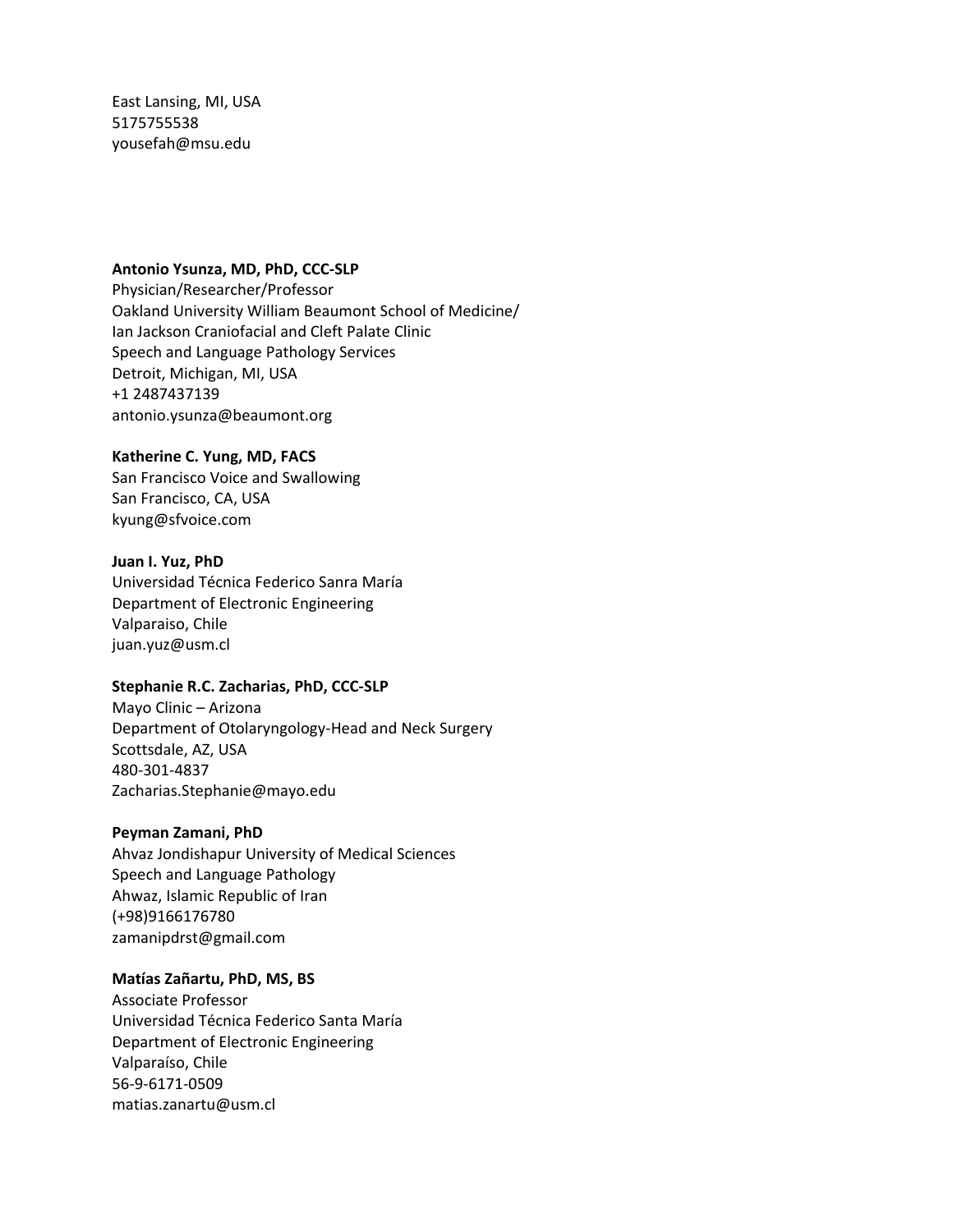## **Virginia Zangroniz, SLP**

Academic Hospital Dr Ricardo Gutiérrez de La Plata La Plata, Argentina +542214248467 virginiazangroniz@hotmail.com

## **S. Elizabeth Zauber, MD**

Indiana University School of Medicine Neurology Indianapolis, IN, USA szauber@iupui.edu

## **Sarah Zenas**

B.S. Student Michigan State University Lyman Briggs College South Pasadena, CA, USA zenassar@zenas.us

## **Lucía Zepeda, MSc, SLP**

Technical Staff Universidad Técnica Federico Santa María Department of Electronic Engineering Valparaíso, Chile +56-9-3620-5457 luciaa.z.r@gmail.com

## **Aaron Ziegler, PhD, CCC-SLP**

Director, The Wellness Group 3549 NE 65th Avenue Portland, OR, USA 240-475-6654 asziegler@gmail.com

## **Julian Zilker, MSc**

University Hospital Erlangen, Medical School Department of Otorhinolaryngology Head & Neck Surgery Division of Phoniatrics and Pediatric Audiology Erlangen, Germany julian.zilker@fau.de

## **Tobias Zillig, MSc**

University Hospital Erlangen, Medical School Department of Otorhinolaryngology Head & Neck Surgery Division of Phoniatrics and Pediatric Audiology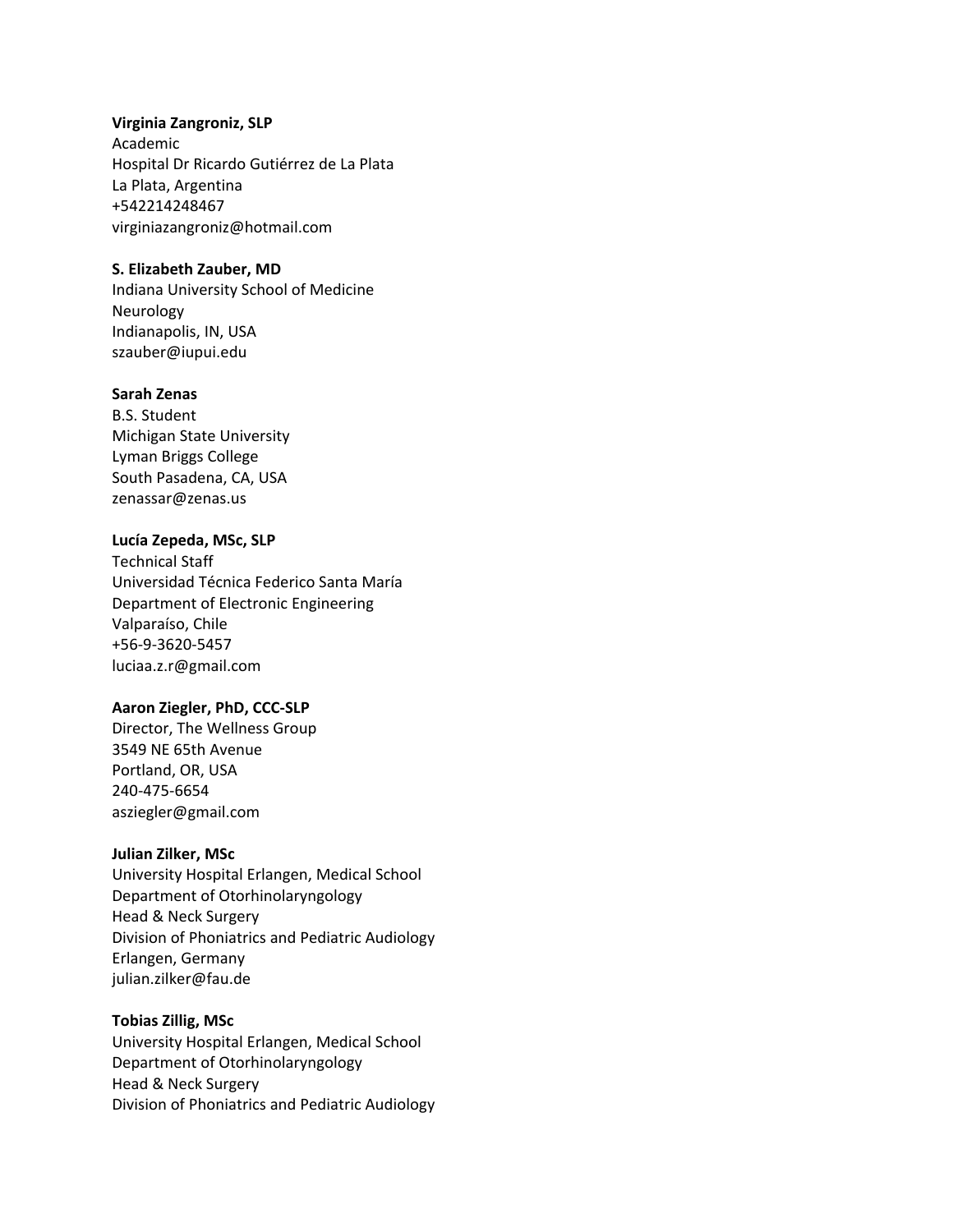Erlangen, Germany tobias.zillig@fau.de

#### **Lauryn Zipse, PhD, CCC-SLP**

Associate Professor MGH Institute of Health Professions Communication Sciences and Disorders Boston, MA, USA (617) 643-3245 lzipse@mghihp.edu

## **Ana Flavia Zuim, PhD, MM, BM**

Director of Vocal Performance - NYU, Steinhardt New York University Music and Performing Arts Professions New York, NY, USA 7543668021 afz1@nyu.edu

#### **Elvie Zulka, MD**

University of Indonesia Otorhinolaryngology Jakarta, Indonesia +6281289457834 zulka.elvie@gmail.com

#### **Karen B Zur, MD**

Chief, Division of Otolaryngology E. Mortimer Newlin Endowed Chair in Pediatric Otolaryngology and Human Communication Professor of Otorhinolaryngology – Head and Neck Surgery Children's Hospital of Philadelphia Perelman School of Medicine The University of Pennsylvania Division of Pediatric Otolaryngology 3401 Civic Center Boulevard Philadelphia, PA, USA 215-590-3440 zur@chop.edu

## **Heather Zwickey, PhD** Professor National University of Natural Medicine Helfgott Research Institute